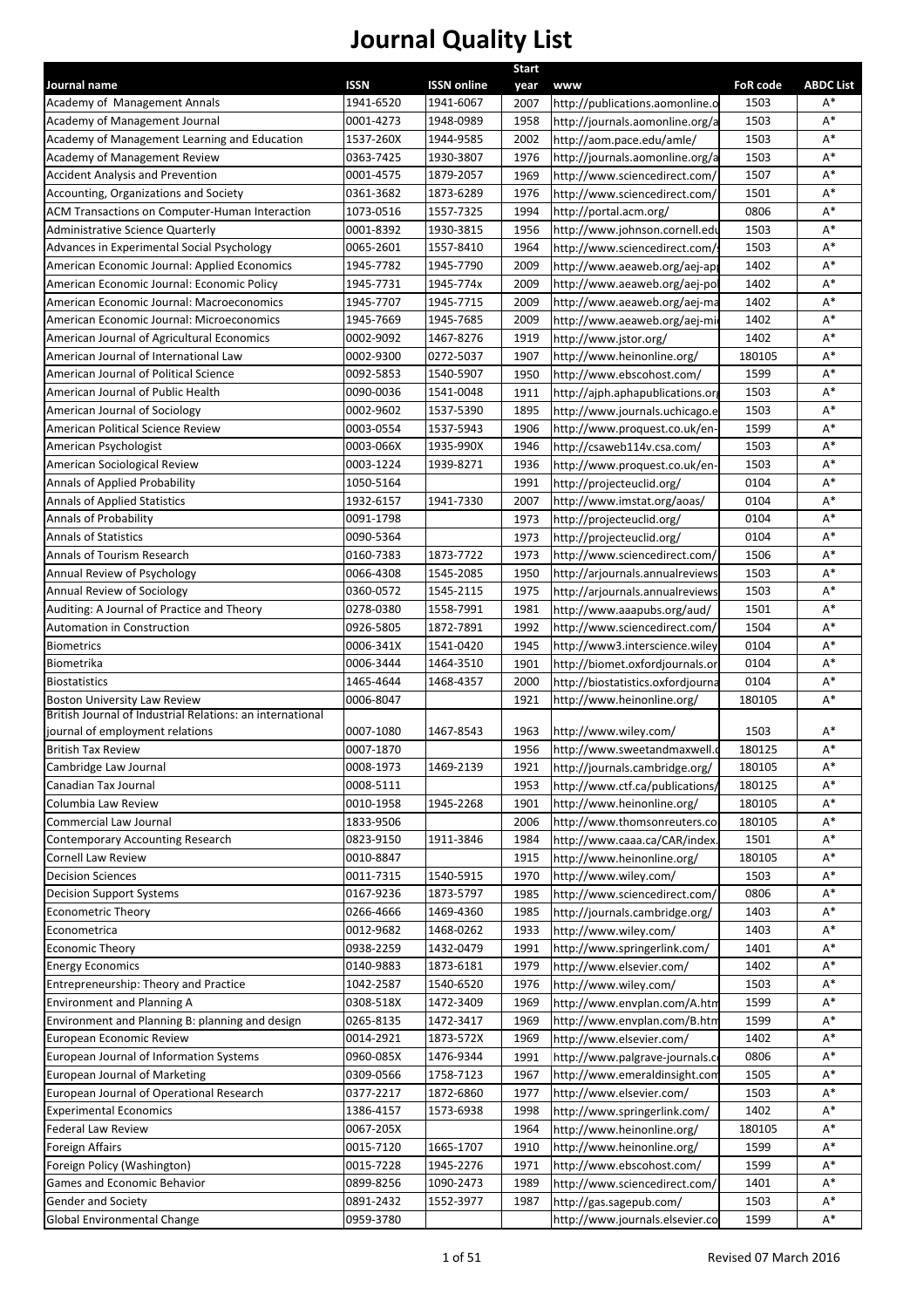|                                                                                    |             |                    | <b>Start</b> |                                  |                 |                  |
|------------------------------------------------------------------------------------|-------------|--------------------|--------------|----------------------------------|-----------------|------------------|
| Journal name                                                                       | <b>ISSN</b> | <b>ISSN online</b> | year         | <b>www</b>                       | <b>FoR code</b> | <b>ABDC List</b> |
| Harvard Law Review                                                                 | 0017-811X   |                    | 1887         | http://www.heinonline.org/       | 180105          | $A^*$            |
| <b>Health Economics</b>                                                            | 1057-9230   | 1099-1050          | 1992         | http://www3.interscience.wiley   | 1402            | $A^*$            |
| Human Relations                                                                    | 0018-7267   | 1741-282X          | 1947         | http://hum.sagepub.com/          | 1503            | $A^*$            |
| Human Resource Management (US)                                                     | 0090-4848   | 1099-050X          | 1961         | http://au.wiley.com/             | 1503            | $A^*$            |
| Industrial and Labor Relations Review                                              | 0019-7939   | 2162-271X          | 1947         | http://www.ilr.cornell.edu/ilrre | 1503            | $\mathsf{A}^*$   |
| <b>Industrial Marketing Management</b>                                             | 0019-8501   | 1873-2062          | 1971         | http://www.sciencedirect.com/    | 1505            | $A^*$            |
|                                                                                    |             |                    |              |                                  |                 |                  |
| Industrial Relations: a journal of economy and society                             | 0019-8676   | 1468-232X          | 1961         | http://www.wiley.com/            | 1503            | $A^*$            |
| Information and Management                                                         | 0378-7206   | 1872-7530          | 1968         | http://www.sciencedirect.com/    | 0806            | $A^*$            |
| Information and Organization                                                       | 1471-7727   | 1873-7919          | 1991         | http://www.elsevier.com/         | 0806            | $A^*$            |
| Information Systems Journal                                                        | 1350-1917   | 1365-2575          | 1991         | http://www3.interscience.wiley   | 0806            | $A^*$            |
| <b>Information Systems Research</b>                                                | 1047-7047   | 1526-5536          | 1990         | http://www.ebscohost.com/        | 0806            | $A^*$            |
| International Economic Review                                                      | 0020-6598   | 1468-2354          | 1960         | http://www3.interscience.wiley   | 1402            | $A^*$            |
| International Journal of Hospitality Management                                    | 0278-4319   | 1873-4693          | 1982         | http://www.sciencedirect.com/    | 1504            | $A^*$            |
| International Journal of Production Economics                                      | 0925-5273   | N/A                | 1976         | http://www.elsevier.com/locate   | 1503            | $A^*$            |
| International Journal of Research in Marketing                                     | 0167-8116   |                    | 1984         | http://www.sciencedirect.com/    | 1505            | $A^*$            |
| Journal of Accounting and Economics                                                | 0165-4101   |                    | 1979         | http://www.elsevier.com/         | 1501            | $A^*$            |
| Journal of Accounting Research                                                     | 0021-8456   | 1475-679X          | 1963         | http://www.blackwellpublishing   | 1501            | $A^*$            |
| Journal of Applied Econometrics                                                    | 0883-7252   | 1099-1255          | 1986         | http://www3.interscience.wiley   | 1403            | $A^*$            |
| Journal of Applied Psychology                                                      | 0021-9010   | 1939-1854          | 1917         | http://www.apa.org/journals/ap   | 1503            | $A^*$            |
| Journal of Banking and Finance                                                     | 0378-4266   | 1872-6372          | 1977         | http://www.elsevier.com/         | 1502            | $A^*$            |
| Journal of Business and Economic Statistics                                        | 0735-0015   | 1537-2707          | 1983         | http://www.jstor.org/            | 1403            | $A^*$            |
| Journal of Business Venturing                                                      | 0883-9026   | 1873-2003          | 1985         | http://www.elsevier.com/         | 1503            | $A^*$            |
| Journal of Computational and Graphical Statistics                                  | 1061-8600   | 1537-2715          | 1992         | http://www.amstat.org/           | 0104            | $A^*$            |
| Journal of Conflict Resolution: research on war and                                |             |                    |              |                                  |                 |                  |
| peace between and within nations                                                   | 0022-0027   | 1552-8766          | 1957         | http://jcr.sagepub.com/          | 1503            | $A^*$            |
| Journal of Construction Engineering and Management                                 | 0733-9364   | 1943-7862          | 1873         | http://www.ebscohost.com/        | 1504            | $A^*$            |
| Journal of Consumer Research                                                       | 0093-5301   | 1537-5277          | 1974         | http://www.ebscohost.com/        | 1505            | $A^*$            |
| Journal of Contract Law                                                            | 1030-7230   |                    | 1988         | http://www.lexisnexis.com/au/l   | 180105          | $A^*$            |
| Journal of Corporate Finance                                                       | 0929-1199   | 1872-6313          | 1994         | http://www.elsevier.com/         | 1502            | $A^*$            |
| Journal of Development Economics                                                   | 0304-3878   | 1872-6089          | 1974         | http://www.sciencedirect.com/    | 1402            | $A^*$            |
| Journal of Econometrics                                                            | 0304-4076   | 1872-6895          | 1973         | http://www.sciencedirect.com/    | 1403            | $A^*$            |
| Journal of Economic Behavior and Organization                                      | 0167-2681   |                    | 1980         | http://www.sciencedirect.com/    | 1402            | $A^*$            |
| Journal of Economic Dynamics and Control                                           | 0165-1889   |                    | 1979         | http://www.sciencedirect.com/    | 1402            | $A^*$            |
| Journal of Economic Growth                                                         | 1381-4338   | 1573-7020          | 1996         | http://www.springerlink.com/     | 1402            | $A^*$            |
| Journal of Economic Literature                                                     | 0022-0515   |                    | 1963         | http://www.ebscohost.com/        | 1402            | $\mathsf{A}^*$   |
| Journal of Economic Perspectives                                                   | 0895-3309   | 1944-7965          | 1987         | http://www.ebscohost.com/        | 1402            | $\mathsf{A}^*$   |
| Journal of Economic Theory                                                         | 0022-0531   | 1095-7235          | 1969         | http://www.sciencedirect.com/    | 1401            | $\mathsf{A}^*$   |
|                                                                                    |             |                    |              |                                  |                 |                  |
| Journal of Environmental Economics and Management                                  | 0095-0696   | 1096-0449          | 1975         | http://www.sciencedirect.com/    | 1402            | $A^*$            |
| Journal of Experimental Psychology: general                                        | 0096-3445   | 1939-2222          | 1916         | http://csaweb109v.csa.com/       | 1503            | $A^*$            |
| Journal of Experimental Psychology: human perception                               |             |                    |              |                                  |                 |                  |
| and performance<br>Journal of Experimental Psychology: learning, memory,           | 0096-1523   | 1939-1277          | 1916         | http://csaweb110v.csa.com/       | 1503            | $A^*$            |
| and cognition                                                                      | 0278-7393   | 1939-1285          | 1916         |                                  | 1503            | $A^*$            |
|                                                                                    | 0022-1090   | 1756-6916          | 1966         | http://csaweb109v.csa.com/       | 1502            | $A^*$            |
| Journal of Financial and Quantitative Analysis<br>Journal of Financial Economics   |             |                    |              |                                  | 1502            | $A^*$            |
|                                                                                    | 0304-405X   |                    | 1974         | http://www.sciencedirect.com/    |                 | $A^*$            |
| Journal of Financial Intermediation                                                | 1042-9573   | 1096-0473          | 1990         | http://www.elsevier.com/         | 1502            |                  |
| Journal of Financial Markets                                                       | 1386-4181   |                    | 1998         | http://www.sciencedirect.com/    | 1502            | $A^*$            |
| Journal of Health Economics<br>Journal of Human Resources: education, manpower and | 0167-6296   |                    | 1982         | http://www.sciencedirect.com/    | 1402            | ${\sf A}^*$      |
| welfare economics                                                                  | 0022-166X   | 1548-8004          | 1966         | http://www.ebscohost.com/        | 1402            | $\mathsf{A}^*$   |
| Journal of Information Technology                                                  | 0268-3962   | 1466-4437          | 1986         | http://www.ebscohost.com/        | 0806            | $A^*$            |
| Journal of International Business Studies                                          | 0047-2506   | 1478-6990          | 1970         | http://www.palgrave-journals.c   | 1503            | A*               |
| Journal of International Economics                                                 | 0022-1996   | 1873-0353          | 1971         | http://www.sciencedirect.com/    | 1402            | $A^*$            |
| Journal of Labor Economics                                                         |             |                    |              |                                  | 1402            | $A^*$            |
|                                                                                    | 0734-306X   | 1537-5307          | 1983         | http://www.journals.uchicago.e   |                 | $A^*$            |
| Journal of Management                                                              | 0149-2063   | 1557-1211          | 1975         | http://www.sagepub.com/          | 1503            |                  |
| Journal of Management Information Systems                                          | 0742-1222   | 1557-928X          | 1984         | http://www.ebscohost.com/        | 0806            | $A^*$            |
| Journal of Management Studies                                                      | 0022-2380   | 1467-6486          | 1964         | http://www.wiley.com/            | 1503            | $A^*$            |
| Journal of Marketing                                                               | 0022-2429   | 1547-7185          | 1936         | http://www.jstor.org/            | 1505            | A*               |
| Journal of Marketing Research                                                      | 0022-2437   | 1547-7193          | 1964         | http://www.jstor.org/journals/   | 1505            | $A^*$            |
| Journal of Monetary Economics                                                      | 0304-3932   | 1873-1295          | 1975         | http://www.sciencedirect.com/    | 1402            | $A^*$            |
| Journal of Money, Credit and Banking                                               | 0022-2879   | 1538-4616          | 1969         | http://www.ebscohost.com/        | 1402            | $A^*$            |
| Journal of Operations Management                                                   | 0272-6963   | 1873-1317          | 1980         | http://www.elsevier.com/         | 1503            | $A^*$            |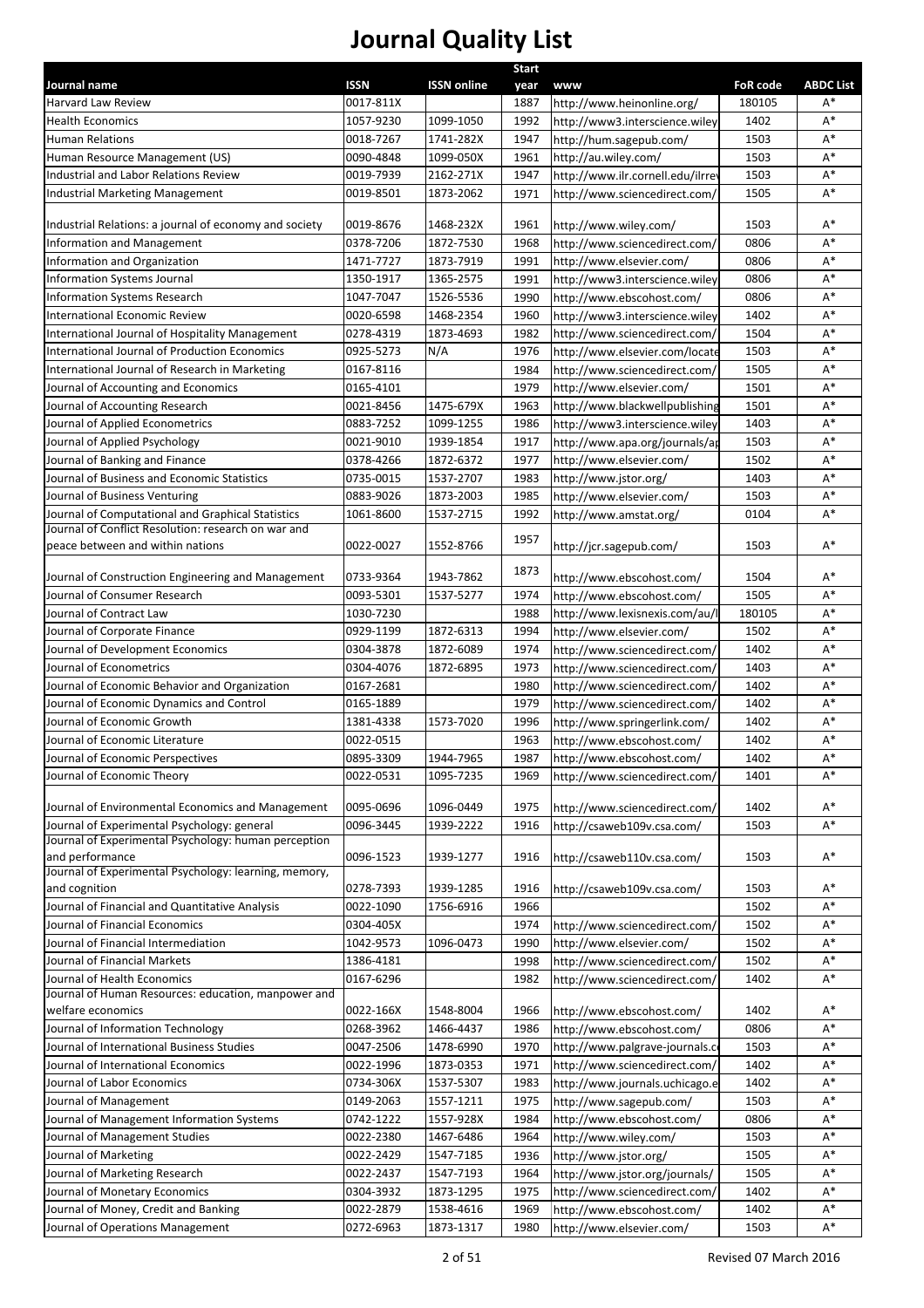|                                                                                    |                          |                        | <b>Start</b> |                                                              |                 |                  |
|------------------------------------------------------------------------------------|--------------------------|------------------------|--------------|--------------------------------------------------------------|-----------------|------------------|
| Journal name                                                                       | <b>ISSN</b><br>0894-3796 | <b>ISSN online</b>     | year         | www                                                          | <b>FoR code</b> | <b>ABDC List</b> |
| Journal of Organizational Behavior<br>Journal of Personality and Social Psychology | 0022-3514                | 1099-1379<br>1939-1315 | 1979<br>1965 | http://www3.interscience.wiley<br>http://csaweb110v.csa.com/ | 1503<br>1503    | A*<br>$A^*$      |
| Journal of Political Economy                                                       | 0022-3808                | 1537-534X              | 1892         | http://www.journals.uchicago.e                               | 1402            | $A^*$            |
| Journal of Product Innovation Management                                           | 0737-6782                | 1540-5885              | 1984         | http://www3.interscience.wiley                               | 1503            | A*               |
| Journal of Public Economics                                                        | 0047-2727                |                        | 1972         | http://www.sciencedirect.com/                                | 1402            | $A^*$            |
| Journal of Retailing                                                               | 0022-4359                | 1873-3271              | 1925         | http://www.proquest.com/                                     | 1505            | $A^*$            |
| Journal of Service Research                                                        | 1094-6705                | 1552-7379              | 1998         | http://jsr.sagepub.com/                                      | 1505            | $A^*$            |
| Journal of Sport Management                                                        | 0888-4773                | 1543-270X              | 1987         | http://hk.humankinetics.com/                                 | 1504            | A*               |
| Journal of Strategic Information Systems                                           | 0963-8687                | 1873-1198              |              |                                                              | 0806            | $A^*$            |
| Journal of Sustainable Tourism                                                     | 0966-9582                | 1747-7646              | 1993         | http://www.swetswise.com/                                    | 1506            | $A^*$            |
| Journal of the Academy of Marketing Science                                        | 0092-0703                | 1552-7824              | 1973         | http://www.springerlink.com/                                 | 1505            | $A^*$            |
| Journal of the American Society for Information Science                            |                          |                        |              |                                                              |                 |                  |
| and Technology                                                                     | 1532-2882                |                        |              |                                                              | 0806            | $A^*$            |
| Journal of the American Statistical Association                                    | 0162-1459                | 1537-274X              | 1888         | http://www.amstat.org/publica                                | 0104            | $A^*$            |
| Journal of the Association for Information Systems                                 | 1536-9323                | 1558-3457              | 2000         | http://www.ebscohost.com/                                    | 0806            | $A^*$            |
| Journal of the European Economic Association                                       | 1542-4766                | 1542-4774              | 2003         | http://www.mitpressjournals.or                               | 1402            | $A^*$            |
| Journal of the Royal Statistical Society Series B:                                 |                          |                        | 1934         |                                                              |                 |                  |
| <b>Statistical Methodology</b>                                                     | 1369-7412                | 1467-9868              |              | http://www3.interscience.wiley                               | 0104            | $A^*$            |
| Journal of Travel Research                                                         | 0047-2875                | 1552-6763              | 1962         | http://jtr.sagepub.com/                                      | 1506            | A*               |
| Journal of Urban Economics                                                         | 0094-1190                | 1095-9068              | 1974         | http://www.sciencedirect.com/                                | 1402            | $A^*$            |
| Journal of Vocational Behavior                                                     | 0001-8791                | 1095-9084              | 1989         | http://www.elsevier.com/                                     | 1503            | $A^*$            |
| Law Quarterly Review                                                               | 0023-933X                |                        | 1885         | http://au.westlaw.com/                                       | 180105          | $A^*$            |
| <b>Management Accounting Research</b>                                              | 1044-5005                | 1096-1224              | 1990         | http://www.elsevier.com/                                     | 1501            | $A^*$            |
| <b>Management Science</b>                                                          | 0025-1909                | 1526-5501              | 1954         | http://mansci.pubs.informs.org                               | 1503            | $A^*$            |
| <b>Marketing Science</b>                                                           | 0732-2399                | 1526-548X              | 1982         | http://www.ebscohost.com/                                    | 1505            | $A^*$            |
| <b>MIS Quarterly</b>                                                               | 0276-7783                |                        | 1977         | http://www.ebscohost.com/                                    | 0806            | $A^*$            |
| Omega                                                                              | 0305-0483                | 1873-5274              | 1973         | http://www.elsevier.com/                                     | 1503            | $A^*$            |
| <b>Operations Research</b>                                                         | 0030-364X                | 1526-5463              | 1952         | http://www.ebscohost.com/                                    | 1503            | $A^*$            |
| <b>Organization Science</b>                                                        | 1047-7039                | 1526-5455              | 1990         | http://orgsci.journal.informs.org                            | 1503            | $A^*$            |
| <b>Organization Studies</b>                                                        | 0170-8406                | 1741-3044              | 1980         | http://oss.sagepub.com/                                      | 1503            | $\mathsf{A}^*$   |
| Organizational Behavior and Human Decision Processes                               | 0749-5978                | 1095-9920              | 1966         | http://www.elsevier.com/                                     | 1503            | $A^*$            |
| Organizational Research Methods                                                    | 1094-4281                | 1552-7425              | 1998         | http://www.sagepub.com/                                      | 1503            | $A^*$            |
| Oxford University Commonwealth Law Journal                                         | 1472-9342                | 1757-8469              | 2001         | http://www.hartjournals.co.uk/                               | 180105          | $A^*$            |
| Personality and Social Psychology Bulletin                                         | 0146-1672                | 1552-7433              | 1975         | http://psp.sagepub.com/                                      | 1503            | $A^*$            |
| Personality and Social Psychology Review                                           | 1088-8683                | 1532-7957              | 1997         | http://psr.sagepub.com/                                      | 1503            | $\mathsf{A}^*$   |
|                                                                                    |                          |                        |              |                                                              |                 |                  |
| Personnel Psychology: a journal of applied research                                | 0031-5826                | 1744-6570              | 1948         | http://www.wiley.com/                                        | 1503            | $A^*$            |
| Probability Theory and Related Fields                                              | 0178-8051                | 1432-2064              | 1962         | http://www.springerlink.com/                                 | 0104            | $\mathsf{A}^*$   |
| Psychological Bulletin                                                             | 0033-2909                | 1939-1455              | 1904         | http://csaweb113v.csa.com/                                   | 1503            | $A^*$            |
| Psychological Review                                                               | 0033-295X                | 1939-1471              | 1894         | http://csaweb112v.csa.com/                                   | 1503            | $A^*$            |
| <b>Psychological Science</b>                                                       | 0956-7976                | 1467-9280              | 1990         | http://pss.sagepub.com/                                      | 1503            | $A^*$            |
| <b>Quantitative Economics</b>                                                      | 1759-7323                | 1759-7331              | 2010         | http://onlinelibrary.wiley.com/j                             | 1403            | $\mathsf{A}^*$   |
| RAND Journal of Economics                                                          | 0741-6261                | 1756-2171              | 1970         | http://www.ebscohost.com/                                    | 1402            | $A^*$            |
| <b>Regional Studies</b>                                                            | 0034-3404                | 1360-0591              | 1967         | http://www.informaworld.com/                                 | 1503            | $A^*$            |
| Research Policy                                                                    | 0048-7333                | N/A                    | 1972         | http://www.elsevier.com/locate                               | 1503            | $A^*$            |
| Review of Accounting Studies                                                       | 1380-6653                | 1573-7136              | 1996         | http://springerlink.metapress.co                             | 1501            | $\mathsf{A}^*$   |
| Review of Asset Pricing Studies                                                    | 2045-9920                | 2045-9939              |              |                                                              | 1502            | $A^*$            |
| Review of Corporate Finance Studies                                                | 2046-9128                | 2046-9136              |              |                                                              | 1502            | $A^*$            |
| Review of Economic Dynamics                                                        | 1094-2025                | 1096-6099              | 1998         | http://www.sciencedirect.com/                                | 1402            | $A^*$            |
| Review of Finance                                                                  | 1572-3097                | 1875-824X              | 1997         | http://rof.oxfordjournals.org/                               | 1502            | $A^*$            |
| Sociology                                                                          | 0038-0385                | 1469-8684              | 1967         | http://soc.sagepub.com/                                      | 1503            | $A^*$            |
| <b>Strategic Management Journal</b>                                                | 0143-2095                | 1097-0266              | 1979         | http://www3.interscience.wiley                               | 1503            | $A^*$            |
| The Accounting Review                                                              | 0001-4826                | 1558-7967              | 1926         | http://aaapubs.aip.org/accr/                                 | 1501            | $A^*$            |
| The American Economic Review                                                       | 0002-8282                | 0065-812X              | 1911         | http://www.aeaweb.org/aer/ind                                | 1402            | $A^*$            |
| The Economic Journal                                                               | 0013-0133                | 1468-0297              | 1891         | http://www.jstor.org/                                        | 1402            | $A^*$            |
| The European Accounting Review                                                     | 0963-8180                | 1468-4497              | 1992         | http://www.tandf.co.uk/                                      | 1501            | $\mathsf{A}^*$   |
| The Journal of Business (Chicago)                                                  | 0021-9398                | 1537-5374              | 1922         | http://www.journals.uchicago.e                               | 1503            | $A^*$            |
| The Journal of Economic History                                                    | 0022-0507                | 1471-6372              | 1941         | http://journals.cambridge.org/                               | 1402            | $\mathsf{A}^*$   |
| The Journal of Finance                                                             | 0022-1082                | 1540-6261              | 1946         | http://www.blackwellpublishing                               | 1502            | $A^*$            |
| The Journal of Law and Economics                                                   | 0022-2186                | 1537-5285              | 1958         | http://au.westlaw.com/                                       | 1402            | $A^*$            |
| The Leadership Quarterly                                                           | 1048-9843                | 1873-3409              | 1990         | http://www.elsevier.com/                                     | 1503            | $A^*$            |
| The Modern Law Review                                                              | 0026-7961                | 1468-2230              | 1937         | http://www3.interscience.wiley                               | 180105          | $A^*$            |
| The Quarterly Journal of Economics                                                 | 0033-5533                | 1531-4650              | 1886         | http://www.mitpressjournals.or                               | 1402            | $\mathsf{A}^*$   |
|                                                                                    |                          |                        |              |                                                              |                 |                  |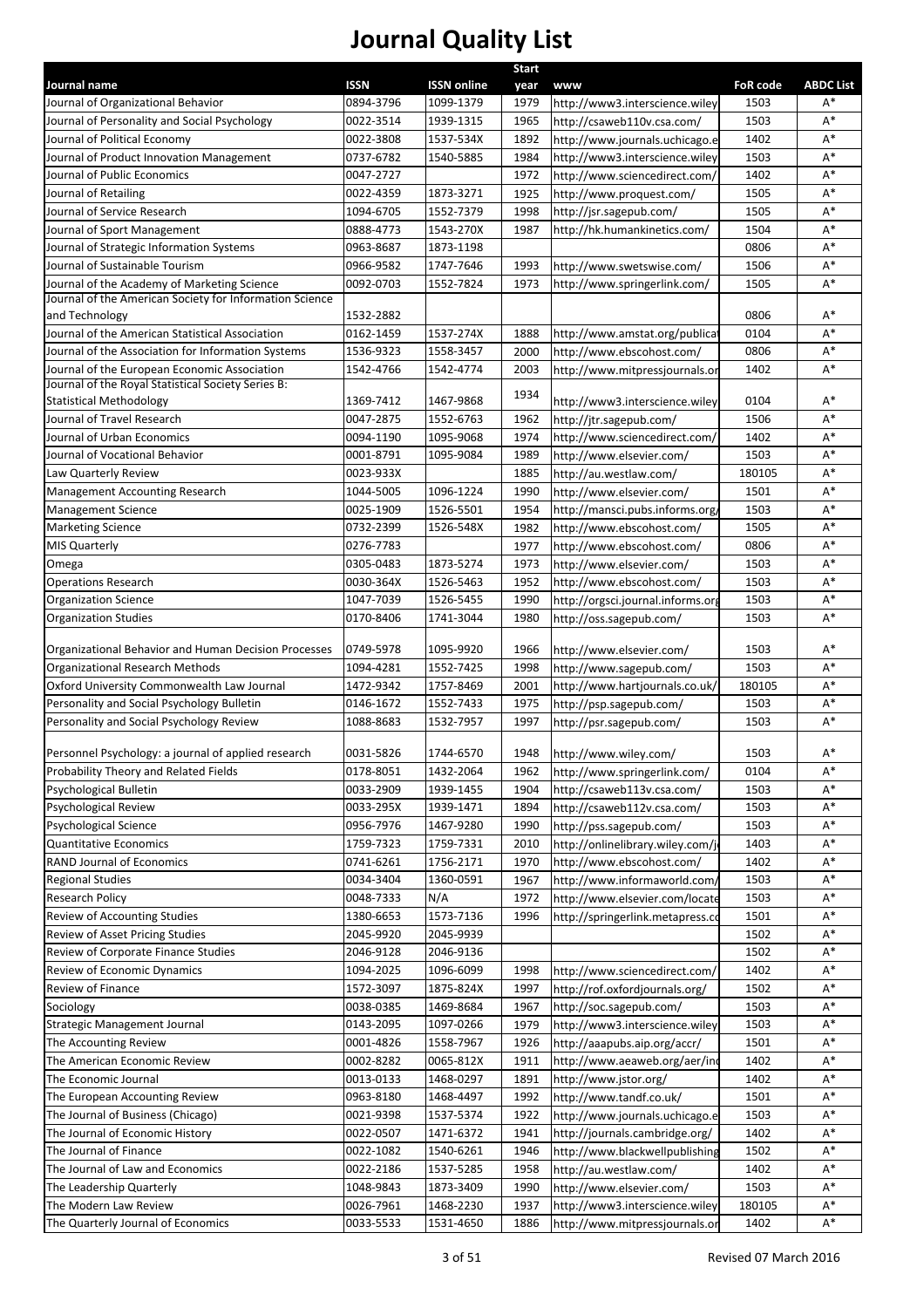| Journal name                                                                                | <b>ISSN</b> | <b>ISSN online</b> | Start<br>year | <b>www</b>                       | <b>FoR code</b> | <b>ABDC List</b> |
|---------------------------------------------------------------------------------------------|-------------|--------------------|---------------|----------------------------------|-----------------|------------------|
| The Review of Economic Studies                                                              | 0034-6527   | 1467-937X          | 1933          | http://www3.interscience.wiley   | 1402            | A*               |
| The Review of Economics and Statistics                                                      | 0034-6535   | 1530-9142          | 1917          | http://www.ebscohost.com/        | 1402            | A*               |
| The Review of Financial Studies                                                             | 0893-9454   | 1465-7368          | 1988          | http://rfs.oxfordjournals.org/   | 1502            | $A^*$            |
| The Yale Law Journal                                                                        | 0044-0094   | 1939-8611          | 1891          | http://www.heinonline.org/       | 180105          | $A^*$            |
| <b>Theoretical Economics</b>                                                                | 1933-6837   | 1555-7561          | 2006          | http://econtheory.org/           | 1401            | $A^*$            |
| Torts Law Journal                                                                           | 1038-5967   |                    | 1993          | http://www.lexisnexis.com/       | 180105          | $\mathsf{A}^*$   |
| <b>Tourism Management</b>                                                                   | 0261-5177   | 1879-3193          | 1980          | http://www.sciencedirect.com/    | 1506            | $A^*$            |
|                                                                                             |             |                    |               |                                  |                 |                  |
| Transportation Research Part A: Policy and Practice                                         | 0965-8564   | 1879-2375          | 1967          | http://www.sciencedirect.com/    | 1507            | $A^*$            |
| Transportation Research Part B: Methodological                                              | 0191-2615   | 1879-2367          | 1979          | http://www.sciencedirect.com/    | 1507            | $A^*$            |
| Transportation Research Part E: Logistics and                                               |             |                    | 1965          |                                  |                 |                  |
| <b>Transportation Review</b>                                                                | 1366-5545   | 1878-5794          |               | http://www.sciencedirect.com/    | 1507            | $A^*$            |
| University of Chicago Law Review<br>Urban Studies: an international journal for research in | 0041-9494   | 1939-859X          | 1933          | http://www.heinonline.org/       | 180105          | A*               |
| urban studies                                                                               | 0042-0980   | 1360-063X          | 1964          | http://usj.sagepub.com/          | 1503            | $A^*$            |
| Abacus: a journal of accounting, finance and business                                       |             |                    |               |                                  |                 |                  |
| studies                                                                                     | 0001-3072   | 1467-6281          | 1965          | http://www.wiley.com/            | 1501            | Α                |
| Academy of Management Perspectives                                                          | 1558-9080   | 1943-4529          | 1987          | http://journals.aomonline.org/a  | 1503            | Α                |
| Accounting and Business Research                                                            | 0001-4788   |                    | 1970          |                                  | 1501            | Α                |
| <b>Accounting and Finance</b>                                                               | 0810-5391   | 1467-629X          | 1960          | http://www.wiley.com/            | 1501            | Α                |
| Accounting Auditing and Accountability Journal                                              | 0951-3574   | 1758-4205          | 1987          | http://www.emeraldinsight.com    | 1501            | Α                |
| <b>Accounting Horizons</b>                                                                  | 0888-7993   | 1558-7975          | 1987          | http://aaahq.org/pubs/horizons   | 1501            | Α                |
| Acta Psychologica                                                                           | 0001-6918   | 1873-6297          | 1941          | http://www.sciencedirect.com/    | 1503            | Α                |
| <b>Action Research International</b>                                                        | 1445-6125   | 1445-6125          | 1998          | http://www.scu.edu.au/           | 1503            | Α                |
| Adelaide Law Review                                                                         | 0065-1915   |                    | 1960          | http://search.informit.com.au/   | 180105          | Α                |
| Advances in Applied Probability                                                             | 0001-8678   | 1475-6064          | 1969          | http://www.appliedprobability.o  | 0104            | Α                |
| <b>Agricultural Economics</b>                                                               | 0169-5150   | 1574-0862          | 1986          | http://www.sciencedirect.com/    | 1402            | Α                |
| Alternatives: global, local, political                                                      | 0304-3754   | 2163-3150          | 1974          | http://www.atypon-link.com/      | 1503            | Α                |
| American Business Review                                                                    | 0743-2348   | 0743-2348          | 1983          | http://journalseeker.researchbil | 1503            | Α                |
| American Journal of Comparative Law                                                         | 0002-919X   |                    | 1952          | http://www.heinonline.org/       | 180105          | Α                |
| Annals of Actuarial Science                                                                 | 1748-4995   | 1748-5002          | 2006          | http://www.actuaries.org.uk/kn   | 1502            | Α                |
| Annals of Operations Research                                                               | 0254-5330   | 1572-9338          | 1984          | http://springerlink.metapress.co | 1503            | Α                |
| Annals of the Institute of Statistical Mathematics                                          | 0020-3157   | 1572-9052          | 1949          | http://www.springerlink.com/     | 0104            | Α                |
| Anti Trust Law Journal                                                                      | 0003-6056   |                    | 1952          | http://www.heinonline.org/       | 180105          | Α                |
| <b>Applied Economics</b>                                                                    | 0003-6846   | 1466-4283          | 1969          | http://www.tandf.co.uk/          | 1402            | Α                |
| <b>Applied Ontology</b>                                                                     | 1570-5838   | 1875-8533          | 2005          | http://www.swetswise.com/        | 0806            | Α                |
| Applied Psychology: An International Review                                                 | 0269-994X   | 1464-0597          | 1951          | http://www.wiley.com/            | 1503            | Α                |
| Asia Pacific Journal of Management                                                          | 0217-4561   | 1572-9958          | 1983          | http://springerlink.metapress.co | 1503            | Α                |
| Astin Bulletin: the journal of the International Actuarial<br>Association                   | 0515-0361   | 1783-1350          | 1958          | http://www.casact.org/library/a  | 1502            | Α                |
| Australasian Journal of Environmental Management                                            | 1448-6563   | 2159-5356          | 1994          | http://search.informit.com.au/   | 1503            | Α                |
| Australasian Journal of Information Systems                                                 | 1449-8618   | 1326-2238          | 1993          | http://dl.acs.org.au/index.php/a | 0806            | Α                |
|                                                                                             |             |                    |               |                                  |                 |                  |
| Australian and New Zealand Journal of Criminology                                           | 0004-8658   |                    | 1968          | http://www.swetswise.com/        | 180105          | Α                |
| Australian and New Zealand Journal of Statistics                                            | 1369-1473   | 1467-842X          | 1998          | http://www3.interscience.wiley   | 0104            | Α                |
| Australian Bar Review                                                                       | 0814-8589   |                    | 1986          | http://www.lexisnexis.com/       | 180105          | Α                |
| Australian Business Law Review                                                              | 0310-1053   |                    | 1973          | http://legalonline.thomson.com   | 180105          | Α                |
| Australian Journal of Communication                                                         | 0811-6202   | 0811-6202          | 1976          | http://search.informit.com.au/   | 1503            | Α                |
| Australian Journal of Corporate Law                                                         | 1037-4124   |                    | 1991          | http://www.lexisnexis.com/       | 180105          | Α                |
| Australian Journal of International Affairs                                                 | 1035-7718   | 1465-332X          | 1947          | http://search.informit.com.au/   | 1599            | Α                |
| Australian Journal of Labour Law                                                            | 1030-7222   |                    | 1988          | http://www.lexisnexis.com/       | 180105          | Α                |
| Australian Journal of Management                                                            | 0312-8962   | 1327-2020          | 1976          | http://www.sagepub.com/          | 1502            | Α                |
| Australian Journal of Political Science                                                     | 1036-1146   | 1363-030X          | 1956          | http://www.informaworld.com/     | 1599            | Α                |
| Australian Journal of Public Administration                                                 | 0313-6647   | 1467-8500          | 1937          | http://www3.interscience.wiley   | 1503            | Α                |
| Australian Law Journal                                                                      | 0004-9611   |                    | 1927          | http://legalonline.thomson.com   | 180105          | Α                |
| Australian Tax Forum                                                                        | 0812-695X   |                    | 1984          | http://www.taxinstitute.com.au   | 180125          | Α                |
| Australian Tax Review                                                                       | 0311-094X   |                    | 1971          | http://www.thomsonreuters.co     | 180125          | Α                |
| Behavioral Research in Accounting                                                           | 1050-4753   | 1558-8009          | 1989          | http://aaapubs.aip.org/bria/     | 1501            | Α                |
| Behaviour and Information Technology                                                        | 0144-929X   | 1362-3001          |               |                                  | 0806            | Α                |
| Berkeley Technology Law Journal                                                             | 1086-3818   |                    | 1986          | http://www.heinonline.org/       | 180105          | Α                |
| Bernoulli: A Journal of Mathematical Statistics and<br>Probability                          | 1350-7265   |                    | 1995          | http://projecteuclid.org/        | 0104            | Α                |
| <b>Bioinformatics</b>                                                                       | 1367-4803   | 1367-4811          | 1985          | http://bioinformatics.oxfordjour | 0104            | Α                |
| <b>British Accounting Review</b>                                                            | 0890-8389   | 1095-8347          | 1969          | http://www.elsevier.com/         | 1501            | Α                |
|                                                                                             |             |                    |               |                                  |                 |                  |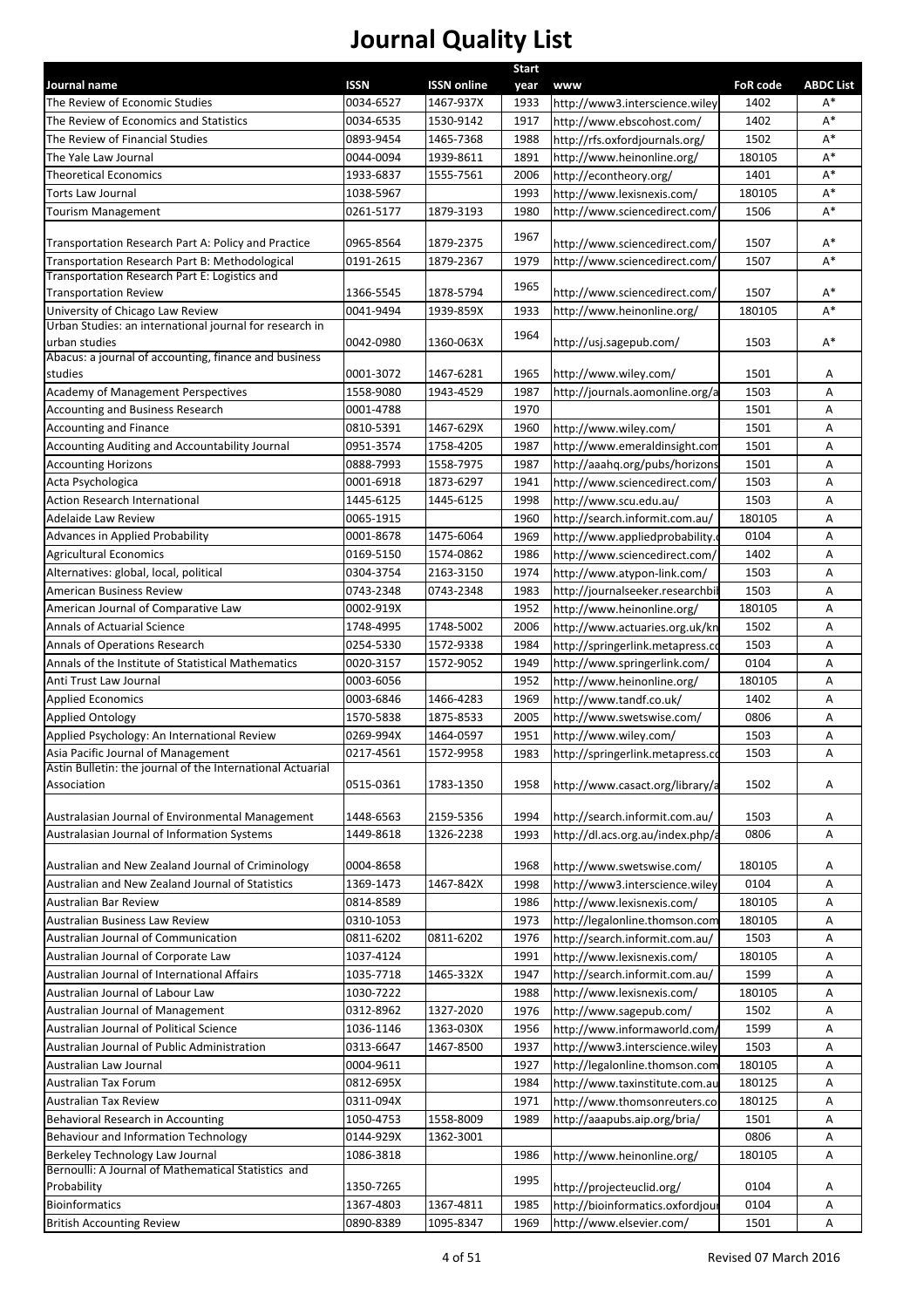|                                                                  |                        |                                 | <b>Start</b> |                                 |                         |                       |
|------------------------------------------------------------------|------------------------|---------------------------------|--------------|---------------------------------|-------------------------|-----------------------|
| Journal name<br><b>British Journal of Educational Technology</b> | ISSN<br>0007-1013      | <b>ISSN online</b><br>1467-8535 | year         | <b>www</b>                      | <b>FoR code</b><br>0806 | <b>ABDC List</b><br>Α |
| <b>British Journal of Management</b>                             | 1045-3172              | 1467-8551                       | 1990         | http://www.wiley.com/           | 1503                    | Α                     |
| <b>British Journal of Political Science</b>                      | 0007-1234              | 1469-2112                       | 1971         | http://journals.cambridge.org/  | 1599                    | Α                     |
| <b>British Journal of Psychology</b>                             | 0007-1269              | 2044-8295                       | 1904         | http://www.ebscohost.com/       | 1503                    | Α                     |
| British Journal of Social Psychology                             | 0144-6665              | 2044-8309                       | 1962         | http://www.swetswise.com/       | 1503                    | Α                     |
| <b>British Journal of Sociology</b>                              | 0007-1315              | 1468-4446                       | 1950         | http://www3.interscience.wiley  | 1503                    | Α                     |
| Brookings Papers on Economic Activity                            | 0007-2303              | 1533-4465                       | 1970         | http://www.brookings.edu/       | 1402                    | А                     |
|                                                                  |                        |                                 |              |                                 |                         |                       |
| Building Research and Information: the international             |                        |                                 |              |                                 |                         |                       |
| journal of research, development and demonstration               | 0961-3218              | 1466-4321                       | 1970         | http://www.ebscohost.com/       | 1503                    | Α                     |
| <b>Business &amp; Information Systems Engineering</b>            | 2363-7005              | 1867-0202                       | 2009         | http://springerlink.com         | 0806                    | А                     |
| <b>Business and Politics</b>                                     | 1369-5258              | 1469-3569                       | 1999         | http://www.bepress.com/bap/     | 1503                    | Α                     |
| <b>Business and Society</b>                                      | 0007-6503              | 1552-4205                       | 1960         | http://www.sagepub.com/         | 1503                    | Α                     |
| <b>Business Ethics Quarterly</b>                                 | 1052-150X              | 2153-3326                       | 1991         | https://secure.pdcnet.org/pdc/k | 1503                    | Α                     |
| <b>Business History</b>                                          | 0007-6791              | 1743-7938                       | 1951         | http://www.ebscohost.com/       | 1503                    | Α                     |
| <b>Business History Review</b>                                   | 0007-6805              | 2044-768X                       | 1926         | http://www.hbs.edu/bhr/         | 1503                    | Α                     |
| California Management Review                                     | 0008-1256              | 2162-8564                       | 1958         | http://cmr.berkeley.edu/        | 1503                    | Α                     |
| Cambridge Journal of Economics                                   |                        | 1464-3545                       |              |                                 | 1402                    | Α                     |
| <b>Canadian Business Law Journal</b>                             | 0309-166X<br>0319-3322 |                                 | 1977<br>1976 | http://cje.oxfordjournals.org/  | 180105                  | Α                     |
| Canadian Journal of Agricultural Economics-Revue                 |                        |                                 |              | http://heinonline.org/          |                         |                       |
| Canadienne d Agroeconomie                                        | 0008-3976              | 1744-7976                       | 1952         | http://www.wiley.com/           | 1402                    | Α                     |
| Canadian Journal of Economics                                    | 0008-4085              | 1540-5982                       | 1968         | http://www.wiley.com/           | 1402                    | Α                     |
| Capital Markets Law Journal                                      | 1750-7219              | 1750-7227                       | 2006         | http://cmlj.oxfordjournals.org/ | 180105                  | Α                     |
| China Economic Review                                            | 1043-951X              | 1873-7781                       | 1989         | http://www.elsevier.com/        | 1402                    | Α                     |
| China Quarterly                                                  | 0305-7410              | 1468-2648                       | 1959         |                                 | 1503                    | Α                     |
|                                                                  |                        |                                 |              | http://journals.cambridge.org/  |                         |                       |
| Civil Justice Quarterly                                          | 0261-9261              |                                 | 1982         | http://www.sweetandmaxwell.     | 180105                  | Α                     |
| Cognitive Psychology                                             | 0010-0285              | 1095-5623                       | 1970         | http://www.sciencedirect.com/   | 1503                    | Α                     |
| Columbia Business Law Review                                     | 0898-0721              | 1930-7934                       | 1986         | http://www.heinonline.org/      | 180105                  | Α                     |
| Columbia Journal of Asian Law                                    | 1094-8449              |                                 | 1987         | http://au.westlaw.com/          | 180105                  | Α                     |
| Columbia Journal of Law and the Arts                             | 1544-4848              |                                 | 1974         | http://www.lawandarts.org/      | 180105                  | Α                     |
| Columbia Journal of Transnational Law                            | 0010-1931              |                                 | 1961         | http://www.heinonline.org/      | 180105                  | Α                     |
| <b>Communication Monographs</b>                                  | 0363-7751              | 1479-5787                       | 1934         | http://www.informaworld.com/    | 1503                    | Α                     |
| <b>Communication Research</b>                                    | 0093-6502              | 1552-3810                       | 1974         | http://crx.sagepub.com/         | 1503                    | Α                     |
| <b>Communication Theory</b>                                      | 1050-3293              | 1468-2885                       | 1991         | http://www3.interscience.wiley  | 1503                    | Α                     |
| Communications of the ACM                                        | 0001-0782              | 1557-7317                       |              |                                 | 0806                    | Α                     |
| Communications of the Association for Information                |                        |                                 |              |                                 |                         |                       |
| Systems                                                          | 1529-3181              |                                 |              | http://www.ebscohost.com/       | 0806                    | Α                     |
| Company and Securities Law Journal                               | 0729-2775              |                                 | 1982         | http://legalonline.thomson.com  | 180105                  | Α                     |
| Comparative Labor Law and Policy Journal                         | 1095-6654              |                                 | 1967         | http://www.heinonline.org/      | 180105                  | Α                     |
| <b>Comparative Politics</b>                                      | 0010-4159              | 2151-6227                       | 1968         | http://www.jstor.org/           | 1599                    | Α                     |
| Competition and Consumer Law Journal                             | 1039-5598              |                                 | 1993         | http://www.lexisnexis.com/au/   | 180105                  | Α                     |
| <b>Computational Statistics and Data Analysis</b>                | 0167-9473              | 1872-7352                       | 1983         | http://www.sciencedirect.com/   | 0104                    | Α                     |
| <b>Computers and Operations Research</b>                         | 0305-0548              | 1873-765X                       | 1974         | http://www.elsevier.com/        | 1503                    | Α                     |
| <b>Computers and Security</b>                                    | 0167-4048              | 1872-6208                       | 1982         | http://www.sciencedirect.com/   | 0806                    | Α                     |
| <b>Construction Management and Economics</b>                     | 0144-6193              | 1466-433X                       | 1983         | http://www.informaworld.com/    | 1504                    | Α                     |
| <b>Cornell Hospitality Quarterly</b>                             | 1938-9655              | 1938-9663                       | 1960         | http://cqx.sagepub.com/         | 1504                    | Α                     |
| Corporate Governance: an international review                    | 0964-8410              | 1467-8683                       | 1992         | http://www.wiley.com/           | 1503                    | Α                     |
| <b>Critical Finance Review</b>                                   | 2164-5744              | 2164-5760                       |              |                                 | 1502                    | Α                     |
| <b>Critical Perspectives on Accounting</b>                       | 1045-2354              | 1095-9955                       | 1990         | http://www.elsevier.com/        | 1501                    | Α                     |
| Current Issues in Tourism                                        | 1368-3500              | 1747-7603                       | 1998         | http://www.swetswise.com/       | 1506                    | Α                     |
| <b>Current Legal Problems</b>                                    | 0070-1998              |                                 | 1948         | http://clp.oxfordjournals.org/  | 180105                  | Α                     |
| Dalhousie Law Journal                                            | 0317-1663              |                                 | 1973         | http://www.heinonline.org/      | 180105                  | Α                     |
| Data and Knowledge Engineering                                   | 0169-023X              | 1872-6933                       | 1985         | http://www.sciencedirect.com/   | 0806                    | Α                     |
| Data Base for Advances in Information Systems                    | 1532-0936              |                                 | 1968         | http://portal.acm.org/          | 0806                    | Α                     |
| Deakin Law Review                                                | 1321-3660              |                                 | 1993         | http://www.heinonline.org/      | 180105                  | Α                     |
|                                                                  |                        | 1545-8504                       |              | http://www3.informs.org/site/D  | 1503                    |                       |
| <b>Decision Analysis</b>                                         | 1545-8490              |                                 | 2004         |                                 |                         | Α                     |
| Delaware Journal of Corporate Law                                | 0364-9490              | 1943-7331                       | 1975         | http://www.heinonline.org/      | 180105                  | Α                     |
| Demographic Research                                             | 1435-9871              |                                 | 1999         | http://www.demographic-resea    | 1503                    | Α                     |
| Demography                                                       | 0070-3370              | 1533-7790                       | 1964         | http://www.popassoc.org/        | 1503                    | Α                     |
| Design Studies                                                   | 0142-694X              | 1872-6909                       | 1979         | http://www.sciencedirect.com/   | 1503                    | Α                     |
| Disasters: the journal of disaster studies, policy and           | 0361-3666              | 1467-7717                       | 1977         | http://www3.interscience.wiley  | 1599                    |                       |
| management                                                       |                        |                                 |              |                                 |                         | A                     |
| Discourse & Communication                                        | 1750-4813              | 1750-4821                       | 2007         | http://dcm.sagepub.com/         | 1503                    | Α                     |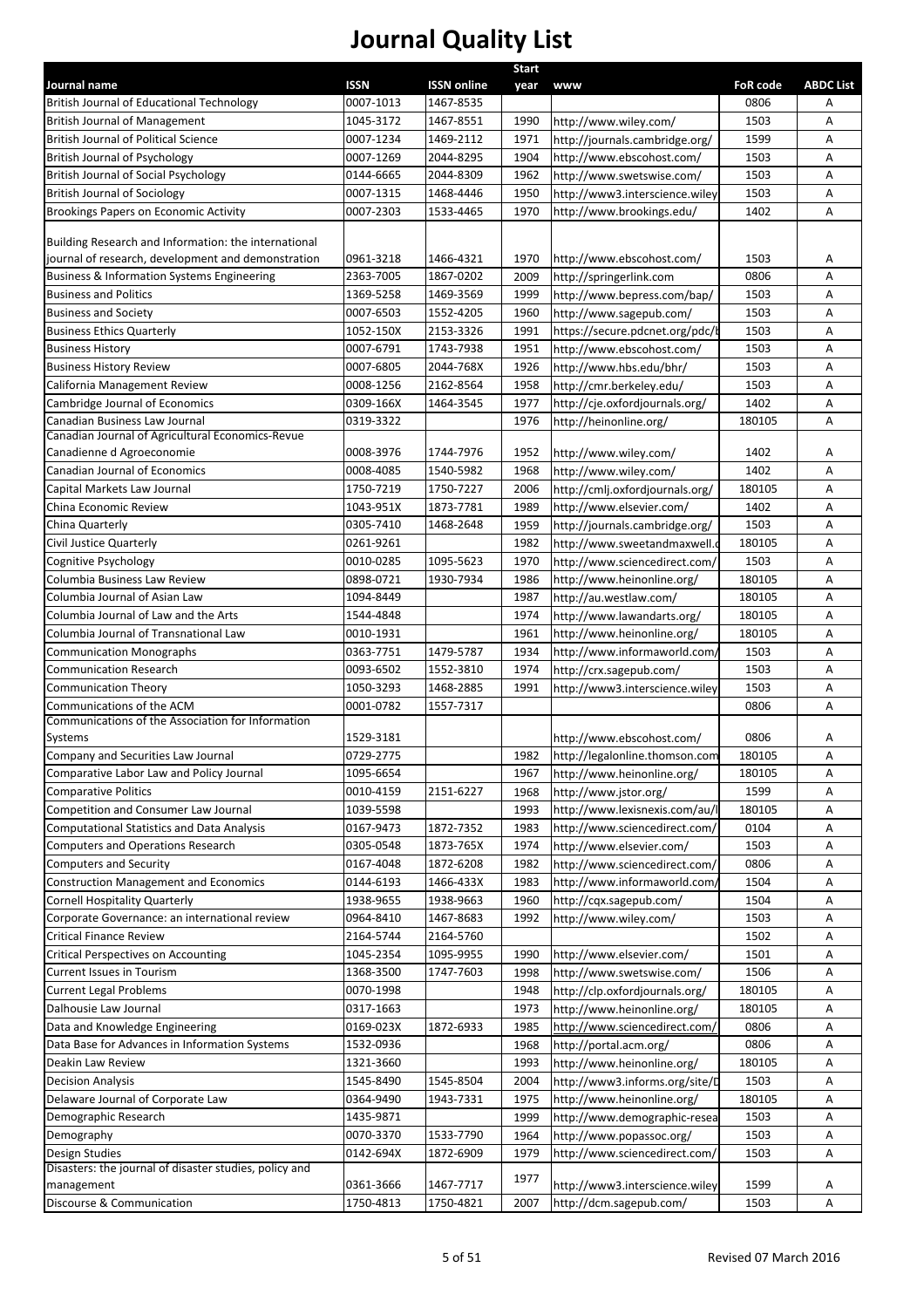|                                                                         |             |                    | <b>Start</b> |                                  |                 |                  |
|-------------------------------------------------------------------------|-------------|--------------------|--------------|----------------------------------|-----------------|------------------|
| Journal name<br>Discourse and Society: an international journal for the | <b>ISSN</b> | <b>ISSN online</b> | year         | <b>www</b>                       | <b>FoR code</b> | <b>ABDC List</b> |
| study of discourse and communication in their social,                   |             |                    |              |                                  |                 |                  |
| political and cultural contexts                                         | 0957-9265   | 1460-3624          | 1990         | http://das.sagepub.com/          | 1503            | Α                |
| Discourse Studies: an interdisciplinary journal for the                 |             |                    |              |                                  |                 |                  |
| study of text and talk                                                  | 1461-4456   | 1461-7080          | 1999         | http://dis.sagepub.com/          | 1503            | Α                |
|                                                                         |             |                    |              |                                  |                 |                  |
| Duke Journal of Comparative and International Law                       | 1053-6736   |                    | 1986         | http://www.heinonline.org/       | 180105          | Α                |
| <b>Ecological Economics</b>                                             | 0921-8009   | 1873-6106          | 1989         | http://www.elsevier.com/         | 1499            | A                |
| Ecology                                                                 | 0012-9658   | 1939-9170          | 1897         | http://www.jstor.org/            | 1599            | Α                |
| <b>Econometric Reviews</b>                                              | 0747-4938   | 1532-4168          | 1982         | http://www.informaworld.com/     | 1403            | Α                |
| Econometrics Journal                                                    | 1368-4221   | 1368-423X          | 1998         | http://www.wiley.com/            | 1403            | A                |
| Economic and Industrial Democracy: an international                     |             |                    |              |                                  |                 |                  |
| journal                                                                 | 0143-831X   |                    | 1980         |                                  | 1402            | Α                |
| Economic Development and Cultural Change                                | 0013-0079   | 1539-2988          | 1952         | http://www.journals.uchicago.e   | 1402            | A                |
| <b>Economic Geography</b>                                               | 0013-0095   |                    | 1925         |                                  | 1402            | Α                |
| Economic Inquiry                                                        | 0095-2583   | 1465-7295          | 1962         | http://www3.interscience.wiley   | 1402            | Α                |
| <b>Economic Modelling</b>                                               | 0264-9993   | 1873-6122          | 1984         | http://www.elsevier.com/         | 1402            | Α                |
| Economic Policy: a European forum                                       | 0266-4658   | 1468-0327          | 1985         | http://www.wiley.com/            | 1402            | Α                |
| Economica                                                               | 0013-0427   | 1468-0335          | 1921         | http://www3.interscience.wiley   | 1402            | A                |
| <b>Economics and Human Biology</b>                                      | 1570-677X   | 1873-6130          | 2003         | http://www.elsevier.com/         | 1402            | Α                |
| Economics and Philosophy                                                | 0266-2671   | 1474-0028          | 1985         | http://journals.cambridge.org/   | 1402            | Α                |
| <b>Economics Letters</b>                                                | 0165-1765   | 1873-7374          | 1978         | http://www.sciencedirect.com/    | 1402            | Α                |
| Economics of Education Review                                           | 0272-7757   | 1873-7382          | 1981         | http://www.sciencedirect.com/    | 1402            | Α                |
| <b>Economy and Society</b>                                              | 0308-5147   | 1469-5766          | 1972         | http://www.tandf.co.uk/          | 1402            | Α                |
| eJournal of Tax Research                                                | 1448-2398   |                    | 2003         | http://www.atax.unsw.edu.au/e    | 180125          | Α                |
| Electronic Commerce Research                                            | 1389-5753   | 1572-9362          | 2001         | http://www.springerlink.com/     | 0806            | Α                |
| <b>Electronic Markets</b>                                               | 1019-6781   | 1422-8890          | 1991         | http://www.informaworld.com/     | 0806            | Α                |
| <b>Emerging Markets Review</b>                                          | 1566-0141   | 1873-6173          | 2000         | http://www.sciencedirect.com/    | 1502            | Α                |
| <b>Empirical Economics</b>                                              | 0377-7332   | 1435-8921          | 1976         | http://www.springerlink.com/     | 1402            | Α                |
| Energy Journal                                                          | 0195-6574   | 1944-9089          | 1980         | http://www.iaee.org/             | 1402            | Α                |
| <b>Energy Policy</b>                                                    | 0301-4215   | 1873-6777          | 1973         | http://www.elsevier.com/         | 1599            | Α                |
| Engineering, Construction and Architectural                             |             |                    |              |                                  |                 |                  |
| Management                                                              | 0969-9988   | 1365-232X          | 1994         | http://www.emeraldinsight.com    | 1504            | Α                |
| Enterprise and Society: the international journal of                    |             |                    |              |                                  |                 |                  |
| business and history                                                    | 1467-2227   | 1467-2235          | 2000         | http://es.oxfordjournals.org/    | 1503            | Α                |
| <b>Enterprise Information Systems</b>                                   | 1751-7575   | 1751-7583          | 2007         | http://www.tandf.co.uk/          | 0806            | Α                |
| Entrepreneurship and Regional Development                               | 0898-5626   | 1464-5114          | 1989         | http://www.tandf.co.uk/          | 1503            | Α                |
| Environment and Planning D: society and space                           | 0263-7758   | 1472-3433          | 1983         | http://www.envplan.com/D.htm     | 1599            | Α                |
| <b>Environmental and Ecological Statistics</b>                          | 1352-8505   | 1573-3009          | 1994         | http://www.springerlink.com/     | 0104            | Α                |
| <b>Environmental and Resource Economics</b>                             | 0924-6460   | 1573-1502          | 1991         | http://www.springerlink.com/     | 1402            | Α                |
| <b>Environmental Education Research</b>                                 | 1350-4622   | 1469-5871          | 1995         | http://www.informaworld.com/     | 1599            | Α                |
| Ethics: an international journal of social, political, and              |             |                    |              |                                  |                 |                  |
| legal philosophy                                                        | 0014-1704   | 1539-297X          | 1888         | http://www.journals.uchicago.e   | 1503            | A                |
| <b>European Competition Law Review</b>                                  | 0144-3054   |                    | 1980         | http://au.westlaw.com/           | 180105          | Α                |
| <b>European Financial Management</b>                                    | 1354-7798   | 1468-036X          | 1995         | http://www.wiley.com/            | 1502            | Α                |
| European Intellectual Property Review                                   | 0142-0461   | 1749-5083          | 1978         | http://au.westlaw.com/           | 180105          | Α                |
| European Journal of Industrial Relations                                | 0959-6801   | 1461-7129          | 1995         | http://ejd.sagepub.com/          | 1503            | Α                |
| European Journal of International Law                                   | 0938-5428   | 1464-3596          | 1990         | http://ejil.oxfordjournals.org/  | 180105          | Α                |
| European Journal of International Relations                             | 1354-0661   | 1460-3713          | 1995         | http://ejt.sagepub.com/          | 1503            | Α                |
| European Journal of Political Economy                                   | 0176-2680   | 1873-5703          | 1985         | http://www.sciencedirect.com/    | 1402            | Α                |
| European Journal of Political Research                                  | 0304-4130   | 1475-6765          | 1973         | http://www3.interscience.wiley   | 1599            | Α                |
| European Journal of Social Psychology                                   | 0046-2772   | 1099-0992          | 1971         | http://www3.interscience.wiley   | 1503            | Α                |
| European Journal of Sociology                                           | 0003-9756   | 1474-0583          | 1960         | http://journals.cambridge.org/   | 1503            | Α                |
| European Law Review                                                     | 0307-5400   |                    | 1975         | http://au.westlaw.com/           | 180105          | Α                |
| European Review of Agricultural Economics                               | 0165-1587   | 1464-3618          | 1973         | http://erae.oxfordjournals.org/  | 1402            | Α                |
| European Urban and Regional Studies                                     | 0969-7764   | 1461-7145          | 1994         | http://eur.sagepub.com/          | 1503            | Α                |
| Event Management: an international journal                              | 1525-9951   | 1943-4308          | 1993         | http://www.ingentaconnect.con    | 1506            | Α                |
| <b>Explorations in Economic History</b>                                 | 0014-4983   | 1090-2457          | 1963         | http://www.elsevier.com/         | 1402            | Α                |
| <b>Family Business Review</b>                                           | 0894-4865   | 1741-6248          | 1988         | http://fbr.sagepub.com/          | 1503            | Α                |
| <b>Feminist Economics</b>                                               | 1354-5701   | 1466-4372          | 1995         | http://www.informaworld.com/     | 1402            | Α                |
| <b>Finance and Stochastics</b>                                          | 0949-2984   | 1432-1122          | 1996         | http://www.springerlink.com/     | 1502            | Α                |
|                                                                         |             |                    |              |                                  |                 |                  |
| <b>Financial Accountability and Management</b>                          | 1468-0408   | 0267-4424          | 1985         | http://www.ebscohost.com/        | 1501            | Α                |
| <b>Financial Analysts Journal</b>                                       | 0015-198X   | 1938-3312          | 1945         | http://www.cfapubs.org/          | 1502            | Α                |
| <b>Financial Management</b>                                             | 0046-3892   | 1755-053X          | 1972         | http://blackwellpublishing.com   | 1502            | Α                |
| Financial Review (US)                                                   | 0732-8516   | 1540-6288          | 1996         | http://onlinelibrary.wiley.com/j | 1502            | Α                |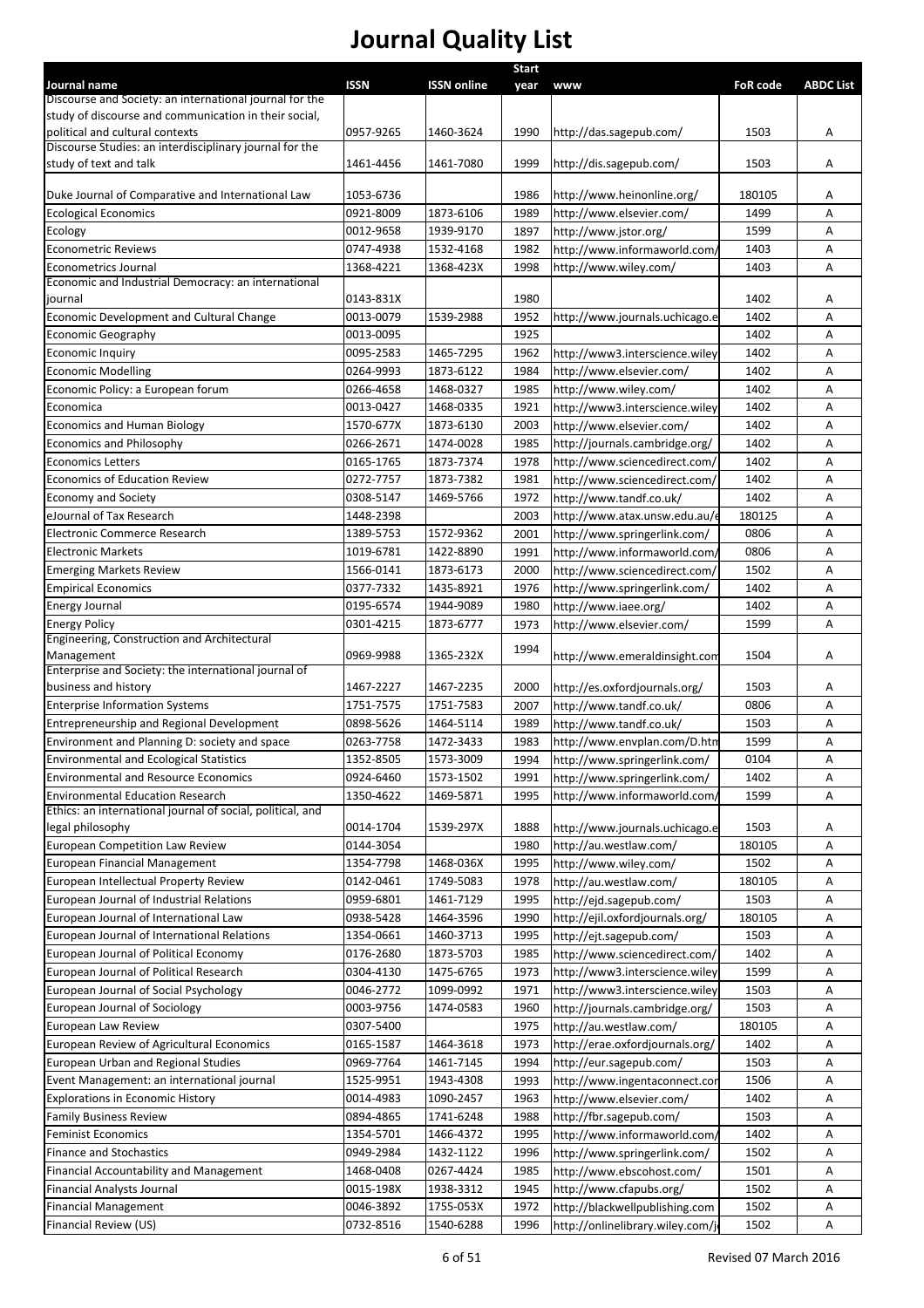|                                                                                                    |                        |                        | <b>Start</b> |                                  |              |                  |
|----------------------------------------------------------------------------------------------------|------------------------|------------------------|--------------|----------------------------------|--------------|------------------|
| Journal name                                                                                       | ISSN                   | <b>ISSN online</b>     | year         | <b>www</b>                       | FoR code     | <b>ABDC List</b> |
| Foundations and Trends in Accounting                                                               | 1554-0642              | 1554-0650              |              |                                  | 1501         | Α                |
| Gender and Education                                                                               | 0954-0253              | 1360-0516              | 1989         | http://www.informaworld.com/     | 1503         | Α                |
| Gender, Work and Organization                                                                      | 0968-6673              | 1468-0432              | 1994         | http://www3.interscience.wiley   | 1503         | A                |
| <b>Global Networks</b>                                                                             | 1470-2266              | 1471-0374              | 2001         | http://www3.interscience.wiley   | 1503         | Α                |
| Global Strategy Journal<br>Group Decision and Negotiation                                          | 2042-5791<br>0926-2644 | 2042-5805<br>1572-9907 | 1992         |                                  | 1503<br>0806 | Α<br>Α           |
| Group Organization Management: an international                                                    |                        |                        |              | http://springerlink.metapress.co |              |                  |
| journal                                                                                            | 1059-6011              | 1552-3993              | 1976         | http://www.sagepub.com/          | 1503         | Α                |
| <b>Habitat International</b>                                                                       | 0197-3975              | 1873-5428              | 1976         | http://www.sciencedirect.com/    | 1504         | Α                |
| <b>Harvard Business Review</b>                                                                     | 0017-8012              | 0017-8012              | 1922         | http://hbr.harvardbusiness.org/  | 1503         | Α                |
| Harvard Environmental Law Review                                                                   | 0147-8257              |                        | 1976         | http://www.heinonline.org/       | 180105       | Α                |
| Harvard International Law Journal                                                                  | 0017-8063              |                        | 1959         | http://www.heinonline.org/       | 180105       | Α                |
| Harvard Journal of Law and Public Policy                                                           | 0193-4872              |                        | 1978         | http://www.heinonline.org/       | 180105       | Α                |
| Harvard Journal of Law and Technology                                                              | 0897-3393              |                        | 1988         | http://www.heinonline.org/       | 180105       | Α                |
| <b>Health Care Management Review</b>                                                               | 0361-6274              | 1550-5030              | 1976         | http://ovidsp.tx.ovid.com/       | 1503         | А                |
| <b>Health Services Research</b>                                                                    | 0017-9124              | 1475-6773              | 1965         | http://www3.interscience.wiley   | 1503         | Α                |
| Higher Education: the international journal of higher                                              |                        |                        |              |                                  |              |                  |
| education research                                                                                 | 0018-1560              | 1573-174X              | 1971         | http://www.springerlink.com/     | 1503         | Α                |
| <b>History of Political Economy</b>                                                                | 0018-2702              | 1527-1919              | 1969         | http://hope.dukejournals.org/    | 1401         | Α                |
| Hong Kong Law Journal                                                                              | 0378-0600              |                        | 1971         | http://www.lexisnexis.com/       | 180105       | Α                |
| <b>Housing Studies</b>                                                                             | 0267-3037              | 1466-1810              | 1986         | http://www.tandf.co.uk/          | 1504         | Α                |
| Human Communication Research                                                                       | 0360-3989              | 1468-2958              | 1974         | http://www3.interscience.wiley   | 1503         | Α                |
| Human Performance                                                                                  | 0895-9285              | 1532-7043              | 1988         | http://www.informaworld.com/     | 1503         | Α                |
| Human Resource Management Journal (UK)                                                             | 0954-5395              | 1748-8583              | 1988         | http://www.wiley.com/            | 1503         | Α                |
| Human Resource Management Review                                                                   | 1053-4822              | 1873-7889              | 1991         | http://www.elsevier.com/         | 1503         | Α                |
| Human-Computer Interaction                                                                         | 0737-0024              | 1532-7051              | 1985         | http://www.informaworld.com/     | 0806         | Α                |
| <b>IBM Systems Journal</b>                                                                         | 0018-8670              | 0018-8670              |              |                                  | 0806         | Α                |
| IEEE Transactions on Intelligent Transportation Systems                                            | 1524-9050              | 1558-0016              | 2000         | http://ieeexplore.ieee.org/      | 1507         | Α                |
| IEEE Transactions on Vehicular Technology<br>IIC International Review of Intellectual Property and | 0018-9545              | 1939-9359              | 1967         | http://ieeexplore.ieee.org/      | 1507         | Α                |
| Competition Law                                                                                    | 0018-9855              | 1522-2578              | 1969         | http://search.informit.com.au/   | 180105       | Α                |
| <b>IIE Transactions</b>                                                                            | 0740-817X              | 1545-8830              | 1969         | http://www.tandfonline.com/lo    | 1503         | Α                |
| Industrial and Corporate Change                                                                    | 0960-6491              | 1464-3650              | 1992         | http://icc.oxfordjournals.org/   | 1503         | Α                |
| Industrial Law Journal                                                                             | 0305-9332              | 1464-3669              | 1972         | http://ilj.oxfordjournals.org/   | 180105       | Α                |
| Industrial Relations Journal                                                                       | 0019-8692              | 1468-2338              | 1970         | http://www.wiley.com/            | 1503         | Α                |
| Information and Software Technology                                                                | 0950-5849              | 1873-6025              | 1959         | http://www.sciencedirect.com/    | 0806         | Α                |
| Information Communication and Society                                                              | 1369-118X              | 1468-4462              |              |                                  | 0806         | Α                |
| Information Economics and Policy                                                                   | 0167-6245              | 1873-5975              | 1984         | http://www.sciencedirect.com/    | 1402         | Α                |
| <b>Information Systems Frontiers</b>                                                               | 1387-3326              | 1572-9419              | 1999         | http://www.springerlink.com/     | 0806         | А                |
| Information Technology and People                                                                  | 0959-3845              | 1758-5813              | 1982         | http://www.emeraldinsight.com    | 0806         | Α                |
| <b>Insolvency Law Journal</b>                                                                      | 1039-3293              |                        | 1993         | http://legalonline.thomson.com   | 180105       | Α                |
| Insurance Law Journal                                                                              | 1030-2379              |                        | 1988         | http://www.lexisnexis.com/au/    | 180105       | Α                |
| Insurance: Mathematics and Economics                                                               | 0167-6687              | 1873-5959              | 1982         | http://www.sciencedirect.com/    | 1502         | Α                |
| Intellectual Property Journal                                                                      | 0824-7064              |                        | 1984         | http://www.proquest.co.uk/en-    | 180105       | Α                |
| International Affairs                                                                              | 0020-5850              | 1468-2346              | 1922         | http://www3.interscience.wiley   | 1599         | Α                |
|                                                                                                    |                        |                        |              |                                  |              |                  |
| International and Comparative Corporate Law Journal                                                | 1388-7084              | 1875-8290              | 1999         | http://www.cmppublishing.com     | 180105       | Α                |
| International and Comparative Law Quarterly                                                        | 0020-5893              | 1471-6895              | 1952         | http://journals.cambridge.org/   | 180105       | Α                |
| International Business Review                                                                      | 0969-5931              | 1873-6149              | 1992         | http://www.elsevier.com/         | 1503         | Α                |
| International Environmental Agreements: Politics, Law                                              |                        |                        |              |                                  |              |                  |
| and Economics                                                                                      | 1567-9764              | 1573-1553              | 2001         | http://link.springer.com/journal | 1402         | A                |
| International Insurance Law Review                                                                 | 0968-2090              |                        | 1993         | http://www.sweetandmaxwell.      | 180105       | Α                |
| International Journal of Accounting Information Systems                                            | 1467-0895              |                        | 2000         | http://www.journals.elsevier.co  | 1501         | Α                |
| International Journal of Auditing                                                                  | 1090-6738              | 1099-1123              | 1997         | http://www.wiley.com/            | 1501         | Α                |
| International Journal of Conflict Management                                                       | 1044-4068              | 1758-8545              | 1990         | http://info.emeraldinsight.com/  | 1503         | Α                |
| International Journal of Consumer Studies                                                          | 1470-6423              | 1470-6431              | 1977         | http://www3.interscience.wiley   | 1505         | Α                |
| International Journal of Contemporary Hospitality                                                  |                        |                        |              |                                  |              |                  |
| Management                                                                                         | 0959-6119              | 1757-1049              | 1988         | http://www.proquest.com/         | 1504         | Α                |
| International Journal of Cooperative Information                                                   |                        |                        | 1992         |                                  |              |                  |
| Systems                                                                                            | 0218-8430              | 1793-6365              |              | http://www.ebscohost.com/        | 0806         | Α                |
| International Journal of Cultural Policy                                                           | 1028-6632              | 1477-2833              |              |                                  | 1504         | А                |
| International Journal of Electronic Commerce                                                       | 1086-4415              | 1557-9301              | 1996         | http://www.ebscohost.com/        | 0806         | А                |
| International Journal of Forecasting                                                               | 0169-2070              | 1872-8200              | 1985         | http://www.sciencedirect.com/    | 1403         | Α                |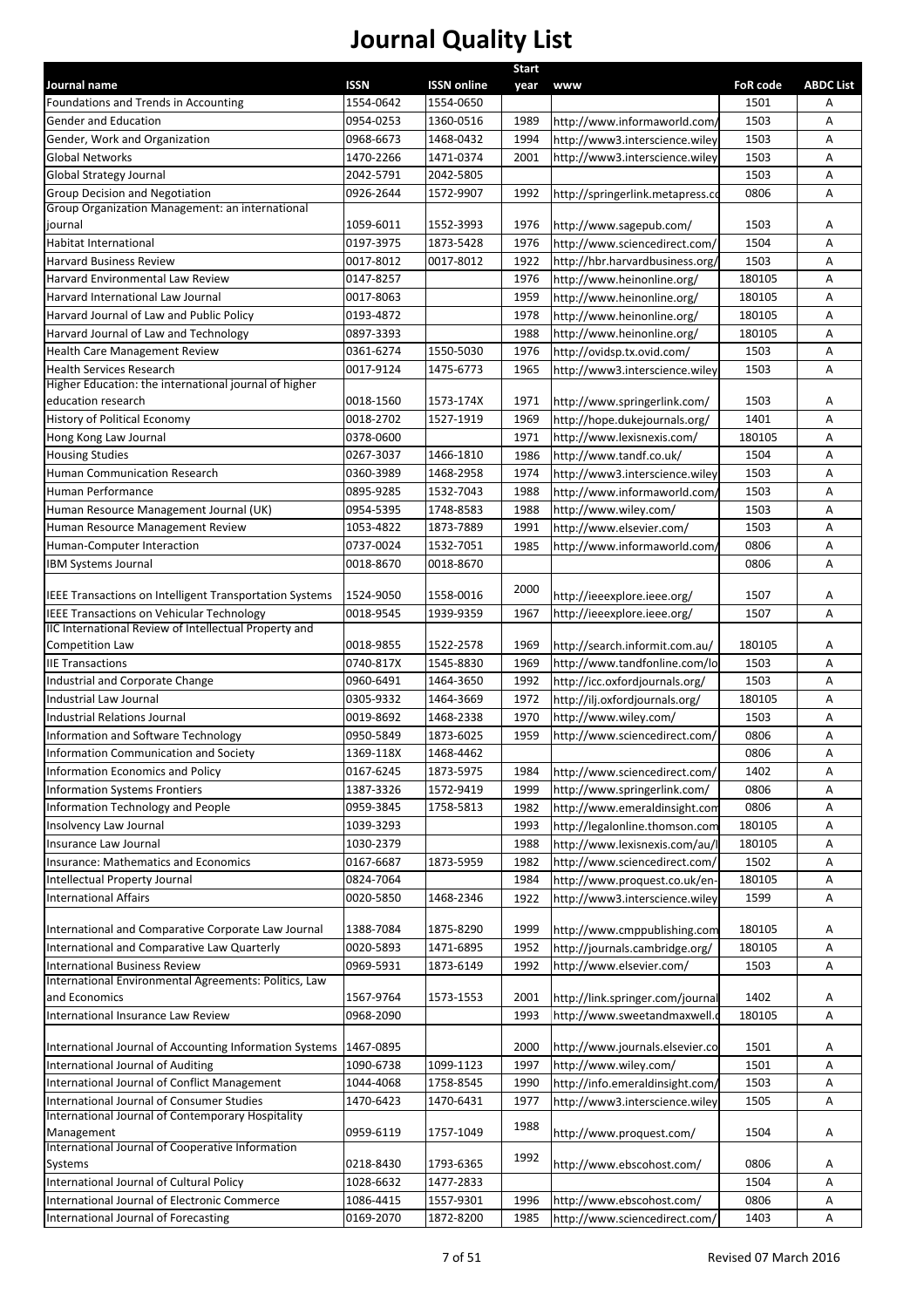|                                                                                           |             |                    | <b>Start</b> |                                  |                 |                  |
|-------------------------------------------------------------------------------------------|-------------|--------------------|--------------|----------------------------------|-----------------|------------------|
| Journal name                                                                              | <b>ISSN</b> | <b>ISSN online</b> | year         | <b>www</b>                       | <b>FoR code</b> | <b>ABDC List</b> |
| International Journal of Game Theory                                                      | 0020-7276   | 1432-1270          | 1971         | http://www.springerlink.com/     | 1401            | Α                |
| International Journal of General Systems                                                  | 0308-1079   | 1563-5104          | 1974         | http://www.tandf.co.uk/          | 1503            | Α                |
| International Journal of Human Resource Management                                        | 0958-5192   | 1466-4399          | 1990         | http://www.tandf.co.uk/          | 1503            | А                |
| International Journal of Industrial Organization                                          | 0167-7187   |                    | 1983         | http://www.sciencedirect.com/    | 1402            | Α                |
| International Journal of Information Management                                           | 0268-4012   | 1873-4707          | 1980         | http://www.sciencedirect.com/    | 0806            | Α                |
| International Journal of Intercultural Relations                                          | 0147-1767   | 1873-7552          | 1977         | http://www.sciencedirect.com/    | 1503            | Α                |
|                                                                                           |             |                    |              |                                  |                 |                  |
| International Journal of Law and Information Technology                                   | 0967-0769   | 1464-3693          | 1993         | http://ijlit.oxfordjournals.org/ | 180105          | Α                |
| International Journal of Management Reviews                                               | 1460-8545   | 1468-2370          | 1999         | http://www.wiley.com/            | 1503            | A                |
| International Journal of Manpower                                                         | 0143-7720   | 1758-6577          | 1980         | http://info.emeraldinsight.com/  | 1503            | Α                |
| International Journal of Medical Informatics                                              | 1386-5056   | 1872-8243          | 1971         | http://www.elsevier.com/         | 0806            | Α                |
| International Journal of Operations and Production                                        |             |                    |              |                                  |                 |                  |
| Management                                                                                | 0144-3577   | 1758-6593          | 1980         | http://www.emeraldinsight.com    | 1503            | Α                |
| International Journal of Physical Distribution and                                        |             |                    |              |                                  |                 |                  |
| Logistics Management                                                                      | 0960-0035   | 1758-664X          | 1970         | http://www.emeraldinsight.com    | 1503            | Α                |
| International Journal of Production Research                                              | 0020-7543   | 1366-588X          | 1961         | http://www.tandf.co.uk/          | 1503            | Α                |
| International Journal of Project Management                                               | 0263-7863   | 1873-4634          | 1983         | http://www.elsevier.com/         | 1503            | Α                |
| International Journal of Public Opinion Research                                          | 0954-2892   | 1471-6909          | 1989         | http://ijpor.oxfordjournals.org/ | 1505            | Α                |
| International Journal of Selection and Assessment                                         | 0965-075X   | 1468-2389          | 1993         | http://www.wiley.com/WileyCD     | 1503            | Α                |
| International Journal of Tourism Research                                                 | 1099-2340   | 1522-1970          | 1999         | http://www3.interscience.wiley   | 1506            | А                |
| <b>International Marketing Review</b>                                                     | 0265-1335   | 1758-6763          | 1983         | http://www.proquest.co.uk/en-    | 1505            | Α                |
| <b>International Migration</b>                                                            | 0020-7985   | 1468-2435          | 1961         | http://www3.interscience.wiley   | 1503            | Α                |
| <b>International Migration Review</b>                                                     | 0197-9183   | 1747-7379          | 1964         | http://www3.interscience.wiley   | 1503            | A                |
| International Negotiation: a journal of theory and                                        |             |                    |              |                                  |                 |                  |
| practice                                                                                  | 1382-340X   | 1571-8069          | 1996         | http://www.springerlink.com/     | 1503            | Α                |
| International Review of Economics and Finance                                             | 1059-0560   | 1873-8036          | 1991         | http://www.sciencedirect.com/    | 1502            | Α                |
| International Review of Finance                                                           | 1369-412X   | 1468-2443          | 1999         | http://www.blackwellpublishing   | 1502            | Α                |
| International Review of Financial Analysis                                                | 1057-5219   | 1873-8079          | 1991         | http://www.elsevier.com/         | 1502            | Α                |
| International Small Business Journal                                                      | 0266-2426   | 1741-2870          | 1982         | http://isb.sagepub.com/          | 1503            | Α                |
| <b>International Statistical Review</b>                                                   | 0306-7734   | 1751-5823          | 1920         | http://www3.interscience.wiley   | 0104            | Α                |
|                                                                                           |             |                    |              |                                  | 1599            | А                |
| International Studies Quarterly<br>Internet Research: Electronic Networking, Applications | 0020-8833   | 1468-2478          | 1957         | http://www3.interscience.wiley   |                 |                  |
| and Policy                                                                                | 1066-2243   |                    | 1991         | http://www.emeraldinsight.com    | 0806            | Α                |
| <b>Issues in Accounting Education</b>                                                     | 0739-3172   | 1558-7983          | 1983         | http://aaapubs.aip.org/iace/     | 1501            | Α                |
| Journal of Accounting and Public Policy                                                   | 0278-4254   | 1873-2070          | 1982         | http://www.elsevier.com/         | 1501            | Α                |
| Journal of Accounting Auditing and Finance                                                | 0148-558X   |                    | 1977         | http://w4.stern.nyu.edu/ross/re  | 1501            | Α                |
| Journal of Accounting Literature                                                          |             |                    |              |                                  |                 |                  |
|                                                                                           | 0737-4607   |                    | 1982         | http://warrington.ufl.edu/       | 1501            | Α                |
| Journal of Advanced Transportation                                                        | 0197-6729   |                    |              | http://www3.interscience.wiley   | 1507            | A                |
| Journal of Advertising                                                                    | 0091-3367   | 1557-7805          | 1972         | http://www.ebscohost.com/        | 1505            | Α                |
| Journal of Advertising Research                                                           | 0021-8499   | 1740-1909          | 1960         | http://www.ebscohost.com/        | 1505            | Α                |
| Journal of African Economies                                                              | 0963-8024   | 1464-3723          | 1992         | http://jae.oxfordjournals.org/   | 1402            | Α                |
| Journal of Agricultural and Resource Economics                                            | 1068-5502   |                    | 1976         | http://www.proquest.com/         | 1499            | Α                |
| Journal of Agricultural Economics                                                         | 0021-857X   | 1477-9552          | 1928         | http://www3.interscience.wiley   | 1402            | Α                |
| Journal of Air Law and Commerce                                                           | 0021-8642   |                    | 1930         | http://www.heinonline.org/       | 180105          | Α                |
| Journal of Applied Corporate Finance                                                      | 1078-1196   | 1745-6622          | 1998         | http://www.blackwellpublishing   | 1502            | Α                |
| Journal of Applied Probability                                                            | 0021-9002   | 1475-6072          | 1969         | http://www.jstor.org/            | 0104            | Α                |
| Journal of Applied Sport Psychology                                                       | 1041-3200   | 1533-1571          | 1989         | http://www.informaworld.com/     | 1504            | Α                |
| Journal of Banking and Finance - Law and Practice                                         | 1034-3040   |                    |              | http://legalonline.thomson.com   | 180105          | Α                |
| Journal of Behavioral Decision Making                                                     | 0894-3257   | 1099-0771          | 1988         | http://www3.interscience.wiley   | 1503            | Α                |
| Journal of Behavioral Finance                                                             | 1542-7560   | 1542-7579          | 2000         | http://www.informaworld.com/     | 1502            | Α                |
| Journal of Brand Management                                                               | 1350-231X   | 1479-1803          | 1993         | http://www.proquest.co.uk/en-    | 1505            | Α                |
| Journal of Business and Industrial Marketing                                              | 0885-8624   |                    | 1985         | http://www.proquest.co.uk/en-    | 1505            | Α                |
| Journal of Business and Psychology                                                        | 0889-3268   | 1573-353X          | 1986         | http://springerlink.metapress.co | 1503            | Α                |
| Journal of Business Ethics                                                                | 0167-4544   | 1573-0697          | 1982         | http://www.springerlink.com      | 1503            | Α                |
| Journal of Business Finance and Accounting                                                | 0306-686X   | 1468-5957          | 1974         | http://www.wiley.com/            | 1501            | Α                |
| Journal of Business Law                                                                   | 0021-9460   |                    | 1957         |                                  | 180105          | Α                |
|                                                                                           |             |                    |              | http://au.westlaw.com/           |                 |                  |
| Journal of Business Logistics                                                             | 0735-3766   | 2158-1592          | 1978         | http://onlinelibrary.wiley.com/j | 1503            | Α                |
| Journal of Business Research                                                              | 0148-2963   |                    | 1973         | http://www.sciencedirect.com/    | 1505            | Α                |
| Journal of Career Assessment                                                              | 1069-0727   | 1552-4590          | 1993         | http://jca.sagepub.com/          | 1503            | Α                |
| Journal of Communication                                                                  | 0021-9916   | 1460-2466          | 1951         | http://www3.interscience.wiley   | 1503            | Α                |
| Journal of Comparative Economics                                                          | 0147-5967   | 1095-7227          | 1977         | http://www.sciencedirect.com/    | 1499            | Α                |
| Journal of Computer Information Systems                                                   | 0887-4417   | 0022-0310          | 1960         | http://www.proquest.co.uk/en-    | 0806            | Α                |
| Journal of Consumer Affairs                                                               | 0022-0078   | 1745-6606          | 1967         | http://www.ebscohost.com/        | 1505            | Α                |
| Journal of Consumer Psychology                                                            | 1057-7408   | 1532-7663          | 1992         | http://www.ebscohost.com/        | 1505            | Α                |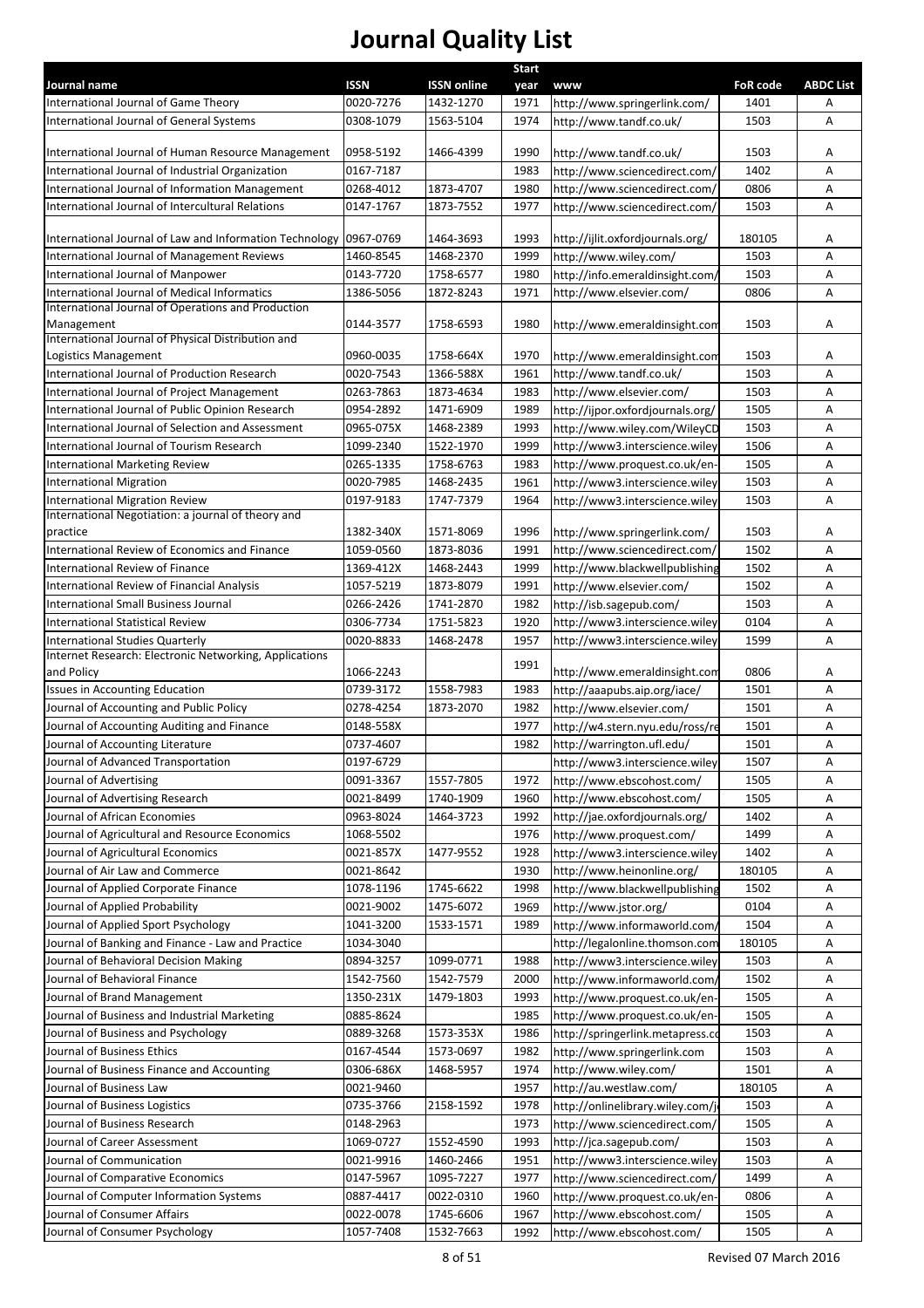|                                                                           |                        |                        | <b>Start</b> |                                  |                 |                  |
|---------------------------------------------------------------------------|------------------------|------------------------|--------------|----------------------------------|-----------------|------------------|
| Journal name                                                              | <b>ISSN</b>            | <b>ISSN online</b>     | year         | <b>WWW</b>                       | <b>FoR code</b> | <b>ABDC List</b> |
| Journal of Contemporary Accounting and Economics                          | 1815-5669              |                        | 2005         | http://www.af.polyu.edu.hk/      | 1501            | Α                |
| Journal of Corporate Law Studies                                          | 1473-5970              | 1757-8426              | 2001         | http://heinonline.org/           | 180105          | A                |
| Journal of Cross-Cultural Psychology                                      | 0022-0221              | 1552-5422              | 1970         | http://jcc.sagepub.com/          | 1503            | А                |
| Journal of Cultural Economics                                             | 0885-2545              | 1573-6997              | 1977         | http://www.springerlink.com/     | 1402            | Α                |
| Journal of Development Studies                                            | 0022-0388              | 1743-9140              | 1964         | http://www.informaworld.com/     | 1402            | A                |
| Journal of Economic Geography                                             | 1468-2702              | 1468-2710              | 2000         | http://joeg.oxfordjournals.org/  | 1499            | Α                |
| Journal of Economic Psychology                                            | 0167-4870              | 1872-7719              | 1981         | http://www.sciencedirect.com/    | 1402            | А                |
| Journal of Economics and Management Strategy                              | 1058-6407              | 1530-9134              | 1992         | http://www3.interscience.wiley   | 1402            | А                |
| Journal of Empirical Finance                                              | 0927-5398              |                        | 1993         | http://www.elsevier.com/         | 1502            | А                |
| Journal of Employment Counseling                                          | 0022-0787              | 2161-1920              | 1965         | http://www.ebscohost.com/        | 1503            | А                |
| Journal of Environmental Management                                       | 0301-4797              | 1095-8630              | 1973         | http://www.journals.elsevier.co  | 1503            | А                |
| Journal of European Public Policy                                         | 1350-1763              | 1466-4429              | 1994         | http://www.informaworld.com/     | 1503            | А                |
| Journal of Evolutionary Economics                                         | 0936-9937              | 1432-1386              | 1991         | http://www.springerlink.com/     | 1402            | А                |
| Journal of Experimental Psychology: Applied                               | 1076-898X              | 1939-2192              | 1995         | http://www.apa.org/pubs/jourr    | 1503            | A                |
| Journal of Experimental Social Psychology                                 | 0022-1031              | 1096-0465              | 1965         | http://www.sciencedirect.com/    | 1503            | А                |
| Journal of Financial Econometrics                                         | 1479-8409              | 1479-8417              | 2002         | http://jfec.oxfordjournals.org/  | 1403            | A                |
| Journal of Financial Research                                             | 0270-2592              | 1475-6803              | 1978         | http://www.blackwellpublishing   | 1502            | А                |
| Journal of Financial Services Research                                    | 0920-8550              | 1573-0735              | 1987         | http://springerlink.metapress.co | 1502            | A                |
| Journal of Forecasting                                                    | 0277-6693              | 1099-131X              | 1981         | http://www3.interscience.wiley   | 1403            | A                |
| Journal of Gambling Studies                                               | 1050-5350              | 1573-3602              | 1985         | http://www.springerlink.com/     | 1504            | A                |
| Journal of Global Information Management                                  | 1062-7375              | 1533-7995              | 1993         | http://journals.igi-online.com/  | 0806            | Α                |
| Journal of Health Politics, Policy and Law                                | 0361-6878              | 1527-1927              | 1976         | http://jhppl.dukejournals.org/   | 1503            | А                |
| Journal of Hospitality and Tourism Research                               | 1096-3480              | 1557-7554              | 1997         | http://jht.sagepub.com/          | 1506            | A                |
| Journal of Hospitality Marketing and Management                           | 1936-8623              | 1936-8631              | 1992         | http://www.ebscohost.com/        | 1505            | Α                |
| Journal of Housing Economics                                              | 1051-1377              | 1096-0791              | 1991         | http://www.sciencedirect.com/    | 1402            | А                |
| Journal of Human Capital                                                  | 1932-8575              | 1932-8664              | 2007         | http://www.press.uchicago.edu    | 1402            | Α                |
| Journal of Industrial Relations                                           | 0022-1856              | 1472-9296              | 1959         | http://jir.sagepub.com/          | 1503            | Α                |
| Journal of Information Systems                                            | 0888-7985              | 1558-7959              | 1987         | www.jisonline.com                | 0806            | A                |
| Journal of Information Technology Theory and                              |                        |                        |              |                                  |                 |                  |
| Application                                                               | 1552-6496              | 1532-4516              |              |                                  | 0806            | Α                |
| Journal of Institutional and Theoretical Economics                        | 0932-4569              |                        | 1844         | http://www.mohr.de/jite.html     | 1401            | Α                |
| Journal of Interactive Marketing                                          | 1094-9968              | 1520-6653              | 1987         | http://www3.interscience.wiley   | 1505            | Α                |
| Journal of International Accounting Research                              | 1542-6297              | 1558-8025              | 2002         | http://aaapubs.aip.org/jiar/     | 1501            | Α                |
| Journal of International Economic Law                                     | 1369-3034              | 1464-3758              | 1998         | http://www.heinonline.org/       | 180105          | Α                |
| Journal of International Financial Markets, Institutions                  |                        | 1873-0612              |              |                                  |                 |                  |
| and Money<br>Journal of International Management                          | 1042-4431              |                        | 1991         | http://www.elsevier.com/         | 1502            | Α                |
|                                                                           | 1075-4253<br>1069-031X | 1873-0620<br>1547-7215 | 1995         | http://www.elsevier.com/         | 1503            | Α                |
| Journal of International Marketing                                        |                        | 1873-0639              | 1992         | http://www.ebscohost.com/        | 1505            | Α                |
| Journal of International Money and Finance                                | 0261-5606<br>1367-3270 | 1758-7484              | 1982         | http://www.elsevier.com/         | 1502<br>0806    | Α                |
| Journal of Knowledge Management                                           |                        |                        | 1997         | http://www.emeraldinsight.com    |                 | Α                |
| Journal of Law, Economics and Organization<br>Journal of Leisure Research | 8756-6222              | 1465-7341              | 1985         | http://jleo.oxfordjournals.org/  | 1402            | Α                |
|                                                                           | 0022-2216              |                        |              | http://www.ebscohost.com/        | 1504            | Α                |
| Journal of Macroeconomics<br>Journal of Macromarketing                    | 0164-0704              | 1873-152X<br>1552-6534 | 1979         | http://www.sciencedirect.com/    | 1402            | Α                |
|                                                                           | 0276-1467              |                        | 1981         | http://jmk.sagepub.com/          | 1505            | Α                |
| Journal of Management Accounting Research                                 | 1049-2127              | 1558-8033              | 1989         | http://aaapubs.aip.org/jmar/     | 1501            | Α                |
| Journal of Management History                                             | 1751-1348              | 1758-7751<br>1943-5479 | 1995         | http://www.emeraldinsight.com    | 1503            | Α                |
| Journal of Management in Engineering<br>Journal of Management Inquiry     | 0742-597X              | 1552-6542              | 1985<br>1992 | http://www.ebscohost.com/        | 1503<br>1503    | Α                |
|                                                                           | 1056-4926              |                        |              | http://www.sagepub.com/          |                 | Α                |
| Journal of Maritime Law and Commerce                                      | 0022-2410              |                        | 1969         | http://www.heinonline.org/       | 180105          | А                |
| Journal of Marketing Management                                           | 0267-257X              | 1472-1376              | 1985         | http://www.ebscohost.com/        | 1505            | Α                |
| Journal of Mathematical Economics                                         | 0304-4068              | 1873-1538              | 1974         | http://www.sciencedirect.com/    | 1402            | Α                |
| Journal of Multivariate Analysis                                          | 0047-259X              | 1095-7243              | 1971         | http://www.sciencedirect.com/    | 0104            | А                |
| Journal of Occupational and Organizational Psychology                     | 0963-1798              | 2044-8325              | 1922         | http://www.bpsjournals.co.uk/j   | 1503            | Α                |
| Journal of Occupational Health Psychology                                 | 1076-8998              | 1939-1307              | 1996         | http://content.apa.org/journals, | 1503            | Α                |
| Journal of Optimization Theory and Applications                           | 0022-3239              | 1573-2878              | 1967         | http://www.springerlink.com/     | 1503            | Α                |
| Journal of Organizational Computing and Electronic                        |                        |                        |              |                                  |                 |                  |
| Commerce                                                                  | 1091-9392              | 1532-7744              | 1991         | http://www.ebscohost.com/        | 0806            | Α                |
| Journal of Personality                                                    | 0022-3506              | 1467-6494              | 1932         | http://www.wiley.com/bw/jour     | 1503            | Α                |
| Journal of Personality Assessment                                         | 0022-3891              | 1532-7752              | 1936         | http://www.informaworld.com/     | 1503            | Α                |
| Journal of Policy Analysis and Management                                 | 0276-8739              | 1520-6688              | 1981         | http://www3.interscience.wiley   | 1503            | Α                |
| Journal of Policy Modeling                                                | 0161-8938              |                        | 1979         | http://www.sciencedirect.com/    | 1402            | Α                |
| Journal of Population Economics                                           | 0933-1433              | 1432-1475              | 1988         | http://www.springerlink.com/     | 1402            | A                |
|                                                                           |                        |                        |              |                                  |                 |                  |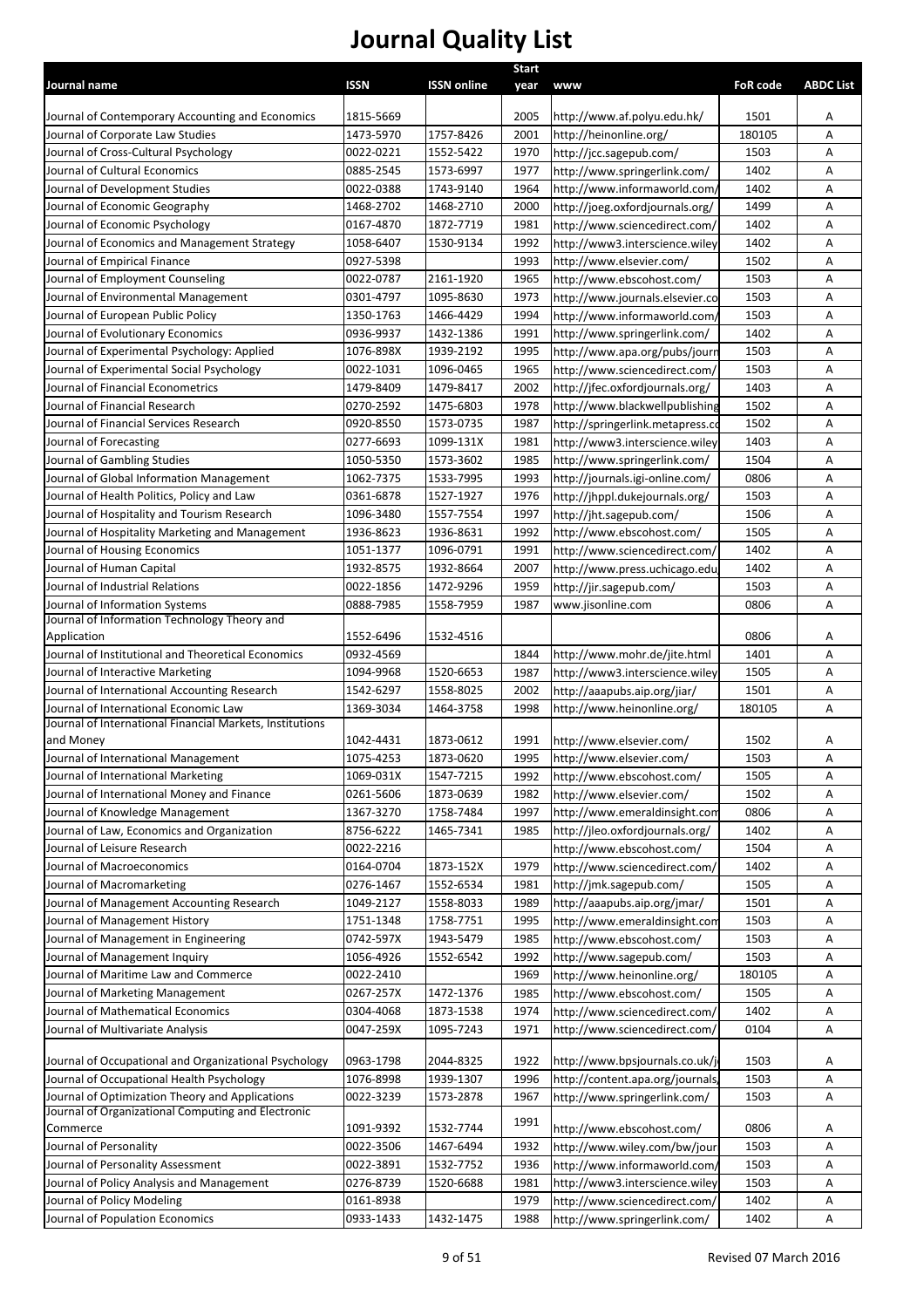|                                                         |             |                    | Start |                                  |                 |                  |
|---------------------------------------------------------|-------------|--------------------|-------|----------------------------------|-----------------|------------------|
| Journal name                                            | <b>ISSN</b> | <b>ISSN online</b> | year  | <b>www</b>                       | <b>FoR code</b> | <b>ABDC List</b> |
| Journal of Population Research                          | 1443-2447   | 1835-9469          | 1984  | http://www.springerlink.com/     | 1503            | Α                |
| Journal of Productivity Analysis                        | 0895-562X   | 1573-0441          | 1989  | http://www.springerlink.com/     | 1402            | Α                |
| Journal of Public Administration Research and Theory    | 1053-1858   | 1477-9803          | 1991  | http://jpart.oxfordjournals.org/ | 1503            | Α                |
| Journal of Public Economic Theory                       | 1097-3923   | 1467-9779          | 1999  | http://onlinelibrary.wiley.cor   | 1402            | Α                |
| Journal of Public Policy and Marketing                  | 0743-9156   | 1547-7207          | 1982  | http://www.marketingpower.co     | 1505            | Α                |
| Journal of Quality Technology                           | 0022-4065   | N/A                | 1944  | http://www.asq.org/pub/jqt       | 1503            | Α                |
| Journal of Real Estate Finance and Economics            | 0895-5638   | 1573-045X          | 1988  | http://www.springerlink.com/     | 1504            | Α                |
| Journal of Regional Science                             | 0022-4146   | 1467-9787          | 1958  | http://www3.interscience.wiley   | 1402            | Α                |
| Journal of Regulatory Economics                         | 0922-680X   | 1573-0468          | 1989  | http://www.springerlink.com/     | 1402            | Α                |
| Journal of Research in Personality                      | 0092-6566   | 1095-7251          | 1965  | http://www.elsevier.com/wps/f    | 1503            | Α                |
| Journal of Retailing and Consumer Services              | 0969-6989   | 1873-1384          | 1994  | http://www.sciencedirect.com/    | 1505            | Α                |
| Journal of Risk and Insurance                           | 0022-4367   | 1539-6975          | 1957  | http://www.blackwellpublishing   | 1502            | Α                |
| Journal of Risk and Uncertainty                         | 0895-5646   | 1573-0476          | 1988  | http://www.springerlink.com/     | 1401            | Α                |
| Journal of Safety Research                              | 0022-4375   | 1879-1247          | 1969  | http://www.sciencedirect.com/    | 1507            | A                |
| Journal of Scheduling                                   | 1094-6136   | 1099-1425          | 1998  | http://www.springerlink.com/     | 1503            | Α                |
| Journal of Service Management                           | 1757-5818   | 1757-5826          | 1990  | http://www.ingentaconnect.cor    | 1503            | A                |
| Journal of Services Marketing                           | 0887-6045   |                    | 1986  | http://www.emeraldinsight.com    | 1505            | Α                |
| Journal of Small Business Management                    | 0047-2778   | 1540-627X          | 1963  | http://www.blackwellpublishing   | 1503            | A                |
| Journal of Social Issues                                | 0022-4537   | 1540-4560          | 1944  | http://www.wiley.com/bw/jour     | 1503            | A                |
| Journal of Social Policy                                | 0047-2794   | 1469-7823          | 1972  | http://journals.cambridge.org/   | 1503            | Α                |
| Journal of Statistical Planning and Inference           | 0378-3758   | 1873-1171          | 1977  | http://www.sciencedirect.com/    | 0104            | A                |
| Journal of Strategic Marketing                          | 0965-254X   | 1466-4488          | 1993  | http://www.ebscohost.com/        | 1505            | A                |
| Journal of Supply Chain Management: a global review of  |             |                    |       |                                  |                 |                  |
| purchasing and supply                                   | 1523-2409   | 1745-493X          | 1965  | http://www.blackwellpublishing   | 1503            | Α                |
|                                                         |             |                    | 1994  |                                  |                 |                  |
| Journal of the American Medical Informatics Association | 1067-5027   | 1527-974X          |       | http://www.ncbi.nlm.nih.gov/     | 0806            | Α                |
| Journal of the American Taxation Association            | 0198-9073   | 1558-8017          | 1979  | http://aaapubs.aip.org/jata/     | 180125          | A                |
| Journal of the Japanese and International Economies     | 0889-1583   | 1095-8681          | 1987  | http://www.sciencedirect.com/    | 1402            | Α                |
| Journal of the Operational Research Society             | 0160-5682   | 1476-9360          | 1950  | http://www.palgrave-journals.c   | 1503            | Α                |
| Journal of the Royal Stat Society, Series A             | 0964-1998   | 1467-985X          | 1838  | http://www3.interscience.wiley   | 0104            | A                |
| Journal of the Royal Stat Society, Series C             | 0035-9254   | 1467-9876          | 1952  | http://www3.interscience.wiley   | 0104            | Α                |
| Journal of the Royal Stat Society, Series D             | 0039-0526   | 1467-9884          | 1950  | http://www3.interscience.wiley   | 0104            | Α                |
| Journal of Time Series Analysis                         | 0143-9782   | 1467-9892          | 1980  | http://www3.interscience.wiley   | 1403            | Α                |
| Journal of Transport Economics and Policy               | 0022-5258   | 1754-5951          | 1967  | http://www.swetswise.com/        | 1507            | Α                |
| Journal of Transport Geography                          | 0966-6923   | 1873-1236          | 1993  | http://www.sciencedirect.com/    | 1507            | Α                |
| Journal of Travel and Tourism Marketing                 | 1054-8408   | 1540-7306          | 1992  | http://www.informaworld.com/     | 1506            | Α                |
| Journal of Urban Affairs                                | 0735-2166   | 1467-9906          |       |                                  | 1503            | Α                |
| Journal of Vacation Marketing                           | 1356-7667   | 1479-1870          | 1995  | http://jvm.sagepub.com/          | 1506            | А                |
| Journal of Vocational Education and Training            | 1363-6820   | 1747-5090          | 1948  | http://www.informaworld.com/     | 1503            | Α                |
| Journal of World Business                               | 1090-9516   | 1878-5573          | 1965  | http://www.elsevier.com/         | 1503            | Α                |
| Journal of World Investment and Trade                   | 1660-7112   |                    | 2000  | http://www.wernerpubl.com/fr     | 180105          | Α                |
| Knowledge Management Research and Practice              | 1477-8238   | 1477-8246          | 2003  | http://www.palgrave-journals.c   | 0806            | Α                |
| Knowledge-Based Systems                                 | 0950-7051   | 1872-7409          | 1987  | http://www.sciencedirect.com/    | 0806            | A                |
| Kyklos                                                  | 0023-5962   | 1467-6435          | 1947  | http://www3.interscience.wiley   | 1402            | Α                |
| Labor History                                           | 0023-656X   | 1469-9702          | 1960  | http://www.tandf.co.uk/          | 1503            | Α                |
| Labour Economics                                        | 0927-5371   |                    | 1993  | http://www.sciencedirect.com/    | 1402            | Α                |
|                                                         |             |                    |       |                                  |                 |                  |
| Labour History: a journal of labour and social history  | 0023-6942   | 1839-3039          | 1962  | http://www.asslh.com/journal/i   | 1503            | Α                |
| Land Economics: a quarterly journal devoted to the      |             |                    |       |                                  |                 |                  |
| study of economic and social institutions               | 0023-7639   | 1543-8325          | 1925  | http://www.ebscohost.com/        | 1402            | Α                |
| Land Use Policy                                         | 0264-8377   | 1873-5754          | 1984  | http://www.sciencedirect.com/    | 1599            | Α                |
| Law and Policy                                          | 0265-8240   | 1467-9930          | 1979  | http://onlinelibrary.wiley.com/j | 180105          | Α                |
| Legal Issues of Economic Integration                    | 1566-6573   | 0377-0915          | 1972  | http://www.kluwerlawonline.co    | 180105          | Α                |
| Leisure Sciences: an interdisciplinary journal          | 0149-0400   | 1521-0588          | 1977  | http://www.ebscohost.com/        | 1504            | Α                |
| Leisure Studies                                         | 0261-4367   | 1466-4496          | 1982  | http://www.ebscohost.com/        | 1504            | Α                |
| Lloyd's Maritime and Commercial Law Quarterly           | 0306-2945   |                    | 1974  | http://www.i-law.com/            | 180105          | Α                |
| <b>Local Government Studies</b>                         | 0300-3930   | 1743-9388          | 1971  | http://www.informaworld.com/     | 1503            | Α                |
| Long Range Planning                                     | 0024-6301   | 1873-1872          | 1968  | http://www.elsevier.com/         | 1503            | Α                |
| <b>Macroeconomic Dynamics</b>                           | 1365-1005   | 1469-8056          | 1997  | http://journals.cambridge.org/   | 1402            | Α                |
| Management and Organization Review                      | 1740-8776   | 1740-8784          | 2004  | http://www3.interscience.wiley   | 1503            | Α                |
| Management International Review                         | 0938-8249   | 1861-8901          | 1961  | http://www.mir-online.de/        | 1503            | Α                |
| <b>Management Learning</b>                              | 1350-5076   | 1461-7307          | 1970  | http://mlq.sagepub.com/          | 1503            | Α                |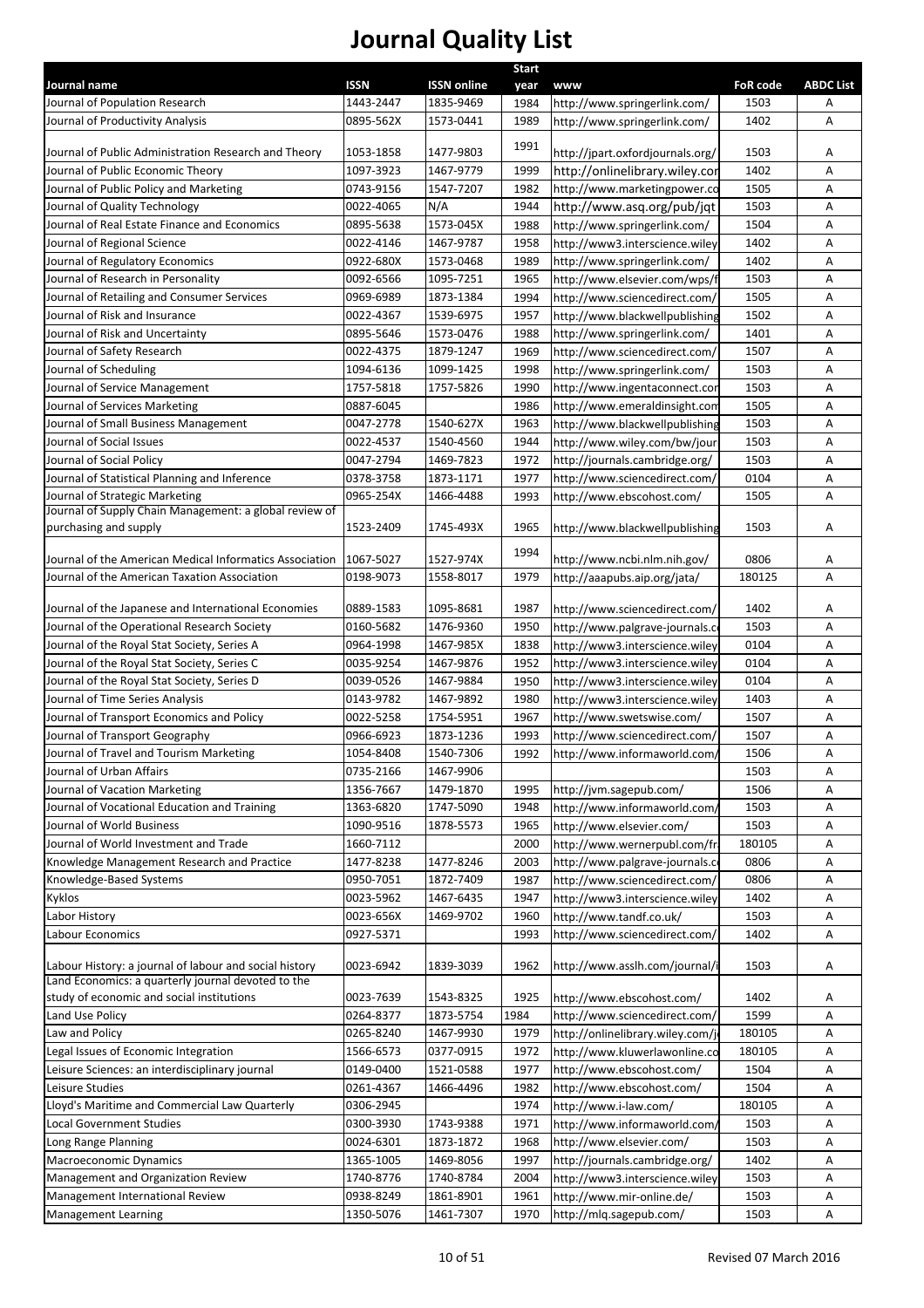|                                                                                      |             |                    | <b>Start</b> |                                  |                 |                  |
|--------------------------------------------------------------------------------------|-------------|--------------------|--------------|----------------------------------|-----------------|------------------|
| Journal name                                                                         | <b>ISSN</b> | <b>ISSN online</b> | year         | <b>www</b>                       | <b>FoR code</b> | <b>ABDC List</b> |
| Journal of Service Theory and Practice (formerly<br><b>Managing Service Quality)</b> | 0960-4529   | 2055-6233          | 1990         | http://www.emeraldinsight.com    | 1505            | Α                |
|                                                                                      |             |                    |              |                                  |                 |                  |
| Manufacturing and Service Operations Management                                      | 1523-4614   | 1526-5498          | 1999         | http://www.msom.pubs.informs     | 1503            | A                |
| <b>Marine Policy</b>                                                                 | 0308-597X   | 1872-9460          | 1977         | http://www.sciencedirect.com/    | 180105          | Α                |
| <b>Marine Resource Economics</b>                                                     | 0738-1360   |                    | 1983         |                                  | 1402            | A                |
| Marketing Intelligence and Planning                                                  | 0263-4503   | 1758-8049          | 1990         | http://www.proquest.com/         | 1505            | Α                |
| <b>Marketing Letters</b>                                                             | 0923-0645   | 1573-059X          | 1990         | http://www.springerlink.com/     | 1505            | Α                |
| <b>Marketing Theory</b>                                                              | 1470-5931   | 1741-301X          | 2001         | http://mtq.sagepub.com/          | 1505            | Α                |
| <b>Mathematical Finance</b>                                                          | 0960-1627   | 1467-9965          | 1991         | http://www3.interscience.wiley   | 1502            | A                |
| <b>Mathematical Social Sciences</b>                                                  | 0165-4896   |                    | 1981         | http://www.sciencedirect.com/    | 1402            | A                |
| Mathematics of Operations Research                                                   | 0364-765X   | 1526-5471          | 1976         | http://mor.pubs.informs.org/     | 1503            | Α                |
| Melbourne Journal of International Law                                               | 1444-8602   | 1444-8610          | 2000         | http://www.heinonline.org/       | 180105          | Α                |
| Melbourne University Law Review                                                      | 0025-8938   |                    | 1957         | http://www.heinonline.org/       | 180105          | A                |
| MIS Quarterly Executive: a research journal dedicated to                             |             |                    |              |                                  |                 |                  |
| improving practice                                                                   | 1540-1960   | 1540-1979          | 2002         |                                  | 0806            | Α                |
| MIT Sloan Management Review: MIT's journal of                                        |             |                    |              |                                  |                 |                  |
| management research and ideas                                                        | 1532-9194   | 1532-8937          | 1960         | http://sloanreview.mit.edu/      | 1503            | Α                |
| Monash University Law Review                                                         | 0311-3140   |                    | 1974         | http://www.heinonline.org/       | 180105          | Α                |
| <b>Motivation and Emotion</b>                                                        | 0146-7239   | 1573-6644          | 1977         | http://www.springerlink.com/     | 1503            | Α                |
| Multivariate Behavioral Research                                                     | 0027-3171   | 1532-7906          | 1966         | http://www.informaworld.com/     | 1503            | Α                |
| <b>National Tax Journal</b>                                                          | 0028-0283   | 1944-7477          | 1916         | http://www.proquest.co.uk/en-    | 180125          | Α                |
| <b>NBER Macroeconomics Annual</b>                                                    | 0889-3365   | 1537-2642          | 1986         | http://www.ebscohost.com/        | 1401            | A                |
| New Political Economy                                                                | 1356-3467   | 1469-9923          | 1996         | http://www.informaworld.com,     | 1402            | Α                |
| New Technology, Work and Employment                                                  | 0268-1072   | 1468-005X          | 1986         | http://www3.interscience.wiley   | 0806            | Α                |
| New Zealand Business Law Quarterly                                                   | 1173-311X   |                    | 1995         | http://www.law.auckland.ac.nz    | 180105          | Α                |
| New Zealand Journal of Taxation Law and Policy                                       | 1322-4417   |                    | 1994         | http://www.thomsonreuters.col    | 180125          | A                |
| New Zealand Universities Law Review                                                  | 0549-0618   |                    | 1963         | http://www.ebscohost.com/        | 180105          | A                |
| Nonprofit and Voluntary Sector Quarterly                                             | 0899-7640   | 1552-7395          | 1972         | http://nvs.sagepub.com/          | 1503            | Α                |
| <b>Operations Research Letters</b>                                                   | 0167-6377   | 1872-7468          | 1981         | http://www.elsevier.com/         | 1503            | Α                |
| Oregon Law Review                                                                    | 0196-2043   |                    | 1921         | http://www.heinonline.org/       | 180105          | Α                |
| Organization: the critical journal of organization, theory                           |             |                    |              |                                  |                 |                  |
| and society                                                                          | 1350-5084   | 1461-7323          | 1994         | http://org.sagepub.com/          | 1503            | Α                |
| <b>Organizational Dynamics</b>                                                       | 0090-2616   | 1873-3530          | 1972         | http://www.elsevier.com/         | 1503            | A                |
| Osgoode Hall Law Journal                                                             | 0030-6185   |                    | 1958         | http://www.heinonline/           | 180105          | Α                |
| Oxford Bulletin of Economics and Statistics                                          | 0305-9049   | 1468-0084          | 1939         | http://www3.interscience.wiley   | 1403            | A                |
| <b>Oxford Economic Papers</b>                                                        | 0030-7653   | 1464-3812          | 1938         | http://oep.oxfordjournals.org/   | 1402            | Α                |
| Oxford Journal of Legal Studies                                                      | 0143-6503   | 1464-3820          | 1981         | http://www.jstor.org/            | 180105          | Α                |
| Oxford Review of Economic Policy                                                     | 0266-903X   | 1460-2121          | 1985         | http://oxrep.oxfordjournals.org/ | 1402            | Α                |
| Pacific-Basin Finance Journal                                                        | 0927-538X   |                    | 1993         | http://www.elsevier.com/         | 1502            | Α                |
| Papers in Regional Science                                                           | 1056-8190   | 1435-5957          | 1955         | http://www.springerlink.com/     | 1402            | А                |
| Personal and Ubiquitous Computing                                                    | 1617-4909   | 1617-4917          | 2001         | http://www.springerlink.com/     | 0806            | A                |
| Personality and Individual Differences                                               | 0191-8869   | 1873-3549          | 1980         | http://www.sciencedirect.com/    | 1503            | Α                |
| Personnel Review                                                                     | 0048-3486   | 1758-6933          | 1971         | http://www.emeraldinsight.com    | 1503            | Α                |
| PharmacoEconomics                                                                    | 1170-7690   | 1179-2027          | 1992         | http://www.springer.com/ad       | 1499            | Α                |
| Philosophy and Public Affairs                                                        | 0048-3915   | 1088-4963          | 1971         | http://www3.interscience.wiley   | 1503            | А                |
| Poetics: Journal of Empirical Research on Culture, Media                             |             |                    |              |                                  |                 |                  |
| and the Arts                                                                         | 0304-422X   | 1872-7514          |              |                                  | 1504            | Α                |
| Policy and Politics: an international journal                                        | 0305-5736   | 1470-8442          | 1972         | http://www.swetswise.com/        | 1599            | Α                |
| Political Communication: an international journal                                    | 1058-4609   | 1091-7675          | 1980         | http://www.informaworld.com/     | 1599            | A                |
| <b>Political Science Quarterly</b>                                                   | 0032-3195   | 1538-165X          | 1886         | http://www.proguest.co.uk/en-    | 1599            | Α                |
| Population and Development Review                                                    | 0098-7921   | 1728-4457          | 1975         | http://www3.interscience.wiley   | 1503            | Α                |
| Population and Environment                                                           | 0199-0039   | 1573-7810          | 1978         | http://www.springerlink.com/     | 1599            | А                |
| <b>Population Bulletin</b>                                                           | 0032-468X   |                    | 1945         | http://www.proquest.co.uk/en-    | 1503            | Α                |
| Population Research and Policy Review                                                | 0167-5923   | 1573-7829          | 1980         | http://www.springerlink.com/     | 1503            | Α                |
| Population Studies: a journal of demography                                          | 0032-4728   | 1477-4747          | 1947         | http://www.informaworld.com/     | 1503            | Α                |
| Production and Operations Management                                                 | 1059-1478   | 1937-5956          | 1992         | http://www.poms.org/journal/     | 1503            | Α                |
| <b>Psychological Methods</b>                                                         | 1082-989X   | 1939-1463          | 1996         | http://csaweb113v.csa.com/       | 1503            | Α                |
| Psychological Research: an international journal of                                  |             |                    |              |                                  |                 |                  |
| perception, attention, memory and action                                             | 0340-0727   | 1430-2772          | 1921         | http://www.springerlink.com/     | 1503            | Α                |
| Psychology and Marketing                                                             | 0742-6046   | 1520-6793          | 1984         | http://www3.interscience.wiley   | 1505            | Α                |
| Psychology of Women Quarterly                                                        | 0361-6843   | 1471-6402          | 1976         | http://pwq.sagepub.com/          | 1503            | Α                |
| Public Administration and Development                                                | 0271-2075   | 1099-162X          | 1966         | http://www3.interscience.wiley   | 1503            | Α                |
| <b>Public Administration Quarterly</b>                                               | 0734-9149   |                    | 1977         | http://www.proquest.co.uk/en-    | 1503            | Α                |
| <b>Public Administration Review</b>                                                  | 0033-3352   | 1540-6210          | 1940         | http://onlinelibrary.wiley.com/j | 1503            | Α                |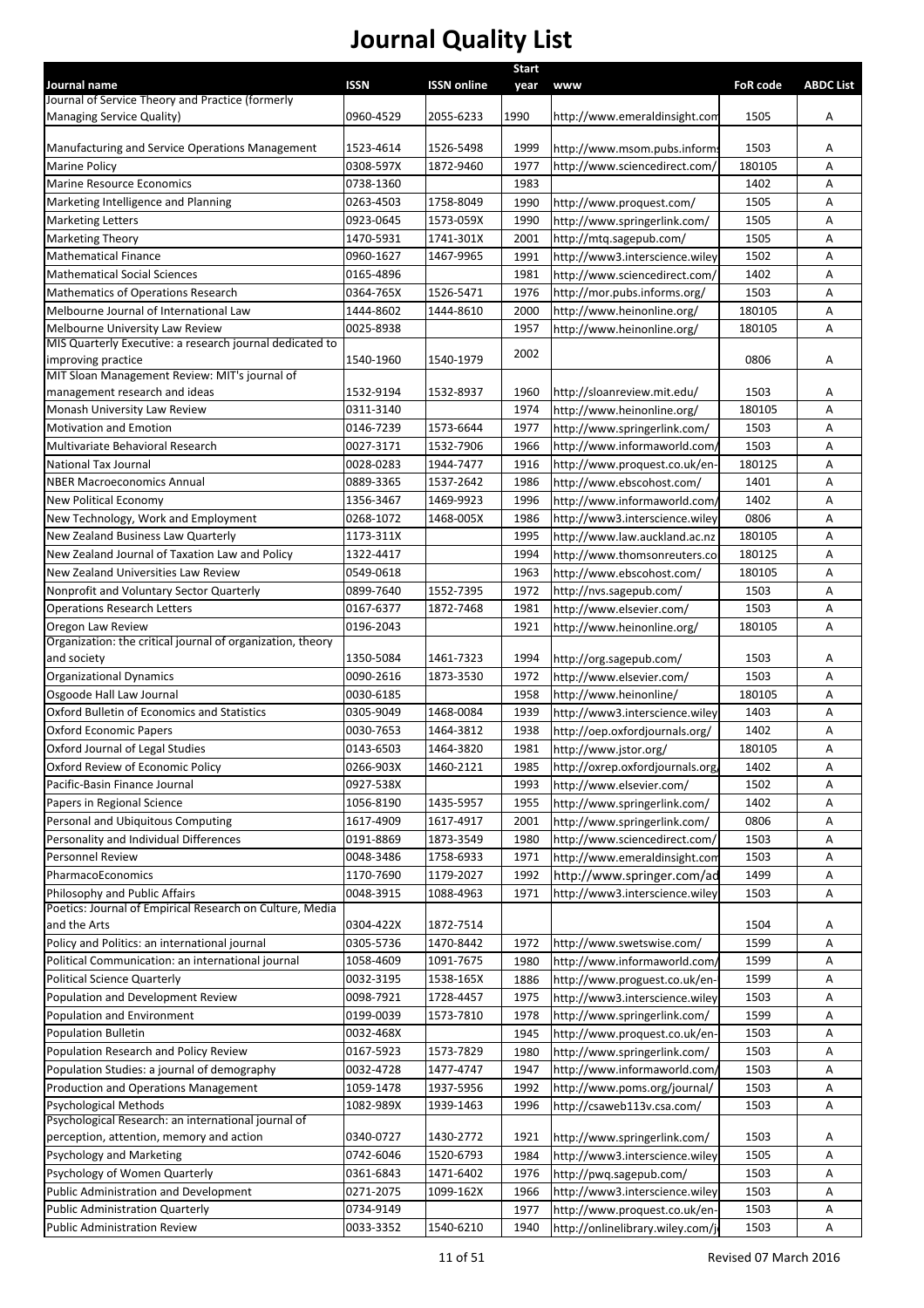|                                                                                          |           |                    | Start |                                  |                 |                  |
|------------------------------------------------------------------------------------------|-----------|--------------------|-------|----------------------------------|-----------------|------------------|
| Journal name                                                                             | ISSN      | <b>ISSN online</b> |       | year www                         | <b>FoR code</b> | <b>ABDC List</b> |
| Public Administration: an international quarterly                                        | 0033-3298 | 1467-9299          | 1922  | nttp://authorservices.wiley.com  | 1503            | A                |
| <b>Public Choice</b>                                                                     | 0048-5829 | 1573-7101          | 1966  | http://www.springerlink.com/     | 1402            | $\mathsf{A}$     |
| Public Law: the constitutional and administrative law of<br>the Commonwealth             | 0033-3565 |                    | 1956  | http://www.heinonline.org/       | 180105          | A                |
| Public Management Review                                                                 | 1471-9037 | 1471-9045          | 1999  | http://www.tandf.co.uk/          | 1503            | A                |
| Public Money and Management                                                              | 0954-0962 | 1467-9302          | 1981  | http://www.ebscohost.com/        | 1503            | A                |
| <b>Public Opinion Quarterly</b>                                                          | 0033-362X | 1537-5331          | 1937  | http://poq.oxfordjournals.org/   | 1503            | $\mathsf{A}$     |
| <b>Public Relations Review</b>                                                           | 0363-8111 | 1873-4537          | 1975  | /ttp://www.sciencedirect.com     | 1505            | $\mathsf{A}$     |
| Quality of Life Research                                                                 | 0962-9343 | 1573-2649          | 1992  | http://www.springerlink.com/     | 1503            | $\mathsf{A}$     |
| <b>Quantitative Finance</b>                                                              | 1469-7688 | 1469-7696          | 2001  | http://www.tandf.co.uk/          | 1502            | $\mathsf{A}$     |
| <b>Quantitative Marketing and Economics</b>                                              | 1570-7156 | 1573-711X          | 2003  | http://www.springerlink.com/     | 1505            | A                |
| Quarterly Journal of Experimental Psychology Section A:                                  |           |                    |       |                                  |                 |                  |
| human experimental psychology                                                            | 0272-4987 | 1464-0740          | 1948  | /ttp://www.informaworld.com      | 1503            | A                |
| R & D Management                                                                         | 0033-6807 | 1467-9310          | 1970  | nttp://www.wiley.com/WileyCD     | 1503            | A                |
| Real Estate Economics                                                                    | 1080-8620 | 1540-6229          | 1973  | http://www3.interscience.wiley   | 1402            | A                |
| Regional Science and Urban Economics                                                     | 0166-0462 |                    | 1971  | http://www.sciencedirect.com/    | 1402            | A                |
| Regulation and Governance                                                                | 1748-5983 | 1748-5991          | 2007  | nttp://www3.interscience.wiley   | 180105          | A                |
| Relations Industrielles/Industrial Relations                                             | 0034-379X | 1703-8138          | 1945  | /1ttp://www.rlt.ulaval.ca/ri-ir/ | 1503            | $\mathsf{A}$     |
| Reliability Engineering and System Safety                                                | 0951-8320 | 1879-0836          | 1980  | http://www.sciencedirect.com/    | 1503            | $\mathsf{A}$     |
| Research in Organizational Behavior                                                      | 0191-3085 | N/A                | 1979  | http://www.elsevier.com/lo       | 1503            | $\mathsf{A}$     |
| Research in the Sociology of Organizations                                               | 0733-558X | 0733-558X          | 1982  | ittp://www.emeraldinsight.con    | 1503            | Α                |
| Research Technology Management: international journal                                    |           |                    |       |                                  |                 |                  |
| of research management                                                                   | 0895-6308 | 1930-0166          | 1958  | ittp://www.iriweb.org/Main/Lil   | 1503            | A                |
| <b>Resource and Energy Economics</b>                                                     | 0928-7655 |                    | 1978  | http://www.sciencedirect.com/    | 1402            | $\mathsf{A}$     |
| <b>Restitution Law Review</b>                                                            | 1351-170X |                    | 1993  | nttp://www.wildy.com             | 180105          | $\mathsf{A}$     |
| Review of Environmental Economics and Policy                                             | 1750-6816 | 1750-6824          | 2007  | http://reep.oxfordjournals.org/  | 1402            | $\mathsf{A}$     |
| Review of Income and Wealth                                                              | 0034-6586 | 1475-4991          | 1966  | http://www.ebscohost.com/        | 1402            | $\mathsf{A}$     |
| Review of Industrial Organization                                                        | 0889-938X | 1573-7160          | 1984  | http://www.springerlink.com/     | 1402            | $\mathsf{A}$     |
| Review of International Economics                                                        | 0965-7576 | 1467-9396          | 1992  | ittp://www3.interscience.wiley   | 1402            | A                |
| Review of International Political Economy                                                | 0969-2290 | 1466-4526          | 1994  | /1ttp://www.informaworld.com     | 1402            | A                |
| Scandinavian Actuarial Journal                                                           | 0346-1238 | 1651-2030          | 1918  | http://www.tandf.co.uk/          | 1502            | A                |
| Scandinavian Journal of Economics                                                        | 0347-0520 | 1467-9442          | 1899  | http://www3.interscience.wiley   | 1402            | A                |
| Scandinavian Journal of Information Systems                                              | 0905-0167 |                    | 1989  | http://iris.cs.aau.dk/           | 0806            | A                |
| Scandinavian Journal of Statistics: Theory and App                                       | 0303-6898 | 1467-9469          | 1974  | nttp://www3.interscience.wiley   | 0104            | Α                |
| <b>Science Communication</b>                                                             | 1075-5470 | 1552-8545          | 1979  | nttp://scx.sagepub.com/          | 1503            | A                |
|                                                                                          | 0162-2439 | 1552-8251          |       |                                  | 1503            | A                |
| Science, Technology and Human Values<br>Scientometrics: an international journal for all |           |                    | 1972  | http://sth.sagepub.com/          |                 |                  |
| quantitative aspects of the science of science,                                          |           |                    |       |                                  |                 |                  |
| communication in science and science policy                                              | 0138-9130 | 1588-2861          | 1978  | http://www.springerlink.com/     | 1503            | A                |
| Scottish Journal of Political Economy                                                    | 0036-9292 | 1467-9485          | 1954  | nttp://www3.interscience.wiley   | 1402            | Α                |
| Security Dialogue                                                                        | 0967-0106 | 1460-3640          | 1970  | http://sdi.sagepub.com/          | 1503            | A                |
| Sex Roles                                                                                | 0360-0025 | 1573-2762          | 1975  | http://www.springer.com/new+     | 1503            | A                |
| SIAM Journal on Applied Mathematics                                                      | 0036-1399 | 1095-712X          | 1953  | nttp://www.siam.org/journals/s   | 1502            | A                |
| Singapore Journal of Legal Studies                                                       | 0218-2173 |                    | 1959  | http://www.heinonline.org/       | 180105          | $\mathsf{A}$     |
|                                                                                          |           |                    |       |                                  |                 |                  |
| Small Business Economics: an entrepreneurship journal                                    | 0921-898X | 1573-0913          | 1989  | nttp://springerlink.metapress.co | 1503            | A                |
| Small Group Research: an international journal of                                        |           |                    |       |                                  |                 |                  |
| theory, investigation and application                                                    | 1046-4964 | 1552-8278          | 1970  | http://www.sagepub.com/          | 1503            | A                |
| Social Choice and Welfare                                                                | 0176-1714 | 1432-217X          | 1984  | http://www.springerlink.com/     | 1402            | $\mathsf{A}$     |
| Social Forces                                                                            | 0037-7732 | 1534-7605          | 1992  | //ttp://socialforces.unc.edu     | 1503            | A                |
| Social Indicators Research                                                               | 0303-8300 | 1573-0921          | 1974  | http://springerlink.metapress.co | 1503            | A                |
| Social Policy and Administration: an international journal                               |           |                    |       |                                  |                 |                  |
| of policy and research                                                                   | 0144-5596 | 1467-9515          | 1967  | http://www.wiley.com/            | 1503            | A                |
| Social Problems                                                                          | 0037-7791 | 1533-8533          | 1953  | http://www.ucpressjournals.cor   | 1503            | $\mathsf{A}$     |
| Socio-Economic Review                                                                    | 1475-1461 | 1475-147X          | 2003  | /1ttp://ser.oxfordjournals.org/  | 1503            | $\mathsf{A}$     |
| Sociological Inquiry                                                                     | 0038-0245 | 1475-682X          | 1930  | http://www3.interscience.wiley   | 1503            | $\mathsf{A}$     |
| Sociological Methodology                                                                 | 0081-1750 | 1467-9531          | 1969  | http://www3.interscience.wiley   | 1503            | $\mathsf{A}$     |
| Sociological Methods and Research                                                        | 0049-1241 | 1552-8294          | 1972  | http://smr.sagepub.com/          | 1503            | A                |
| Sociological Theory                                                                      | 0736-2751 | 1467-9558          | 1983  | http://www.ingentaconnect.cor    | 1503            | A                |
| Sociology of Sport Journal                                                               | 0741-1235 | 1543-2785          |       |                                  | 1504            | A                |
|                                                                                          |           |                    | 1984  | http://hk.humankinetics.com/     |                 |                  |
| Southern Economic Journal                                                                | 0038-4038 |                    | 1933  | http://www.proquest.co.uk/en-    | 1402            | A                |
| Sport Management Review                                                                  | 1441-3523 |                    | 1998  | http://www.sciencedirect.com/    | 1504            | A                |
| Stanford Journal of International Law                                                    | 0731-5082 |                    | 1966  | http://www.heinonline.org/       | 180105          | A                |
| Stanford Journal of Law, Business and Finance                                            | 1078-8794 |                    | 1994  | //www.heinonline.org/            | 180105          | Α                |
| Statistica Neerlandica                                                                   | 0039-0402 | 1467-9574          | 1946  | nttp://www3.interscience.wiley   | 0104            | A                |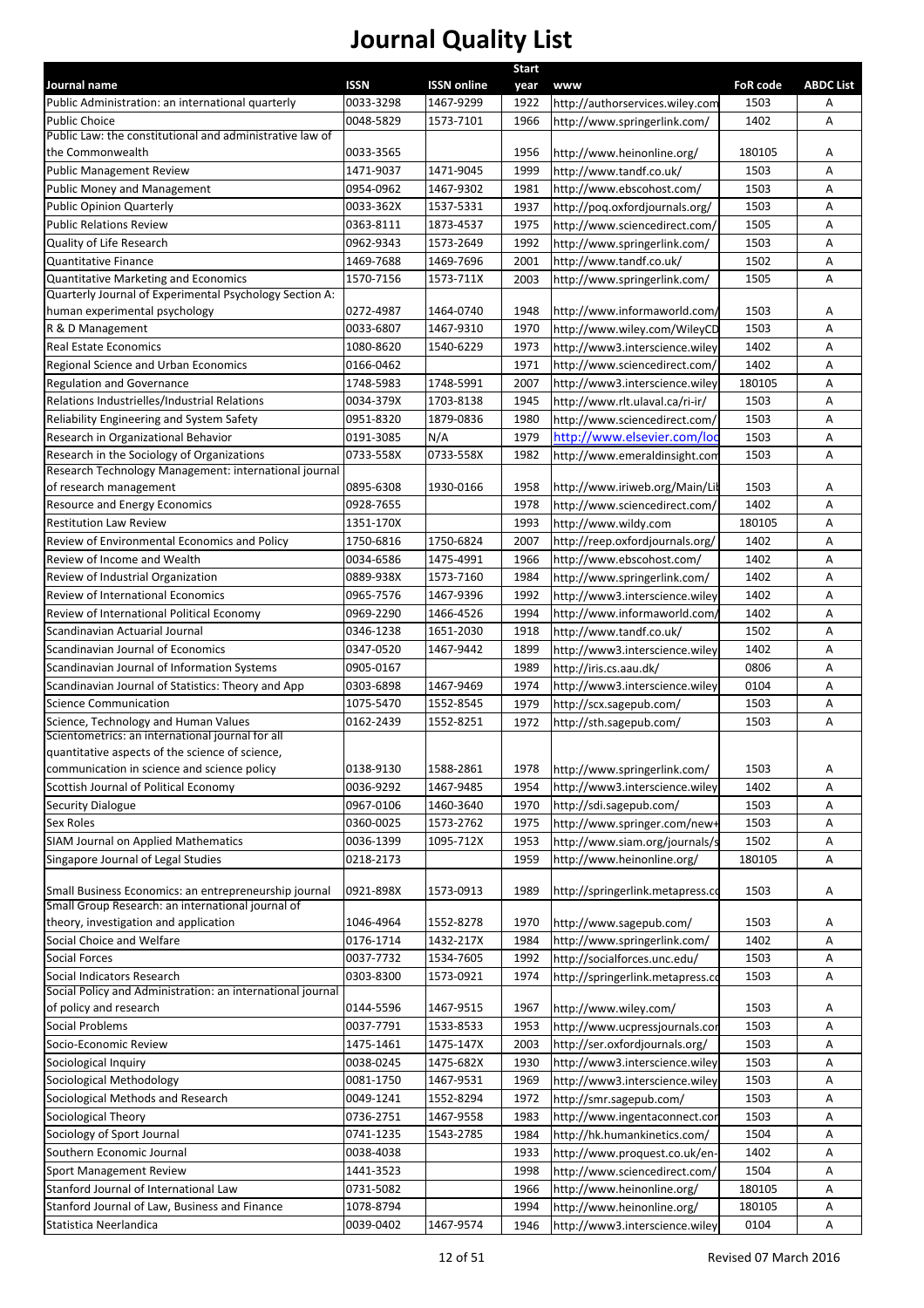| Journal name                                                                                           | <b>ISSN</b> | <b>ISSN online</b> | <b>Start</b><br>year | www                             | <b>FoR code</b> | <b>ABDC List</b> |
|--------------------------------------------------------------------------------------------------------|-------------|--------------------|----------------------|---------------------------------|-----------------|------------------|
| Statistica Sinica                                                                                      | 1017-0405   |                    | 1991                 | http://www3.stat.sinica.edu.tw, | 0104            | Α                |
| Statistical Science: a Review Journal                                                                  | 0883-4237   |                    | 1986                 | http://projecteuclid.org/       | 0104            | Α                |
| <b>Statistics and Computing</b>                                                                        | 0960-3174   | 1573-1375          |                      |                                 | 0104            | Α                |
| <b>Statistics in Medicine</b>                                                                          | 0277-6715   | 1097-0258          | 1982                 | http://www3.interscience.wiley  | 0104            | Α                |
| <b>Statute Law Review</b>                                                                              | 0144-3593   | 1464-3863          | 1980                 | http://slr.oxfordjournals.org/  | 180105          | Α                |
| Stochastic Processes and their Applications                                                            | 0304-4149   |                    | 1973                 | http://www.sciencedirect.com/   | 0104            | A                |
| Strategic Entrepreneurship Journal                                                                     | 1932-4391   | 1932-443X          | 2007                 | http://interscience.wiley.com/  | 1503            | Α                |
| <b>Strategic Organization</b>                                                                          | 1476-1270   | 1741-315X          | 2003                 | http://soq.sagepub.com/         | 1503            | Α                |
| <b>Stress and Health</b>                                                                               | 1532-3005   | 1532-2998          | 1985                 | http://www3.interscience.wiley  | 1503            | Α                |
| <b>Structural Equation Modelling</b>                                                                   | 1070-5511   | 1532-8007          | 1994                 | http://www.tandf.co.uk/         | 1503            | А                |
| Studies in Comparative International Development                                                       | 0039-3606   | 1936-6167          | 1964                 | http://www.springerlink.com/    | 1503            | А                |
| Studies in Higher Education                                                                            | 0307-5079   | 1470-174X          | 1976                 | http://www.informaworld.com/    | 1503            | Α                |
| Studies in Nonlinear Dynamics and Econometrics                                                         | 1081-1826   | 1558-3708          | 1996                 | http://www.degruyter.com/\      | 1403            | Α                |
|                                                                                                        |             |                    |                      |                                 |                 |                  |
| Supply Chain Management: an international journal                                                      | 1359-8546   | 1758-6852          | 1996                 | http://info.emeraldinsight.com/ | 1503            | Α                |
| <b>System Dynamics Review</b>                                                                          | 0883-7066   | 1099-1727          | 1975                 | http://www3.interscience.wiley  | 1503            | Α                |
| Systems Research and Behavioral Science                                                                | 1092-7026   | 1099-1743          | 1984                 | http://www3.interscience.wiley  | 1503            | Α                |
| <b>Tax Law Review</b>                                                                                  | 0040-0041   |                    | 1945                 | http://www.heinonline.org/      | 180125          | Α                |
| Technological Forecasting and Social Change                                                            | 0040-1625   | 1873-5509          | 1969                 | http://www.elsevier.com/        | 1503            | А                |
| Technometrics                                                                                          | 0040-1706   | 1537-2723          | 1959                 | http://www.amstat.org/publica   | 1503            | Α                |
| Technovation                                                                                           | 0166-4972   | 1879-2383          | 1981                 | http://www.elsevier.com/        | 1503            | Α                |
| Texas International Law Journal                                                                        | 0163-7479   |                    | 1965                 | http://www.heinonline.org/      | 180105          | Α                |
| The Australian Journal of Agricultural and Resource<br>Economics                                       | 1364-985X   | 1467-8489          | 1997                 | http://www.wiley.com/           | 1402            | Α                |
| The BE Journal of Economic Analysis and Policy                                                         | 1935-1682   | 1555-0494          | 2001                 | http://www.bepress.com/         | 1401            | A                |
| The BE Journal of Macroeconomics                                                                       | 1935-1690   |                    | 2007                 | http://www.bepress.com/         | 1401            | Α                |
| The BE Journal of Theoretical Economics                                                                | 1935-1704   |                    | 2001                 |                                 | 1401            | А                |
| The Business Lawyer                                                                                    | 0007-6899   |                    | 1946                 | http://www.bepress.com/bejte/   | 180105          | Α                |
| The Economic History Review: a journal of economic and                                                 |             |                    |                      | http://www.heinonline.org/      |                 |                  |
| social history                                                                                         | 0013-0117   | 1468-0289          | 1927                 | http://www.wiley.com/           | 1402            | Α                |
| The Economic Record                                                                                    | 0013-0249   | 1475-4932          | 1925                 | http://www3.interscience.wiley  | 1402            | Α                |
| The Economics of Transition                                                                            | 0967-0750   | 1468-0351          | 1993                 | http://www3.interscience.wiley  | 1402            | Α                |
| The Electronic Journal of Statistics                                                                   | 1935-7524   |                    |                      |                                 | 0104            | Α                |
| The Florida Tax Review                                                                                 | 1066-3487   |                    | 1992                 | http://www.heinonline.org/      | 180125          | Α                |
| The Information Society                                                                                | 0197-2243   | 1087-6537          |                      |                                 | 0806            | Α                |
| The International Journal of Accounting                                                                | 0020-7063   |                    | 1965                 | http://www.sciencedirect.com/   | 1501            | Α                |
| The International Journal of Logistics Management                                                      | 0957-4093   | 1758-6550          | 1990                 | http://info.emeraldinsight.com/ | 1503            | Α                |
| The Journal of Derivatives                                                                             | 1074-1240   |                    | 1993                 | http://www.iijournals.com/      | 1502            | Α                |
| The Journal of Fixed Income                                                                            | 1059-8596   |                    | 1991                 | http://www.proquest.co.uk/en-   | 1502            | Α                |
| The Journal of Futures Markets                                                                         | 0270-7314   | 1096-9934          | 1981                 |                                 | 1502            | А                |
| The Journal of Industrial Economics                                                                    | 0022-1821   | 1467-6451          | 1952                 | http://www3.interscience.wiley  | 1402            | Α                |
| The Journal of Portfolio Management                                                                    | 0095-4918   |                    | 1975                 | http://www.ebscohost.com/       | 1502            | Α                |
| The Pacific Review                                                                                     | 0951-2748   | 1470-1332          |                      |                                 | 1503            | Α                |
| The Sociological Review                                                                                | 0038-0261   | 1467-954X          | 1908                 | http://www.wiley.com/           | 1503            | А                |
| The Sydney Law Review                                                                                  | 0082-0512   |                    | 1953                 | http://www.heinonline.org/      | 180105          | Α                |
| The World Bank Economic Review                                                                         | 0258-6770   | 1564-698X          | 1986                 | http://wber.oxfordjournals.org/ | 1402            | А                |
| The World Economy                                                                                      | 0378-5920   | 1467-9701          | 1968                 | http://www3.interscience.wiley  | 1402            | Α                |
| Theory and Decision: an international journal for                                                      |             |                    |                      |                                 |                 |                  |
| multidisciplinary advances in decision sciences                                                        | 0040-5833   | 1573-7187          | 1970                 | http://www.springerlink.com/    | 1401            | Α                |
| Theory of Probability and its Applications<br>Theory, Culture and Society: explorations in critical    | 0040-585X   | 1095-7219          | 1956                 | http://epubs.siam.org/          | 0104            | Α                |
| social science                                                                                         | 0263-2764   | 1460-3616          | 1982                 | http://tcs.sagepub.com/         | 1503            | A                |
| Third World Quarterly                                                                                  | 0413-6597   | 1360-2241          |                      | http://www.ingentaconnect.cor   | 1503            | А                |
| Tort Law Review                                                                                        | 1039-3285   |                    | 1993                 | http://legalonline.thomson.com  | 180105          | А                |
| <b>Tourism Analysis</b>                                                                                | 1083-5423   | 1943-3999          | 1996                 | http://www.ingentaconnect.cor   | 1506            | Α                |
| <b>Tourism Economics</b>                                                                               | 1354-8166   |                    | 1995                 | http://www.ingentaconnect.cor   | 1506            | Α                |
| <b>Tourism Geographies</b>                                                                             | 1461-6688   | 1470-1340          | 1999                 | http://www.informaworld.com/    | 1506            | Α                |
| Tourism Recreation Research                                                                            | 0250-8281   |                    | 1976                 |                                 | 1506            | Α                |
| <b>Transport Reviews</b>                                                                               | 0144-1647   | 1464-5327          | 1981                 | http://www.informaworld.com/    | 1507            | Α                |
| Transportation                                                                                         | 0049-4488   | 1572-9435          | 1972                 | http://www.springerlink.com/    | 1507            | Α                |
|                                                                                                        |             |                    | 1993                 |                                 |                 |                  |
| Transportation Research Part C: Emerging Technologies<br>Transportation Research Part D: Transport and | 0968-090X   | 1879-2359          |                      | http://www.sciencedirect.com/   | 1507            | Α                |
| Environment                                                                                            | 1361-9209   | 1879-2340          | 1996                 | http://www.sciencedirect.com/   | 1507            | Α                |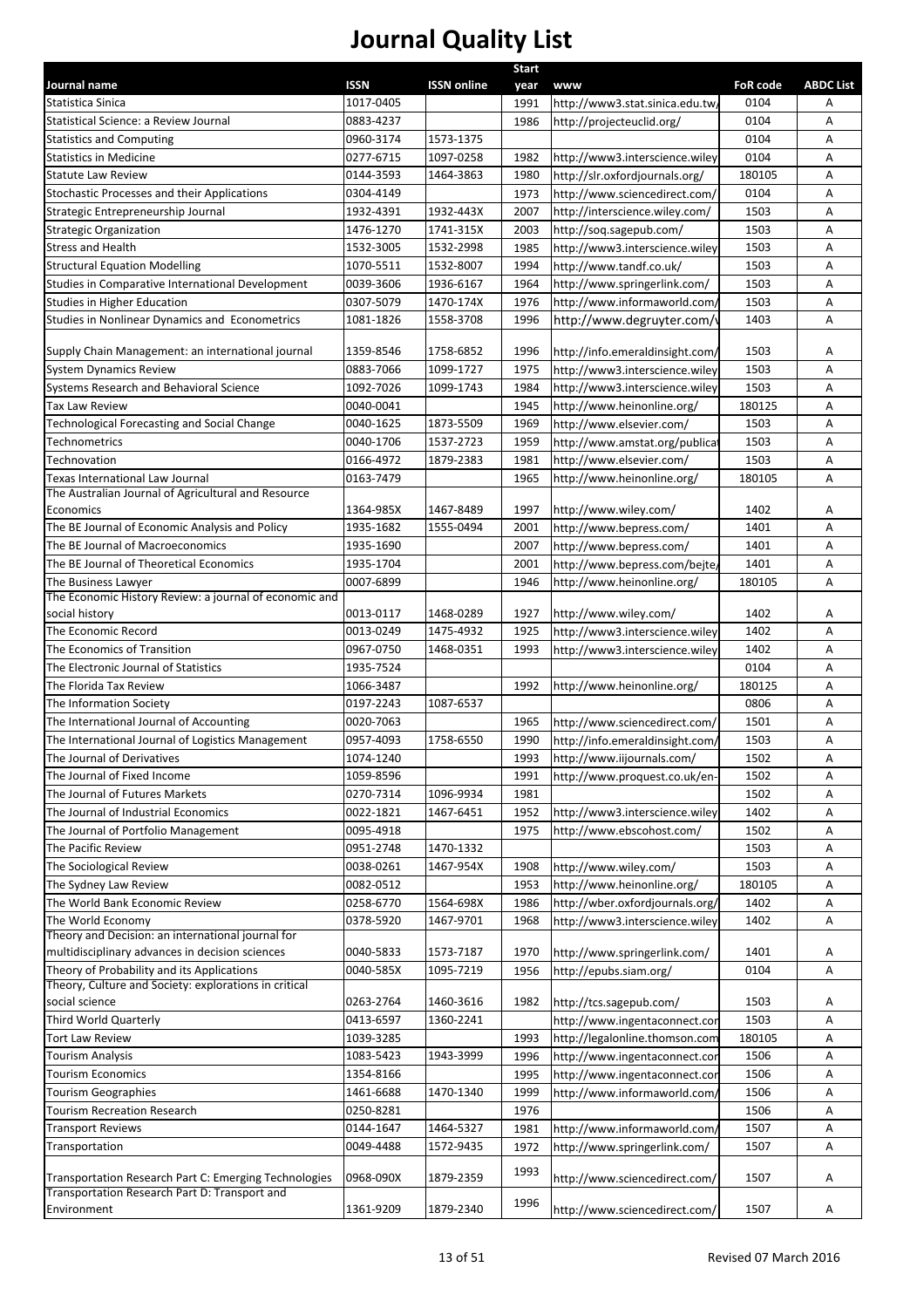| Journal name                                                                                         | <b>ISSN</b>            | <b>ISSN online</b> | <b>Start</b><br>year | <b>WWW</b>                                               | <b>FoR code</b> | <b>ABDC List</b> |
|------------------------------------------------------------------------------------------------------|------------------------|--------------------|----------------------|----------------------------------------------------------|-----------------|------------------|
| Transportation Research Part F: Traffic Psychology and                                               |                        |                    |                      |                                                          |                 |                  |
| Behaviour                                                                                            | 1369-8478              | 1873-5517          |                      |                                                          | 1507            | Α                |
| <b>Transportation Science</b>                                                                        | 0041-1655              | 1526-5447          | 1967                 | http://www.ebscohost.com/                                | 1507            | A                |
| Tulane Maritime Law Journal                                                                          | 1048-3748              |                    | 1975                 | http://www.heinonline.org/                               | 180105          | Α                |
| University of New South Wales Law Journal                                                            | 0313-0096              |                    | 1975                 | http://www.heinonline.org/                               | 180105          | Α                |
| University of Toronto Law Journal                                                                    | 0042-0220              | 1710-1174          | 1935                 | http://www.jstor.org/                                    | 180105          | A                |
| Virginia Tax Review                                                                                  | 0735-9004              |                    | 1981                 | http://www.heinonline.org/                               | 180125          | Α                |
| Visitor Studies: theory, research, and practice                                                      | 1064-5578              | 1934-7715          | 1988                 | http://www.tandf.co.uk/                                  | 1506            | Α                |
| Water Resources Research                                                                             | 0043-1397              | 1944-7973          | 1965                 |                                                          | 1599            | Α                |
| Work & Stress: An international Journal of Work, Health                                              |                        |                    |                      |                                                          |                 |                  |
| and Organisations                                                                                    | 0267-8373              | 1464-5335          | 1987                 | http://www.informaworld.com/                             | 1503            | Α                |
| Work and Occupations: an international sociological                                                  |                        |                    |                      |                                                          |                 |                  |
| journal                                                                                              | 0730-8884              | 1552-8464          | 1974                 | http://www.sagepub.com/                                  | 1503            | Α                |
| Work, Employment and Society                                                                         | 0950-0170              | 1469-8722          | 1987                 | http://wes.sagepub.com/                                  | 1503            | Α                |
| World Development                                                                                    | 0305-750X              | 1873-5991          | 1931                 | http://www.sciencedirect.com/                            | 1402            | Α                |
| <b>World Politics</b>                                                                                | 0043-8871              | 1086-3338          | 1948                 | http://www.jstor.org/                                    | 1599            | Α<br>B           |
| 4OR: Quarterly Journal of Operations Research                                                        | 1619-4500              | 1614-2411          | 2003                 | http://www.springerlink.com/                             | 1503            |                  |
| <b>AACE International Transactions</b>                                                               | 1528-7106              | 1528-7106          | 1967                 | http://www.aacei.org/                                    | 1503            | В                |
| Academy of Marketing Science Review                                                                  | 1526-1794              |                    | 1997                 | http://www.proquest.co.uk/en-                            | 1505            | B<br>B           |
| Academy of Taiwan Business Management Review<br>Accounting and the Public Interest                   | 1813-0534              |                    | 2005                 | http://www.jtiba.com/                                    | 1502            |                  |
|                                                                                                      | 1530-9320<br>0963-9284 |                    | 2001                 | http://www.aaapubs.org/api/                              | 1501            | B                |
| Accounting Education: An International Journal                                                       | 0155-9982              | 1468-4489          | 1992<br>1978         | http://www.informaworld.com/<br>http://www.elsevier.com/ | 1501<br>1501    | В<br>B           |
| <b>Accounting Forum</b>                                                                              | 0148-4184              | 1467-6303          | 1974                 |                                                          | 1501            | B                |
| <b>Accounting Historians Journal</b><br><b>Accounting History</b>                                    | 1032-3732              | 1749-3374          | 1996                 |                                                          | 1501            | В                |
| Accounting History Review (formerly Accounting,                                                      |                        |                    |                      | http://www.uk.sagepub.com/                               |                 |                  |
| <b>Business and Financial History)</b>                                                               | 0958-5206              | 1466-4275          | 1990                 | http://www.ebscohost.com/                                | 1501            | В                |
| Accounting in Europe                                                                                 | 1744-9480              | 1744-9499          | 2004                 | http://www.tandf.co.uk/                                  | 1501            | B                |
| <b>Accounting Research Journal</b>                                                                   | 1030-9616              |                    | 1988                 | http://info.emeraldinsight.com/                          | 1501            | B                |
| <b>ACM Transactions on Modeling and Computer</b>                                                     |                        |                    |                      |                                                          |                 |                  |
| Simulation                                                                                           | 1049-3301              | 1558-1195          | 1991                 | http://portal.acm.org/                                   | 1503            | В                |
| Administration and Society                                                                           | 0095-3997              | 1552-3039          | 1969                 | http://aas.sagepub.com/                                  | 1503            | B                |
|                                                                                                      |                        |                    |                      |                                                          |                 |                  |
| Administrative Theory and Praxis: a quarterly journal of<br>dialogue in public administration theory |                        |                    | 1993                 |                                                          | 1503            | B                |
|                                                                                                      | 1084-1806<br>0882-6110 | 1949-0461          | 1984                 | http://www.ebscohost.com/                                | 1501            | B                |
| Advances in Accounting<br>Advances in Accounting Behavioral Research                                 |                        | 1046-5715          | 1998                 | http://www.sciencedirect.com/                            |                 | В                |
| Advances in Consumer Research                                                                        | 1475-1488<br>0098-9258 |                    |                      | http://www.emeraldinsight.com                            | 1501<br>1505    | В                |
| Advances in Financial Education                                                                      | 1553-9784              |                    | 1974<br>2003         | http://www.acrwebsite.org/                               | 1502            | B                |
| Advances in Management Accounting                                                                    | 1474-7871              |                    | 1992                 | http://www.emeraldinsight.com                            | 1501            | B                |
| Advances in Quantitative Analysis of Finance and                                                     |                        |                    |                      |                                                          |                 |                  |
| Accounting                                                                                           | 1061-8910              |                    | 1991                 | http://www.emeraldinsight.com                            | 1502            | В                |
| <b>Advances in Taxation</b>                                                                          | 1058-7497              |                    | 1987                 | http://www.emeraldinsight.com                            | 180125          | B                |
|                                                                                                      |                        |                    |                      |                                                          |                 |                  |
| African Journal of Agricultural and Resource Economics                                               | 1993-3738              |                    | 2006                 | http://www.afjare.org/                                   | 1402            | В                |
| Agenda: a journal of policy analysis and reform                                                      | 1322-1833              | 1447-4735          | 1994                 | http://agenda.anu.edu.au/                                | 1402            | В                |
| Agricultural and Resource Economics Review                                                           | 1068-2805              |                    | 1972                 | http://www.narea.org/journal.h                           | 1402            | В                |
| <b>Agriculture and Human Values</b>                                                                  | 0889-048X              | 1572-8366          | 1984                 | http://springerlink.metapress.co                         | 1402            | В                |
| Air and Space Law                                                                                    | 0927-3379              | 1875-8339          | 1974                 | http://www.kluwerlawonline.co                            | 180105          | В                |
| Akron Tax Journal                                                                                    | 1044-4130              |                    | 1983                 | http://www.heinonline.org/                               | 180125          | В                |
| Alberta Law Review                                                                                   | 0002-4821              |                    | 1955                 | http://www.heinonline.org/                               | 180105          | В                |
| American Bankruptcy Institute Law Review                                                             | 1068-0861              |                    | 1993                 | http://www.heinonline.org/                               | 180105          | В                |
| American Bankruptcy Law Journal                                                                      | 0027-9048              |                    | 1926                 | http://www.heinonline.org/                               | 180105          | B                |
| American Behavioral Scientist                                                                        | 0002-7642              | 1552-3381          | 1957                 | http://abs.sagepub.com/                                  | 1503            | В                |
| American Business Law Journal                                                                        | 0002-7766              | 1744-1714          | 1963                 | http://www.ebscohost.com/                                | 180105          | В                |
| American Journal of Economics and Sociology                                                          | 0002-9246              | 1536-7150          | 1941                 | http://www.jstor.org/                                    | 1402            | В                |
| American Journal of Psychology                                                                       | 0002-9556              | 1939-8298          | 1887                 | http://www.jstor.org/                                    | 1503            | В                |
| American Law and Economics Review                                                                    | 1465-7252              | 1465-7260          | 1999                 | http://aler.oxfordjournals.org/                          | 1402            | В                |
| American Review of Public Administration                                                             | 0275-0740              | 1552-3357          | 1967                 | http://arp.sagepub.com/                                  | 1503            | В                |
| Anatolia                                                                                             | 1303-2917              |                    | 1990                 | http://www.ebscohost.com/                                | 1506            | В                |
| Annals of Finance                                                                                    | 1614-2446              | 1614-2454          | 2005                 | http://www.springer.com/                                 | 1502            | В                |
| Annals of Leisure Research                                                                           | 1174-5398              |                    | 1998                 | http://www.ebscohost.com/                                | 1504            | В                |
| Annals of Public and Cooperative Economics                                                           | 1370-4788              | 1467-8292          | 1908                 | http://www.wiley.com/                                    | 1402            | В                |
| Annals of the American Academy of Political and Social                                               |                        |                    | 1891                 |                                                          |                 |                  |
| Science                                                                                              | 0002-7162              | 1552-3349          |                      | http://ann.sagepub.com/                                  | 1599            | В                |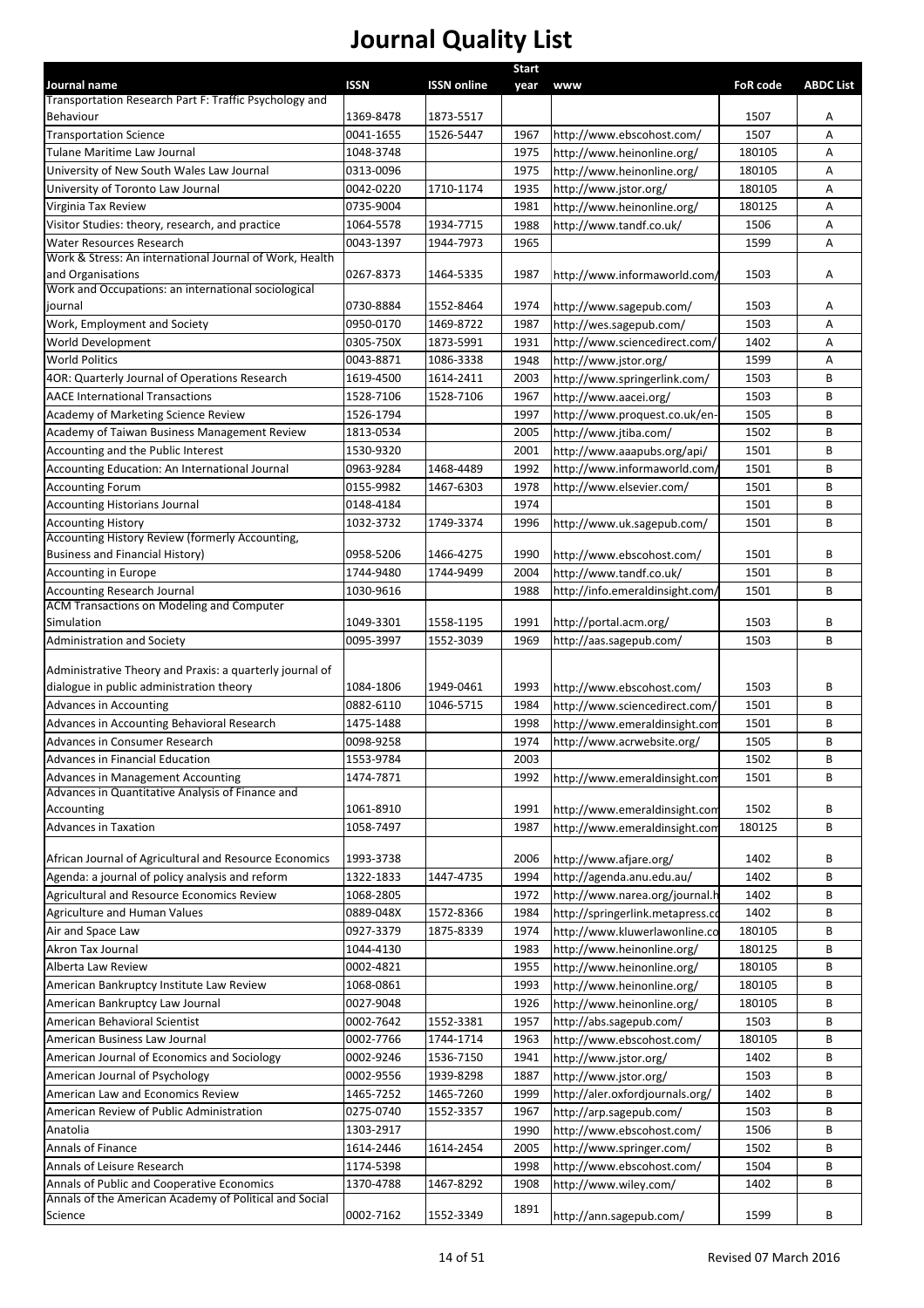|                                                                                              |                        |                        | <b>Start</b> |                                                                  |                 |                  |
|----------------------------------------------------------------------------------------------|------------------------|------------------------|--------------|------------------------------------------------------------------|-----------------|------------------|
| Journal name                                                                                 | <b>ISSN</b>            | <b>ISSN online</b>     | year         | <b>www</b>                                                       | <b>FoR code</b> | <b>ABDC List</b> |
| Annual Review of Economics                                                                   | 1941-1383              | 1941-1391              | 2009         | http://www.annualreviews.org/                                    | 1402            | B                |
| Annual Review of Financial Economics                                                         | 1941-1367              | 1941-1375              | 2009         | http://www.annualreviews.org/                                    | 1402<br>1402    | В<br>B           |
| <b>Annual Review of Resource Economics</b>                                                   | 1941-1340              | 1941-1359              | 2009         | http://www.annualreviews.org/                                    |                 |                  |
| Antitrust Law Bulletin                                                                       | 0003-603X<br>0888-4080 | 1930-7969<br>1099-0720 | 1955<br>1987 | http://heinonline.org/                                           | 180105          | В<br>B           |
| Applied Cognitive Psychology                                                                 | 2040-5790              | 2040-5804              | 1979         | http://www3.interscience.wiley                                   | 1503<br>1402    | B                |
| Applied Economic Perspective and Policy<br><b>Applied Economics Letters</b>                  | 1350-4851              | 1466-4291              | 1994         | http://aepp.oxfordjournals.org/<br>http://www.informaworld.com/  | 1402            | B                |
| <b>Applied Economics Quarterly</b>                                                           | 1611-6607              | 1865-5122              | 1954         |                                                                  | 1402            | B                |
| <b>Applied Financial Economics</b>                                                           | 0960-3107              | 1466-4305              | 1991         | http://aeq.diw.de/aeq/<br>http://www.informaworld.com/           | 1502            | B                |
| <b>Applied Mathematical Finance</b>                                                          | 1350-486X              | 1466-4313              | 1994         | http://www.informaworld.com/                                     | 1502            | B                |
| Applied Psychological Measurement                                                            | 0146-6216              | 1552-3497              | 1976         | http://apm.sagepub.com/                                          | 1503            | B                |
|                                                                                              |                        |                        |              |                                                                  |                 |                  |
| Applied Stochastic Models in Business and Industry                                           | 1524-1904              | 1526-4025              | 1985         | http://www3.interscience.wiley                                   | 0104            | В                |
| <b>Appraisal Journal</b>                                                                     | 0003-7087              |                        | 1932         | http://www.ebscohost.com/                                        | 1504            | B                |
| Arizona Law Review                                                                           | 0004-153X              |                        | 1959         | http://www.heinonline.org/                                       | 180105          | B                |
| Asia Europe Journal: intercultural studies in the social                                     |                        |                        |              |                                                                  |                 |                  |
| sciences and humanities                                                                      | 1610-2932              | 1612-1031              | 2003         | http://www.springerlink.com/                                     | 1503            | В                |
| Asia Pacific Business Review                                                                 | 1360-2381              | 1743-792X              | 1994         | http://www.tandf.co.uk/                                          | 1503            | В                |
| Asia Pacific Development Journal                                                             | 1020-1246              |                        | 1956         |                                                                  | 1499            | B                |
| Asia Pacific Journal of Economics and Business                                               | 1326-8481              |                        | 1997         | http://www.business.curtin.edu                                   | 1402            | B                |
| Asia Pacific Journal of Finance                                                              | 0219-1466              |                        | 1998         |                                                                  | 1502            | В                |
| Asia Pacific Journal of Marketing and Logistics                                              | 1355-5855              | 1758-4248              | 1989         | http://www.emeraldinsight.com                                    | 1505            | B                |
| Asia Pacific Journal of Tourism Research                                                     | 1094-1665              | 1741-6507              | 1996         | http://www.informaworld.com/                                     | 1506            | B                |
| Asia Pacific Public Relations Journal                                                        | 1440-4389              |                        | 1999         |                                                                  | 1505            | B                |
| Asian Economic Journal                                                                       | 1351-3958              | 1467-8381              | 1987         | http://www.wiley.com/                                            | 1402            | B                |
| Asian Economic Papers                                                                        | 1535-3516              | 1536-0083              | 2000         | http://www.mitpressjournals.or                                   | 1402            | B                |
| Asian Journal of Political Science                                                           | 0218-5377              | 1750-7812              | 1993         | http://www.informaworld.com/                                     | 1599            | B                |
| <b>Asian Population Studies</b>                                                              | 1744-1730              | 1744-1749              | 2005         | http://www.tandf.co.uk/                                          | 1503            | B                |
| Asian Review of Accounting                                                                   | 1321-7348              | 1758-8863              |              | http://www.emeraldinsight.com                                    | 1501            | В                |
| Asia-Pacific Journal of Accounting and Economics                                             | 1608-1625              |                        | 1993         | http://www.roae.org/                                             | 1501            | B                |
| Asia-Pacific Journal of Human Resources                                                      | 1038-4111              | 1744-7941              | 1962         | http://searca.org/ajad/                                          | 1503            | B                |
| Asia-Pacific Journal of Risk and Insurance                                                   | 1793-2157              |                        | 2005         | http://www.bepress.com/apjri/                                    | 1502            | B                |
| Australasian Journal of Natural Resources Law and Policy 1320-5323                           |                        |                        | 1994         | http://search.informit.com.au/                                   | 180105          | В                |
| Australasian Journal of Regional Studies                                                     | 1324-0935              |                        | 1987         | http://www.anzrsai.org/page/pi                                   | 1503            | B                |
| Australasian Journal on Ageing                                                               | 1440-6381              | 1741-6612              | 1966         | http://www3.interscience.wiley                                   | 1503            | B                |
| Australasian Marketing Journal                                                               | 1441-3582              |                        | 1993         | http://www.marketing.unsw.ed                                     | 1505            | В                |
| <b>Australian Accounting Review</b>                                                          | 1035-6908              | 1835-2561              | 1991         | http://www.cpaaustralia.com.au                                   | 1501            | B                |
| Australian Bulletin of Labour                                                                | 0311-6336              | 0311-6336              | 1974         | http://nils.flinders.edu.au/publi                                | 1503            | B                |
|                                                                                              |                        |                        |              |                                                                  |                 |                  |
| Australian Economic History Review: an Asia-Pacific                                          |                        |                        |              |                                                                  |                 |                  |
| journal of economic, business social history                                                 | 0004-8992              | 1467-8446              | 1956         | http://www.wiley.com/                                            | 1402            | В                |
| <b>Australian Economic Papers</b>                                                            | 0004-900X              | 1467-8454              | 1962         | http://www.wiley.com/                                            | 1402            | В                |
| Australian Journal of Career Development                                                     | 1038-4162              | 2200-6974              | 1992         | http://search.informit.com.au/                                   | 1503            | В                |
| Australian Journal of Competition and Consumer Law<br>(formerly Trade Practices Law Journal) | 1039-3277              |                        | 1993         |                                                                  | 180105          | В                |
| Australian Journal of Environmental Education                                                | 0814-0626              | 2049-775X              | 1984         | http://legalonline.thomson.com<br>http://www.aaee.org.au/publica | 1503            | В                |
| Australian Journal of Labour Economics: a journal of                                         |                        |                        |              |                                                                  |                 |                  |
| labour economics and labour relations                                                        | 1328-1143              |                        | 1989         | http://www.business.curtin.edu                                   | 1402            | В                |
| Australian Journal of Psychology                                                             | 0004-9530              | 1742-9536              | 1949         | http://www.informaworld.com/                                     | 1503            | В                |
| Australian Journal of Social Issues                                                          | 0157-6321              | 0004-9557              | 1961         | http://search.informit.com.au/                                   | 1503            | В                |
| Australian Journal of Volunteering                                                           | 1325-8362              | 1836-0246              | 1996         | http://search.informit.com.au/                                   | 1504            | В                |
| Australian Property Law Journal                                                              | 1038-5959              |                        | 1993         | http://www.lexisnexis.com/                                       | 180105          | B                |
| Australian Psychologist                                                                      | 0005-0067              | 1742-9544              | 1966         | http://www.informaworld.com/                                     | 1503            | В                |
| Banking and Finance Law Review                                                               | 0832-8722              |                        | 1986         | http://www.proquest.co.uk/en-                                    | 180105          | В                |
| <b>Bayesian Analysis</b>                                                                     | 1936-0975              | 1931-6690              |              |                                                                  | 0104            | В                |
| Benchmarking: an international journal                                                       | 1463-5771              | 1758-4094              | 1994         | http://www.emeraldinsight.com                                    | 1503            | В                |
| <b>Berkeley Business Law Journal</b>                                                         | 1548-7067              |                        | 2004         | http://www.heinonline.org/                                       | 180105          | В                |
| Biometrical Journal: journal of mathematical methods in                                      |                        |                        | 1959         |                                                                  |                 |                  |
| biosciences                                                                                  | 0323-3847              | 1521-4036              |              | http://www3.interscience.wiley                                   | 0104            | В                |
| <b>BMC Medical Informatics and Decision Making</b>                                           | 1472-6947              |                        | 2001         | http://www.biomedcentral.com                                     | 0806            | B                |
| <b>Bond Law Review</b>                                                                       | 1033-4505              |                        | 1989         | http://epublications.bond.edu.a                                  | 180105          | В                |
| <b>British Actuarial Journal</b>                                                             | 1357-3217              |                        | 1998         | http://www.actuaries.org.uk/kn                                   | 1502            | В                |
| British Journal of Mathematical and Statistical                                              |                        |                        | 1947         |                                                                  |                 |                  |
| Psychology                                                                                   | 0007-1102              |                        |              | http://www.swetswise.com/                                        | 0104            | В                |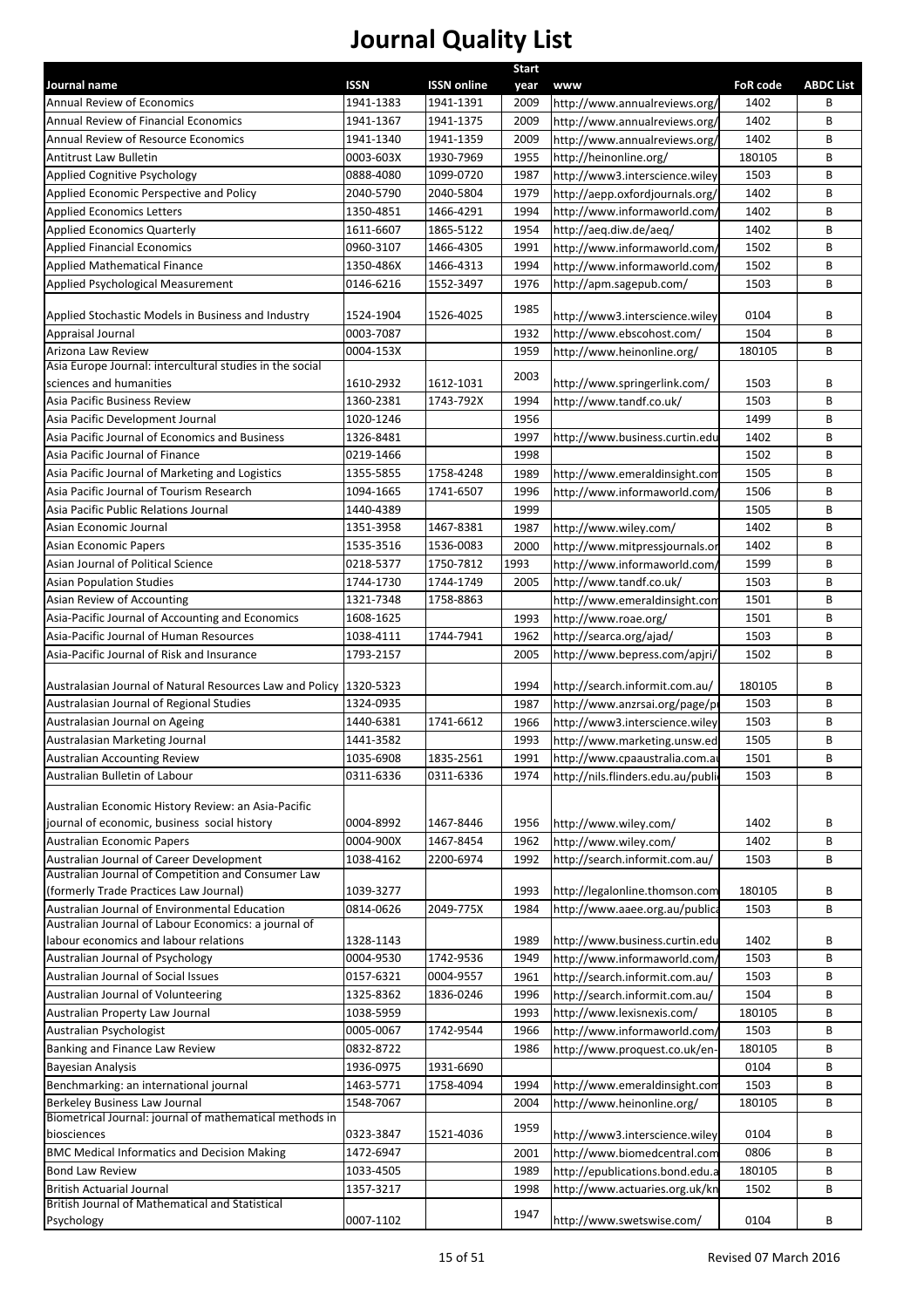|                                                                                                                                                         |             |                        | <b>Start</b> |                                       |                 |                  |
|---------------------------------------------------------------------------------------------------------------------------------------------------------|-------------|------------------------|--------------|---------------------------------------|-----------------|------------------|
| Journal name                                                                                                                                            | <b>ISSN</b> | <b>ISSN online</b>     | year         | <b>www</b>                            | <b>FoR code</b> | <b>ABDC List</b> |
| Built Environment Project and Asset Management                                                                                                          | 2044-124X   | 2044-1258              | 2011         | http://www.emeraldinsight.com         | 1503            | В                |
| <b>Bulletin for International Taxation</b>                                                                                                              | 0007-4624   |                        | 1946         | http://www.ibfd.org/                  | 180125          | В                |
| <b>Bulletin of Economic Research</b><br>Bulletin of Indonesian Economic Studies                                                                         | 0307-3378   | 1467-8586<br>1472-7234 | 1948<br>1965 | http://www.wiley.com/                 | 1402<br>1402    | B<br>B           |
| Business Economics: designed to serve the needs of                                                                                                      | 0007-4918   |                        |              | http://www.tandf.co.uk/               |                 |                  |
| people who use economics in their work                                                                                                                  | 0007-666X   | 1554-432X              | 1966         | http://www.palgrave-journals.co       | 1402            | В                |
| Business Ethics: a European review                                                                                                                      | 0962-8770   | 1467-8608              | 1992         | http://www.wiley.com/                 | 1503            | B                |
| <b>Business Process Management Journal</b>                                                                                                              | 1463-7154   | 1758-4116              | 1995         | http://www.emeraldinsight.com         | 0806            | В                |
| Business Strategy and the Environment                                                                                                                   | 0964-4733   | 1099-0836              | 1992         | http://www3.interscience.wiley        | 1503            | В                |
| <b>Business Strategy Review</b>                                                                                                                         | 0955-6419   | 1467-8616              | 1990         | http://www.wiley.com/                 | 1503            | B                |
|                                                                                                                                                         |             |                        |              |                                       |                 |                  |
| Cambridge Journal of Regions, Economy and Society                                                                                                       | 1752-1378   | 1752-1386              | 2008         | http://cjres.oxfordjournals.org       | 1402            | В                |
| Canadian Bar Review                                                                                                                                     | 0008-3003   |                        | 1923         | http://www.cba.org/                   | 180105          | B                |
| Canadian Journal of Administrative Sciences-Revue                                                                                                       |             |                        |              |                                       |                 |                  |
| Canadienne des Sciences de l Administration                                                                                                             | 0825-0383   | 1936-4490              | 1984         | http://www3.interscience.wiley        | 1503            | В                |
| Canadian Journal of Development Studies                                                                                                                 | 0225-5189   |                        | 1980         | http://www.cjds.ca/e/index.htm        | 1402            | B                |
| Canadian Journal of Statistics                                                                                                                          | 0319-5724   | 1708-945X              | 1973         | http://www3.interscience.wiley        | 0104            | B                |
| Canadian Public Policy                                                                                                                                  | 0317-0861   | 1911-9917              | 1975         | http://www.utpjournals.com/cp         | 1503            | B                |
| Canterbury Law Review                                                                                                                                   | 0112-0581   |                        | 1980         | http://search.informit.com.au/        | 180105          | B                |
| <b>Capital and Class</b>                                                                                                                                | 0309-8168   | 2041-0980              | 1970         | http://www.proquest.co.uk/en-         | 1499            | B                |
| Career Development International<br>CCH Journal of Health, Safety and Environment (formerly<br>Journal of Occupational Health and Safety, Australia and | 1362-0436   | 1758-6003              | 1996         | http://www.emeraldinsight.com         | 1503            | В                |
| New Zealand)                                                                                                                                            | 1837-9362   |                        | 1985         | http://www.cch.com.au/au/mai          | 1503            | В                |
| China and World Economy                                                                                                                                 | 1671-2234   | 1749-124X              | 1993         | http://www3.interscience.wiley        | 1402            | B                |
| China Information: a journal on contemporary China                                                                                                      |             |                        | 1967         |                                       |                 |                  |
| studies                                                                                                                                                 | 0920-203X   | 1741-590X              |              | http://cin.sagepub.com/               | 1503            | В                |
| <b>Climate Change Economics</b>                                                                                                                         | 2010-0078   | 2010-0086              | 2010         | http://www.worldscientific.com        | 1499            | B                |
| Common Law World Review                                                                                                                                 | 1473-7795   | 1740-5556              | 1972         | http://www.heinonline.org/            | 180105          | B                |
| Common Market Law Review                                                                                                                                | 0165-0750   | 1875-8320              | 1962         | http://heinonline.org/                | 180105          | B                |
| Communications in Statistics: Theory and Methods                                                                                                        | 0361-0926   | 1532-415X              | 1970         | http://www.informaworld.com/          | 0104            | B                |
| Community Development Journal                                                                                                                           | 0010-3802   | 1468-2656              | 1949         | http://cdj.oxfordjournals.org/        | 1503            | B                |
| Company Lawyer                                                                                                                                          | 0144-1027   |                        | 1980         | http://au.westlaw.com/                | 180105          | В                |
| <b>Comparative Economic Studies</b>                                                                                                                     | 0888-7233   | 1478-3320              | 1961         | http://www.palgrave-journals.c        | 1499            | B                |
| <b>Comparative Political Studies</b><br>Competition and Change: the journal of global business                                                          | 0010-4140   | 1552-3829              | 1968         | http://cps.sagepub.com/               | 1599            | B                |
| and political economy                                                                                                                                   | 1024-5294   | 1477-2221              | 1996         | http://www.ebscohost.com/             | 1503            | В                |
| Competition and Regulation in Network Industries                                                                                                        | 1783-5917   |                        | 2000         |                                       | 1402            | B                |
| Computational Economics                                                                                                                                 | 0927-7099   | 1572-9974              |              | 1988 http://springerlink.metapress.co | 1499            | B                |
| <b>Computational Management Science</b>                                                                                                                 | 1619-697X   | 1619-6988              | 2003         | http://www.springer.com/              | 1503            | B                |
| Computer Supported Cooperative Work                                                                                                                     | 0925-9724   | 1573-7551              | 1992         | http://www.springer.com/              | 0806            | В                |
| Computers in Human Behavior                                                                                                                             | 0747-5632   | 1873-7692              | 1985         | http://www.sciencedirect.com/         | 0806            | В                |
| <b>Conflict Management and Peace Science</b>                                                                                                            | 0738-8942   | 1549-9219              | 1974         | http://cmp.sagepub.com/               | 1503            | B                |
| <b>Conflict Resolution Quarterly</b>                                                                                                                    | 1536-5581   | 1541-1508              | 1983         | http://www.acrnet.org/                | 1503            | В                |
| <b>Constitutional Political Economy</b>                                                                                                                 | 1043-4062   | 1572-9966              | 1990         | http://springerlink.metapress.co      | 1402            | В                |
| Construction Innovation: Information, Process,                                                                                                          |             |                        | 1992         |                                       |                 |                  |
| Management                                                                                                                                              | 1471-4175   | 1477-0857              |              | http://www.emeraldinsight.com         | 1504            | В                |
| <b>Construction Law Journal</b>                                                                                                                         | 0267-2359   |                        | 1984         | http://www.sweetandmaxwell.o          | 180105          | В                |
| Consumption, Markets and Culture                                                                                                                        | 1025-3866   | 1477-223X              | 1997         | http://www.informaworld.com/          | 1505            | В                |
| Contemporary Economic Policy                                                                                                                            | 1074-3529   | 1465-7287              | 1982         | http://proquest.umi.com/              | 1402            | В                |
| Contemporary Management Research: an international                                                                                                      |             |                        |              |                                       |                 |                  |
| journal                                                                                                                                                 | 1813-5498   | 1813-5498              | 2005         | http://cmr.atisr.org/                 | 1503            | В                |
| Contemporary Pacific                                                                                                                                    | 1043-898X   | 1527-9464              | 1989         | http://muse.jhu.edu/                  | 1503            | B                |
| Contributions to Political Economy                                                                                                                      | 0277-5921   | 1464-3588              | 1982         | http://cpe.oxfordjournals.org/        | 1402            | В                |
| Copyright Society of the U.S.A. Journal                                                                                                                 | 0886-3520   |                        | 1953         | http://www.csusa.org/pubs.htm         | 180105          | B                |
| Cornell International Law Journal                                                                                                                       | 0010-8812   | 1930-7977              | 1967         | http://www.heinonline.org/            | 180105          | В                |
| Corporate Communications: an international journal                                                                                                      | 1356-3289   | 1758-6046              | 1996         | http://www.proquest.co.uk/en-         | 1505            | В                |
| Corporate Governance International                                                                                                                      | 1028-9666   |                        | 1998         |                                       | 180105          | В                |
| Corporate Ownership and Control                                                                                                                         | 1727-9232   | 1810-3057              | 2003         | http://www.ebscohost.com/             | 1501            | B                |
| Crime, Law and Social Change                                                                                                                            | 0925-4994   | 1573-0751              | 1977         | http://www.springerlink.com/          | 180105          | B                |
| <b>Critical Asian Studies</b>                                                                                                                           | 1467-2715   | 1472-6033              | 1968         | http://www.informaworld.com/          | 1503            | B                |
| <b>Critical Discourse Studies</b>                                                                                                                       | 1740-5904   | 1740-5912              | 2004         | http://www.informaworld.com/          | 1503            | В                |
| <b>Critical Perspectives on International Business</b>                                                                                                  | 1742-2043   | 1758-6062              | 2005         | http://www.emeraldinsight.com         | 1503            | В                |
|                                                                                                                                                         |             |                        |              |                                       |                 |                  |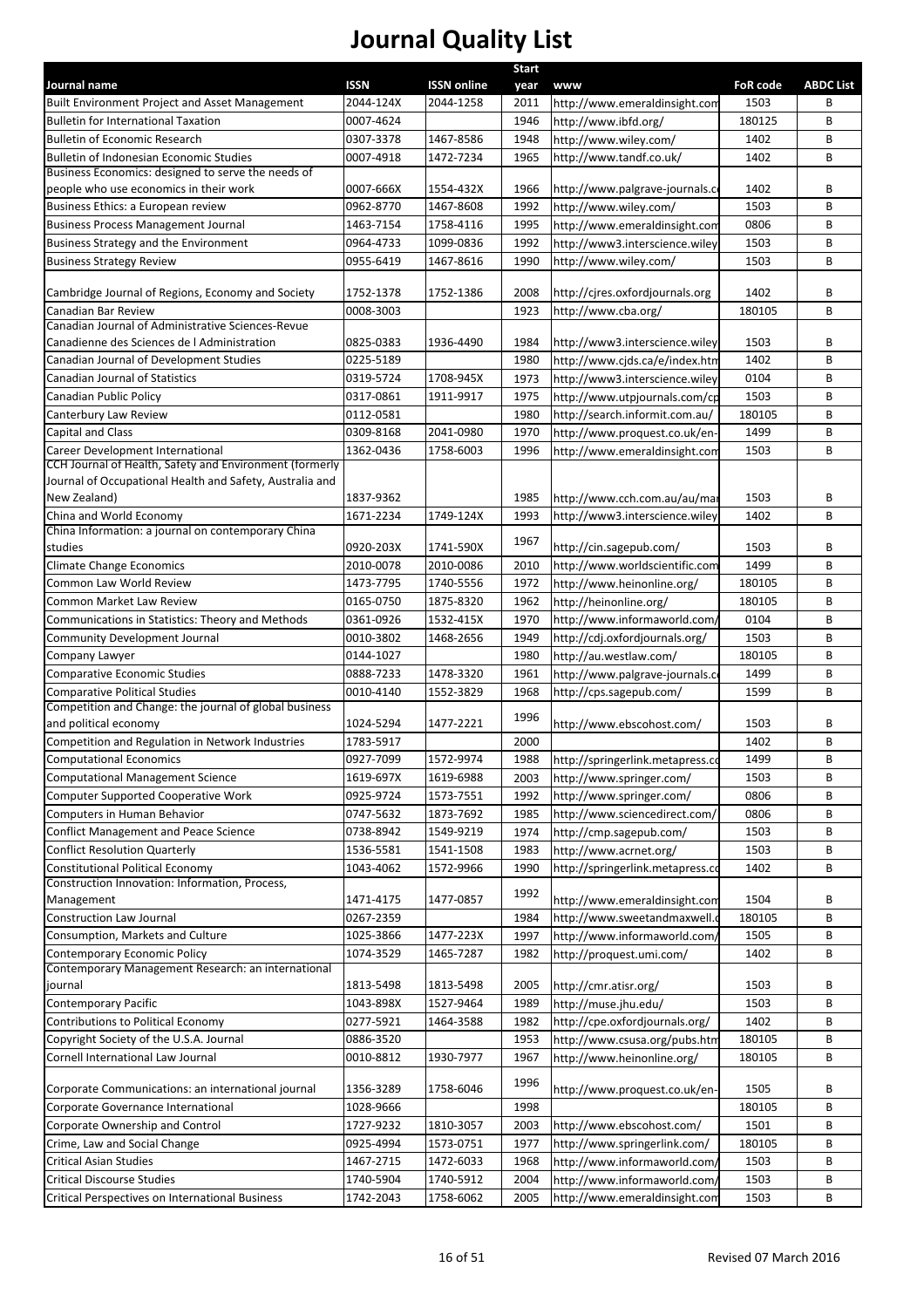|                                                                                                               |             |                        | Start        |                                                        |                 |                  |
|---------------------------------------------------------------------------------------------------------------|-------------|------------------------|--------------|--------------------------------------------------------|-----------------|------------------|
| Journal name                                                                                                  | <b>ISSN</b> | <b>ISSN online</b>     | year         | <b>www</b>                                             | <b>FoR code</b> | <b>ABDC List</b> |
|                                                                                                               |             |                        |              |                                                        |                 |                  |
| Cross Cultural & Strategic Management (Formerly Cross                                                         |             |                        |              |                                                        |                 |                  |
| Cultural Management: an international journal)                                                                | 1352-7606   | 1758-6089<br>1939-0106 | 1994         | http://www.emeraldinsight.com                          | 1503            | B                |
| <b>Cultural Diversity and Ethnic Minority Psychology</b>                                                      | 1099-9809   | 1477-2760              | 1995         | http://www.apa.org/pubs/journ                          | 1503<br>1503    | B                |
| Culture and Organization<br><b>Current Issues in Auditing</b>                                                 | 1475-9551   |                        | 1995<br>2007 | http://www.tandf.co.uk/<br>http://aaapubs.org/loi/ciia | 1501            | В<br>В           |
| Decision Sciences Journal of Innovative Education                                                             | 1540-4595   | 1936-1270<br>1540-4609 | 2003         | http://www.wiley.com/bw/jour                           | 1503            | B                |
| Decisions in Economics and Finance: a journal of applied                                                      |             |                        |              |                                                        |                 |                  |
| mathematics                                                                                                   | 1593-8883   | 1129-6569              | 1978         | http://www.springerlink.com/                           | 1402            | В                |
| Defence and Peace Economics                                                                                   | 1024-2694   | 1476-8267              | 1990         | http://www.informaworld.com/                           | 1402            | B                |
| Developing Economies                                                                                          | 0012-1533   | 1746-1049              | 1962         | http://www3.interscience.wiley                         | 1402            | B                |
| Development and Change                                                                                        | 0012-155X   |                        | 1969         |                                                        | 1402            | В                |
| Development Policy Review                                                                                     | 0950-6764   | 1467-7679              | 1966         | http://www.wiley.com/                                  | 1402            | B                |
| Duke Law Journal                                                                                              | 0012-7086   | 1939-9111              | 1951         | http://www.heinonline.org/                             | 180105          | B                |
| <b>Dynamic Games and Applications</b>                                                                         | 2153-0785   | 2153-0793              | 2011         | http://www.springer.com/math                           | 1401            | B                |
| Eastern Economic Journal                                                                                      | 0094-5056   | 1939-4632              | 1973         | http://www.palgrave-journals.c                         | 1402            | B                |
| Eastern European Economics                                                                                    | 0012-8775   | 1557-9298              | 1962         | http://mesharpe.metapress.con                          | 1402            | B                |
| <b>EC Tax Review</b>                                                                                          | 0928-2750   |                        | 1990         | http://www.kluwerlawonline.co                          | 180125          | B                |
| Econ Journal Watch                                                                                            | 1933-527X   |                        | 2004         | http://econjwatch.org/                                 | 1402            | B                |
|                                                                                                               |             |                        |              |                                                        |                 |                  |
| <b>Economic Analysis and Policy</b><br>Economic and Political Weekly: a journal of current                    | 0313-5926   |                        | 1970         | http://www.eap-journal.com/                            | 1402            | B                |
| economic and political affairs                                                                                | 0012-9976   |                        | 1966         | http://www.jstor.org/                                  | 1402            | В                |
| <b>Economic and Social Review</b>                                                                             | 0012-9984   |                        | 1969         | http://www.esr.ie/                                     | 1402            | B                |
|                                                                                                               |             |                        |              |                                                        |                 |                  |
| Economic Change and Restructuring: an international<br>journal devoted to the study of comparative economics, |             |                        |              |                                                        |                 |                  |
| planning and development                                                                                      | 1573-9414   | 1574-0277              | 1960         | http://springerlink.metapress.co                       | 1402            | B                |
| Economic Development Quarterly: the journal of                                                                |             |                        |              |                                                        |                 |                  |
| American economic revitalization                                                                              | 0891-2424   | 1552-3543              | 1987         | http://www.sagepub.com/                                | 1402            | В                |
| <b>Economic Issues</b>                                                                                        | 1363-7029   |                        | 1996         | http://www.economicissues.org                          | 1402            | B                |
| <b>Economic Notes</b>                                                                                         | 0391-5026   | 1468-0300              | 1972         | http://www.wiley.com/                                  | 1402            | B                |
| Economic Papers: a journal of applied economics and                                                           |             |                        |              |                                                        |                 |                  |
| policy                                                                                                        | 0812-0439   | 1759-3441              | 1941         | http://www3.interscience.wiley                         | 1402            | В                |
| <b>Economic Systems</b>                                                                                       | 0939-3625   |                        | 1992         |                                                        | 1499            | B                |
| <b>Economicky Casopis</b>                                                                                     | 0013-3035   |                        | 1953         | http://www.aepress.sk/ekoncas                          | 1402            | B                |
| Economics Politics<br>Economics - the Open Access, Open Assessment E-                                         | 0954-1985   | 1468-0343              | 1988         | http://www3.interscience.wiley                         | 1402            | B                |
| journal                                                                                                       | N/A         | 1864-6042              | 2007         | http://www.economics-ejournal                          | 1402            | В                |
| Economics of Governance                                                                                       | 1435-6104   | 1435-8131              | 2000         | http://www.springerlink.com/                           | 1402            | B                |
| Economics of Innovation and New Technology                                                                    | 1043-8599   | 1476-8364              | 1990         | http://www.informaworld.com/                           | 1402            | В                |
| Economists' Voice                                                                                             | 2194-6167   | 1553-3832              | 2004         | http://www.degruyter.com/v                             | 1402            | B                |
| <b>Education Economics</b>                                                                                    | 0964-5292   | 1469-5782              | 1993         | http://www.informaworld.com/                           | 1402            | B                |
|                                                                                                               | 0013-1644   | 1552-3888              | 1941         |                                                        | 1503            | B                |
| <b>Educational and Psychological Measurement</b>                                                              |             |                        |              | http://epm.sagepub.com/                                |                 |                  |
| Educational Management Administration & Leadership                                                            | 1741-1432   | 1741-1440              | 1972         | http://ema.sagepub.com/                                | 1503            | В                |
| El Trimestre Economico                                                                                        | 0041-3011   |                        | 1934         | http://www.fondodeculturaeco                           | 1402            | B                |
| Electronic Journal of IS Evaluation                                                                           | 1566-6379   |                        | 1997         | http://www.ejise.com/index.htr                         | 0806            | B                |
| Emergence: complexity and organization                                                                        | 1521-3250   | 1532-7000              | 1999         | http://emergentpublications.com                        | 1503            | B                |
| <b>Emerging Markets Finance and Trade</b>                                                                     | 1540-496X   | 1558-0938              | 1965         | http://www.ebscohost.com/                              | 1502            | B                |
|                                                                                                               |             |                        |              |                                                        |                 |                  |
| <b>Employee Relations Law Journal</b>                                                                         | 0098-8898   |                        | 1975         | http://www.proquest.co.uk/en-                          | 180105          | B                |
| Employee Relations: the international journal                                                                 | 0142-5455   | 1758-7069              | 1979         | http://www.emeraldinsight.com                          | 1503            | B                |
| <b>Engineering Economics</b>                                                                                  | 1392-2785   | N/A                    | 1990         | http://internet.ktu.lt/en/inzeko/                      | 1402            | В                |
| <b>Entertainment Law Review</b>                                                                               | 0959-3799   |                        | 1990         | http://www.sweetandmaxwell.c                           | 180105          | В                |
| Entrepreneurship Research Journal                                                                             | 2194-6175   | 2157-5665              | 2011         | http://www.degruyter.com/viev                          | 1503            | В                |
| <b>Environment and Development Economics</b>                                                                  | 1355-770X   | 1469-4395              | 1996         | http://journals.cambridge.org/                         | 1402            | В                |
| Environment and Planning C: government policy                                                                 | 0263-774X   |                        | 1983         | http://www.envplan.com/C.htm                           | 1599            | В                |
| Environmental and Planning Law Journal                                                                        | 0813-300X   |                        | 1984         | http://legalonline.thomson.com                         | 180105          | В                |
| Environmetrics                                                                                                | 1180-4009   | 1099-095X              | 1991         | http://www3.interscience.wiley                         | 0104            | В                |
| Equal Opportunities International                                                                             | 0261-0159   | 1758-7093              | 1981         | http://www.emeraldinsight.com                          | 1503            | B                |
| Equality, Diversity and Inclusion                                                                             | 2040-7149   | 2040-7157              | 1981         | http://www.emeraldinsight.com                          | 1503            | B                |
| E-Service Journal                                                                                             | 1528-8226   | 1528-8234              | 2001         | http://muse.jhu.edu/                                   | 1503            | B                |
| Eurasian Geography and Economics                                                                              | 1538-7216   | 1938-2863              | 1960         | http://bellwether.metapress.co                         | 1499            | B                |
| European Actuarial Journal                                                                                    | 2190-9733   | 2190-9741              |              |                                                        | 1502            | B                |
| European Business Organization Law Review                                                                     | 1566-7529   | 1741-6205              | 2000         | http://journals.cambridge.org/                         | 180105          | B                |
| <b>European Business Review</b>                                                                               | 0955-534X   | 1758-7107              | 1989         | http://www.emeraldinsight.com                          | 1503            | В                |
|                                                                                                               |             |                        |              |                                                        |                 |                  |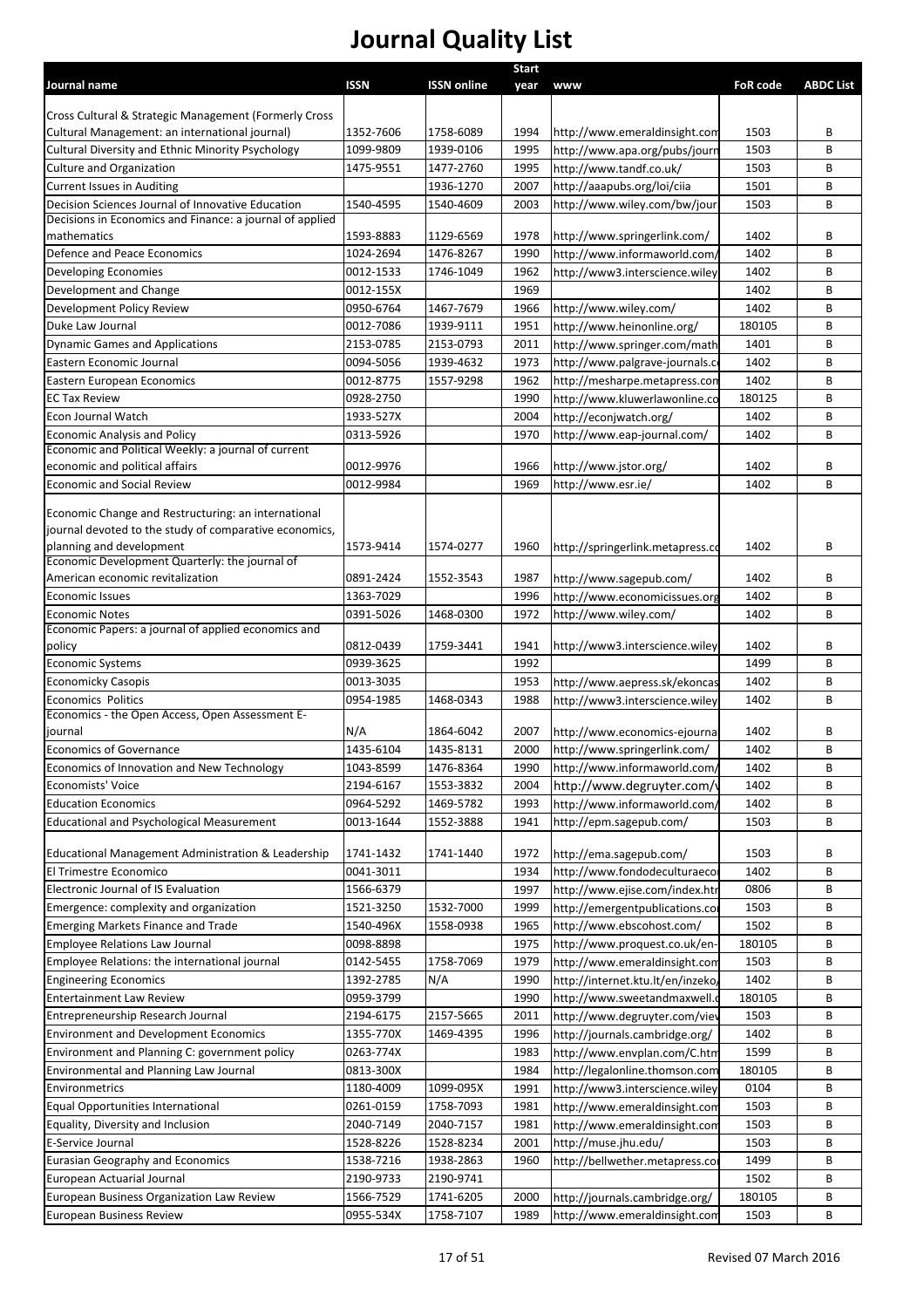|                                                                                  |                        |                    | <b>Start</b> |                                                                |                 |                  |
|----------------------------------------------------------------------------------|------------------------|--------------------|--------------|----------------------------------------------------------------|-----------------|------------------|
| Journal name                                                                     | <b>ISSN</b>            | <b>ISSN online</b> | year         | <b>www</b>                                                     | <b>FoR code</b> | <b>ABDC List</b> |
| European Journal of Communication<br>European Journal of Comparative Economics   | 0267-3231<br>1824-2979 | 1460-3705          | 1986<br>2004 | http://ejc.sagepub.com/<br>http://eaces.liuc.it/               | 1503<br>1499    | В<br>B           |
|                                                                                  |                        | 1743-9728          |              |                                                                |                 | B                |
| European Journal of Development Research<br>European Journal of Health Economics | 0957-8811<br>1618-7598 | 1618-7601          | 1989<br>2000 | http://www.palgrave-journals.c<br>http://www.springerlink.com/ | 1402<br>1402    | B                |
| European Journal of Housing Policy                                               | 1461-6718              | 1473-3269          | 2001         | http://www.informaworld.com,                                   | 1503            | B                |
| European Journal of Population                                                   | 0168-6577              | 1572-9885          | 1970         | http://www.springerlink.com/                                   | 1503            | B                |
| European Journal of Psychological Assessment                                     | 1015-5759              | 2151-2426          | 1985         | http://csaweb116v.csa.com/                                     | 1503            | B                |
| European Journal of Public Health                                                | 1101-1262              | 1464-360X          | 1991         | http://eurpub.oxfordjournals.or                                | 1503            | B                |
| European Journal of the History of Economic Thought                              | 0967-2567              | 1469-5936          | 1993         | http://www.informaworld.com/                                   | 1401            | В                |
| European Journal of Transport and Infrastructure                                 |                        |                    |              |                                                                |                 |                  |
| Research<br>European Journal of Work and Organizational                          | 1567-7133              | 1567-7141          | 2000         | http://www.ejtir.tbm.tudelft                                   | 1507            | B                |
| Psychology                                                                       | 1359-432X              | 1464-0643          | 1991         | http://www.tandf.co.uk/                                        | 1503            | B                |
| European Law Journal                                                             | 1351-5993              | 1468-0386          | 1995         | http://www3.interscience.wiley                                 | 180105          | B                |
| European Management Journal                                                      | 0263-2373              | 1873-5681          | 1983         | http://www.elsevier.com/                                       | 1503            | B                |
| European Review of Economic History                                              | 1361-4916              | 1474-0044          | 1997         | http://journals.cambridge.org/                                 | 1402            | B                |
| European Sport Management Quarterly                                              | 1618-4742              | 1746-031X          | 2001         | http://www.informaworld.com,                                   | 1504            | B                |
| <b>European Taxation</b>                                                         | 0014-3138              |                    | 1961         | http://www.ibfd.org/                                           | 180125          | B                |
| Evaluation: international journal of theory, research and                        |                        |                    |              |                                                                |                 |                  |
| practice                                                                         | 1356-3890              | 1461-7153          | 1995         | http://evi.sagepub.com/                                        | 1503            | B                |
| Facilities                                                                       | 0263-2772              | 1758-7131          | 1983         | http://www.proquest.com/                                       | 1504            | B                |
| <b>Faith and Economics</b>                                                       | 0896-307X              |                    |              | http://www.gordon.edu/ace/AC                                   | 1499            | B                |
| <b>Finance Research Letters</b>                                                  | 1544-6123              |                    | 2004         | http://www.elsevier.com/                                       | 1502            | B                |
| <b>Financial History Review</b>                                                  | 0968-5650              |                    | 1994         |                                                                | 1502            | B                |
| Financial Markets and Portfolio Management                                       | 1934-4554              | 1555-497X          | 1986         | http://www.springerlink.com/                                   | 1502            | B                |
| Financial Markets, Institutions and Instruments                                  | 0963-8008              | 1468-0416          | 1928         | http://www.blackwellpublishing                                 | 1502            | B                |
| <b>Financial Services Review</b>                                                 | 1057-0810              | 1873-5673          | 1991         |                                                                | 1502            | B                |
| Finanzarchiv                                                                     | 0015-2218              |                    | 1884         | http://www.mohr.de/en/journa                                   | 1502            | B                |
| Finnish Economic Papers                                                          | 0784-5197              |                    | 1988         | http://taloustieteellinenyhdistys                              | 1402            | B                |
| First Monday                                                                     | N/A                    | 1396-0466          | 1996         | http://firstmonday.org/index                                   | 0806            | B                |
| <b>Fiscal Studies</b>                                                            | 0143-5671              | 1475-5890          | 1979         | http://www.wiley.com/                                          | 1402            | B                |
| <b>Food Policy</b>                                                               | 0306-9192              | 1873-5657          | 1975         | http://www.sciencedirect.com/                                  | 1402            | B                |
| Fordham Journal of Corporate Financial Law                                       | 1532-303X              |                    | 1996         | http://www.heinonline.org/                                     | 180105          | B                |
| Forum of International Development Studies                                       | 1341-3732              |                    | 1994         | http://ci.nii.ac.jp/                                           | 1499            | B                |
| Foundations and Trends in Finance                                                | 1930-8248              | 1930-8256          | 2005         | http://www.nowpublishers.com                                   | 1502            | B                |
| <b>Futures</b>                                                                   | 0016-3287              | 1873-6378          | 1968         | http://www.elsevier.com/                                       | 1503            | B                |
| Games<br>Geneva Papers on Risk and Insurance - Issues and                        | 2073-4336              |                    | 2010         | http://www.mdpi.com/journal/g                                  | 1401            | B                |
| Practice                                                                         | 1018-5895              | 1468-0440          | 1973         | http://www.palgrave-journals.co                                | 1502            | B                |
| German Economic Review                                                           | 1465-6485              | 1468-0475          | 2000         | http://www3.interscience.wiley                                 | 1402            | B                |
| Global Economy Journal                                                           | 2194-5659              | 1553-5304          | 2000         | http://www.degruyter.com/viev                                  | 1402            | В                |
| Global Finance Journal                                                           | 1044-0283              | 1873-5665          | 1989         | http://www.elsevier.com/                                       | 1502            | В                |
| <b>Global Governance</b>                                                         | 1075-2846              | 1942-6720          | 1995         | http://www.rienner.com/                                        | 1503            | В                |
| Group Dynamics: theory, research and practice                                    | 1089-2699              | 1930-7802          | 1997         | http://www.apa.org/pubs/journ                                  | 1503            | B                |
| Group Processes and Intergroup Relations                                         | 1368-4302              | 1461-7188          | 1998         | http://gpi.sagepub.com/                                        | 1503            | В                |
| Growth and Change: a journal of urban and regional                               |                        |                    |              |                                                                |                 |                  |
| policy                                                                           | 0017-4815              | 1468-2257          | 1970         | http://www3.interscience.wiley                                 | 1402            | В                |
| Hastings Business Law Journal                                                    | 1554-849X              | 1554-8503          | 2005         | http://www.heinonline.org/                                     | 180105          | B                |
| <b>Health Communication</b>                                                      | 1041-0236              | 1532-7027          | 1989         | http://www.informaworld.com/                                   | 1503            | В                |
| Health Economics, Policy and Law                                                 | 1744-1331              | 1744-134X          | 2006         | http://journals.cambridge.org/                                 | 1402            | В                |
| <b>Health Marketing Quarterly</b>                                                | 0735-9683              | 1545-0864          | 1978         | http://www.informaworld.com/                                   | 1505            | В                |
| <b>Health Policy</b>                                                             | 0168-8510              | 1872-6054          | 1984         | http://www.journals.elsevier.co                                | 1402            | В                |
| Health Policy and Technology                                                     | 2211-8837              | 2211-8845          |              |                                                                | 0806            | В                |
| <b>Higher Education Quarterly</b>                                                | 0951-5224              | 1468-2273          | 1946         | http://www3.interscience.wiley                                 | 1503            | B                |
| History of Economic Ideas                                                        | 1122-8792              | 1724-2169          | 1982         | http://www.libraweb.net/                                       | 1499            | B                |
| History of Economics Review                                                      | 1037-0196              |                    | 1981         | http://search.informit.com.au/                                 | 1401            | B                |
| Hitotsubashi Journal of Economics                                                | 0018-280X              |                    | 1960         |                                                                | 1402            | B                |
| <b>Housing Policy Debate</b>                                                     | 1051-1482              |                    | 1990         | http://www.mi.vt.edu/                                          | 1503            | B                |
| Human IT                                                                         | 1402-1501              | 1402-151X          | 1997         | http://etjanst.hb.se/bhs/ith/hui                               | 0806            | B                |
| Human Resource Development International                                         | 1367-8868              | 1469-8374          | 1998         | http://www.tandf.co.uk/                                        | 1503            | B                |
| Human Resource Development Quarterly                                             | 1044-8004              | 1532-1096          | 1990         | http://www.josseybass.com/Wi                                   | 1503            | B                |
| Human Resource Development Review                                                | 1534-4843              | 1552-6712          | 2002         | http://www.sagepub.com/                                        | 1503            | B                |
| IEEE Transactions on Professional Communication                                  | 0361-1434              | 1558-1500          | 1958         | http://ieeexplore.ieee.org/                                    | 0806            | B                |
| <b>IIMB Management Review</b>                                                    | 0970-3896              | 2212-4446          | 1986         | http://www.elsevier.com/wps/f                                  | 1503            | B                |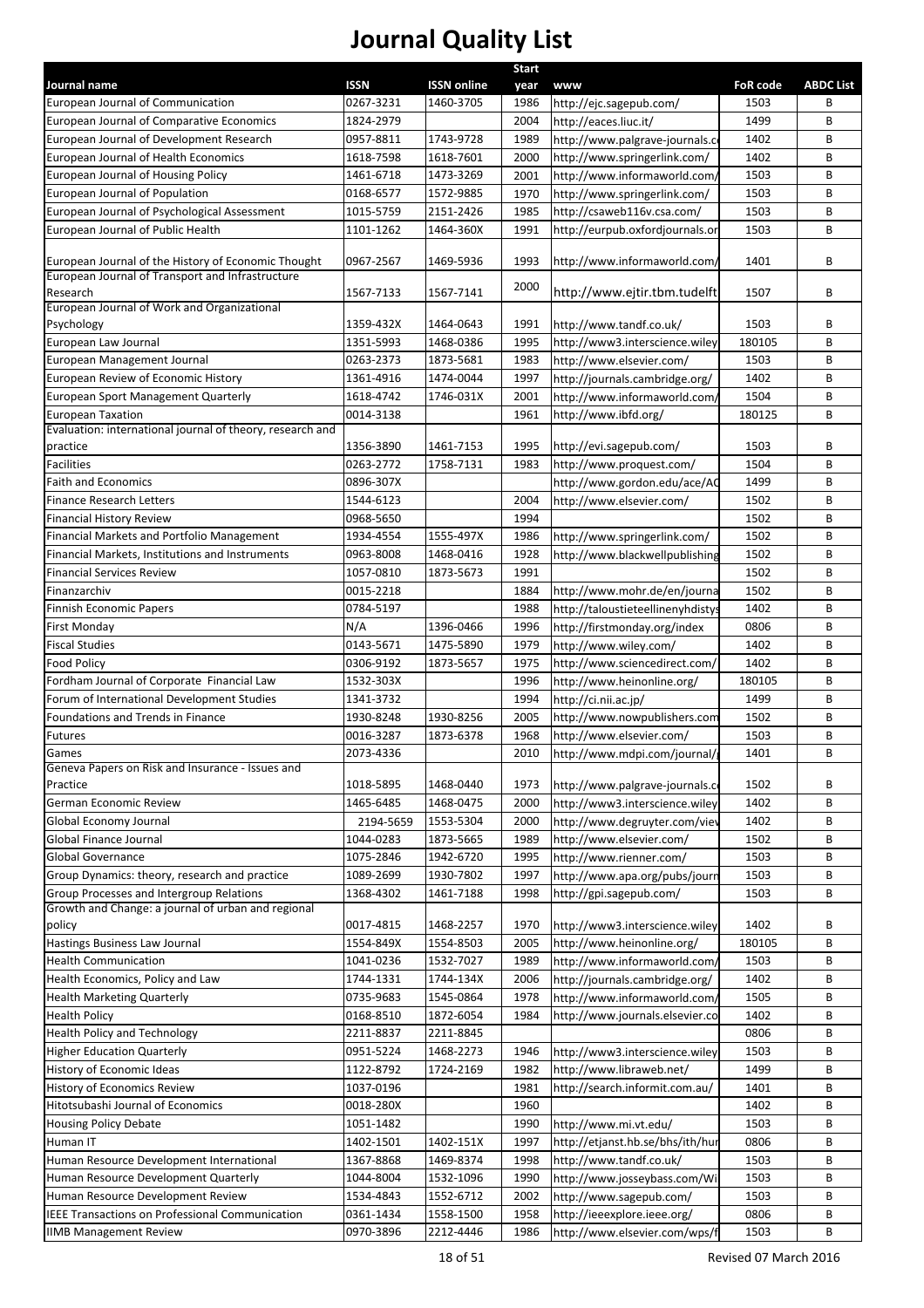| Journal name                                                                                                    |             |                    | <b>Start</b> |                                  |                 |                  |
|-----------------------------------------------------------------------------------------------------------------|-------------|--------------------|--------------|----------------------------------|-----------------|------------------|
|                                                                                                                 | <b>ISSN</b> | <b>ISSN online</b> | year         | <b>www</b>                       | <b>FoR code</b> | <b>ABDC List</b> |
| Indian Growth and Development Review<br>Industrial and Organizational Psychology: perspectives                  | 1753-8254   | 1753-8262          | 2008         | http://www.emeraldinsight.com    | 1402            | В                |
| on science & practice                                                                                           | 1754-9426   | 1754-9434          | 2008         | http://www3.interscience.wiley   | 1503            | B                |
| info                                                                                                            | 1463-6697   | 1465-9840          | 1999         | http://www.emeraldinsight.com    | 0806            | B                |
| <b>INFOR (INFOR: Information Systems and Operational</b>                                                        |             |                    |              |                                  |                 |                  |
| Research)                                                                                                       | 0315-5986   | 1916-0615          | 1963         | http://www.ebscohost.com/        | 0806            | B                |
| Information and Computation                                                                                     | 0890-5401   | 1090-2651          | 1957         | http://www.sciencedirect.com/    | 0806            | B                |
| Information Processing and Management                                                                           | 0306-4573   | 1873-5371          | 1963         | http://www.sciencedirect.com/    | 0806            | B                |
| Information Systems and e-Business Management                                                                   | 1617-9846   | 1617-9854          | 2002         | http://www.springerlink.com/     | 0806            | B                |
| <b>Information Systems Management</b>                                                                           | 1058-0530   | 1934-8703          | 1983         | http://www.ebscohost.com/        | 0806            | B                |
| Information Technology for Development (Formerly                                                                |             |                    |              |                                  |                 |                  |
| Information Technology & Development)                                                                           | 0268-1102   | 1554-0170          |              |                                  | 0806            | B                |
| Information Technology & Tourism                                                                                | 1098-3058   | 1943-4294          | 1998         | http://www.springer.com/busir    | 1506            | B                |
| Information Technology and Management                                                                           | 1385-951X   | 1573-7667          |              |                                  | 0806            | B                |
| Information Technology Management                                                                               | 1080-286X   |                    | 1988         | http://www.igi-pub.com/          | 0806            | B                |
| <b>INFORMS Journal on Computing</b>                                                                             | 1091-9856   | 1526-5528          | 1989         | http://www3.informs.org/site/IJ  | 0806            | B                |
| Innovation (Abingdon): the European journal of social                                                           |             |                    |              |                                  | 1503            | B                |
| sciences                                                                                                        | 1351-1610   | 1469-8412          | 1988         | http://www.informaworld.com/     |                 |                  |
| Innovation Policy and the Economy                                                                               | 1531-3468   | 1537-2618          | 2001         | http://www.press.uchicago.edu    | 1402            | B                |
| Interfaces                                                                                                      | 0092-2102   | 1526-551X          | 1971         | http://interfaces.pubs.informs.c | 0806            | B                |
| International Company and Commercial Law Review                                                                 | 0958-5214   |                    | 1990         | http://www.sweetandmaxwell.o     | 180105          | B                |
| International Development Planning Review                                                                       | 1474-6743   | 1478-3401          | 1979         | http://www.proquest.co.uk/en-    | 1402            | B                |
| International Economics and Economic Policy                                                                     | 1612-4804   | 1612-4812          | 2004         | http://www.springerlink.com/     | 1402            | B                |
| <b>International Finance</b>                                                                                    | 1367-0271   | 1468-2362          | 1998         | http://www.wiley.com/            | 1502            | B                |
| <b>International Gambling Studies</b>                                                                           | 1445-9795   | 1479-4276          | 2001         | http://www.informaworld.com/     | 1504            | B                |
| <b>International Game Theory Review</b>                                                                         | 0219-1989   | 1793-6675          | 1999         | http://www.worldscinet.com/ig    | 1401            | B                |
|                                                                                                                 |             |                    |              |                                  |                 |                  |
| International Insolvency Review: journal of the                                                                 |             |                    |              |                                  |                 |                  |
| international association of insolvency professionals                                                           | 1180-0518   | 1099-1107          | 1992         | http://www3.interscience.wiley   | 180105          | B                |
| International Journal of Accounting and Information                                                             |             |                    |              |                                  |                 |                  |
| Management                                                                                                      | 1834-7649   | 1758-9037          | 1922         | http://www.emeraldinsight.com    | 1501            | B                |
| International Journal of Advertising                                                                            | 0265-0487   |                    | 1982         | http://www.ebscohost.com/        | 1505            | B                |
| International Journal of Arts Management                                                                        | 1480-8986   | N/A                | 1988         | http://www.gestiondesarts.c      | 1504            | B                |
| International Journal of Asian Studies                                                                          | 1479-5914   | 1479-5922          | 2003         | http://journals.cambridge.org/   | 1503            | B                |
| International Journal of Automotive Technology                                                                  | 1229-9138   | 1976-3832          | 2000         | http://www.springerlink.com/     | 1507            | B                |
| International Journal of Bank Marketing                                                                         | 0265-2323   | 1758-5937          | 1982         | http://www.proquest.co.uk/en-    | 1505            | B                |
| International Journal of Business and Economics                                                                 | 1607-0704   |                    | 2002         | http://www.ijbe.org/             | 1402            | B                |
| International Journal of Computer Integrated                                                                    |             |                    |              |                                  |                 |                  |
| Manufacturing                                                                                                   | 0951-192X   | 1362-3052          | 1988         | http://www.tandf.co.uk/          | 1503            | B                |
| International Journal of Corporate Governance                                                                   | 1754-3037   | 1754-3045          | 2008         | http://www.inderscience.com/     | 180105          | B                |
|                                                                                                                 |             |                    |              |                                  |                 | B                |
| International Journal of Cross Cultural Management<br>International Journal of Culture, Tourism and Hospitality | 1470-5958   | 1741-2838          | 2001         | http://ccm.sagepub.com/          | 1503            |                  |
| Research                                                                                                        | 1750-6182   | 1750-6190          | 2007         | http://www.proquest.co.uk/en-    | 1506            | B                |
| International Journal of Economic Theory                                                                        | 1742-7355   | 1742-7363          | 2005         | http://www3.interscience.wiley   | 1401            | B                |
| International Journal of Educational Management                                                                 | 0951-354X   | 1758-6518          | 1987         | http://www.emeraldinsight.com    | 1503            | B                |
| International Journal of Enterprise Network                                                                     |             |                    |              |                                  |                 |                  |
| Management                                                                                                      | 1748-1252   | 1748-1260          | 2006         | http://www.inderscience.com/     | 1505            | B                |
| International Journal of Entrepreneurial Behaviour and                                                          |             |                    |              |                                  |                 |                  |
| Research                                                                                                        | 1355-2554   | 1758-6534          | 1995         | http://info.emeraldinsight.com/  | 1503            | В                |
|                                                                                                                 |             |                    |              |                                  |                 |                  |
| International Journal of Event and Festival Management                                                          | 1758-2954   | 1758-2962          |              |                                  | 1506            | B                |
| International Journal of Event Management Research                                                              | 1833-0681   |                    | 2005         | http://www.ijemr.org/            | 1506            | В                |
| International Journal of Finance Economics                                                                      | 1076-9307   | 1099-1158          | 1996         | http://www3.interscience.wiley   | 1502            | B                |
| International Journal of Health Care Finance and                                                                |             |                    |              |                                  |                 |                  |
| Economics                                                                                                       | 1389-6563   | 1573-6962          | 2001         | http://www.springerlink.com/     | 1402            | В                |
| International Journal of Heritage Studies                                                                       | 1352-7258   | 1470-3610          | 1994         | http://www.informaworld.com/     | 1506            | B                |
| International Journal of Hospitality and Tourism                                                                |             |                    |              |                                  |                 |                  |
| Administration                                                                                                  | 1525-6480   | 1525-6499          | 1997         | http://www.ebscohost.com/        | 1506            | B                |
|                                                                                                                 |             |                    | 2008         |                                  |                 |                  |
| International Journal of Housing Markets and Analysis                                                           | 1753-8270   | 1753-8289          |              | http://www.emeraldinsight.com    | 1504            | B                |
|                                                                                                                 |             |                    | 1989         |                                  |                 |                  |
| International Journal of Human-Computer Interaction<br>International Journal of Human-Computer Studies          | 1044-7318   | 1532-7590          |              | http://www.informaworld.com/     | 0806            | B                |
| (formerally the International Journal of Man-Machine                                                            |             |                    | 1969         |                                  |                 |                  |
| Studies)                                                                                                        | 1071-5819   | 1095-9300          |              | http://www.sciencedirect.com/    | 0806            | B                |
|                                                                                                                 |             |                    |              |                                  |                 |                  |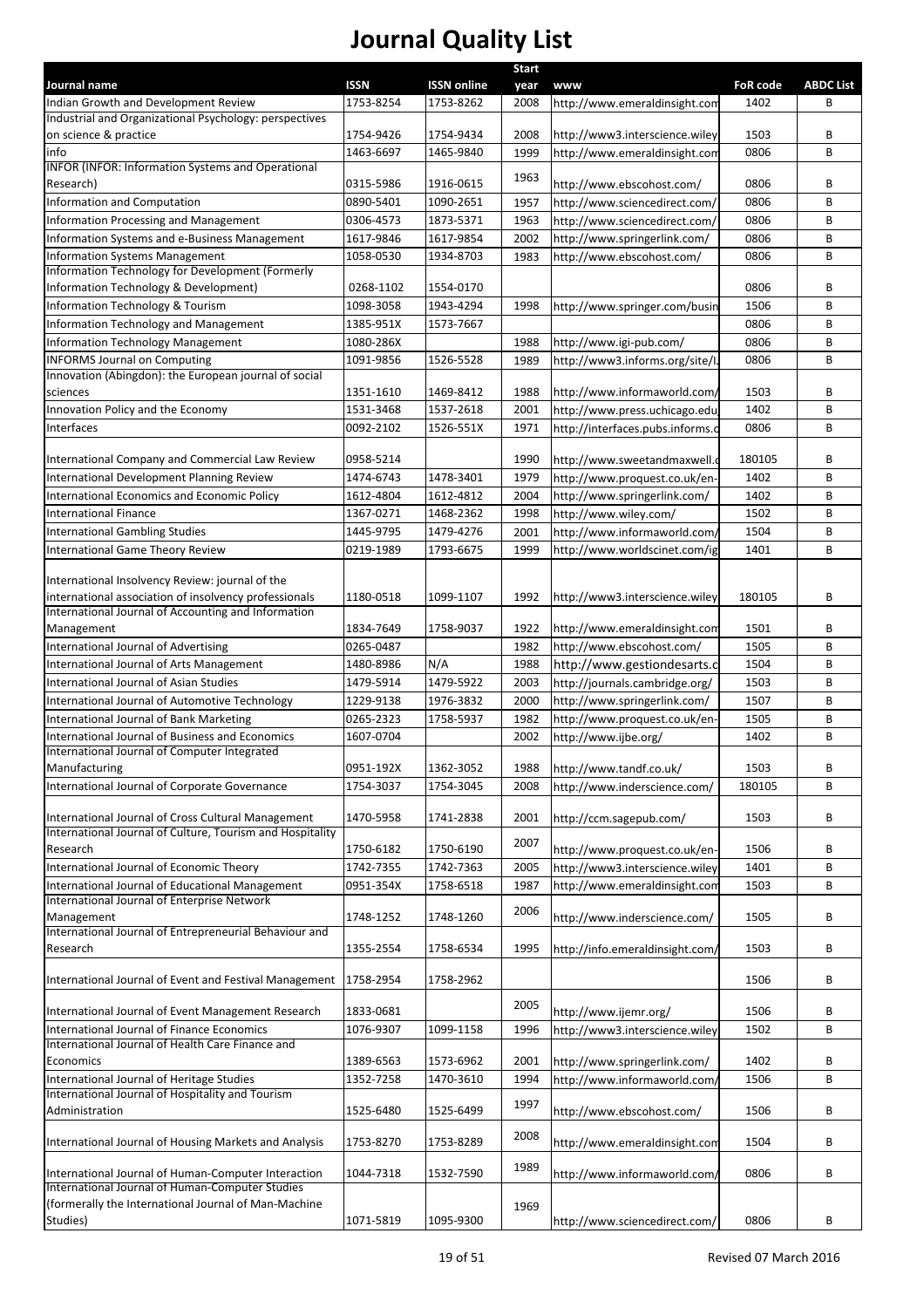|                                                                                                 |                        |                        | <b>Start</b> |                                                           |                 |                  |
|-------------------------------------------------------------------------------------------------|------------------------|------------------------|--------------|-----------------------------------------------------------|-----------------|------------------|
| Journal name                                                                                    | <b>ISSN</b>            | <b>ISSN online</b>     | year         | www                                                       | <b>FoR code</b> | <b>ABDC List</b> |
| International Journal of Information Security                                                   | 1615-5262              | 1615-5270<br>1757-5877 | 2001         | http://www.springerlink.com/                              | 0806            | B                |
| International Journal of Innovation Management<br>International Journal of Knowledge Management | 1363-9196<br>1548-0666 | 1548-0658              | 1997         | http://www.worldscinet.com/iji<br>http://www.igi-pub.com/ | 1503<br>0806    | B<br>B           |
| International Journal of Logistics: research and                                                |                        |                        | 2005         |                                                           |                 |                  |
| applications                                                                                    | 1367-5567              | 1469-848X              | 1998         | http://www.tandf.co.uk/                                   | 1503            | В                |
| International Journal of Managerial Finance                                                     | 1743-9132              | 1758-6569              | 2005         | http://www.emeraldinsight.com                             | 1502            | B                |
| International Journal of Market Research                                                        | 1470-7853              |                        | 1959         | http://www.proquest.co.uk/en-                             | 1505            | B                |
| International Journal of Nonprofit and Voluntary Sector                                         |                        |                        | 1996         |                                                           |                 |                  |
| Marketing                                                                                       | 1465-4520              | 1479-103X              |              | http://www3.interscience.wiley                            | 1505            | В                |
| International Journal of Organizational Analysis                                                | 1934-8835              | 1758-8561              | 1993         | http://www.emeraldinsight.com                             | 1503            | B                |
| International Journal of Portfolio Analysis and                                                 | 2048-2361              |                        |              |                                                           |                 |                  |
| Management<br>International Journal of Productivity and Performance                             |                        | 2048-237X              |              |                                                           | 1502            | B                |
| Management                                                                                      | 1741-0401              | 1758-6658              | 1952         | http://info.emeraldinsight.com/                           | 1503            | В                |
| International Journal of Public Administration                                                  | 0190-0692              | 1532-4265              | 1978         | http://www.informaworld.com/                              | 1503            | B                |
| International Journal of Public Policy                                                          | 1740-0600              | 1740-0619              | 2005         | http://www.inderscience.com/                              | 1503            | В                |
| International Journal of Public Sector Management                                               | 0951-3558              | 1758-6666              | 1995         | http://www.emeraldinsight.com                             | 1503            | B                |
| International Journal of Quality and Reliability                                                |                        |                        |              |                                                           |                 |                  |
| Management                                                                                      | 0265-671X              | 1758-6682              | 1985         | http://www.emeraldinsight.com                             | 1503            | B                |
| International Journal of Retail and Distribution                                                |                        |                        | 1990         |                                                           |                 |                  |
| Management                                                                                      | 0959-0552              | 1758-6690              |              | http://www.proquest.co.uk/en-                             | 1505            | B                |
| International Journal of Social Economics                                                       | 0306-8293              | 1758-6712              | 1974         | http://www.emeraldinsight.com                             | 1499            | B                |
| International Journal of Social Research Methodology                                            | 1364-5579              | 1464-5300              | 1998         | http://www.informaworld.com/                              | 1503            | B                |
|                                                                                                 |                        |                        |              |                                                           |                 |                  |
| International Journal of Sociology and Social Policy                                            | 0144-333X              | 1758-6720              | 1976         | http://www.emeraldinsight.com                             | 1503            | В                |
| International Journal of Sport Communication                                                    | 1936-3915              | 1936-3907              |              |                                                           | 1504            | B                |
| International Journal of Sport Management                                                       | 1546-234X              |                        | 2000         | http://www.americanpresspubli                             | 1504            | B                |
| International Journal of Sport Psychology                                                       | 0047-0767              |                        | 1970         | http://www.ijsp-online.com/                               | 1504            | B                |
| International Journal of Sports Management and                                                  |                        |                        | 2005         |                                                           |                 |                  |
| Marketing                                                                                       | 1475-8962              | 1740-2808              |              | http://www.inderscience.com/                              | 1505            | B                |
| International Journal of Sports Marketing and                                                   | 1464-6668              |                        | 1998         |                                                           | 1505            | В                |
| Sponsorship                                                                                     |                        |                        |              | http://www.imrpublications.cor                            |                 |                  |
| International Journal of Strategic Decision Sciences                                            | 1947-8569              | 1947-8577              | 2010         | http://www.igi-global.com/jouri                           | 1503            | B                |
|                                                                                                 |                        |                        |              |                                                           |                 |                  |
| International Journal of Strategic Property Management                                          | 1648-715X              |                        | 1994         | http://www.proquest.com/                                  | 1504            | B                |
|                                                                                                 |                        |                        | 2007         |                                                           |                 |                  |
| International Journal of Sustainable Transportation                                             | 1556-8318              | 1556-8334              |              | http://www.informaworld.com/                              | 1507            | В                |
| International Journal of Technology Management                                                  | 0267-5730              | 1741-5276              | 1986         | http://www.inderscience.com/                              | 1503            | B                |
| International Journal of the Economics of Business                                              | 1357-1516              | 1466-1829              | 1994         | http://www.informaworld.com/                              | 1499            | В                |
| International Journal of Theoretical and Applied Finance                                        | 0219-0249              | 1793-6322              | 1998         | http://www.worldscinet.com/ijt                            | 1502            | В                |
|                                                                                                 |                        |                        |              |                                                           |                 |                  |
| International Journal of Urban and Regional Research                                            | 0309-1317              | 1468-2427              | 1976         | http://www3.interscience.wiley                            | 1402            | В                |
| International Journal of Vehicle Design: journal of                                             |                        |                        |              |                                                           |                 |                  |
| vehicle engineering, automotive technology and                                                  |                        |                        | 1979         |                                                           |                 |                  |
| components                                                                                      | 0143-3369              | 1741-5314              |              | http://www.ingentaconnect.cor                             | 1507            | В                |
| International Journal of Web Based Communities                                                  | 1477-8394              | 1741-8216              | 2003         | http://www.inderscience.com/                              | 0806            | В                |
| International Journal of Wine Business Research                                                 | 1751-1062              | 1751-1070              | 1989         | http://www.emeraldinsight.com                             | 1504            | В                |
| International Journal of Work Organisation and Emotion                                          | 1740-8938              | 1740-8946              | 2005         | http://www.inderscience.com/ij                            | 1503            | В                |
| International Labor and Working-Class History                                                   | 0147-5479              | 1471-6445              | 1972         | http://journals.cambridge.org/                            | 1499            | В                |
| <b>International Labour Review</b>                                                              | 0020-7780              | 1564-913X              | 1921         | http://www.heinonline.org/                                | 1503            | В                |
| International Organization                                                                      | 0020-8183              | 1531-5088              | 1947         | http://journals.cambridge.org/                            | 1402            | В                |
| International Regional Science Review                                                           | 0160-0176              | 1552-6925              | 1975         | http://irx.sagepub.com/                                   | 1499            | В                |
| International Review for the Sociology of Sport                                                 | 1012-6902              | 1461-7218              | 1966         | http://irs.sagepub.com/                                   | 1504            | В                |
| International Review of Applied Economics                                                       | 0269-2171              | 1465-3486              | 1987         | http://www.informaworld.com,                              | 1402            | В                |
| International Review of Law and Economics                                                       | 0144-8188              | 1873-6394              | 1981         | http://au.westlaw.com/                                    | 1402            | В                |
|                                                                                                 |                        |                        |              |                                                           |                 |                  |
| International Review of Law, Computers and Technology                                           | 1360-0869              | 1364-6885              | 1984         | http://www.informaworld.com/                              | 180105          | В                |
| International Review of Public Administration                                                   | 1229-4659              |                        | 1996         |                                                           | 1503            | В                |
| International Review of Retail, Distribution and                                                |                        |                        |              |                                                           |                 |                  |
| Consumer Research                                                                               | 0959-3969              | 1466-4402              |              |                                                           | 1505            | В                |
| International Social Science Journal                                                            | 0020-8701              | 1468-2451              | 1949         | http://www3.interscience.wiley                            | 1503            | B                |
| International Studies in Economics and Econometrics                                             | 0924-5170              |                        | 1969         |                                                           | 1403            | В                |
|                                                                                                 |                        |                        |              |                                                           |                 |                  |
| International Studies of Management and Organization                                            | 0020-8825              | 1558-0911              | 1971         | http://www.mesharpe.com/mal                               | 1503            | B                |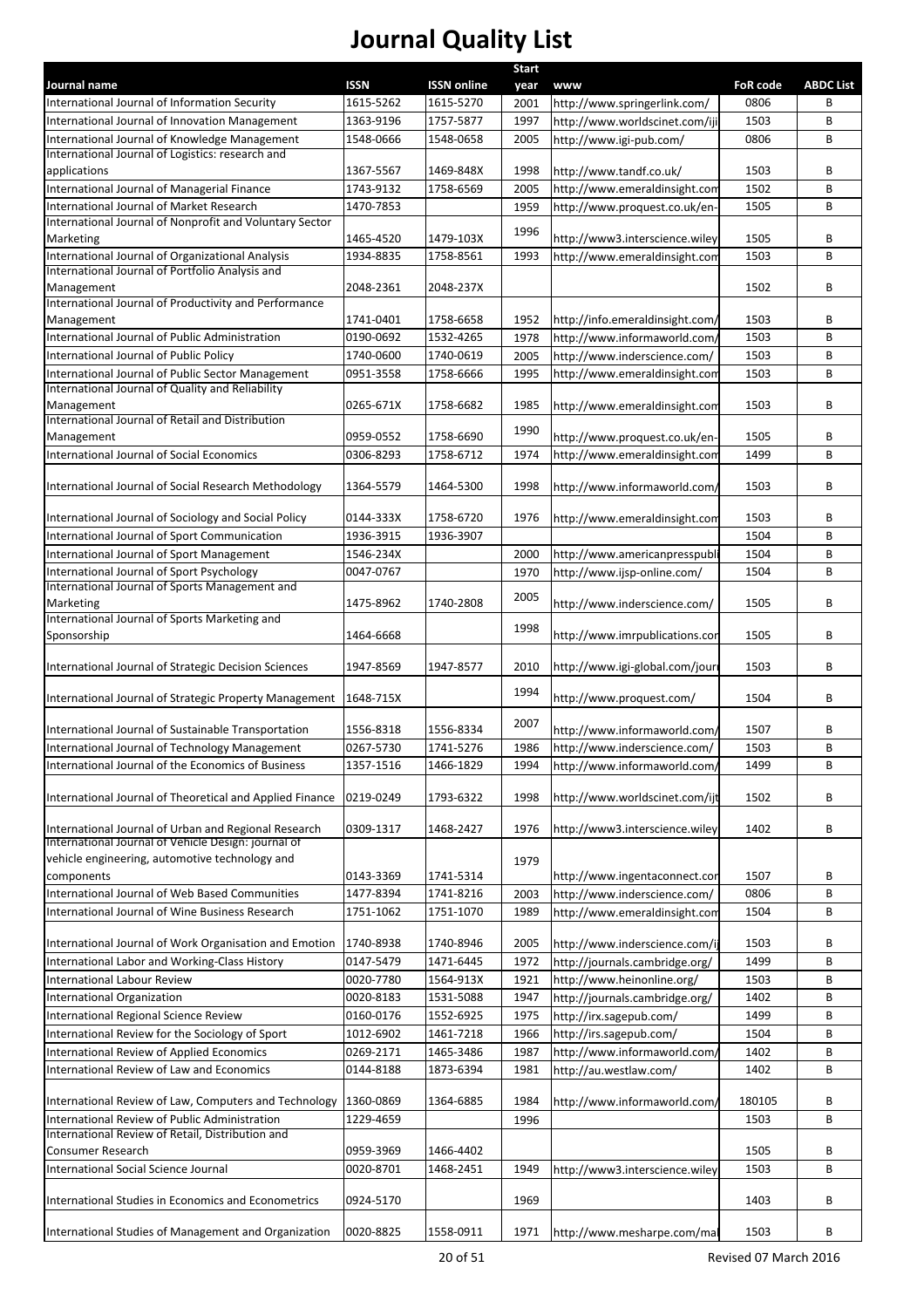| Journal name                                                                         | <b>ISSN</b> | <b>ISSN online</b> | <b>Start</b><br>year | www                             | <b>FoR code</b> | <b>ABDC List</b> |
|--------------------------------------------------------------------------------------|-------------|--------------------|----------------------|---------------------------------|-----------------|------------------|
| International Tax and Public Finance                                                 | 0927-5940   | 1573-6970          | 1993                 | http://www.springerlink.com/    | 180125          | В                |
| <b>International Trade Journal</b>                                                   | 0885-3908   | 1521-0545          | 1986                 | http://www.informaworld.com/    | 1402            | B                |
|                                                                                      |             |                    |                      |                                 |                 |                  |
| International Transactions in Operational Research                                   | 0969-6016   | 1475-3995          | 1994                 | http://www3.interscience.wiley  | 1503            | B                |
| <b>International VAT Monitor</b>                                                     | 0925-0832   |                    | 1990                 | http://www.ibfd.org/            | 180125          | B                |
| Japan and the World Economy                                                          | 0922-1425   |                    | 1988                 | http://www.sciencedirect.com/   | 1402            | B                |
| Japanese Economic Review                                                             | 1352-4739   | 1468-5876          | 1950                 | http://www3.interscience.wiley  | 1402            | B                |
| JASSA: The Finsia Journal of Applied Finance                                         | 0313-5934   |                    | 1966                 |                                 | 1502            | В                |
| JEI: Journal of Economic Issues                                                      | 0021-3624   | 1946-326X          |                      |                                 | 1402            | В                |
| Journal of Accounting and Organizational Change                                      | 1832-5912   |                    | 2005                 | http://www.emeraldinsight.com   | 1501            | В                |
| Journal of Accounting Education                                                      | 0748-5751   | 1873-1996          | 1982                 | http://www.elsevier.com/        | 1501            | В                |
| Journal of Agricultural, Biological and Environmental                                |             |                    |                      |                                 |                 |                  |
| <b>Statistics</b>                                                                    | 1085-7117   | 1537-2693          | 1996                 | http://www.jstor.org/           | 0104            | B                |
| Journal of Air Transport Management                                                  | 0969-6997   | 1873-2089          | 1994                 | http://www.sciencedirect.com/   | 1507            | B                |
| Journal of Applied Communication Research                                            | 0090-9882   | 1479-5752          | 1973                 | http://www.informaworld.com/    | 1503            | B                |
| Journal of Applied Economics                                                         | 1514-0326   |                    | 1998                 | http://www.ebscohost.com/       | 1402            | B                |
|                                                                                      |             |                    | 1987                 |                                 |                 |                  |
| Journal of Applied Mathematics and Stochastic Analysis                               | 2090-3332   | 2090-3340          |                      | http://www.hindawi.com/         | 0104            | В                |
| Journal of Applied Social Psychology                                                 | 0021-9029   | 1559-1816          | 1971                 | http://www3.interscience.wiley  | 1503            | B                |
| Journal of Applied Statistics                                                        | 0266-4763   | 1360-0532          | 1975                 | http://www.ebscohost.com/       | 0104            | B                |
| Journal of Asian Economics                                                           | 1049-0078   | 1873-7927          | 1990                 | http://www.sciencedirect.com/   | 1499            | В                |
| Journal of Australian Political Economy                                              | 0156-5826   |                    | 1977                 | http://search.informit.com.au/  | 1499            | B                |
| Journal of Australian Taxation                                                       | 1440-0405   |                    | 1998                 | http://www.buseco.monash.ed     | 180125          | В                |
| Journal of Behavioral and Experimental Economics                                     |             |                    |                      |                                 |                 |                  |
| (formerly the Journal of Socio-Economics)                                            | 1053-5357   | 1879-1239          | 1972                 | http://www.sciencedirect.com/   | 1402            | B                |
| Journal of Business Cycle Measurement and Analysis                                   | 1995-2880   | 1995-2899          | 2004                 | http://www.oecd.org/std/jbcma   | 1402            | B                |
| Journal of Business Economics and Management                                         | 1611-1699   |                    | 1999                 | http://www.jbem.vgtu.lt/        | 1402            | B                |
| Journal of Business Ethics Education                                                 | 1649-5195   | 2044-4559          | 2004                 |                                 | 1503            | В                |
|                                                                                      |             |                    |                      | http://www.senatehall.com/      |                 |                  |
| Journal of Business Market Management                                                | 1864-0753   | 1864-0761          | 2007                 | http://www.jbm-online.net/      | 1503            | B                |
| Journal of Business Strategy                                                         | 0275-6668   | 2052-1197          | 1980                 | http://www.emeraldinsight.o     | 1503            | B                |
| Journal of Business-to-Business Marketing                                            | 1051-712X   | 1547-0628          | 1993                 | http://www.informaworld.com/    | 1505            | B                |
| Journal of Career Development                                                        | 0894-8453   | 1573-3548          | 1972                 | http://www.sagepub.com/         | 1503            | B                |
| Journal of China Tourism Research                                                    | 1938-8160   | 1938-8179          | 2005                 | http://www.ebscohost.com/       | 1506            | B                |
| Journal of Common Market Studies                                                     | 0021-9886   | 1468-5965          | 1962                 | http://www3.interscience.wiley  | 1402            | B                |
| Journal of Communication Management                                                  | 1363-254X   | 1478-0852          | 1996                 | http://www.emeraldinsight.com   | 1505            | B                |
| Journal of Community Informatics                                                     |             | 1712-4441          |                      |                                 | 0806            | B                |
| Journal of Comparative Policy Analysis: research and                                 |             |                    | 1999                 |                                 |                 |                  |
| practice                                                                             | 1387-6988   | 1572-5448          |                      | http://www.springerlink.com/    | 1599            | В                |
| Journal of Competition Law and Economics                                             | 1744-6414   | 1744-6422          | 2005                 | http://jcle.oxfordjournals.org/ | 1402            | B                |
| Journal of Constructivist Psychology                                                 | 1072-0537   | 1521-0650          | 1988                 | http://www.informaworld.com/    | 1503            | B                |
| Journal of Consulting and Clinical Psychology                                        | 0022-006X   | 1939-2117          | 1937                 | http://csaweb114v.csa.com/      | 1503            | В                |
| Journal of Consumer Behaviour                                                        | 1472-0817   | 1479-1838          | 2001                 | http://www3.interscience.wiley  | 1505            | В                |
| Journal of Consumer Marketing                                                        | 0736-3761   |                    | 1983                 | http://www.emeraldinsight.com   | 1505            | В                |
| Journal of Consumer Satisfaction, Dissatisfaction and<br><b>Complaining Behavior</b> | 0899-8620   |                    | 1988                 |                                 | 1505            | В                |
|                                                                                      |             |                    |                      | http://www.proquest.co.uk/en-   |                 |                  |
| Journal of Convention Event Tourism                                                  | 1547-0148   | 1547-0156          | 1998                 | http://www.ebscohost.com/       | 1506            | В                |
| Journal of Corporation Law                                                           | 0360-795X   |                    | 1975                 | http://www.heinonline.org/      | 180105          | В                |
| Journal of Database Management                                                       | 1063-8016   | 1533-8010          | 1990                 | http://www.proquest.co.uk/en-   | 0806            | В                |
| Journal of Decision Systems                                                          | 1246-0125   |                    | 1992                 |                                 | 0806            | В                |
| Journal of Developing Areas                                                          | 0022-037X   | 1548-2278          | 1966                 | http://www.proquest.co.uk/en-   | 1503            | В                |
| Journal of Economic Methodology                                                      | 1350-178X   | 1469-9427          | 1989                 | http://www.informaworld.com/    | 1499            | В                |
| Journal of Economic Policy Reform                                                    | 1748-7870   | 1748-7889          | 2006                 | http://au.wiley.com/WileyCDA/   | 1402            | В                |
| Journal of Economic Research                                                         | 1226-4261   |                    | 1996                 | http://jer.heri.re.kr           | 1402            | В                |
| Journal of Economic Studies                                                          | 0144-3585   | 1758-7387          | 1966                 | http://www.emeraldinsight.com   | 1402            | В                |
| Journal of Economic Surveys                                                          | 0950-0804   | 1467-6419          | 1987                 | http://www3.interscience.wiley  | 1402            | В                |
| Journal of Economics                                                                 | 0931-8658   | 1617-7134          | 1930                 | http://www.springerlink.com/    | 1401            | В                |
| Journal of Economics and Business                                                    | 0148-6195   |                    | 1949                 | http://www.sciencedirect.com/   | 1402            | В                |
| Journal of Economics and Finance                                                     | 1055-0925   | 1938-9744          | 1989                 |                                 | 1402            | В                |
| Journal of Economics and Statistics                                                  | 0021-4027   |                    | 1863                 | http://www.jbnst.de/en/         | 1403            | В                |
| Journal of Ecotourism                                                                | 1472-4049   | 1747-7638          | 2002                 | http://www.swetswise.com/       | 1506            | В                |
| Journal of Education and Work                                                        | 1363-9080   | 1469-9435          | 1987                 | http://www.informaworld.com/    | 1503            | В                |
| Journal of Electronic Commerce in Organizations                                      | 1539-2937   | 1539-2929          | 2003                 | http://www.ebscohost.com/       | 0806            | В                |
| Journal of Electronic Commerce Research                                              | 1938-9027   | 1526-6133          | 2000                 | http://www.csulb.edu/journals/  | 0806            | В                |
| Journal of Emerging Market Finance                                                   | 0972-6527   |                    | 2002                 |                                 | 1502            | В                |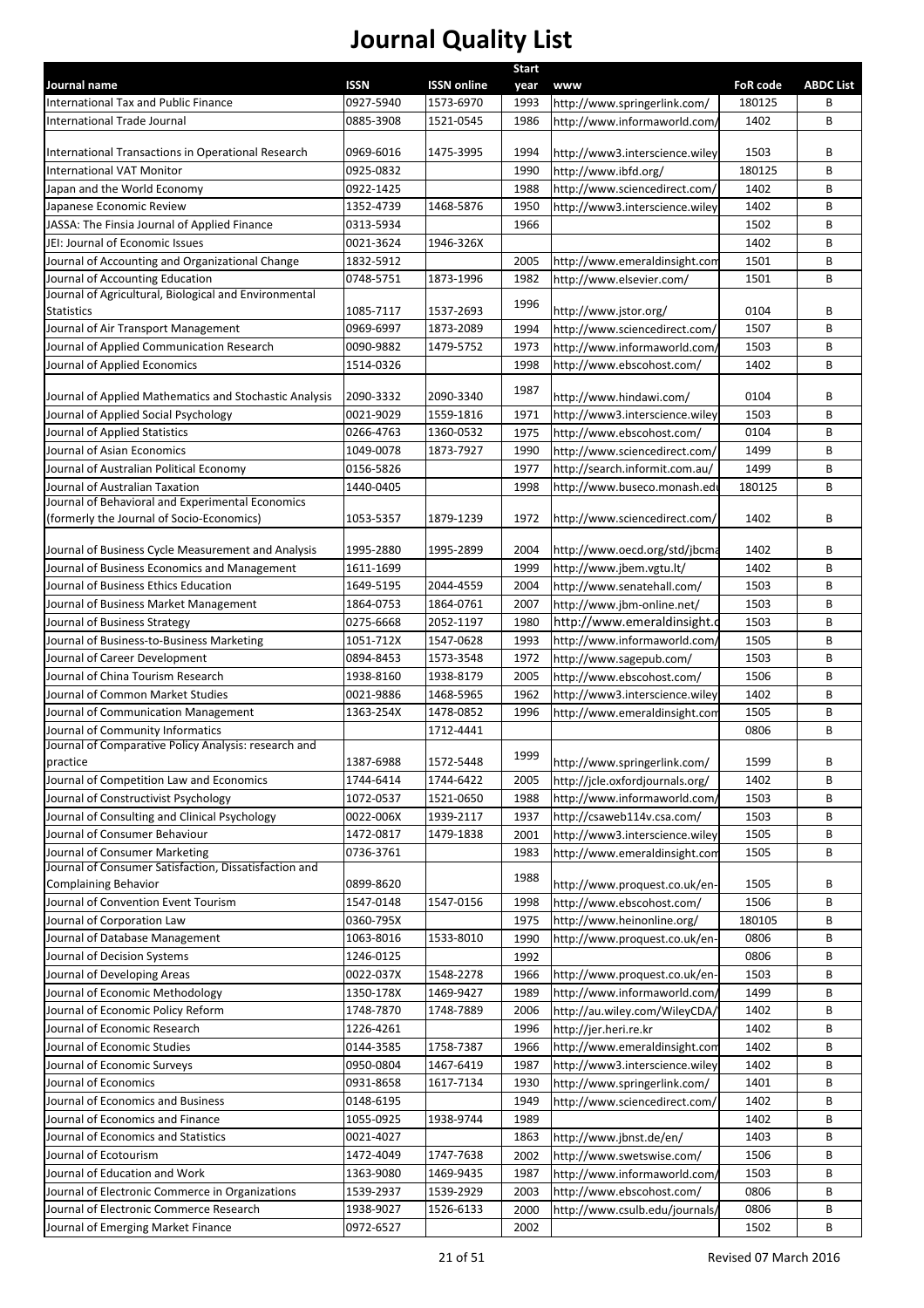| Journal name                                                  | <b>ISSN</b>            | <b>ISSN online</b>     | <b>Start</b> | <b>www</b>                                                | <b>FoR code</b> | <b>ABDC List</b> |
|---------------------------------------------------------------|------------------------|------------------------|--------------|-----------------------------------------------------------|-----------------|------------------|
|                                                               |                        |                        | year         |                                                           |                 |                  |
| Journal of Engineering and Technology Management              | 0923-4748              | 1879-1719              | 1981         | http://www.elsevier.com/                                  | 1503            | В                |
| Journal of Enterprise Information Management                  | 1741-0398              | 1758-7409              | 1981         | http://www.proquest.co.uk/en-                             | 0806            | B                |
| Journal of Environment and Development: a review of           |                        |                        |              |                                                           |                 |                  |
| international policy<br>Journal of Environmental Law          | 1070-4965<br>0952-8873 | 1552-5465<br>1464-374X | 1992<br>1989 | http://jed.sagepub.com/<br>http://www.oxfordjournals.org/ | 1402<br>180105  | В<br>B           |
|                                                               |                        |                        |              |                                                           |                 |                  |
| Journal of Environmental Planning and Management              | 0964-0568              | 1360-0559              | 1948         | http://www.tandfonline.com/to                             | 1503            | В                |
| Journal of European Economic History                          | 0391-5115              |                        | 1972         | http://www.unicredit-capitalia.e                          | 1402            | В                |
| Journal of Family and Economic Issues                         | 1058-0476              | 1573-3475              | 1978         | http://www.springerlink.com/                              | 1499            | В                |
| Journal of Fashion Marketing and Management                   | 1361-2026              | 1758-7433              | 1996         | http://www.emeraldinsight.com                             | 1505            | В                |
| Journal of Financial Economic Policy                          | 1757-6385              |                        | 2009         | http://www.emeraldinsight.com                             | 1499            | В                |
| Journal of Financial Education                                | 0093-3961              |                        | 1972         | http://www.fea.sju.edu/                                   | 1502            | В                |
| Journal of Financial Services Marketing                       | 1363-0539              | 1479-1846              | 1996         | http://www.ebscohost.com/                                 | 1505            | В                |
| Journal of Financial Stability                                | 1572-3089              |                        | 2004         | http://www.elsevier.com/                                  | 1499            | B                |
| Journal of Forest Economics                                   | 1104-6899              |                        | 1995         | http://www.sciencedirect.com/                             | 1402            | В                |
| Journal of Gambling Issues                                    | N/A                    | 1910-7595              | 2000         | http://www.camh.net/egamblin                              | 1504            | B                |
| Journal of General Management                                 | 0306-3070              | 1759-6106              | 1973         | http://www.braybrooke.co.uk/i                             | 1503            | В                |
| Journal of Global Information Technology Management           | 1097-198X              |                        | 1998         | http://www.proquest.co.uk/en-                             | 0806            | В                |
| Journal of Globalization and Development                      | 1948-1837              |                        | 2010         | http://www.degruyter.com/viev                             | 1499            | В                |
| Journal of Governmental & Nonprofit Accounting                |                        | 2155-3815              |              |                                                           | 1501            | В                |
| Journal of Happiness Studies                                  | 1389-4978              | 1573-7780              | 2000         | http://www.springerlink.com/                              | 1402            | B                |
| Journal of Health, Organization and Management                | 1477-7266              | 1758-7247              | 1986         | http://www.emeraldinsight.com                             | 1503            | B                |
| Journal of Heritage Tourism                                   | 1747-6331              | 1743-873X              | 2006         | http://www.ebscohost.com/                                 | 1506            | В                |
| Journal of Higher Education                                   | 0022-1546              | 1538-4640              | 1930         | http://muse.jhu.edu/                                      | 1503            | B                |
| Journal of Hospitality and Tourism Education                  | 1096-3758              |                        |              | http://www.ebscohost.com/                                 | 1506            | В                |
| Journal of Hospitality and Tourism Management                 | 1447-6770              |                        | 1994         | http://www.ebscohost.com/                                 | 1506            | B                |
| Journal of Hospitality and Tourism Technology                 | 1757-9880              |                        |              | http://www.emeraldinsight.com                             | 0806            | В                |
| Journal of Housing Research                                   | 1052-7001              |                        | 1990         |                                                           | 1504            | B                |
| Journal of Human Development and Capabilities                 | 1945-2829              | 1945-2837              | 2000         | http://www.informaworld.com,                              | 1503            | В                |
|                                                               |                        |                        |              |                                                           |                 |                  |
| Journal of Human Resources in Hospitality and Tourism         | 1533-2845              | 1533-2853              | 2002         | http://www.ebscohost.com/                                 | 1506            | В                |
| Journal of Income Distribution: an international journal,     |                        |                        |              |                                                           |                 |                  |
| <b>New Series</b>                                             | 0926-6437              |                        | 1991         | http://www.jid-online.org/                                | 1402            | В                |
| Journal of Industrial and Management Optimization             | 1547-5816              | 1553-166X              | 2005         | http://aimsciences.org/journals                           | 1503            | В                |
| Journal of Information Communication and Ethics in            |                        |                        |              |                                                           |                 |                  |
| Society                                                       | 1477-996X              | 1758-8871              |              |                                                           | 0806            | В                |
| Journal of Information Systems Education                      | 1055-3096              |                        |              |                                                           | 0806            | В                |
| Journal of Institutional Economics                            | 1744-1374              | 1744-1382              | 2005         | http://journals.cambridge.org/                            | 1402            | B                |
| Journal of Intellectual Capital                               | 1469-1930              | 1758-7468              | 2000         | http://info.emeraldinsight.com/                           | 1501            | В                |
| Journal of Intellectual Property Law and Practice             | 1747-1532              | 1747-1540              | 1993         | http://www.heinonline.org/                                | 180105          | B                |
| Journal of Intelligent Information Systems                    | 0925-9902              | 1573-7675              |              |                                                           | 0806            | B                |
| Journal of Intelligent Manufacturing                          | 0956-5515              | 1572-8145              | 1990         | http://springerlink.metapress.co                          | 1503            | B                |
| Journal of Intelligent Transportation Systems:                |                        |                        | 1997         |                                                           |                 |                  |
| technology, planning, and operations                          | 1547-2450              | 1547-2442              |              | http://www.ebscohost.com/                                 | 1507            | В                |
| Journal of Interactive Advertising                            | 1525-2019              |                        | 2000         | http://jiad.org/                                          | 1505            | B                |
| Journal of International Accounting, Auditing and<br>Taxation | 1061-9518              | 1879-1603              | 1992         | http://www.elsevier.com/                                  | 1501            | В                |
| Journal of International Business Education                   | 1649-4946              | 2044-4575              | 2002         | http://www.neilsonjournals.con                            | 1503            | В                |
| Journal of International Development                          | 0954-1748              | 1099-1328              | 1981         | http://www3.interscience.wiley                            | 1402            | В                |
| Journal of International Financial Management and             |                        |                        |              |                                                           |                 |                  |
| Accounting                                                    | 0954-1314              | 1467-646X              | 1988         | http://www.wiley.com/                                     | 1502            | В                |
| Journal of Internet Commerce                                  | 1533-2861              | 1533-287X              | 2002         | http://www.tandf.co.uk/                                   | 1503            | B                |
| Journal of Investing                                          | 1068-0896              |                        | 1992         | http://www.iijournals.com/toc/                            | 1502            | В                |
| Journal of Knowledge Management Practice                      |                        | 1705-9232              |              |                                                           | 0806            | B                |
| Journal of Labor Research                                     | 0195-3613              | 1936-4768              | 1980         | http://www.springer.com/socia                             | 1503            | В                |
| Journal of LACEA Economia                                     | 1529-7470              | 1533-6239              | 2000         | http://www.cid.harvard.edu/Eco                            | 1402            | В                |
| Journal of Language and Social Psychology                     | 0261-927X              | 1552-6526              | 1982         | http://jls.sagepub.com/                                   | 1503            | В                |
| Journal of Law and Society                                    | 0263-323X              | 1467-6478              | 1974         | http://www3.interscience.wiley                            | 180105          | В                |
| Journal of Law, Information and Science                       | 0729-1485              |                        | 1981         | http://heinonline.org/                                    | 180105          | В                |
| Journal of Legal Economics                                    | 1054-3023              |                        | 1991         | http://www.heinonline.org/                                | 1402            | В                |
| Journal of Management and Organization                        | 1833-3672              | 1839-3527              | 1995         | http://journals.cambridge.org/a                           | 1503            | В                |
| Journal of Management Education                               | 1052-5629              | 1552-6658              | 1975         | http://jme.sagepub.com/                                   | 1503            | В                |
| Journal of Manufacturing Systems                              | 0278-6125              | 1878-6642              | 1982         | http://www.elsevier.com/                                  | 1503            | В                |
|                                                               |                        |                        |              |                                                           |                 |                  |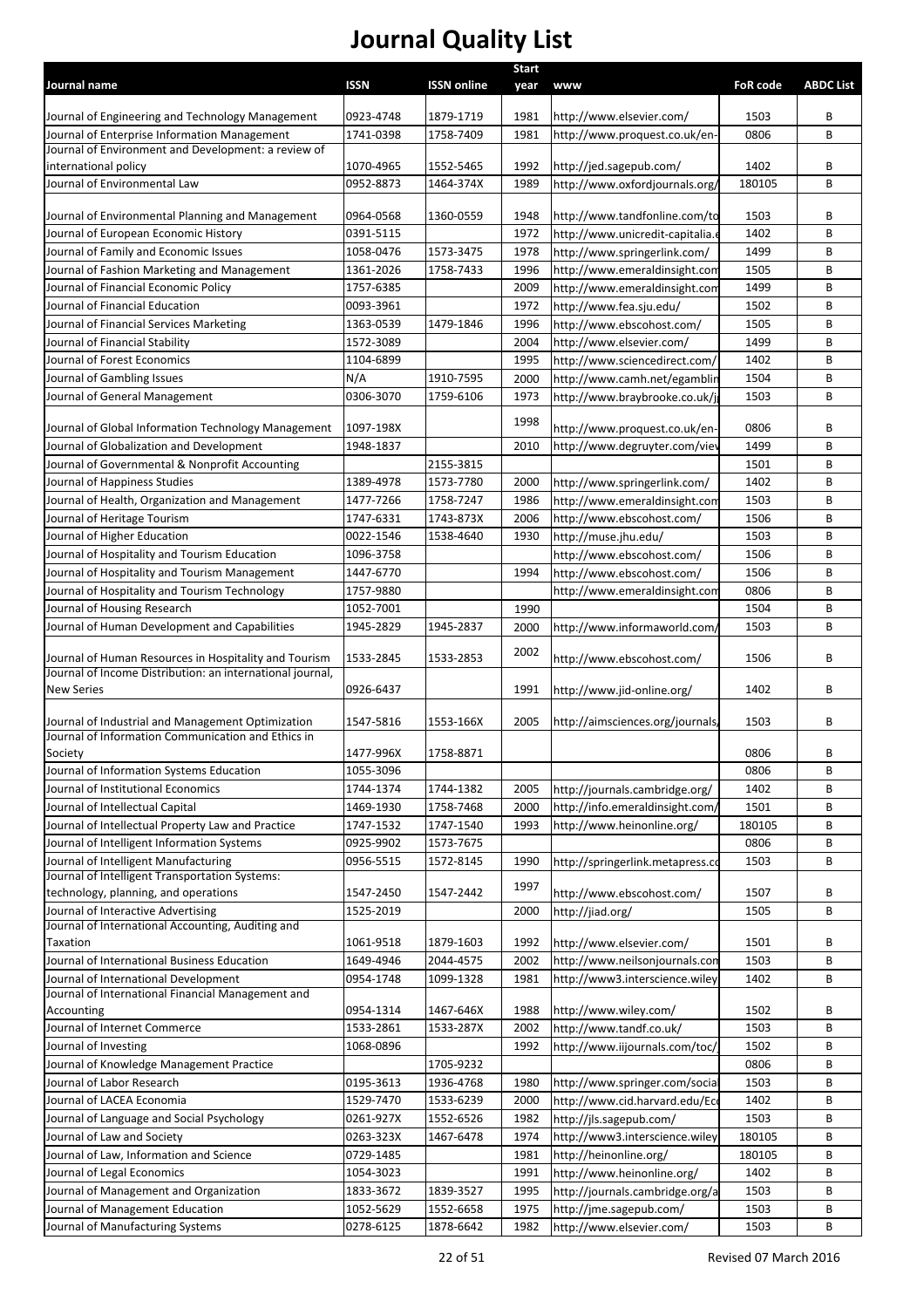| Journal name                                                          | <b>ISSN</b> | <b>ISSN online</b> | <b>Start</b><br>year | <b>www</b>                       | <b>FoR code</b> | <b>ABDC List</b> |
|-----------------------------------------------------------------------|-------------|--------------------|----------------------|----------------------------------|-----------------|------------------|
| Journal of Manufacturing Technology Management                        | 1741-038X   | 1758-7786          | 1982                 | http://www.emeraldinsight.com    | 1503            | B                |
| Journal of Marketing Communications                                   | 1352-7266   | 1466-4445          | 1995                 | http://www.informaworld.com/     | 1505            | B                |
| Journal of Marketing Education                                        | 0273-4753   | 1552-6550          | 1979                 | http://jmd.sagepub.com/          | 1505            | B                |
| Journal of Marketing Theory and Practice                              | 1069-6679   |                    | 1992                 | http://www.ebscohost.com/        | 1505            | B                |
| Journal of Markets and Morality                                       | 1098-1217   | 1944-7841          | 1998                 | http://www.acton.org/publicati   | 1402            | B                |
| Journal of Mathematical Psychology                                    | 0022-2496   | 1096-0880          | 1964                 | http://www.sciencedirect.com/    | 1503            | B                |
| Journal of Media Economics                                            | 0899-7764   | 1532-7736          | 1988                 | http://www.informaworld.com,     | 1402            | B                |
| Journal of Modern Applied Statistical Methods                         | 1538-9472   |                    | 2002                 | http://tbf.coe.wayne.edu/jmasn   | 0104            | B                |
| Journal of Multi-Criteria Decision Analysis                           | 1057-9214   | 1099-1360          | 1992                 | http://interscience.wiley.com/   | 1503            | B                |
| Journal of Multinational Financial Management                         | 1042-444X   | 1873-1309          | 1990                 | http://www.elsevier.com/         | 1502            | B                |
| Journal of Nonparametric Statistics                                   | 1048-5252   | 1029-0311          | 1991                 | http://www.informaworld.com/     | 0104            | B                |
| Journal of Nonprofit and Public Sector Marketing                      | 1049-5142   | 1540-6997          | 1986                 | http://www.informaworld.com/     | 1505            | B                |
| Journal of Organizational and End User Computing                      | 1546-2234   | 1546-5012          | 1989                 | http://www.proquest.com/         | 0806            | B                |
| Journal of Organizational Behavior Management                         | 0160-8061   | 1540-8604          | 1977                 | http://www.tandf.co.uk/          | 1503            | B                |
| Journal of Organizational Change Management                           | 0953-4814   | 1758-7816          | 1988                 | http://www.emeraldinsight.com    | 1503            | B                |
| Journal of Park and Recreation Administration                         | 0735-1968   |                    |                      | http://hotel.unlv.edu/recreation | 1504            | B                |
| Journal of Pension Economics and Finance                              | 1474-7472   | 1475-3022          | 2002                 | http://journals.cambridge.org/   | 1402            | B                |
| Journal of Personal Selling and Sales Management                      | 0885-3134   | 1557-7813          | 1980                 | http://www.ebscohost.com/        | 1505            | B                |
|                                                                       |             |                    |                      |                                  |                 |                  |
| Journal of Policy Research in Tourism, Leisure and Events   1940-7963 |             |                    |                      |                                  | 1506            | B                |
| Journal of Political Power                                            | 2158-379X   | 2158-3803          | 2011                 | http://www.tandfonline.com/lo    | 1503            | B                |
| Journal of Post Keynesian Economics                                   | 0160-3477   | 1557-7821          | 1978                 | http://www.ebscohost.com/        | 1402            | B                |
| Journal of Product and Brand Management                               | 1061-0421   |                    | 1992                 | http://www.proquest.com/         | 1505            | B                |
| Journal of Professional Issues in Engineering Education               |             |                    |                      |                                  |                 |                  |
| and Practice<br>Journal of Promotion Management: innovations in       | 1052-3928   | 1943-5541          | 1956                 | http://pubs.asce.org/journals/pi | 1503            | B                |
| planning and applied research                                         | 1049-6491   | 1540-7594          | 1991                 | http://www.tandfonline.com       | 1505            | В                |
|                                                                       |             |                    |                      |                                  |                 |                  |
| Journal of Property Investment and Finance                            |             |                    | 1982                 |                                  |                 |                  |
| (Formerly Journal of Property Valuation and Investment)   1463-578X   |             | 1470-2002          |                      | http://www.proquest.com/         | 1504            | B                |
| Journal of Property Research                                          | 0959-9916   | 1466-4453          | 1984                 | http://www.ebscohost.com/        | 1504            | B                |
| Journal of Public Affairs                                             | 1472-3891   | 1479-1854          | 2001                 | http://www3.interscience.wiley   | 1505            | B                |
| Journal of Public Budgeting, Accounting and Financial                 |             |                    |                      |                                  |                 |                  |
| Management                                                            | 1096-3367   | 1945-1814          | 1989                 |                                  | 1501            | B                |
| Journal of Public Policy                                              | 0143-814X   | 1469-7815          | 1981                 | http://journals.cambridge.org/   | 1599            | B                |
| Journal of Public Relations Research                                  | 1062-726X   | 1532-754X          | 1989                 | http://www.ebscohost.com/        | 1505            | B                |
| Journal of Public Transportation                                      | 1077-291X   |                    | 1997                 | http://www.nctr.usf.edu/         | 1507            | B                |
| Journal of Purchasing and Supply Management                           | 1478-4092   | 1873-6505          | 1992                 | http://www.elsevier.com/         | 1503            | B                |
| Journal of Quality Assurance in Hospitality Tourism                   | 1528-008X   | 1528-0098          | 2000                 | http://www.ebscohost.com/        | 1506            | В                |
| Journal of Quality in Maintenance Engineering                         | 1355-2511   | 1758-7832          |                      |                                  | 1504            | В                |
| Journal of Quantitative Economics                                     | 0971-1554   |                    | 1985                 | http://www.tiesindia.net/        | 1403            | В                |
| Journal of Real Estate Portfolio Management                           | 1083-5547   |                    | 1995                 | http://www.ebscohost.com/        | 1504            | В                |
| Journal of Real Estate Research                                       | 0896-5803   |                    | 1986                 | http://www.ebscohost.com/        | 1504            | В                |
| Journal of Retail and Leisure Property                                | 1479-1110   | 1750-2098          | 2000                 | http://www.palgrave-journals.co  | 1502            | В                |
| Journal of Revenue & Pricing Management                               | 1476-6930   | 1477-657X          | 2002                 | http://www.palgrave-journals.co  | 1505            | В                |
| Journal of Risk                                                       | 1465-1211   | 1755-2842          | 1999                 | http://www.thejournalofrisk.cor  | 1502            | В                |
| Journal of Social Marketing                                           | 2042-6763   | 2042-6771          |                      |                                  | 1505            | В                |
| Journal of Social Psychology                                          | 0022-4545   | 1940-1183          | 1929                 | http://www.ebscohost.com/        | 1503            | В                |
| Journal of Sociology                                                  | 1440-7833   | 1741-2978          | 1965                 | http://jos.sagepub.com/          | 1503            | В                |
| Journal of Sport and Social Issues                                    | 0193-7235   | 1552-7638          |                      |                                  | 1504            | В                |
| Journal of Sport Behavior                                             | 0162-7341   |                    | 1977                 | http://jss.sagepub.com/          | 1504            | В                |
|                                                                       |             |                    | 1978                 | http://www.proquest.com/         |                 | B                |
| Journal of Sport Tourism                                              | 1477-5085   | 1029-5399          | 1993                 | http://www.informaworld.com,     | 1506            |                  |
| Journal of Sports Economics                                           | 1527-0025   | 1552-7794          | 2000                 | http://jse.sagepub.com/          | 1499            | В                |
| Journal of Statistics Education                                       | 1069-1898   |                    | 1993                 | http://www.amstat.org/publica    | 0104            | В                |
| Journal of Systems and Software                                       | 0164-1212   | 1873-1228          | 1979                 | http://www.sciencedirect.com/    | 0806            | В                |
| Journal of Taxation                                                   | 0022-4863   |                    | 1954                 | http://ria.thomsonreuters.com/   | 180125          | B                |
| Journal of the Asia Pacific Economy                                   | 1354-7860   | 1469-9648          | 1995                 | http://www.informaworld.com/     | 1402            | В                |
| Journal of the Australasian Law Teachers Association                  | 1836-5612   |                    | 2008                 | http://www.alta.edu.au/JALTA.h   | 180105          | В                |
| Journal of the Australasian Tax Teachers Association                  | 1832-911X   |                    | 2005                 | http://www.atax.unsw.edu.au/     | 180125          | В                |
| Journal of the Economic and Social History of the Orient              | 0022-4995   | 1568-5209          | 1957                 | http://www.swetswise.com/        | 1402            | В                |
| Journal of the History of Economic Thought                            | 1053-8372   | 1469-9656          | 1979                 | http://journals.cambridge.org/   | 1401            | B                |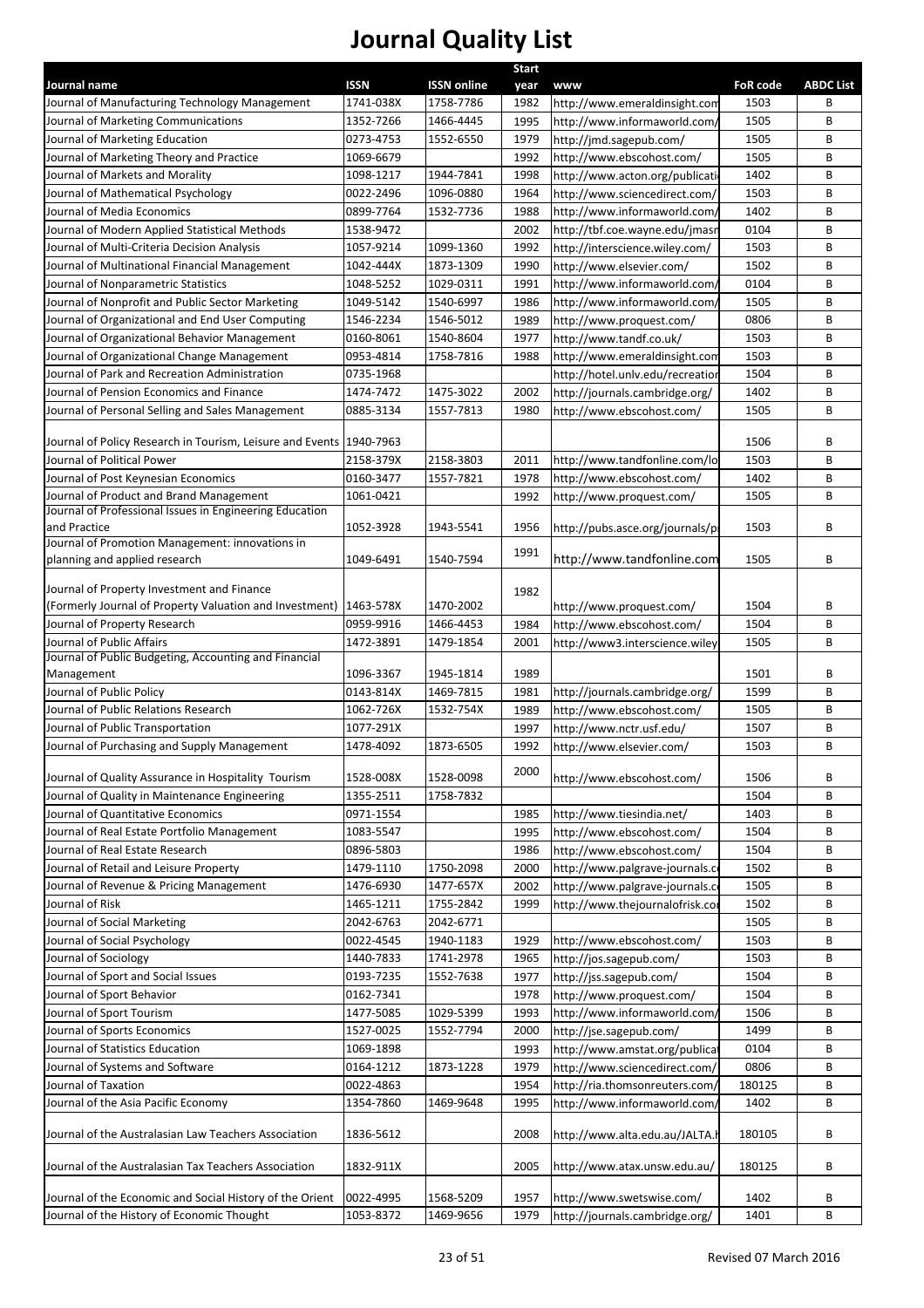| Journal name                                                                         | <b>ISSN</b>            | <b>ISSN online</b>     | <b>Start</b><br>year | www                                                             | <b>FoR code</b> | <b>ABDC List</b> |
|--------------------------------------------------------------------------------------|------------------------|------------------------|----------------------|-----------------------------------------------------------------|-----------------|------------------|
|                                                                                      |                        |                        |                      |                                                                 |                 |                  |
| Journal of the Operations Research Society of Japan                                  | 0453-4514              | 0453-4514              | 1957                 | http://www.ingentaconnect.cor                                   | 1503            | В                |
| Journal of Theoretical and Applied Electronic Commerce<br>Research                   | 0718-1876              |                        | 2006                 | http://www.jtaer.com/                                           | 0806            | В                |
| Journal of Time Series Econometrics                                                  | 1941-1928              |                        | 2008                 | http://www.degruyter.com/viev                                   | 1403            | B                |
| Journal of Transport and Land Use                                                    | 1938-7849              |                        | 2008                 | https://www.jtlu.org/                                           | 1507            | В                |
| Journal of Transportation Engineering                                                | 0733-947X              | 1943-5436              |                      |                                                                 | 1507            | B                |
| Journal of Transportation System Engineering and                                     |                        |                        |                      |                                                                 |                 |                  |
| <b>Information Technology</b>                                                        | 1009-6744              |                        | 2001                 | http://jtysxtgcyxx.periodicals.ne                               | 1507            | В                |
| Journal of Urban Planning and Development                                            | 0733-9488              | 1943-5444              | 1873                 |                                                                 | 1507            | В                |
| Journal of World Trade                                                               | 1011-6702              |                        | 1965                 | http://heinonline.org/                                          | 1402            | В                |
| Juridical Review: law journal of Scottish universities                               | 0022-6785              |                        | 1889                 | http://www.heinonline.org/                                      | 180105          | В                |
| <b>Just Labor</b>                                                                    | 1705-1436              | 1705-1436              | 2002                 | http://www.justlabour.yorku.ca                                  | 1503            | B                |
| King's Law Journal                                                                   | 0961-5768              | 1757-8442              | 1936                 | http://www.heinonline.org/                                      | 180105          | B                |
| Knowledge and Process Management                                                     | 1092-4604              | 1099-1441              | 1993                 | http://www3.interscience.wiley                                  | 0806            | В                |
| Labor Studies Journal                                                                | 0160-449X              | 1538-9758              | 1976                 | http://lsj.sagepub.com/                                         | 1503            | B                |
| Labor: studies in the working class history of the                                   |                        |                        |                      |                                                                 |                 |                  |
| Americas                                                                             | 1547-6715              | 1558-1454              | 2004                 | http://labor.dukejournals.org/                                  | 1503            | В                |
| Labour & Industry: a journal of the social and economic<br>relations of work         | 1030-1763              | 1030-1763              | 1987                 |                                                                 | 1503            | В                |
| Labour History Review                                                                | 0961-5652              | 1745-8188              | 1960                 | http://www.tandfonline.com/lo<br>http://maney.co.uk/index.php/j | 1503            | В                |
| Labour: journal of Canadian labour studies - revue                                   |                        |                        |                      |                                                                 |                 |                  |
| d'etudes ouvrieres Canadiennes                                                       | 0700-3862              | N/A                    | 1976                 | http://www.cclh.ca/llt/index.ph                                 | 1503            | В                |
| Labour: review of labour economics and industrial                                    |                        |                        |                      |                                                                 |                 |                  |
| relations                                                                            | 1121-7081              | 1467-9914              | 1987                 | http://www.wiley.com/                                           | 1503            | В                |
| Language and Communication                                                           | 0271-5309              | 1873-3395              | 1981                 | http://www.sciencedirect.com/                                   | 1503            | B                |
| Law and Financial Markets Review                                                     | 1752-1440              | 1752-1459              | 2007                 | http://search.informit.com.au/                                  | 180105          | B                |
| Leadership                                                                           | 1742-7150              | 1742-7169              | 2005                 | http://lea.sagepub.com/                                         | 1503            | В                |
| Leadership and Organization Development Journal                                      | 0143-7739              | 1472-5347              | 1980                 | http://www.emeraldinsight.con                                   | 1503            | В                |
| Leisure                                                                              | 1492-7713              | 2151-2221              | 1975                 | http://www.tandf.co.uk/                                         | 1504            | В                |
| <b>Library Review</b><br>Lifetime Data Analysis: an international journal devoted    | 0024-2535              |                        | 1927                 | www.emeraldinsight.com/produ                                    | 0806            | B                |
| to the methods and applications of reliability and                                   |                        |                        | 1995                 |                                                                 |                 |                  |
| survival analysis                                                                    | 1380-7870              | 1572-9249              |                      | http://www.springerlink.com/                                    | 0104            | В                |
| Loisir et Societe                                                                    | 0705-3436              | 1705-0154              | 1978                 |                                                                 | 1504            | B                |
| M@n@gement                                                                           | 1286-4692              | 1286-4692              | 1998                 | http://www.management-aims                                      | 1503            | В                |
| <b>Management Communication Quarterly</b>                                            | 0893-3189              | 1552-6798              | 1987                 | http://www.sagepub.com/                                         | 1503            | В                |
| <b>Management Decision</b>                                                           | 0025-1747              | 1758-6070              | 1967                 | http://www.emeraldinsight.con                                   | 1503            | B                |
| Managerial and Decision Economics: the international                                 |                        |                        |                      |                                                                 |                 |                  |
| journal of research and progress in management                                       |                        |                        |                      |                                                                 |                 |                  |
| economics                                                                            | 0143-6570              | 1099-1468              | 1980                 | http://www3.interscience.wiley                                  | 1402            | В                |
| Managerial Auditing Journal                                                          | 0268-6902              | 1758-7735              | 1986                 | http://www.emeraldinsight.com                                   | 1501            | В                |
| Managerial Finance                                                                   | 0307-4358              | 1758-7743              | 1975                 | http://www.emeraldinsight.com                                   | 1502            | В                |
| <b>Managing Leisure</b><br>Manchester School                                         | 1360-6719              | 1466-450X<br>1467-9957 | 1996                 | http://www.informaworld.com/                                    | 1504            | В                |
| Maritime Economics and Logistics                                                     | 1463-6786<br>1479-2931 | 1479-294X              | 1930<br>1999         | http://www3.interscience.wiley                                  | 1402<br>1402    | В<br>В           |
| <b>Mathematical Methods of Statistics</b>                                            | 1066-5307              | 1934-8045              | 1992                 | http://www.palgrave-journals.c<br>http://www.springer.com/      | 0104            | В                |
| <b>Measuring Business Excellence</b>                                                 | 1368-3047              | 1758-8057              | 1997                 | http://www.emeraldinsight.com                                   | 1503            | В                |
| Media Culture and Society                                                            | 0163-4437              | 1460-3675              | 1979                 | http://mcs.sagepub.com/                                         | 1503            | B                |
| Metrika: international journal for theoretical and applied                           |                        |                        |                      |                                                                 |                 |                  |
| statistics                                                                           | 0026-1335              | 1435-926X              | 1958                 | http://www.springerlink.com/                                    | 0104            | В                |
|                                                                                      |                        |                        |                      |                                                                 |                 |                  |
| Metroeconomica: international review of economics                                    | 0026-1386              | 1467-999X              | 1949                 | http://www3.interscience.wiley                                  | 1402            | В                |
| Millenium: journal of international studies<br>Minnesota Journal of Business Law and | 0305-8298              | 1477-9021              | 1971                 | http://mil.sagepub.com/                                         | 1599            | В                |
| Entrepreneurship                                                                     | 1540-3270              |                        | 2001                 | http://www.heinonline.org/                                      | 180105          | В                |
| Multinational Finance Journal                                                        | 1096-1879              |                        | 1997                 |                                                                 | 1502            | В                |
| Narrative Inquiry                                                                    | 1387-6740              | 1569-9935              | 1991                 | http://www.swetswise.com/                                       | 1503            | В                |
| National Institute Economic Review                                                   | 0027-9501              | 1741-3036              | 1959                 | http://ner.sagepub.com/                                         | 1402            | В                |
| Naval Research Logistics                                                             | 0894-069X              | 1520-6750              | 1954                 | http://www3.interscience.wiley                                  | 1503            | В                |
| Negotiation Journal: on the process of dispute                                       |                        |                        |                      |                                                                 |                 |                  |
| settlement                                                                           | 0748-4526              | 1571-9979              | 1985                 | http://www.wiley.com/                                           | 1503            | В                |
| New Directions for Evaluation                                                        | 1097-6736              | 0164-7989              | 1979                 | http://www3.interscience.wiley                                  | 1503            | В                |
| New Zealand Economic Papers                                                          | 0077-9954              | 1943-4863              | 1966                 | http://comecon.eco.auckland.a                                   | 1402            | В                |
| New Zealand Intellectual Property Journal                                            | 1359-9054              |                        | 1995                 | http://www.lexisnexis.com                                       | 180105          | В                |
| New Zealand Journal of Employment Relations                                          | 1176-4716              | 1179-2965              | 1976                 | http://www.nzjournal.org/                                       | 1503            | В                |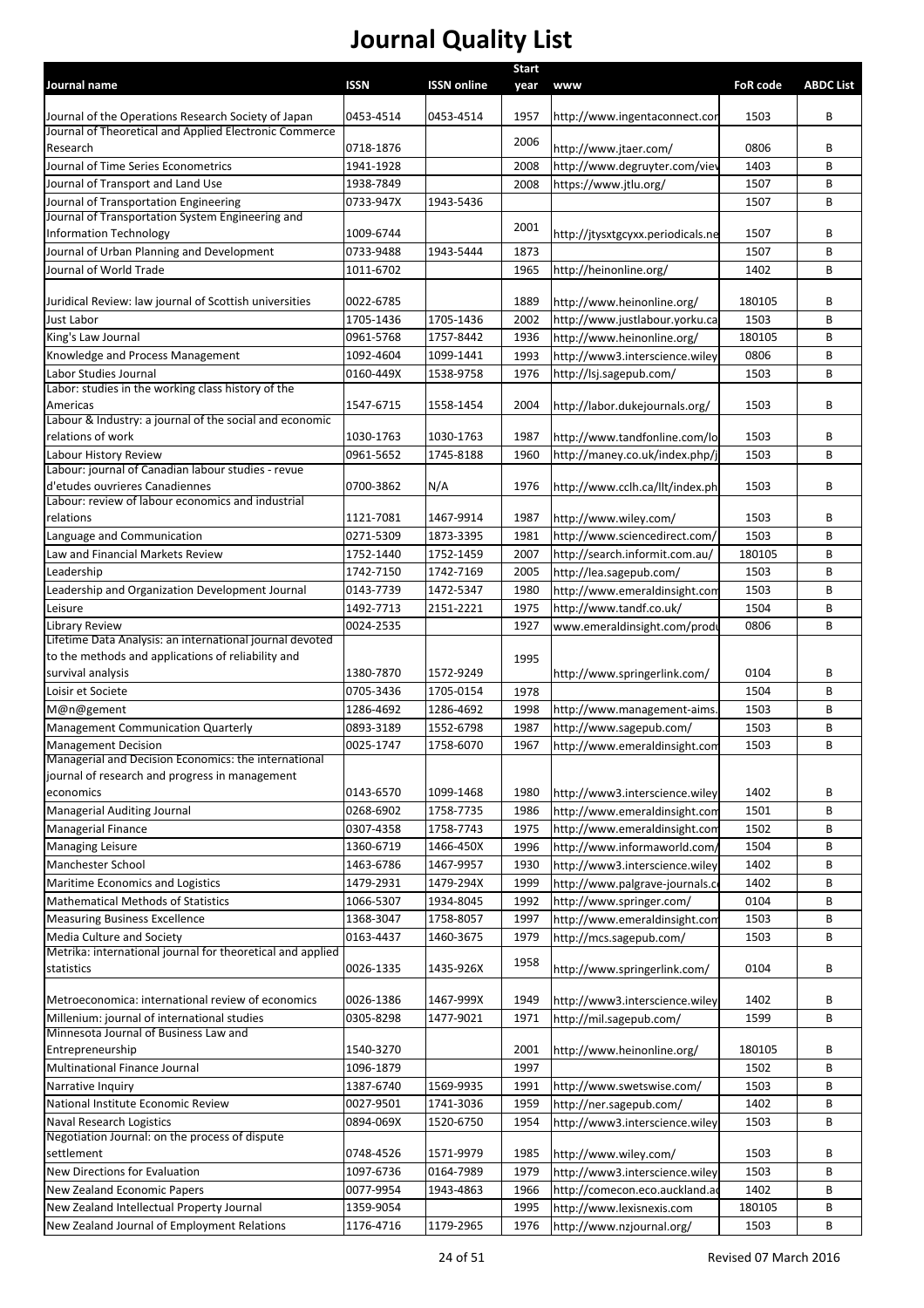|                                                                       |                          |                    | <b>Start</b> |                                                             |                           |                  |
|-----------------------------------------------------------------------|--------------------------|--------------------|--------------|-------------------------------------------------------------|---------------------------|------------------|
| Journal name<br>New Zealand Law Journal                               | <b>ISSN</b><br>0028-8373 | <b>ISSN online</b> | year         | <b>WWW</b>                                                  | <b>FoR code</b><br>180105 | <b>ABDC List</b> |
| New Zealand Law Review                                                | 1173-5864                |                    | 1925<br>1989 | http://www.lexisnexis.com<br>http://search.informit.com.au/ | 180105                    | В<br>В           |
| Nonprofit Management and Leadership                                   | 1048-6682                | 1542-7854          | 1990         | http://www.josseybass.com/Wil                               | 1503                      | В                |
| North American Actuarial Journal                                      | 1092-0277                |                    | 1997         | http://www.soa.org/                                         | 1502                      | В                |
|                                                                       |                          |                    |              |                                                             |                           |                  |
| Northwestern Journal of International Law & Business                  | 0196-3228                |                    | 1978         | http://www.heinonline.org/                                  | 180105                    | В                |
| <b>Online Information Review</b>                                      | 1468-4527                | 1468-4535          |              |                                                             | 0806                      | В                |
| Open Economies Review                                                 | 0923-7992                | 1573-708X          | 1990         | http://www.springerlink.com/                                | 1402                      | В                |
| <b>Operations Management Education Review</b>                         | 1649-7082                | 2044-4567          | 2005         | http://www.neilsonjournals.con                              | 1503                      | В                |
| <b>Optimal Control Applications and Methods</b>                       | 0143-2087                | 1099-1514          | 1979         | http://www3.interscience.wiley                              | 1503                      | В                |
| Optimization                                                          | 0233-1934                | 1029-4945          | 1970         | http://www.informaworld.com/                                | 1503                      | В                |
| OR Spectrum                                                           | 0171-6468                | 1436-6304          | 1979         | http://www.springerlink.com/                                | 1503                      | В                |
| Organization and Environment: international journal of                |                          |                    |              |                                                             |                           |                  |
| ecosocial research                                                    | 1086-0266                | 1552-7417          | 1987         | http://www.sagepub.com/                                     | 1503                      | В                |
| Organizational Psychology Review                                      | 2041-3866                | 2041-3874          | 2011         | http://www.uk.sagepub.com/jo                                | 1503                      | В                |
| <b>Oxford Development Studies</b>                                     | 1360-0818                | 1469-9966          | 1928         | http://www.informaworld.com/                                | 1402                      | В                |
| Oxonomics: Oxford university economic studies                         | 1752-5195                | 1752-5209          | 2006         | http://www.wiley.com/                                       | 1402                      | В                |
| Pacific Accounting Review                                             | 0114-0582                |                    | 1988         | http://www.emeraldinsight.com                               | 1501                      | B                |
| Pacific Affairs: an international review of Asia and the              |                          |                    |              |                                                             |                           |                  |
| Pacific                                                               | 0030-851X                | 1715-3379          | 1927         | http://www.proquest.co.uk/en-                               | 1503                      | B                |
| Pacific Asia Journal of the Association for Information               |                          |                    | 2009         |                                                             |                           |                  |
| Systems                                                               | 1943-7536                | 1943-7544          |              | http://journal.ecrc.nsysu.edu.tw                            | 0806                      | В                |
| Pacific Economic Review                                               | 1361-374X                | 1468-0106          | 1961         | http://www3.interscience.wiley                              | 1402                      | B                |
| Pacific Rim Law and Policy Journal                                    | 1066-8632                |                    | 1992         | http://www.heinonline.org/                                  | 180105                    | B                |
| Parliamentary Affairs: a journal of representative politics 0031-2290 |                          | 1460-2482          | 1947         | http://pa.oxfordjournals.org/                               | 1599                      | В                |
| People and Place                                                      | 1039-4788                |                    | 1993         | http://search.informit.com.au/                              | 1503                      | В                |
| Philosophy of the Social Sciences                                     | 0048-3931                | 1552-7441          | 1971         | http://pos.sagepub.com/                                     | 1503                      | B                |
| Place Branding and Public Diplomacy                                   | 1751-8040                | 1751-8059          |              |                                                             | 1506                      | В                |
| Policy Sciences: an international journal devoted to the              |                          |                    |              |                                                             |                           |                  |
| improvement of policy making                                          | 0032-2687                | 1573-0891          | 1970         | http://www.springerlink.com/                                | 1599                      | В                |
| <b>Policy Studies</b>                                                 | 0144-2872                | 1470-1006          | 1976         | http://www.informaworld.com/                                | 1599                      | В                |
| Policy Studies Journal                                                | 0190-292X                | 1541-0072          | 1972         | http://www.proquest.co.uk/en-                               | 1599                      | В                |
| Political Quarterly                                                   | 0032-3179                | 1467-923X          | 1930         | http://www3.interscience.wiley                              | 1599                      | В                |
| <b>Political Studies</b>                                              | 0032-3217                | 1467-9248          | 1953         | http://www3.interscience.wiley                              | 1599                      | В                |
| Politicka Ekonomie: teorie, modelovani, aplikace                      | 0032-3233                |                    | 1953         | http://www.vse.cz/polek/                                    | 1402                      | В                |
| <b>Politics and Society</b>                                           | 0032-3292                | 1552-7514          | 1970         | http://pas.sagepub.com/                                     | 1599                      | В                |
| Politics, Philosophy and Economics                                    | 1470-594X                | 1741-3060          | 2002         | http://ppe.sagepub.com/                                     | 1499                      | В                |
| Population                                                            | 0032-4663                | 1957-7966          | 1946         | http://www.jstor.org/                                       | 1503                      | В                |
| Post-Communist Economies                                              | 1463-1377                | 1465-3958          | 1989         | http://www.informaworld.com,                                | 1402                      | B                |
| Post-Soviet Affairs                                                   | 1060-586X                | 1938-2855          | 1985         | http://www.bellpub.com/psa/                                 | 1599                      | В                |
| Prism                                                                 | 1448-4404                | 1448-4404          | 2003         | http://praxis.massey.ac.nz/                                 | 1505                      | В                |
| Problems of Economic Transition: a journal of                         |                          |                    |              |                                                             |                           |                  |
| translations from Russian                                             | 1061-1991                | 1557-931X          | 1958         | http://www.ebscohost.com/                                   | 1402                      | В                |
| Production and Inventory Management Journal                           | 0897-8336                | 0897-8336          | 1959         | http://www.apics.org/industry-                              | 1503                      | В                |
| Production Planning and Control                                       | 0953-7287                | 1366-5871          | 1990         | http://www.tandf.co.uk/                                     | 1503                      | В                |
| Project Management Journal                                            | 8756-9728                | 1938-9507          | 1970         | http://www3.interscience.wiley                              | 1503                      | В                |
| Prometheus (Abingdon)                                                 | 0810-9028                | 1470-1030          | 1983         | http://search.informit.com.au/                              | 1503                      | В                |
| <b>Property Management</b>                                            | 0263-7472                | 1758-731X          | 1982         | http://www.emeraldinsight.com                               | 1504                      | В                |
| Public Finance and Management                                         | 1523-9721                |                    | 2000         | http://www.ebscohost.com/                                   | 1502                      | В                |
| <b>Public Finance Review</b>                                          | 1091-1421                | 1552-7530          | 1973         | http://pfr.sagepub.com/                                     | 1402                      | В                |
| Public Performance and Management Review                              | 1530-9576                | 1557-9271          | 1975         | http://www.jstor.org/                                       | 1503                      | В                |
| Public Policy and Administration                                      | 0952-0767                | 1749-4192          | 1972         | http://ppa.sagepub.com/                                     | 1599                      | В                |
| Public Policy Research                                                | 2050-5868                | 2050-5876          | 1994         | http://onlinelibrary.wiley.cor                              | 1503                      | В                |
|                                                                       |                          |                    | 1994         |                                                             |                           |                  |
| Qualitative Market Research: an international journal                 | 1352-2752                | 1758-7646          |              | http://www.emeraldinsight.com                               | 1505                      | В                |
|                                                                       |                          |                    |              |                                                             |                           |                  |
| Qualitative Research in Accounting and Management                     | 1176-6093                | 1758-7654          | 2004         | http://www.emeraldinsight.com                               | 1501                      | В                |
| Qualitative Research in Organizations and Management                  | 1746-5648                | 1746-5656          | 2005         | http://info.emeraldinsight.com/                             | 1503                      | В                |
| Quality and Quantity: international journal of                        |                          |                    |              |                                                             |                           |                  |
| methodology                                                           | 0033-5177                | 1573-7845          | 1967         | http://www.springerlink.com                                 | 1503                      | В                |
| <b>Quality Management Journal</b>                                     | 1068-6967                | N/A                | 1993         | http://www.asq.org/pub/qmj/                                 | 1503                      | В                |
|                                                                       |                          |                    |              |                                                             |                           |                  |
| Quarterly Journal of Finance and Accounting (formerly                 |                          |                    |              |                                                             |                           |                  |
| Quarterly Journal of Business and Economics)                          | 0747-5535                |                    | 1962         | http://business.creighton.edu/c                             | 1402                      | В                |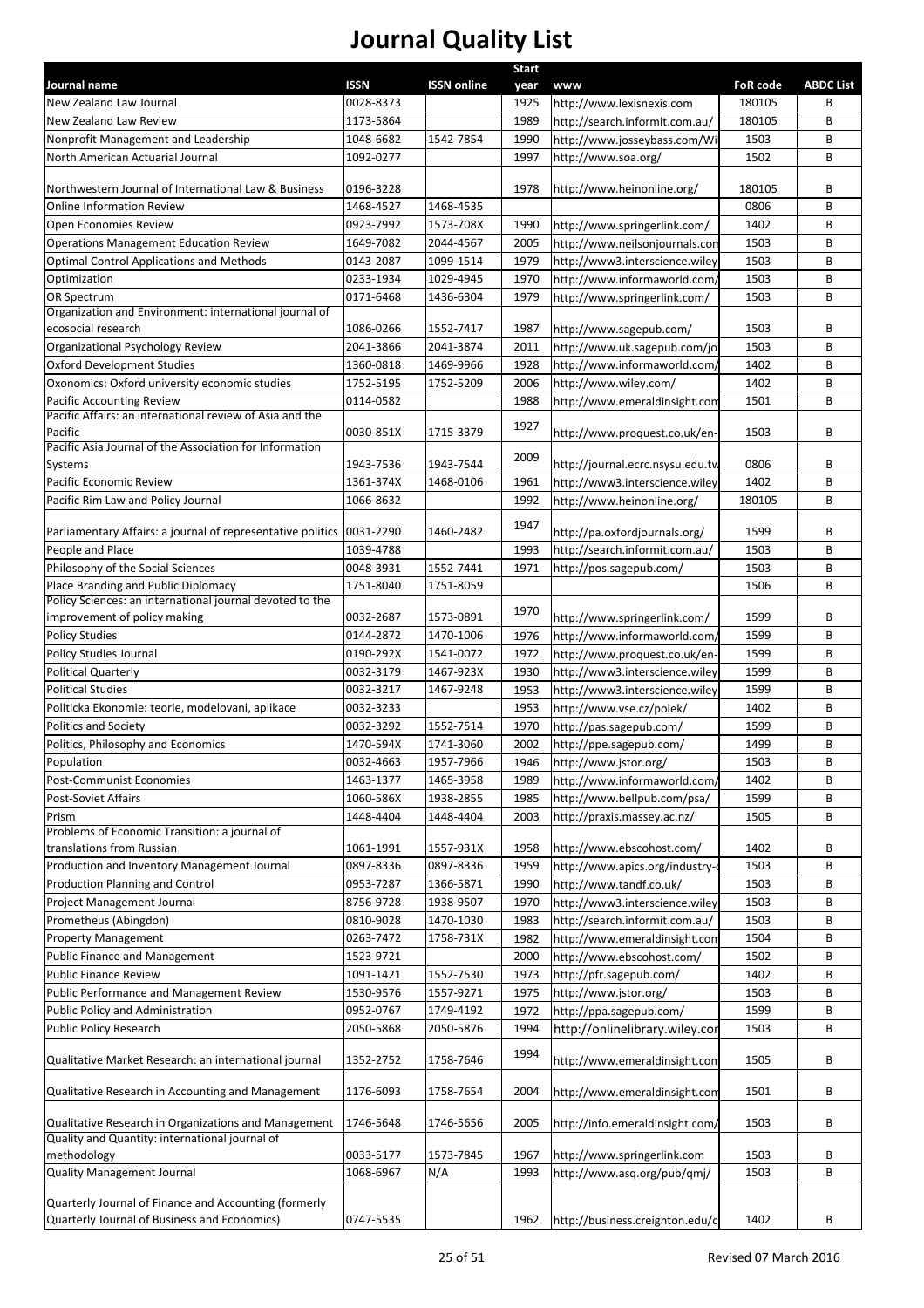|                                                                                             |                          |                                 | <b>Start</b> |                                                                 |                         |                       |
|---------------------------------------------------------------------------------------------|--------------------------|---------------------------------|--------------|-----------------------------------------------------------------|-------------------------|-----------------------|
| Journal name<br>Quarterly Journal of Political Science                                      | <b>ISSN</b><br>1554-0626 | <b>ISSN online</b><br>1554-0634 | year<br>2006 | <b>www</b><br>http://www.qjps.com/                              | <b>FoR code</b><br>1599 | <b>ABDC List</b><br>В |
| Quarterly Review of Economics and Finance                                                   | 1062-9769                | 1878-4259                       | 1960         | http://www.sciencedirect.com/                                   | 1402                    | В                     |
| Rationality and Society                                                                     | 1043-4631                |                                 |              |                                                                 | 1599                    | B                     |
| Recherches Economiques de Louvain                                                           | 0770-4518                | 1782-1495                       | 1929         | http://www.uclouvain.be/11043                                   | 1402                    | B                     |
| Research in Accounting Regulation                                                           | 1052-0457                |                                 | 1987         | http://www.elsevier.com/                                        | 1501                    | B                     |
| Research in Economics                                                                       | 1090-9443                | 1090-9451                       | 1947         | http://www.sciencedirect.com/                                   | 1402                    | B                     |
|                                                                                             |                          |                                 |              |                                                                 |                         |                       |
| Research in Governmental and Non-Profit Accounting                                          | 0884-0741                |                                 | 1985         | http://www.elsevier.com/                                        | 1501                    | B                     |
| Research in International Business and Finance                                              | 0275-5319                |                                 | 1979         | http://www.elsevier.com/                                        | 1502                    | В                     |
| Research in Transportation Economics                                                        | 0739-8859                | 1875-7979                       | 1983         | http://www.sciencedirect.com/                                   | 1507                    | В                     |
| <b>Resources Policy</b>                                                                     | 0301-4207                |                                 | 1974         | http://www.sciencedirect.com/                                   | 1402                    | B                     |
| Revenue Law Journal                                                                         | 1034-7747                |                                 | 1990         | http://epublications.bond.edu.a                                 | 180125                  | В                     |
| Review of Agricultural Economics                                                            | 1058-7195                | 1467-9353                       | 1979         | http://www3.interscience.wiley                                  | 1402                    | B                     |
| Review of Behavioral Finance                                                                | 1940-5979                | 1940-5987                       |              |                                                                 | 1502                    | B                     |
| Review of Derivatives Research                                                              | 1380-6645                | 1573-7144                       | 1996         | http://springerlink.metapress.co                                | 1502                    | B                     |
| Review of Development Economics                                                             | 1363-6669                | 1467-9361                       | 1997         | http://www3.interscience.wiley                                  | 1402                    | B<br>B                |
| Review of Economic Analysis<br>Review of Economic Design                                    | 1973-3909                |                                 | 2009         | http://www.rofea.org/index.php                                  | 1402                    | B                     |
| Review of Economics of the Household                                                        | 1434-4742                | 1434-4750                       | 1994         | http://www.springerlink.com/co                                  | 1402                    | B                     |
| Review of Financial Economics                                                               | 1569-5239<br>1058-3300   | 1573-7152<br>1873-5924          | 2001<br>1965 | http://www.springerlink.com/<br>http://www.elsevier.com/        | 1499<br>1502            | B                     |
| <b>Review of Futures Markets</b>                                                            | 1933-7116                |                                 |              |                                                                 | 1502                    | B                     |
| Review of International Studies                                                             | 0260-2105                | 1469-9044                       | 1975         | http://journals.cambridge.org/                                  | 1599                    | B                     |
| Review of Law and Economics                                                                 | 1555-5879                |                                 | 2005         | http://www.bepress.com/                                         | 1402                    | B                     |
|                                                                                             |                          |                                 |              |                                                                 |                         |                       |
| Review of Pacific Basin Financial Markets and Policies                                      | 0219-0915                | 1793-6705                       | 1998         | http://www.worldscinet.com/rp                                   | 1502                    | В                     |
| Review of Political Economy                                                                 | 0953-8259                | 1465-3982                       | 1989         | http://www.ebscohost.com/                                       | 1402                    | B                     |
| Review of Quantitative Finance and Accounting                                               | 0924-865X                | 1573-7179                       | 1991         | http://www.springer.com/                                        | 1502                    | B                     |
| <b>Review of Radical Political Economics</b>                                                | 0486-6134                | 1552-8502                       | 1969         | http://rrp.sagepub.com/                                         | 1402                    | B                     |
| Review of Social Economy                                                                    | 0034-6764                | 1470-1162                       | 1948         | http://www.informaworld.com/                                    | 1402                    | B                     |
| Review of the Economic Research on Copyright Issues                                         | 1698-1359                | 1698-1367                       | 2004         | http://www.serci.org/                                           | 180105                  | В                     |
| Review of Urban and Regional Development Studies                                            | 0917-0553                | 1467-940X                       | 1989         | http://www3.interscience.wiley                                  | 1402                    | B                     |
| Review of World Economics                                                                   | 1610-2878                | 1610-2886                       | 1914         | http://www.springerlink.com/                                    | 1402                    | B                     |
|                                                                                             |                          |                                 |              |                                                                 |                         |                       |
| Revue d'Etudes Comparatives Est-Ouest: economies et                                         |                          |                                 |              |                                                                 |                         |                       |
| techniques de planification - droit et sciences sociales                                    | 0338-0599                |                                 | 1970         |                                                                 | 1402                    | B                     |
| Revue Economique                                                                            | 0035-2764                | 1950-6694                       |              | http://www.oecd.org/                                            | 1402                    | B                     |
| Risk, Decision and Policy                                                                   | 1357-5309                |                                 | 1996         | http://www.tandf.co.uk/                                         | 1599                    | B                     |
| Rutgers Computer and Technology Law Journal                                                 | 0735-8938                |                                 | 1970         | http://www.heinonline.org/                                      | 180105                  | B                     |
| Scandinavian Journal of Hospitality and Tourism                                             | 1502-2250                | 1502-2269                       | 2001         | http://www.ebscohost.com/                                       | 1506                    | B                     |
| Scandinavian Journal of Management<br>Science and Society: a journal of marxist thought and | 0956-5221                | 1873-3387                       | 1984         | http://www.elsevier.com/                                        | 1503                    | B                     |
| analysis                                                                                    | 0036-8237                | 1943-2801                       | 1936         | http://www.proquest.co.uk/en-                                   | 1402                    | В                     |
| Science, Technology and Society                                                             | 0971-7218                | 0973-0796                       |              |                                                                 | 0806                    | B                     |
| <b>Security Studies</b>                                                                     | 0963-6412                | 1556-1852                       | 1991         | http://www.informaworld.com/                                    | 1503                    | B                     |
| Series                                                                                      | 1869-4187                | 1869-4195                       |              |                                                                 | 1402                    | B                     |
| Service Industries Journal                                                                  | 0264-2069                | 1743-9507                       | 1981         | http://www.ebscohost.com/                                       | 1505                    | B                     |
| Services Marketing Quarterly                                                                | 1533-2969                | 1533-2977                       | 1985         | http://www.informaworld.com/                                    | 1505                    | B                     |
| Shipping and Trade Law                                                                      | 1359-7701                | 1471-9614                       | 1996         | http:www.shippingandtradelaw                                    | 180105                  | B                     |
| SIAM Journal on Financial Mathematics                                                       |                          | 1945-497X                       | 2010         | http://www.siam.org/                                            | 1502                    | В                     |
| Singapore Economic Review                                                                   | 0217-5908                | 1793-6837                       | 1956         | http://www.worldscinet.com/se                                   | 1402                    | B                     |
| Social and Environmental Accountability Journal                                             | 0969-160X                | 2156-2245                       |              |                                                                 | 1501                    | В                     |
| Social Justice Research                                                                     | 0885-7466                | 1573-6725                       | 1986         | http://www.springer.com/psych                                   | 1503                    | В                     |
| Social Psychological and Personality Science                                                | 1948-5506                | 1948-5514                       | 2010         | http://spp.sagepub.com/                                         | 1503                    | В                     |
| Social Responsibility Journal                                                               | 1747-1117                | 1758-857X                       | 2004         | http://www.emeraldinsight.com                                   | 1503                    | В                     |
| Social Science Quarterly                                                                    | 0038-4941                | 1540-6237                       | 1920         | http://www.ebscohost.com/                                       | 1503                    | В                     |
| Social Service Review                                                                       | 0037-7961                | 1537-5404                       | 1927         | http://www.journals.uchicago.e                                  | 1503                    | В                     |
| Society and Business Review                                                                 | 1746-5680                | 1746-5699                       | 2006         | http://www.emeraldinsight.com                                   | 1503                    | B                     |
| Socio-analysis : the journal of the Australian Institute of<br>Socio-Analysis               | 1442-4444                | 1442-4444                       | 1999         |                                                                 | 1503                    | В                     |
| Socio-Economic History                                                                      | 0038-0113                |                                 | 1931         | http://search.informit.com.au/                                  | 1503                    | В                     |
| Sociologie du Travail                                                                       | 0038-0296                | 1777-5701                       | 1959         |                                                                 | 1503                    | В                     |
| South African Journal of Economics                                                          | 0038-2280                | 1813-6982                       | 1933         | http://www.sciencedirect.com/<br>http://www3.interscience.wiley | 1402                    | В                     |
| South African Statistical Journal                                                           | 0038-271X                | 1996-8450                       | 1967         | http://www.ebscohost.com/                                       | 1502                    | В                     |
| Spanish Economic Review                                                                     | 1435-5469                | 1435-5477                       | 1971         | http://www.springerlink.com/                                    | 1402                    | В                     |
|                                                                                             |                          |                                 |              |                                                                 |                         |                       |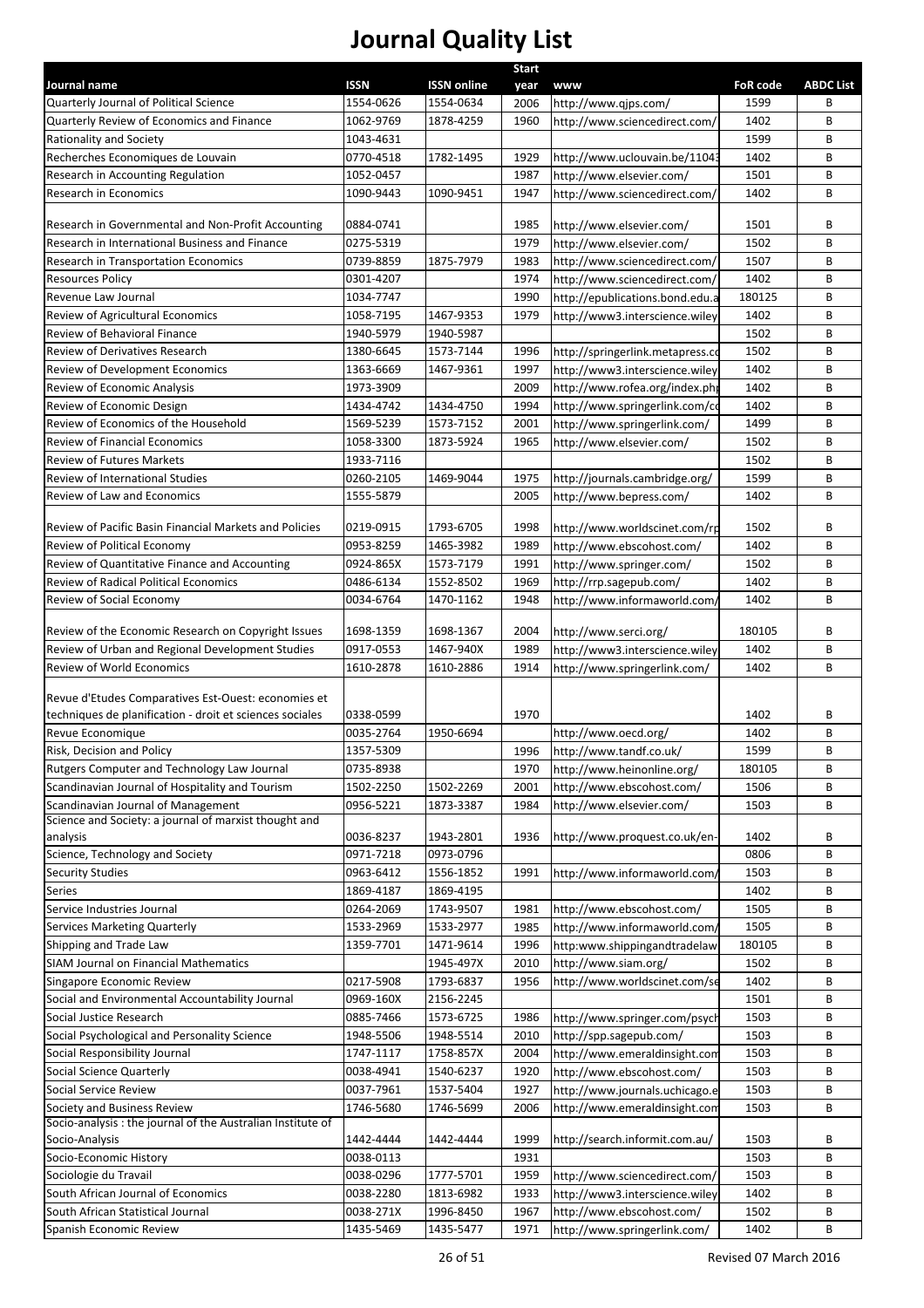|                                                                                                                   |             |                    | <b>Start</b> |                                  |                 |                  |
|-------------------------------------------------------------------------------------------------------------------|-------------|--------------------|--------------|----------------------------------|-----------------|------------------|
| Journal name                                                                                                      | <b>ISSN</b> | <b>ISSN</b> online | year         | www                              | <b>FoR</b> code | <b>ABDC List</b> |
| <b>Spatial Economic Analysis</b>                                                                                  | 1742-1772   | 1742-1780          | 2006         | http://www.tandfonline.com/to    | 1402            | В                |
| Sport in Society                                                                                                  | 1743-0437   | 1743-0445          | 1998         | http://www.informaworld.com/     | 1504            | B                |
| <b>Sport Marketing Quarterly</b>                                                                                  | 1061-6934   | 1557-2528          | 1992         | http://www.ebscohost.com/        | 1505            | В                |
| Sport Psychologist                                                                                                | 0888-4781   | 1543-2793          | 1987         | http://hk.humankinetics.com/     | 1504            | В                |
| Sport, Education and Society                                                                                      | 1357-3322   | 1470-1243          |              |                                  | 1504            | B                |
| Statistical Methods In Medical Research                                                                           | 0962-2802   | 1477-0334          | 1992         | http://smm.sagepub.com/          | 0104            | B                |
| Statistical Modelling: an international journal                                                                   | 1471-082X   | 1477-0342          | 2001         | http://smj.sagepub.com/          | 0104            | B                |
| <b>Statistical Papers</b>                                                                                         | 0932-5026   | 1613-9798          | 1960         | http://www.springerlink.com/     | 0104            | В                |
| <b>Statistics and Probability Letters</b>                                                                         | 0167-7152   |                    | 1983         | http://www.sciencedirect.com/    | 0104            | B                |
| <b>Statistics Education Research Journal</b>                                                                      | 1570-1824   |                    | 2002<br>1970 | http://www.stat.auckland.ac.nz,  | 0104            | B                |
| Statistics: a journal of theoretical and applied statistics                                                       | 0233-1888   | 1029-4910          |              | http://www.informaworld.com/     | 0104            | В                |
| <b>Stochastic Analysis and Applications</b>                                                                       | 0736-2994   | 1532-9356          | 1983         | http://www.informaworld.com/     | 0104            | B                |
| Stochastic Environmental Research and Risk Assessment                                                             | 1436-3240   | 1436-3259          | 1987         | http://www.springerlink.com/     | 0104            | В                |
| <b>Stochastic Models</b>                                                                                          | 1532-6349   | 1532-4214          | 1985         | http://www.informaworld.com/     | 0104            | В                |
| <b>Strategic Outsourcing Journal</b>                                                                              | 1753-8297   | 1753-8300          | 2008         | http://www.emeraldinsight.com    | 0806            | В                |
| <b>Structural Change and Economic Dynamics</b>                                                                    | 0954-349X   | 1873-6017          | 1989         | http://www.sciencedirect.com/    | 1402            | В                |
| Studies in Economics and Econometrics                                                                             | 0379-6205   |                    | 1977         | http://reference.sabinet.co.za/s | 1403            | В                |
| Studies in Economics and Finance                                                                                  | 1086-7376   | 1755-6791          | 1977         | http://www.emeraldinsight.com    | 1402            | B                |
| Suffolk University Law Review                                                                                     | 0039-4696   |                    | 1967         | http://www.heinonline.org/       | 180105          | В                |
| Supply Chain Management Review                                                                                    | 1521-9747   |                    |              |                                  | 1507            | B                |
| Survival                                                                                                          | 0039-6338   | 1468-2699          | 1959         | http://www.informaworld.com/     | 1503            | B                |
| Sustainability Accounting, Management and Policy<br>Journal                                                       | 2040-8021   |                    | 2010         | http://www.emeraldinsight.com    | 1501            | В                |
| Systemic Practice and Action Research                                                                             | 1094-429X   | 1573-9295          | 1988         | http://springerlink.metapress.co | 1503            | В                |
| <b>Tax Specialist</b>                                                                                             | 1329-1203   |                    | 1997         | http://www.taxinstitute.com.au   | 180125          | В                |
| Technology Analysis and Strategic Management                                                                      | 0953-7325   | 1465-3990          | 1989         | http://www.tandf.co.uk/          | 1503            | В                |
| Test                                                                                                              | 1133-0686   | 1863-8260          | 1950         | http://www.springerlink.com/     | 1503            | В                |
| The Adam Smith Review                                                                                             | 1743-5285   |                    | 2004         | http://www.adamsmithreview.c     | 1499            | B                |
| The American Sociologist                                                                                          | 0003-1232   | 1936-4784          | 1969         | http://www.springerlink.com/     | 1503            | B                |
| The American Statistician (AMSTAT)                                                                                | 0003-1305   | 1537-2731          |              |                                  | 0104            | B                |
| The Annals of Regional Science: international journal of<br>urban, regional and environmental research and policy | 0570-1864   | 1432-0592          | 1967         |                                  | 1402            | В                |
| The Australian Economic Review                                                                                    | 0004-9018   | 1467-8462          | 1968         | http://www.wiley.com/            | 1402            | B                |
| The Chinese Economy: translation and studies                                                                      | 1097-1475   | 1558-0954          | 1967         | http://www.mesharpe.com/         | 1402            | В                |
| The Economic and Labour Relations Review                                                                          | 1035-3046   |                    | 1990         | http://elr.sagepub.com/.         | 1402            | B                |
| The Electronic Library                                                                                            | 0264-0473   | 1768-616X          |              |                                  | 0806            | B                |
| The European Journal of Finance                                                                                   | 1351-847X   | 1466-4364          | 1995         | http://www.tandf.co.uk/          | 1502            | B                |
| The Geneva Risk and Insurance Review                                                                              | 1554-964X   | 1554-9658          | 1976         | http://www.palgrave-journals.co  | 1502            | B                |
| The Information Management Journal                                                                                | 1535-2897   | 1050-2343          | 1967         | http://www.proquest.co.uk/en-    | 0806            | B                |
| The International Journal of Comparative Labour Law                                                               |             |                    |              |                                  |                 |                  |
| and Industrial Relations                                                                                          | 0952-617X   | 1875-838X          | 1983         | http://www.kluwerlawonline.co    | 180105          | В                |
| The Japanese Economy: translations and studies                                                                    | 1097-203X   | 1944-7256          | 1972         | http://www.ebscohost.com/        | 1402            | B                |
| The Journal of Alternative Investments                                                                            | 1520-3255   | 2168-8435          | 1998         | http://www.iijournals.com/JAI/I  | 1502            | B                |
| The Journal of Applied Behavioral Science                                                                         | 0021-8863   | 1552-6879          | 1965         | http://www.sagepub.com/          | 1503            | B                |
| The Journal of Asset Management                                                                                   | 1470-8272   | 1479-179X          | 2000         | http://www.palgrave-journals.c   | 1502            | B                |
| The Journal of Economic Education                                                                                 | 0022-0485   |                    | 1969         | http://www.ebscohost.com/        | 1402            | B                |
| The Journal of Economic Inequality                                                                                | 1569-1721   | 1573-8701          | 2003         | http://www.springerlink.com/     | 1402            | В                |
| The Journal of Gambling Business and Economics                                                                    | 1751-7990   | 1751-8008          | 2007         | http://www.ingentaconnect.con    | 1402            | B                |
| The Journal of International Trade and Economic                                                                   |             |                    |              |                                  |                 |                  |
| Development: an international and comparative review                                                              | 0963-8199   | 1469-9559          | 1992         | http://www.informaworld.com/     | 1402            | В                |
| The Journal of Law, Economics Policy                                                                              | 1553-4367   |                    | 2005         | http://heinonline.org/           | 180105          | B                |
| The Journal of Prediction Markets                                                                                 | 1750-676X   |                    | 2007         | http://www.ingentaconnect.con    | 1402            | B                |
| The Journal of Wealth Management                                                                                  | 1534-7524   |                    | 1998         | http://www.ebscohost.com/        | 1502            | В                |
| The Milbank Quarterly                                                                                             | 0887-378X   | 1468-0009          | 1923         | http://www3.interscience.wiley   | 1503            | B                |
| The North American Journal of Economics and Finance                                                               | 1062-9408   | 1879-0860          | 1988         | http://www.journals.elsevier.co  | 1402            | В                |
| The Review of Network Economics                                                                                   | 1446-9022   |                    | 2002         | http://www.bepress.com/rne/      | 1402            | B                |
| The Tax Lawyer                                                                                                    | 0040-005X   |                    | 1947         | http://www.proquest.com/         | 180125          | В                |
| The TQM Journal                                                                                                   | 1754-2731   | 1754-274X          | 1998         | http://www.proquest.com/         | 1503            | B                |
| <b>Theoretical Economics Letters</b>                                                                              | 2162-2078   | 2162-2086          | 2011         | http://scirp.org/journal/tel/    | 1401            | В                |
| Third Sector Review                                                                                               | 1323-9163   | 1839-5937          | 1995         | http://search.informit.com.au/   | 1503            | B                |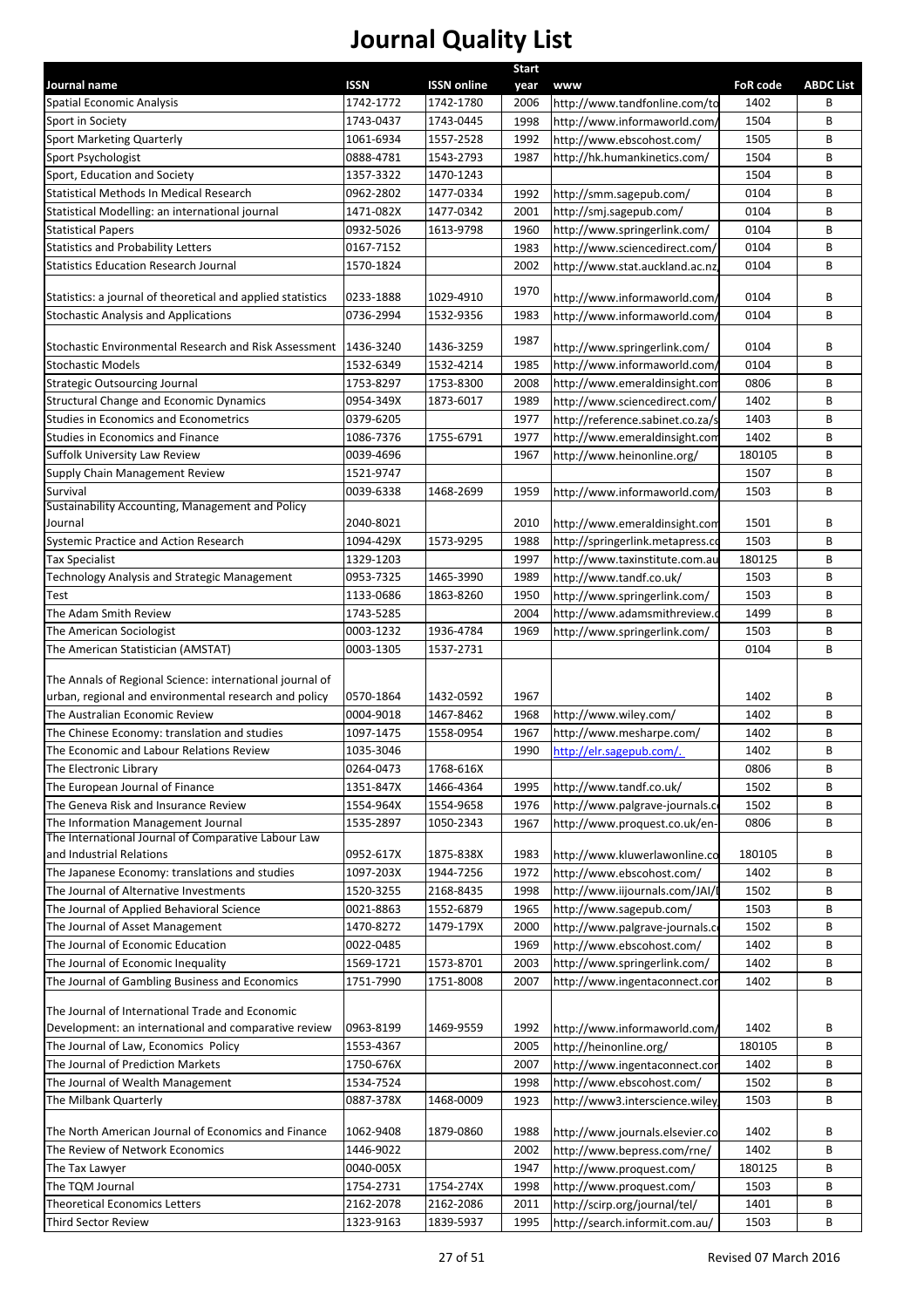| Journal name                                                                                      | <b>ISSN</b>            | <b>ISSN online</b> | <b>Start</b><br>year | <b>WWW</b>                      | <b>FoR code</b> | <b>ABDC List</b> |
|---------------------------------------------------------------------------------------------------|------------------------|--------------------|----------------------|---------------------------------|-----------------|------------------|
| Thunderbird International Business Review                                                         | 1096-4762              | 1520-6874          | 1959                 | http://www3.interscience.wiley  | 1503            | В                |
| Tijdschrift voor Economische en Sociale Geografie                                                 | 0040-747X              | 1467-9663          | 1910                 | http://www3.interscience.wiley  | 1402            | B                |
| Time and Society                                                                                  | 0961-463X              | 1461-7463          | 1992                 | http://tas.sagepub.com/         | 1503            | B                |
|                                                                                                   |                        |                    |                      |                                 |                 |                  |
| Tourism Planning & Development (Formerly Tourism and                                              |                        |                    | 2004                 |                                 |                 |                  |
| Hospitality Planning and Development)<br>Tourism and Hospitality Research (formerly International | 2156-8316              | 2156-8324          |                      | http://www.informaworld.com/    | 1506            | В                |
| Journal of Tourism and Hospitality Research: The Surrey                                           |                        |                    |                      |                                 |                 |                  |
| Quarterly Review)                                                                                 | 1467-3584              | 1742-9692          | 1999                 | http://thr.sagepub.com/         | 1506            | В                |
| <b>Tourism Review</b>                                                                             | 1660-5373              | 1759-8451          | 1946                 | http://www.emeraldinsight.com   | 1506            | B                |
| Tourist Studies: an international journal                                                         | 1468-7976              | 1741-3206          | 2001                 | http://tou.sagepub.com/         | 1506            | B                |
|                                                                                                   |                        |                    |                      |                                 |                 |                  |
| Transforming Government: People, Process and Policy                                               | 1750-6166              | 1750-6174          |                      |                                 | 0806            | В                |
| <b>Transnational Corporations</b>                                                                 | 1014-9562<br>0967-070X | N/A<br>1879-310X   | 1976<br>1993         | http://www.unctad.org/          | 1503<br>1507    | B<br>B           |
| <b>Transport Policy</b><br><b>Transportation Journal</b>                                          | 0041-1612              | 2157-328X          |                      | http://www.sciencedirect.com/   | 1507            | B                |
| <b>Transportation Letters</b>                                                                     | 1942-7867              | 1942-7875          |                      |                                 | 1507            | B                |
| <b>Transportation Planning and Technology</b>                                                     | 0308-1060              | 1029-0354          | 1972                 | http://www.ebscohost.com/       | 1507            | B                |
| <b>Transportation Research Record</b>                                                             | 0361-1981              |                    | 1974                 | http://trb.metapress.com/       | 1507            | B                |
| Transportmetrica                                                                                  | 1812-8602              | 1944-0987          | 2005                 | http://www.tandf.co.uk/         | 1507            | B                |
| <b>UCLA Pacific Basin Law Journal</b>                                                             | 0884-0768              |                    | 1982                 | http://www.heinonline.org/      | 180105          | B                |
| University of British Columbia Law Review                                                         | 0068-1849              |                    | 1949                 | http://www.heinonline.org/      | 180105          | B                |
| University of Queensland Law Journal                                                              | 0083-4041              |                    | 1948                 | http://www.heinonline.org/      | 180105          | B                |
| University of San Francisco Maritime Law Journal                                                  | 1061-3331              |                    | 1989                 | http://www.heinonline.org/      | 180105          | B                |
| University of Tasmania Law Review                                                                 | 0082-2108              |                    | 1958                 | http://www.heinonline.org/      | 180105          | B                |
| University of Western Australia Law Review                                                        | 0042-0328              |                    | 1948                 | http://heinonline.org/          | 180105          | B                |
| <b>UNLV Gaming Research and Review Journal</b>                                                    | 1535-7589              |                    | 1994                 | http://www.ebscohost.com/       | 1504            | B                |
| <b>Urban Affairs Review</b>                                                                       | 1078-0874              | 1552-8332          | 1965                 | http://uar.sagepub.com/         | 1503            | B                |
| US Bureau of Labor Statistics: monthly labor review                                               | 0098-1818              | 1937-4658          | 1915                 | http://www.heinonline.org/      | 1599            | B                |
| Value in Health                                                                                   | 1098-3015              | 1524-4733          | 1998                 | http://www.valueinhealthjourn   | 1499            | B                |
| Vanderbilt Journal of Transnational Law                                                           | 0090-2594              |                    | 1967                 | http://www.heinonline.org/      | 180105          | B                |
| Venture Capital: an international journal of                                                      |                        |                    |                      |                                 |                 |                  |
| entrepreneurial finance                                                                           | 1369-1066              | 1464-5343          | 1999                 | http://www.tandf.co.uk/         | 1502            | B                |
| Victoria University of Wellington Law Review<br>VINE: The Journal of Information and Knowledge    | 1171-042X              |                    | 1953                 | http://www.heinonline.org/      | 180105          | B                |
| <b>Management Systems</b>                                                                         | 0305-5728              | 1474-1032          | 1971                 | http://www.emeraldinsight.com   | 0806            | B                |
| <b>Voluntary Action</b>                                                                           | 1465-4067              | 1465-4067          | 1998                 | http://www.volresource.org.uk   | 1503            | B                |
| Voluntas: International Journal of Voluntary and Non-                                             |                        |                    |                      |                                 |                 |                  |
| Profit Organizations                                                                              | 0957-8765              | 1573-7888          | 1990                 | http://www.springerlink.com/    | 1503            | В                |
| West European Politics                                                                            | 0140-2382              | 1743-9655          | 1978                 | http://www.informaworld.com/    | 1599            | B                |
| World Bank Research Observer                                                                      | 0257-3032              | 1564-6971          | 1986                 | http://wbro.oxfordjournals.org, | 1503            | В                |
| World Economics: the journal of current economic                                                  |                        |                    |                      |                                 |                 |                  |
| analysis and policy<br>World Leisure Journal                                                      | 1468-1838<br>1607-8055 | 1474-3884          | 2000                 | http://www.world-economics-jd   | 1402            | В<br>B           |
| <b>World Tax Journal</b>                                                                          | 1878-4917              |                    | 1958<br>2009         | http://www.ibfd.org/            | 1504<br>180125  | В                |
| Written Communication: an international quarterly of                                              |                        |                    |                      |                                 |                 |                  |
| research, theory, and application                                                                 | 0741-0883              | 1552-8472          | 1984                 | http://wcx.sagepub.com/         | 1503            | В                |
| Yale Journal on Regulation                                                                        | 0741-9457              |                    | 1983                 | http://www.heinonline.org/      | 180105          | B                |
| <b>Young Consumers</b>                                                                            | 1747-3616              | 1758-7212          | 1999                 | http://www.emeraldinsight.com   | 1505            | В                |
| A St A - Advances in Statistical Analysis                                                         | 1863-8171              | 1863-818X          | 1890                 | http://www.springerlink.com/    | 0104            | C                |
| Academia Economic Papers                                                                          | 1018-161X              |                    | 1973                 | http://www.sinica.edu.tw/econ   | 1402            | C                |
|                                                                                                   |                        |                    |                      |                                 |                 |                  |
| Academy of Accounting and Financial Studies Journal                                               | 1096-3685              |                    | 1997                 | http://www.alliedacademies.org  | 1501            | c                |
| Academy of Entrepreneurship Journal<br>Academy of Information and Management Sciences             | 1087-9595              | 1528-2686          | 1995                 | http://www.alliedacademies.or   | 1503            | C                |
| Journal                                                                                           | 1524-7252              | 1532-5806          | 1998                 | http://www.proquest.com/        | 0806            | C                |
| Academy of Marketing Studies Journal                                                              | 1095-6298              | 1528-2678          | 1980                 | http://www.proquest.co.uk/en-   | 1505            | с                |
| Accountancy Business and the Public Interest                                                      | 1745-7718              |                    | 2002                 |                                 | 1501            | c                |
| Accounting Accountability and Performance                                                         | 1445-954X              |                    | 1995                 | http://search.informit.com.au/  | 1501            | c                |
| Accounting and Finance Research                                                                   | 1927-5986              | 1927-5994          |                      |                                 | 1501            | c                |
| <b>Accounting and Taxation</b>                                                                    | 1944-529X              |                    | 2007                 | www.theIBFR.com                 | 1501            | $\mathsf{C}$     |
| Accounting Commerce and Finance: The Islamic                                                      |                        |                    |                      |                                 |                 |                  |
| Perspective Journal                                                                               | 1328-8261              |                    | 1997                 |                                 | 1502            | С                |
| <b>Accounting Educators' Journal</b>                                                              | 1041-0392              |                    | 1988                 |                                 | 1501            | C                |
| <b>Accounting Perspectives</b>                                                                    | 1911-382X              | 1911-3838          | 2001                 | http://www.caaa.ca/             | 1501            | С                |
| <b>ACM Transactions on Information Systems</b>                                                    | 1046-8188              | 1558-2868          | 1983                 | http://tois.acm.org/            | 0806            | с                |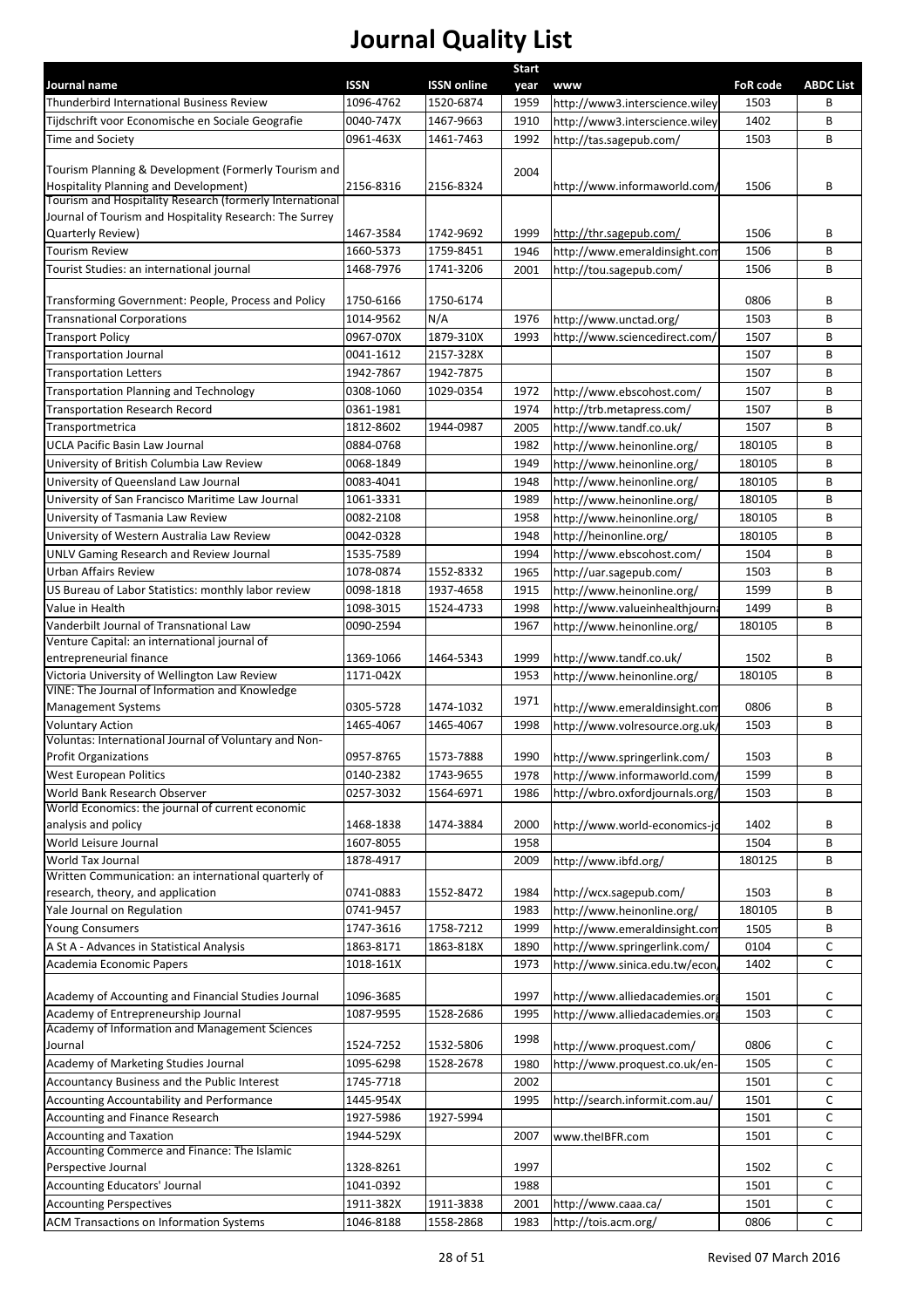|                                                                                             |             |                    | <b>Start</b> |                                                      |                 |           |
|---------------------------------------------------------------------------------------------|-------------|--------------------|--------------|------------------------------------------------------|-----------------|-----------|
| Journal name                                                                                | <b>ISSN</b> | <b>ISSN online</b> | year         | <b>www</b>                                           | <b>FoR code</b> | ABDC List |
| Acta Oeconomica                                                                             | 0001-6373   |                    | 1966         | http://www.akademiai.com/                            | 1499            | С         |
| Acta Turistica                                                                              | 0353-4316   |                    | 1989         | http://www.ebscohost.com/                            | 1506            | c         |
| Acta Universitatis Bohemiae Meridionales: vedecky<br>casopis pro ekonomiku, rizeni a obchod | 1212-3285   |                    | 1998         |                                                      | 1402            | c         |
| Action Learning and Action Research Journal                                                 | 1326-964X   | 1326-964X          | 1996         | http://www.alara.net.au/                             | 1503            | C         |
| Active Learning in Higher Education                                                         | 1469-7874   | 1741-2625          | 2000         | http://alh.sagepub.com/                              | 1503            | с         |
| <b>Actuarial Research Clearinghouse</b>                                                     | 0732-5428   |                    | 2004         |                                                      | 1502            | С         |
|                                                                                             |             |                    |              | http://www.soa.org/<br>http://pphmj.com/journals/ada |                 | c         |
| Advances and Applications in Statistics<br>Advances in Accounting Education: teaching and   | 0972-3617   |                    | 2001         |                                                      | 0104            |           |
| curriculum innovations                                                                      | 1527-893X   |                    | 1996         | http://www.emeraldinsight.com                        | 1501            | c         |
| Advances in Developing Human Resources                                                      | 1523-4223   | 1552-3055          | 2001         | http://www.sagepub.com/                              | 1503            | C         |
| Advances in Futures and Options Research                                                    | 1048-1559   |                    | 1986         | http://www.emeraldinsight.com                        | 1502            | c         |
| Advances in Hospitality and Leisure                                                         | 1745-3542   |                    | 2004         | http://www.emeraldinsight.com                        | 1504            | c         |
| Advances in International Management                                                        | 1571-5027   | N/A                | 1984         | http://www.emeraldinsight.c                          | 1503            | с         |
| Advances in International Marketing                                                         | 1474-7979   |                    | 1986         | http://www.emeraldinsight.com                        | 1505            | С         |
| Advances in Public Interest Accounting                                                      |             |                    |              |                                                      | 1501            |           |
|                                                                                             | 1041-7060   |                    | 1986         | http://www.emeraldinsight.com                        |                 | с         |
| Advances in Strategic Management                                                            | 0742-3322   | N/A                | 1983         | http://www.emeraldinsight.c                          | 1503            | c         |
| Advancing Women in Leadership                                                               | 1093-7099   | 1093-7099          | 1997         | http://www.advancingwomen.c                          | 1503            | c         |
| Advertising and Society Review                                                              | 1534-7311   |                    | 2000         | http://muse.jhu.edu/                                 | 1505            | c         |
| Afaq Iqtisadiyyah                                                                           | 1024-266X   |                    | 1980         |                                                      | 1402            | C         |
| Africa Development/Afrique et Developpement                                                 | 0850-3907   |                    | 1976         |                                                      | 1499            | c         |
| African Development Review                                                                  | 1017-6772   | 1467-8268          | 1989         | http://onlinelibrary.wiley.com/j                     | 1499            | C         |
| African Economic History                                                                    | 0145-2258   |                    | 1974         | http://africa.wisc.edu/publicatio                    | 1402            | C         |
| African Journal of Accounting, Auditing and Finance                                         | 2046-8083   | 2046-8091          |              |                                                      | 1501            | с         |
| African Journal of Accounting, Economics, Finance and                                       |             |                    |              |                                                      |                 |           |
| <b>Banking Research</b>                                                                     | 1933-3404   | 1933-3463          | 2007         | http://globip.com/africanjourna                      | 1502            | C         |
| African Journal of Business and Economic Research                                           | 1750-4554   | 1750-4562          | 2006         | http://adonisandabbey.com/                           | 1402            | c         |
|                                                                                             |             |                    |              |                                                      |                 |           |
| African Journal of Economic and Management Studies                                          | 2040-0705   | 2040-0713          | 2010         | http://www.emeraldinsight.com                        | 1503            | c         |
| African Journal of Economic and Sustainable                                                 |             |                    |              |                                                      |                 |           |
| Development                                                                                 | 2046-4770   | 2046-4789          | 2012         | http://www.inderscience.com/jl                       | 1402            | с         |
| <b>African Population Studies</b>                                                           | 0850-5780   |                    |              | http://www.bioline.org.br/ep                         | 1503            | C         |
| Afrika Spectrum: Zeitschrift fuer gegenwartsbezogene                                        |             |                    |              |                                                      |                 |           |
| Afrikaforschung                                                                             | 0002-0397   |                    | 1966         | http://hup.sub.uni-hamburg.de,                       | 1402            | С         |
| Afro-Asian Journal of Finance and Accounting                                                | 1751-6447   | 1751-6455          | 2008         | http://www.inderscience.com/                         | 1502            | c         |
| AgBioForum                                                                                  | 1522-936X   |                    | 1998         | http://www.agbioforum.org/                           | 1402            | c         |
| Agribusiness (New York): an international journal                                           | 0742-4477   | 1520-6297          | 1984         | http://www3.interscience.wiley                       | 1599            | C         |
| Agricultural Economics and Rural Development                                                |             |                    | 2004         | http://www.eadr.ro/                                  | 1499            | c         |
| Agricultural Economics Research Review                                                      | 0971-3441   | 0974-0279          | 1988         | http://www.indianjournals.com                        | 1499            | C         |
| Agricultural Economics Review                                                               | 1109-2580   |                    | 2000         | http://www.eng.auth.gr/mattas                        | 1499            | c         |
| <b>Agricultural Finance Review</b>                                                          | 0002-1466   |                    | 1938         | http://www.emeraldinsight.con                        | 1502            | C         |
| AIS Educator Journal                                                                        | 1935-8156   |                    | 2006         | http://www.aisej.com/loi/aise                        | 1501            | C         |
| Algorithmic Finance                                                                         | 2158-5571   | 2157-6203          |              |                                                      | 1502            | C         |
| ALI - ABA Business Law Course Materials Journal                                             | 1536-4445   |                    | 1976         | http://www.ali-aba.org/                              | 180105          | c         |
| Aligarh Journal of Statistics                                                               | 0971-0388   |                    | 1981         |                                                      | 0104            | c         |
| Alliance Journal of Business Research                                                       | 0973-0850   | 0973-0850          | 2005         | http://ajbr.org/index.htm                            | 1503            | c         |
| American Economist                                                                          | 0569-4345   |                    | 1956         | http://www.ebscohost.com/                            | 1402            | С         |
| American Journal of Evaluation                                                              | 1098-2140   | 1557-0878          | 1980         | http://aje.sagepub.com/                              | 1503            | с         |
| American Journal of Finance and Accounting                                                  | 1752-7767   | 1752-7775          | 2008         | http://www.ingentaconnect.cor                        | 1502            | с         |
| American Journal of Recreation Therapy                                                      | 1539-4131   |                    | 2002         | http://ejournal.recreationtherap                     | 1504            | с         |
| American Review of Political Economy                                                        | 1551-1383   |                    | 2002         | http://www.arpejournal.com/                          | 1499            | c         |
|                                                                                             |             |                    |              |                                                      |                 |           |
| Analisis: cuadernos de investigacion                                                        | 0252-8851   |                    | 1977         |                                                      | 1402            | c         |
| Annals - Economy Series                                                                     | 1844-7007   |                    | 2009         | http://www.utgjiu.ro/revista/?s                      | 1499            | c         |
| Annals of Economics and Finance                                                             | 1529-7373   |                    | 2000         | http://www.aeconf.net/index.h                        | 1502            | c         |
| <b>Annual Editions: Economics</b>                                                           | 1092-776X   |                    | 1971         | http://www.mhhe.com/cls/                             | 1402            | C         |
| Annual Review of Banking and Financial Law                                                  | 1544-4627   |                    | 1982         | http://heinonline.org/                               | 180105          | C         |
| <b>Applied Econometrics</b>                                                                 | 1993-7601   |                    | 2006         | http://appliedeconometrics.cem                       | 1403            | C         |
| Applied Econometrics and International Development                                          | 1578-4487   |                    | 2001         | http://www.usc.es/                                   | 1403            | С         |
| <b>Applied Finance Letters</b>                                                              | 2253-5799   | 2253-5802          | 2012         | http://www.acfr.aut.ac.nz                            | 1502            | C         |
| <b>Applied Financial Economics Letters</b>                                                  | 1744-6546   | 1744-6554          | 2005         | http://www.informaworld.com,                         | 1502            | с         |
| Applied Health Economics and Health Policy                                                  | 1175-5652   | 1179-1896          | 2002         | http://adisonline.com/                               | 1402            | c         |
| <b>Applied Soft Computing</b>                                                               | 1568-4946   |                    | 2001         | http://www.sciencedirect.com/                        | 0806            | C         |
|                                                                                             |             |                    |              |                                                      |                 |           |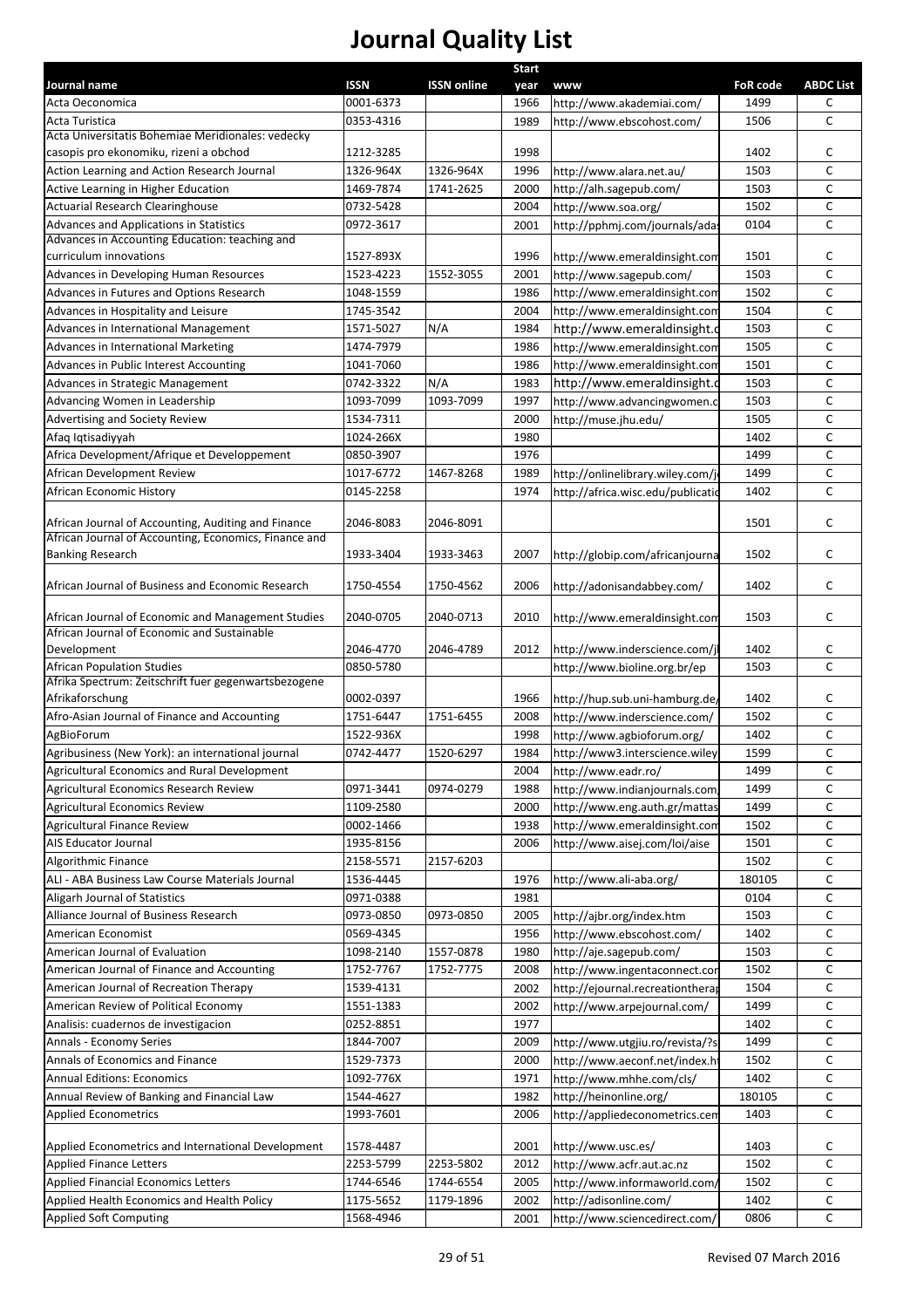|                                                        |           |                    | Start |                                  |          |                  |
|--------------------------------------------------------|-----------|--------------------|-------|----------------------------------|----------|------------------|
| Journal name                                           | ISSN      | <b>ISSN online</b> | year  | <b>www</b>                       | FoR code | <b>ABDC List</b> |
| Aquaculture Economics and Management                   | 1365-7305 | 1551-8663          | 1997  | http://www.tandf.co.uk/          | 1402     | с                |
| Arkansas Business and Economic Review                  | 0004-1742 | 0004-1742          | 1933  | http://www.proquest.co.uk/en-    | 1402     | C                |
| Art Law and Accounting Reporter                        | 0886-1013 |                    | 1982  |                                  | 1501     | $\mathsf{C}$     |
| Artha-Vikas: a journal of economic development         | 0004-3567 |                    | 1965  |                                  | 1402     | $\mathsf{C}$     |
| Arts and the Market (formerly Arts Marketing)          | 2044-2084 | 2056-4945          |       | http://www.emeraldinsight.con    | 1505     | $\mathsf{C}$     |
| ASEAN Journal on Hospitality and Tourism               | 1412-2073 |                    | 2002  | http://www.frescoverde.com/      | 1506     | $\mathsf{C}$     |
| Asia Pacific Economic Papers                           | 1834-8971 |                    | 1973  | http://www.crawford.anu.edu.a    | 1402     | $\mathsf{C}$     |
|                                                        |           |                    |       |                                  |          |                  |
| Asia Pacific Journal of Arts and Cultural Management   | 1449-1184 |                    | 2003  | http://apjacm.arts.unimelb.edu.  | 1504     | С                |
| Asia Pacific Journal of Financial Studies              | 1226-1165 |                    | 1980  | http://www.apjfs.org/            | 1502     | C                |
| Asia Pacific Journal of Health Management              | 1833-3818 | 1833-3818          | 2006  | http://www.achsm.org.au/journ    | 1503     | $\mathsf{C}$     |
| Asia Pacific Journal of Taxation                       | 1027-5592 |                    | 1997  | http://www.af.polyu.edu.hk/      | 180125   | $\mathsf{C}$     |
| Asia Pacific Law Review                                | 1019-2557 | 1875-8444          | 1992  | http://www.lexisnexis.com/hk/a   | 180105   | $\mathsf{C}$     |
| Asian Academy of Management Journal                    | 1394-2603 |                    | 1996  | http://www.usm.my/aamj/          | 1503     | $\mathsf{C}$     |
| Asian Academy of Management Journal of Accounting      |           |                    |       |                                  |          |                  |
| and Finance                                            | 1823-4992 | 1985-8299          |       | http://www.usm.my/               | 1501     | С                |
| Asian and Pacific Economic Review                      | 1000-6052 |                    | 1985  | http://www.oriprobe.com/jourr    | 1402     | C                |
| Asian and Pacific Migration Review                     | 0117-1968 |                    | 1992  | http://www.smc.org.ph/apmj.ht    | 1503     | C                |
| Asian Business and Management                          | 1472-4782 | 1476-9328          | 2002  | http://www.palgrave-journals.co  | 1503     | C                |
| Asian Case Research Journal                            | 0218-9275 | 1793-6772          |       | http://www.worldscientific.com   | 1503     | C                |
| Asian Development Review: Studies of Asian and Pacific |           |                    | 1983  |                                  |          |                  |
| Economic Issues                                        | 0116-1105 | 1996-7241          |       | http://www.mitpressjournals      | 1402     | c                |
| Asian Economic and Financial Review                    | 2305-2147 | 2222-6737          | 2011  | http://www.aessweb.com/jourr     | 1499     | $\mathsf{C}$     |
| Asian Economic Policy Review                           | 1832-8105 | 1748-3131          | 2006  | http://au.wiley.com/WileyCDA/    | 1402     | C                |
| <b>Asian Economies</b>                                 | 0002-2942 |                    | 1960  | http://www.ide.go.jp/            | 1402     | C                |
| Asian Journal of Accounting and Governance             | 2180-3838 |                    |       |                                  | 1501     | C                |
| Asian Journal of Agriculture and Development           | 1656-4383 |                    | 2004  | http://searca.org/ajad/          | 1499     | $\mathsf{C}$     |
| Asian Journal of Business and Accounting               | 1985-4064 | 2180-3137          | 2008  | http://ajba.um.edu.my            | 1501     | $\mathsf{C}$     |
| Asian journal of Business Research                     | 1178-8933 |                    |       |                                  | 1505     | $\mathsf{C}$     |
| Asian Journal of Empirical Research                    | 2306-983X | 2224-4425          | 2011  | http://www.aessweb.com/journ     | 1499     | $\mathsf{C}$     |
| Asian Journal of Finance and Accounting                | 1946-052X |                    | 2009  | http://www.macrothink.org/       | 1501     | $\mathsf{C}$     |
| Asian Journal of International Law                     | 1793-0448 |                    | 1997  | http://www.proquest.co.uk/en-    | 180125   | $\mathsf{C}$     |
| Asian Journal of Marketing (SING)                      | 0218-6101 |                    | 1992  | http://www.worldcat.org/titl     | 1505     | C                |
| Asian Journal of Marketing (USA)                       | 1819-1924 |                    | 2006  | http://scialert.net/             | 1505     | C                |
| Asian Journal of Social Science                        | 1568-4849 | 2212-3857          | 1987  | http://www.brill.com/cn/asian-   | 1503     | $\mathsf{C}$     |
| Asian Journal of Tourism and Hospitality Research      | 1908-8388 |                    | 2007  |                                  | 1506     | C                |
| Asian Social Science                                   | 1911-2017 | 1911-2025          | 2005  | http://ccsenet.org/journal/index | 1402     | $\mathsf{C}$     |
| Asian Survey: a bi-monthly review of contemporary      |           |                    |       |                                  |          |                  |
| Asian affairs                                          | 0004/4687 | 1533-838X          | 2011  | http://www.worldcat.org/title/a  | 1599     | C                |
|                                                        |           |                    |       |                                  |          |                  |
| Asian-African Journal of Economics and Econometrics    | 0972-3986 |                    | 2001  | http://www.scientificpub.com/    | 1403     | C                |
| Asian-Pacific Economic Literature                      | 0818-9935 | 1467-8411          | 1985  | http://www3.interscience.wiley   | 1402     | C                |
| Asia-Pacific Financial Markets                         | 1387-2834 | 1573-6946          | 1994  | http://link.springer.com/journal | 1502     | c                |
| Asia-Pacific Journal of Business Administration        | 1757-4323 | 1757-4331          | 2009  | http://www.emeraldinsight.com    | 1503     | C                |
| Asia-Pacific Journal of Operational Research           | 0217-5959 | 1793-7019          | 1984  | http://www.worldscientific.c     | 1503     | C                |
| Asia-Pacific Management Accounting Journal             | 1675-3194 |                    | 2006  | http://www.ebscohost.com/        | 1501     | C                |
| Asia-Pacific Management Review                         | 1029-3132 | N/A                | 1996  | http://apmr.management.ncku.     | 1503     | C                |
| Asia-Pacific Population Journal                        | 0259-238X | 1564-4278          | 1986  | http://www.unescap.org/esid/p    | 1503     | C                |
| Asia-Pacific Tax Bulletin                              | 1385-3082 |                    | 1983  | http://www.ibfd.org/             | 180125   | C                |
| <b>ASOR Bulletin</b>                                   | 0812-860X | 1446-6678          | 1981  | http://www.asor.org.au/          | 1503     | $\mathsf{C}$     |
|                                                        |           |                    |       |                                  |          |                  |
| Asper Review of International Business and Trade Law   | 1496-9572 |                    | 2001  | http://www.heinonline.org/       | 180105   | С                |
| ATA Journal of Legal Tax Research                      | 1543-866X |                    | 2003  | http://www.aaapubs.org/jltr/     | 180125   | C                |
| Atlantic Economic Journal                              | 0197-4254 | 1573-9678          | 1973  | http://www.springerlink.com/     | 1402     | С                |
| <b>Auckland University Law Review</b>                  | 0067-0510 |                    | 1967  | http://www.heinonline.org/       | 180105   | C                |
|                                                        |           |                    |       |                                  |          |                  |
| Australasian Accounting Business and Finance Journal   | 1843-2000 | 1834-2019          | 2007  | http://ro.uow.edu.au/aabfj/      | 1501     | C                |
| Australasian Agribusiness Review                       | 1442-6951 |                    | 1993  | http://www.agrifood.info/reviev  | 1599     | $\mathsf{C}$     |
| Australasian Dispute Resolution Journal                | 1441-7847 | 1441-7847          | 1990  | http://legalonline.thomson.com   | 1503     | C                |
| Australasian Journal of Business and Behavioural       |           |                    |       |                                  |          |                  |
| Sciences                                               | 1832-0422 |                    | 2005  | http://www.usq.edu.au/           | 1501     | C                |
|                                                        |           |                    |       |                                  |          |                  |
| Australasian Journal of Business and Social Inquiry    | 1447-7033 | 1447-7033          | 2003  | http://academicglobalpublicatio  | 1503     | C                |
| Australasian Journal of Construction Economics and     |           |                    |       |                                  |          |                  |
| Building (formerly Australian Journal of Construction  |           |                    | 2001  |                                  |          |                  |
| Economics and Building)                                | 1835-6354 |                    |       | http://www.aiqs.com.au/          | 1503     | C                |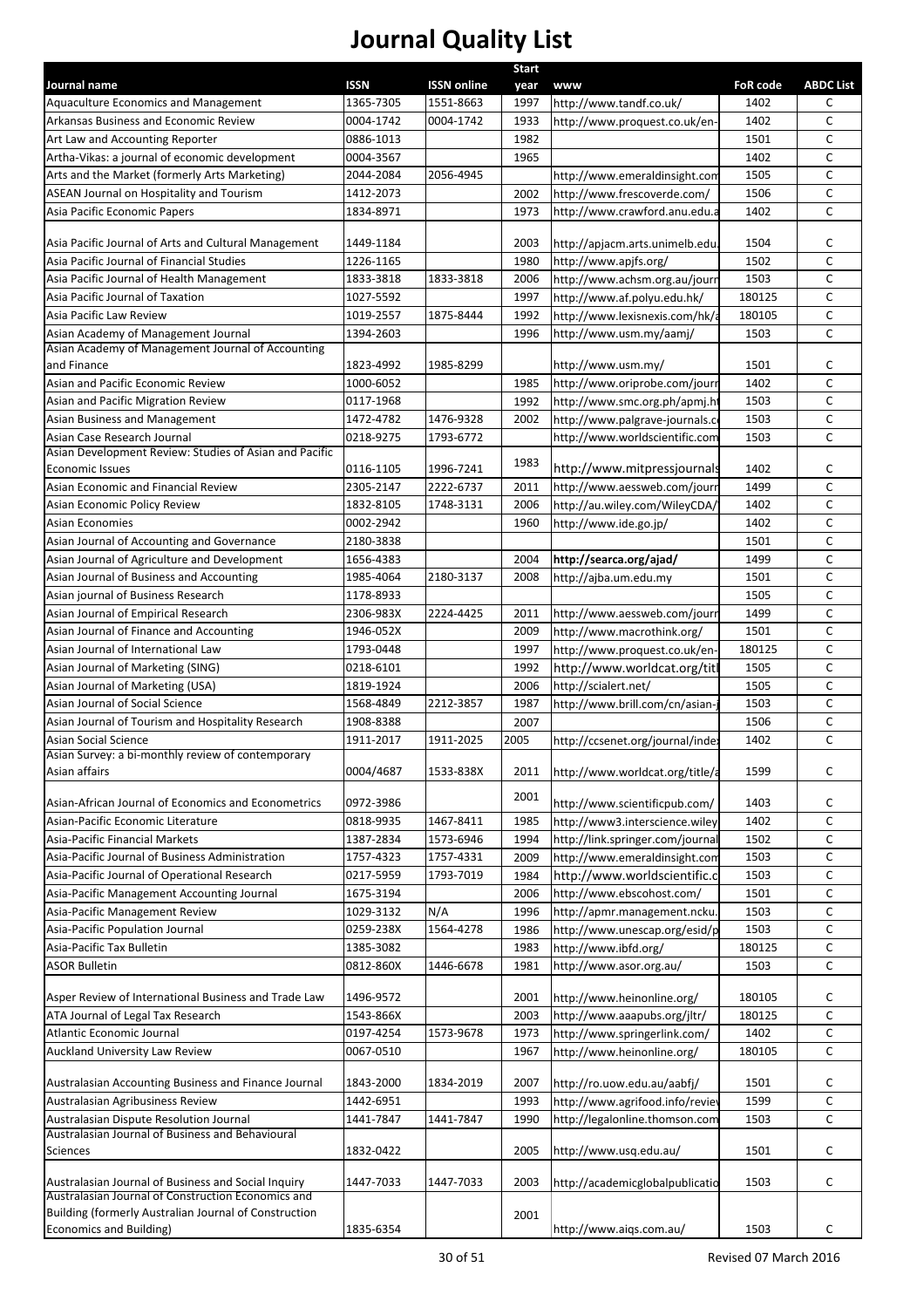|                                                                                               |             |                    | <b>Start</b> |                                    |                 |                  |
|-----------------------------------------------------------------------------------------------|-------------|--------------------|--------------|------------------------------------|-----------------|------------------|
| Journal name                                                                                  | <b>ISSN</b> | <b>ISSN online</b> | year         | www                                | <b>FoR code</b> | <b>ABDC List</b> |
| Australasian Journal of Economics Education                                                   | 1448-448X   | 1448-4498          | 2004         | http://www.uq.edu.au/econom        | 1402            | C                |
| Australasian Parks and Leisure                                                                | 1446-5604   |                    |              |                                    | 1504            | C                |
| Australia. National Institute of Economic Industry<br>Research. National Economic Review      | 0813-9474   |                    | 1984         |                                    | 1402            | C                |
| Australian Journal of Actuarial Practice                                                      | 2203-2290   | 2203-5354          | 1997         | http://search.informit.com.au/     | 1502            | $\mathsf{C}$     |
|                                                                                               | 1035-2155   | 1447-137X          | 1985         | https://www.actuaries.asn.au/k     | 180105          | C                |
| Australian Banking and Finance Law Bulletin<br>Australian Bureau of Agricultural and Resource |             |                    |              | http://www.lexisnexis.com.au       |                 |                  |
| Economics. Australian Commodities                                                             | 1321-7844   |                    | 1948         | http://search.informit.com.au/     | 1402            | C                |
| Australian GST Journal                                                                        | 1445-4068   |                    | 1998         | http://www.thomsonreuters.co       | 180125          | $\mathsf{C}$     |
| Australian Intellectual Property Journal                                                      | 1038-1635   |                    | 1990         | http://legalonline.thomson.com     | 180105          | C                |
| Australian Journal of Accounting Education                                                    | 1449-3772   |                    | 2004         |                                    | 1501            | C                |
| Australian Journal of Asian Law                                                               | 1443-0738   |                    | 2000         | http://search.informit.com.au/     | 180105          | C                |
| Australian Journal of Human Rights                                                            | 1323-238X   |                    | 1994         |                                    | 1503            | C                |
|                                                                                               |             |                    |              | http://www.austlii.edu.au/au/jo    |                 | C                |
| Australian Review of Public Affairs                                                           | 1832-1526   |                    | 2000         | http://www.australianreview.ne     | 1599            |                  |
| <b>Australian Social Monitor</b>                                                              | 1440-4842   |                    | 1998         | http://search.informit.com.au/     | 1503            | C                |
| <b>Austrian Economic Quarterly</b>                                                            | 1025-6954   | 1605-4709          | 1996         | http://www.wifo.ac.at/publikat     | 1499            | $\mathsf{C}$     |
| B F u P - Betriebswirtschaftliche Forschung und Praxis                                        | 0340-5370   |                    | 1949         |                                    | 1402            | C                |
| <b>Baltic Journal of Economics</b>                                                            | 1406-099X   |                    | 1997         | http://www.biceps.org/bje          | 1402            | $\mathsf{C}$     |
| <b>Baltic Journal of Management</b>                                                           | 1746-5265   | 1746-5273          | 2006         |                                    | 1503            | C                |
|                                                                                               | 0304-095X   |                    |              | http://www.emeraldinsight.com      |                 |                  |
| <b>Bangladesh Development Studies</b>                                                         |             | 0304-095X          | 1973         | http://www.bids.org.bd/BDS in      | 1503            | C                |
| Bank of Valletta Review                                                                       | 1017-7841   |                    | 1990         |                                    | 1502            | $\mathsf{C}$     |
| Bank Parikrama: A Journal of Banking and Finance                                              | 1019-7044   |                    |              |                                    | 1502            | C                |
| <b>Banking Law Journal</b>                                                                    | 0005-5506   |                    | 1989         | http://www.heinonline.org/         | 180105          | $\mathsf{C}$     |
| <b>Banks and Bank Systems</b>                                                                 | 1816-7403   |                    | 2006         |                                    | 1502            | C                |
| Basic Income Studies: an international journal of basic                                       |             |                    |              |                                    |                 |                  |
| income research                                                                               | 1932-0183   |                    | 2006         | http://www.bepress.com/            | 1402            | C                |
| Bio-based and Applied Economics Journal                                                       | 2280-6180   | 2280-6172          | 2012         | http://www.fupress.net/index.p     | 1499            | C                |
| <b>Brazilian Electronic Journal of Economics</b>                                              | 1516-4373   |                    | 1997         | http://miar.ub.edu/issn/1516-4     | 1402            | C                |
| <b>Brazilian Journal of Business Economics</b>                                                | 1676-8000   |                    | 2001         |                                    | 1402            | $\mathsf{C}$     |
| Brazilian Journal of Rural Economy and Sociology                                              | 0103-2003   |                    | 1963         | http://www.revistasober.org/er     | 1499            | C                |
| <b>Briefing Notes in Economics</b>                                                            | 0968-7017   | 0968-7017          | 1992         | http://www.richmond.ac.uk/bn       | 1401            | C                |
| Briefings in Entrepreneurial Finance                                                          | 1943-2593   | 1943-2607          | 1992         | http://findresearcher.sdu.dk:80    | 1503            | C                |
| Briefings in Real Estate Finance                                                              | 1473-1894   | 1555-0990          | 2001         | http://www3.interscience.wiley     | 1504            | $\mathsf{C}$     |
| British Journal of Health Care Management                                                     | 1358-0574   | 1759-7382          | 1995         | http://www.bihcm.co.uk/            | 1503            | C                |
| Brookings-Wharton Papers on Financial Services                                                | 1098-3651   | 1533-4430          | 1998         | http://muse.jhu.edu/               | 1502            | C                |
| <b>Brussels Economic Review</b>                                                               | 0008-0195   |                    | 1958         | http://homepages.vub.ac.be/~n      | 1402            | C                |
| <b>Bulletin of Comparative Labour Relations</b>                                               | 0770-3724   | 0770-3724          | 1975         | http://www.cer-leuven.be/cerle     | 1503            | $\mathsf{C}$     |
| Bulletin of the Czech Econometric Society                                                     | 1212-074x   |                    | 1994         | http://ces.utia.cas.cz/bulletin/in | 1403            | C                |
| <b>Business and Economics Research Journal</b>                                                | 1309-2448   |                    | 2010         | http://www.berjournal.com/         | 1402            | $\mathsf{C}$     |
| <b>Business and Professional Ethics Journal</b>                                               | 0277-2027   | 2153-7828          | 1981         | http://www.ethics.ufl.edu/BPEJ,    | 1503            | C                |
| <b>Business and Society Review</b>                                                            | 0045-3609   | 1467-8594          | 1972         | http://www.wiley.com/bw/jour       | 1503            | C                |
| <b>Business Communication Quarterly</b>                                                       | 1080-5699   | 1552-4191          | 1935         | http://www.sagepub.com/            | 1503            | C                |
| <b>Business Education and Accreditation</b>                                                   | 1944-5903   | 2157-0809          | 2009         | www.theIBFR.com                    | 1503            | C                |
|                                                                                               |             |                    |              |                                    |                 |                  |
| <b>Business Horizons</b>                                                                      | 0007-6813   | 1873-6068          | 1957         | http://www.elsevier.com/           | 1503            | C                |
| Business Intelligence Journal                                                                 | 1547-2825   | 1944-9615          |              |                                    | 0806            | C                |
| <b>Business Journal for Entrepreneurs (Quarterly)</b>                                         | 1548-1859   | 1548-1859          | 1988         | http://www.franklinpublishing.r    | 1503            | $\mathsf{C}$     |
| <b>Business Law Review</b>                                                                    | 1533-7421   |                    | 1995         | http://heinonline.org/             | 180105          | C                |
| <b>Business Law Today</b>                                                                     | 1059-9436   |                    | 1980         | http://www.abanet.org/             | 180105          | C                |
| <b>Business Perspectives</b>                                                                  | 0896-3703   | 0896-3703          | 1963         | http://sbber.memphis.edu/publ      | 1503            | C                |
| Cadernos de Pos-Graduacao em Direito Politico e                                               |             |                    |              |                                    |                 |                  |
| Economico                                                                                     | 1678-2127   |                    | 2001         |                                    | 1402            | C                |
| Campus-Wide Information Systems                                                               | 1065-0741   |                    |              |                                    | 0806            | C                |
| Canadian Journal of Marketing Research                                                        | 0829-4836   |                    | 1980         | http://www.mria-arim.ca/ONLI       | 1505            | c                |
| Canadian Journal of Transportation                                                            | 1715-2127   |                    | 2007         | http://journals.hil.unb.ca/        | 1507            | C                |
| Canberra Law Review                                                                           | 1320-6702   |                    | 1994         | http://search.informit.com.au/     | 180105          | C                |
| Capitalism and Society                                                                        | 1932-0213   |                    | 2006         | http://www.bepress.com/cas/        | 1402            | C                |
| Career Development for Exceptional Individuals                                                | 0885-7288   | 1557-5047          | 1978         | http://cde.sagepub.com/            | 1503            | C                |
| Casualty Actuarial Society Forum                                                              | 1046-6487   |                    | 1924         | http://www.casact.org/pubs/ind     | 1502            | C                |
| Cayapa: revista venezolana de economia social                                                 | 1317-5734   |                    | 2001         | http://www.saber.ula.ve/cayapa     | 1402            | C                |
| Central Bank Review                                                                           | 1303-0701   | 1305-8800          | 2001         | http://www.tcmb.gov.tr/resear      | 1502            | C                |
| Central European Journal of Economic Modelling and                                            |             |                    |              |                                    |                 |                  |
| Econometrics                                                                                  | 2080-0886   | 2080-119X          | 2009         | http://cejeme.org/                 | 1403            | c                |
| Central European Journal of Operations Research                                               | 1435-246X   | 1613-9178          | 1992         | http://www.springer.com/           | 1503            | C                |
| CES - IFO Economic Studies                                                                    | 1610-241X   | 1612-7501          | 1955         | http://cesifo.oxfordjournals.org,  | 1402            | $\mathsf{C}$     |
|                                                                                               |             |                    |              |                                    |                 |                  |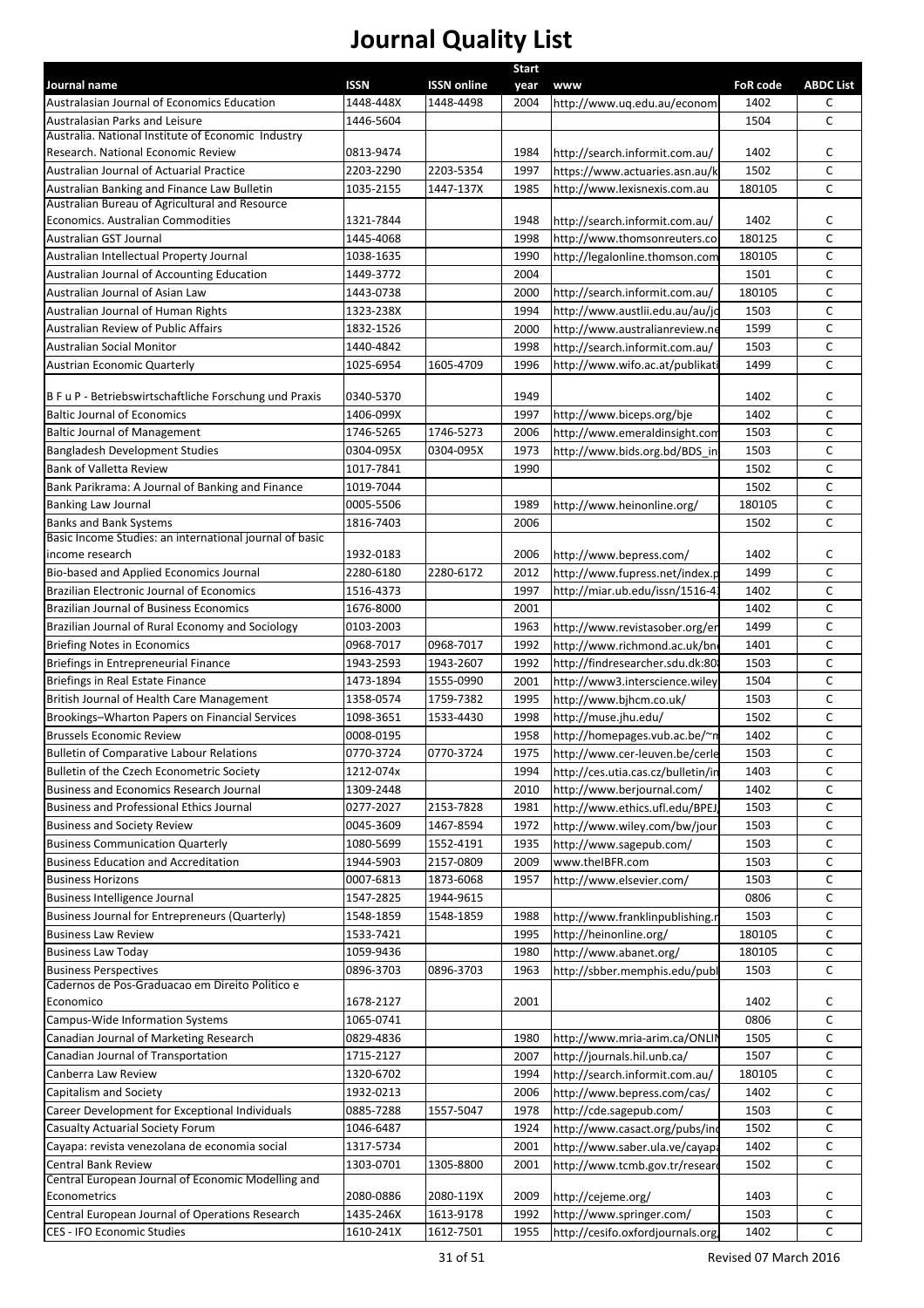| Journal name                                                                                     | <b>ISSN</b>            | <b>ISSN online</b> | <b>Start</b> |                                                                   | <b>FoR code</b> | <b>ABDC List</b> |
|--------------------------------------------------------------------------------------------------|------------------------|--------------------|--------------|-------------------------------------------------------------------|-----------------|------------------|
| Chartered Institute of Building: Construction Information                                        |                        |                    | year         | <b>www</b>                                                        |                 |                  |
| Quarterly                                                                                        | 1469-4891              |                    | 1976         | http://www.swetswise.com/                                         | 1504            | C                |
| China Accounting and Finance Review                                                              | 1029-807X              | 2307-3055          | 1999         | http://www.globalsciencejourna                                    | 1501            | $\mathsf{C}$     |
| China Agricultural Economic Review                                                               | 1756-137X              | 1756-1388          | 2009         | http://info.emeraldinsight.com/                                   | 1402            | C                |
| China Finance Review International                                                               | 2044-1398              | 2044-1401          |              |                                                                   | 1502            | C                |
| China Journal of Accounting Research                                                             | 1755-3091              |                    | 2008         | http://www.cnjar.com/                                             | 1501            | С                |
| <b>Chinese Management Studies</b>                                                                | 1750-614X              | 1750-6158          | 2007         | http://www.emeraldinsight.com                                     | 1503            | C                |
| Chinese Rural Economy                                                                            | 1002-8870              |                    | 1985         | http://zgncjj.periodicals.net.cn/                                 | 1402            | C                |
| Choices: The Magazine of Food, Farm, and Resource<br>Issues                                      | 0886-5558              |                    | 1986         | http://www.choicesmagazine.or                                     | 1499            | C                |
| Ciclos: en la historia, la economia y la sociedad                                                | 0327-4063              | 1851-3735          | 1991         |                                                                   | 1402            | $\mathsf{C}$     |
| Citizenship Studies                                                                              | 1362-1025              | 1469-3593          | 1997         | http://www.informaworld.com/                                      | 1503            | C                |
| <b>Climate Policy</b>                                                                            | 1469-3062              | 1752-7457          | 2001         | http://www.earthscan.co.uk/?ta                                    | 1503            | C                |
| Cliometrica: journal of historical economics and                                                 |                        |                    |              |                                                                   |                 |                  |
| econometric history                                                                              | 1863-2505              | 1863-2513          | 2007         | http://www.springer.com/                                          | 1402            | С                |
| <b>Commercial Law Quarterly</b><br>Commonwealth and Comparative Politics                         | 0819-4262<br>1466-2043 | 1743-9094          | 1968<br>1961 | http://search.informit.com.au/<br>http://www.informaworld.com/    | 180105<br>1599  | C<br>C           |
| <b>Communications Law Bulletin</b>                                                               | 0727-1301              |                    | 1981         | http://www.camla.org.au                                           | 180105          | C                |
| Community, Work and Family                                                                       | 1366-8803              | 1469-3615          | 1998         | http://www.informaworld.com,                                      | 1503            | C                |
| <b>Competition Law Journal</b>                                                                   | 1476-9085              |                    | 2002         | http://www.jordanpublishing.co                                    | 180105          | $\mathsf{C}$     |
| Competitiveness Review: an international business                                                |                        |                    |              |                                                                   |                 |                  |
| journal                                                                                          | 1059-5422              | 1059-5422          | 1991         | http://www.emeraldinsight.com                                     | 1503            | C                |
| Computer and Telecommunications Law Review                                                       | 1357-3128              |                    | 1995         | http://www.sweetandmaxwell.c                                      | 180105          | C                |
| Conradi Research Review                                                                          | 1459-0980              | 1459-0980          | 2002         | http://www.tuta.fi/conradi/                                       | 1503            | C                |
| Consumer Finance Law Quarterly Report                                                            | 0883-4555              |                    | 1946         | http://www.ccflonline.org/                                        | 180105          | C                |
| <b>Contemporary Economics</b>                                                                    | 2084-0845              |                    | 2007         | http://we.vizja.pl/en/home                                        | 1499            | $\mathsf{C}$     |
| <b>Contemporary Sociology</b>                                                                    | 0094-3061              | 1939-8638          | 1972         | http://www.proquest.co.uk/en-                                     | 1503            | $\mathsf{C}$     |
| Contemporary Southeast Asia: a journal of international                                          |                        |                    | 1979         |                                                                   |                 |                  |
| and strategic affairs                                                                            | 0129-797X              |                    |              | http://www.proquest.co.uk/en-                                     | 1503            | C<br>C           |
| Corporate Board: role, duties and composition                                                    | 1810-8601              |                    | 2003         | http://www.virtusinterpress.org<br>http://ria.thomsonreuters.com/ | 180105<br>1502  | C                |
| Corporate Finance Review<br>Corporate Governance eJournal                                        | 1089-327X<br>1836-1110 |                    | 1997<br>2005 |                                                                   | 180105          | $\mathsf{C}$     |
| Corporate Governance: the international journal of                                               |                        |                    |              | http://epublications.bond.edu.a                                   |                 |                  |
| business in society                                                                              | 1472-0701              | 1758-6054          | 2001         | http://www.emeraldinsight.com                                     | 1503            | c                |
| <b>Corporate Reputation Review</b>                                                               | 1363-3589              | 1479-1889          | 1996         | http://www.palgrave-journals.co                                   | 1503            | C                |
| Corporate Social Responsibility and Environmental                                                |                        |                    |              |                                                                   |                 |                  |
| Management                                                                                       | 1535-3958              | 1535-3966          | 1994         | http://interscience.wiley.com/                                    | 1503            | c                |
| <b>Corporate Taxation</b>                                                                        | 1534-715X              |                    | 1973         | http://www.proquest.com/                                          | 180125          | C                |
| Cost Effectiveness and Resource Allocation                                                       | 1478-7547              |                    | 2003         | http://www.resource-allocation                                    | 1402            | C                |
| <b>Cost Management</b>                                                                           | 1092-8057              |                    | 1987         | http://ria.thomson.com/                                           | 1501            | C                |
| Creativity and Innovation Management                                                             | 0963-1690              | 1467-8691          | 1992         | http://www.wiley.com/                                             | 1503            | с                |
| Critical Studies in Media Communication                                                          | 1529-5036              | 1479-5809          | 1984         | http://www.informaworld.com/                                      | 1503            | С                |
| Cuadernos de Economia<br><b>Current Politics and Economics of Europe</b>                         | 0121-4772<br>1057-2309 |                    | 1979<br>1990 | http://www.cuadernosdeeconol<br>https://www.novapublishers.co     | 1402<br>1402    | C<br>C           |
| Cyprus Economic Policy Review                                                                    | 1450-4561              |                    | 2007         | http://www.ucy.ac.cy/default.as                                   | 1499            | C                |
| Czech Economic Review                                                                            | 1802-4696              | 1805-9406          | 2007         | http://auco.cuni.cz/                                              | 1402            | c                |
| Czech Journal of Economics and Finance                                                           | 0015-1920              |                    | 1951         | http://journal.fsv.cuni.cz/                                       | 1499            | C                |
| De Economist                                                                                     | 0013-063X              | 1572-9982          | 1852         | http://springerlink.metapress.co                                  | 1402            | C                |
| Deakin Business Review                                                                           | 1835-0615              |                    | 2008         |                                                                   | 1503            | C                |
| Defense Transportation Journal                                                                   | 0011-7625              |                    | 1946         | http://www.proquest.com/                                          | 1507            | C                |
| DePaul Business and Commercial Law Journal                                                       | 1542-2763              |                    | 2002         | http://www.heinonline.org/                                        | 180105          | $\mathsf{C}$     |
| Derivatives and Financial instruments                                                            | 1389-1863              |                    | 1999         | http://www.ibfd.org/                                              | 1502            | $\mathsf{C}$     |
| Development and Learning in Organizations: an                                                    |                        |                    |              |                                                                   |                 |                  |
| international journal                                                                            | 1477-7282              | 1758-6097          | 1989         | http://www.emeraldinsight.com                                     | 1503            | С                |
| Development Review                                                                               | 0790-9403              |                    |              |                                                                   | 1503            | C                |
| Development Southern Africa                                                                      | 0376-835X              | 1470-3637          | 1974         | http://www.informaworld.com/                                      | 1402            | C                |
| Duquesne Business Law Journal                                                                    | 1548-372X              |                    | 1999         | http://www.heinonline.org/                                        | 180105          | C                |
| <b>Dynamic Econometric Models</b>                                                                | 1234-3862              |                    | 1994         | http://www.dem.umk.pl/dem/                                        | 1403            | с                |
| <b>E-Business Review</b>                                                                         | 1550-7793              | 1550-7793          | 1998         | http://www.iaeb.info/                                             | 1503            | C                |
| Economia                                                                                         | 0254-4415              |                    | 1977         | http://www.pucp.edu.pe/                                           | 1401            | $\mathsf{C}$     |
| Economia Internazionale                                                                          | 0012-981X              |                    | 1948         |                                                                   | 1402            | C                |
| Economic Affairs: the journal of the IEA<br>Economic and Business Review: for Central and South- | 0265-0665              | 1468-0270          | 1980         | http://www.wiley.com/                                             | 1402            | $\mathsf{C}$     |
| Eastern Europe                                                                                   | 1580-0466              |                    | 1950         | http://miha2.ef.uni-lj.si/ebrweb                                  | 1402            | c                |
| <b>Economic and Financial Review</b>                                                             | 1351-3621              |                    | 1994         | http://www.eefclondon.org/pul                                     | 1402            | C                |
|                                                                                                  |                        |                    |              |                                                                   |                 |                  |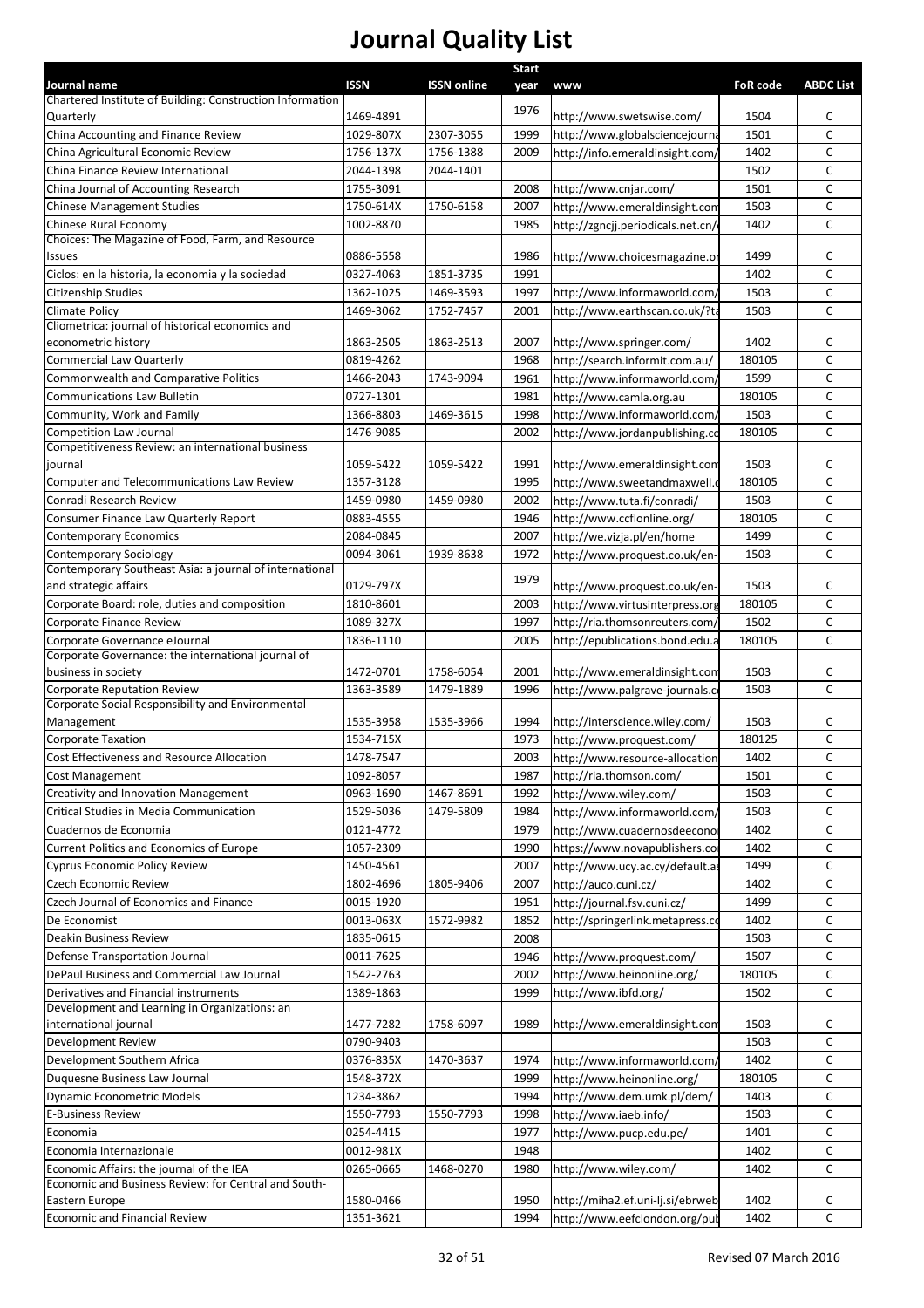| Journal name                                                                | <b>ISSN</b> | <b>ISSN online</b> | <b>Start</b> |                                       | <b>FoR code</b> | <b>ABDC List</b> |
|-----------------------------------------------------------------------------|-------------|--------------------|--------------|---------------------------------------|-----------------|------------------|
| <b>Economic and Labour Market Review</b>                                    | 1751-8326   | 1751-8334          | year<br>2007 | www<br>http://www.palgrave-journals.c | 1402            | c                |
| Economic Computation and Economic Cybernetics                               |             |                    |              |                                       |                 |                  |
| Studies and Research                                                        | 0424-267X   | 1842-3264          | 1966         | http://www.ecocyb.ase.ro/             | 1499            | c                |
| <b>Economic Sciences</b>                                                    | 1505-4683   |                    | 1985         | http://wydawnictwo.uwm.edu.           | 1402            | C                |
| <b>Economic Studies Journal</b>                                             | 0205-3292   |                    | 1998         | http://www.iki.bas.bg/en/econd        | 1402            | C                |
| Economic Systems Research                                                   | 0953-5314   | 1469-5758          | 1989         | http://www.tandf.co.uk/               | 1499            | C                |
| <b>Economic Thought Journal</b>                                             | 0205-1990   |                    | 1996         | http://www.iki.bas.bg/en/econd        | 1499            | C                |
| <b>Economics and Applied Informatics</b>                                    | 1584-0409   | 1584-0409          | 2009         | http://www.eia.feaa.ugal.ro/          | 1499            | c                |
| Economics and Finance in Indonesia                                          | 0126-155X   |                    | 1953         |                                       | 1402            | $\mathsf C$      |
|                                                                             |             |                    |              |                                       |                 |                  |
| Economics and Policy of Energy and the Environment                          | 2280-7659   | 2280-7667          | 1978         | http://www.francoangeli.it/rivis      | 1499            | c                |
| <b>Economics Bulletin</b>                                                   | 1545-2921   |                    | 2001         | http://www.economicsbulletin.         | 1402            | C                |
| Economics, Management, and Financial Markets                                | 1842-3191   | 1938-212X          | 2006         | http://www.denbridgepress.con         | 1402            | C                |
| eHealth International<br>E-Journal of Business Education and Scholarship of | 1476-3591   |                    | 2002         | http://www.ehealthinternationa        | 0806            | $\mathsf C$      |
| Teaching                                                                    | 1835-9132   |                    | 2007         | http://www.ejbest.org/index.ht        | 1503            | C                |
|                                                                             |             |                    |              |                                       |                 |                  |
| E-Journal of Social and Behavioural Research in Business                    | 1838-8485   |                    | 2010         | http://www.ejsbrb.org/                | 1503            | c                |
| Ekonomia                                                                    | 1025-5508   | 1013-3224          |              | http://www.ekonomia.ucy.ac.cy         | 1401            | C                |
| <b>Electronic Commerce Research and Applications</b>                        | 1567-4223   | 1873-7846          | 2002         | http://www.sciencedirect.com/         | 0806            | $\mathsf C$      |
| <b>Electronic Communication Law Review</b>                                  | 1570-2294   |                    | 1994         | http://www.kluwerlawonline.co         | 180105          | C                |
| Electronic Journal of Business Research Methods                             | N/A         | 1477-7029          | 2002         | http://www.ejbrm.com/                 | 1503            | $\mathsf C$      |
| Electronic Journal of Evolutionary Modeling and                             |             |                    |              |                                       |                 |                  |
| <b>Economic Dynamics</b>                                                    | 1298-0137   |                    | 2000         |                                       | 1499            | c                |
| Electronic Journal of Knowledge Management                                  | 1479-4411   |                    | 2003         | http://www.ejkm.com/                  | 0806            | C                |
| Electronic Journal on Information Systems in Developing                     |             |                    |              |                                       |                 |                  |
| Countries                                                                   | 1681-4835   |                    | 2000         | http://www.ejisdc.org                 | 0806            | c                |
| Emergo                                                                      | 1233-3115   |                    | 1994         | http://www.emergo-journal.pro         | 1402            | $\mathsf{C}$     |
| Empirica                                                                    | 0340-8744   | 1573-6911          | 1974         | http://www.springerlink.com/          | 1402            | C                |
| <b>Empirical Economics Letters</b>                                          | 1681-8997   |                    | 2002         | http://www.eel.my100megs.cor          | 1402            | $\mathsf C$      |
| Employee Responsibilities and Rights Journal                                | 0892-7545   | 1573-3378          | 1988         | http://springerlink.metapress.cd      | 1503            | C                |
| <b>Employment Relations Record</b>                                          | 1444-7053   | 1444-7053          | 2001         | http://www.pera.net.au/page6.         | 1503            | $\mathsf C$      |
| <b>Energy and Environment</b>                                               | 0958-305X   |                    | 1990         | http://www.swetswise.com/             | 1599            | C                |
|                                                                             |             |                    |              |                                       |                 |                  |
| Energy Sources. Part B. Economics, Planning, and Policy                     | 1556-7249   | 1556-7257          | 2006         | http://www.informaworld.com/          | 1402            | c                |
| <b>Energy Studies Review</b>                                                | 0843-4379   |                    | 1980         |                                       | 1499            | $\mathsf{C}$     |
| <b>Engineering Economist</b>                                                | 0013-791X   | 1547-2701          | 1955         | http://www.informaworld.com/          | 1402            | C                |
| Enometrica                                                                  | 1974-4730   |                    | 2008         | http://www.unimc.it/enometric         | 1499            | $\mathsf C$      |
| Ensayos Sobre Politica Economica                                            | 0120-4483   |                    | 1982         |                                       | 1402            | C                |
| Enterprise Development Microfinance: an international                       |             |                    |              |                                       |                 |                  |
| journal of microfinance and business development                            | 1755-1978   | 1755-1986          | 1990         | http://www.ingentaconnect.con         | 1402            | c                |
| <b>Entrepreneurial Business Law Journal</b>                                 | 1932-4480   | 1932-4472          | 2006         | http://heinonline.org/                | 180105          | C                |
| <b>Environmental Economics and Policy Studies</b>                           | 1432-847X   | 1867-383X          | 1998         | http://www.springerlink.com/          | 1402            | $\mathsf C$      |
| Environmental Management (New York): an                                     |             |                    |              |                                       |                 |                  |
| international journal for decision-makers, scientists and                   |             |                    |              |                                       |                 |                  |
| environmental auditors                                                      | 0364-152X   | 1432-1009          | 1977         | http://www.springerlink.com/          | 1503            | c                |
| Erasmus Journal for Philosophy and Economics                                | 1876-9098   |                    | 2008         | http://ejpe.org/                      | 1499            | C                |
| Erasmus Law and Economics Review                                            | 1824-3886   |                    | 2004         | http://www.eler.org/index.php         | 180105          | c                |
| <b>ESAIM: Probability and Statistics</b>                                    | 1292-8100   | 1262-3318          | 1999         | http://www.swetswise.com/             | 0104            | C                |
| Estudios de Economia                                                        | 0304-2758   | 0718-5286          | 1973         | http://www.estudiosdeeconomi          | 1402            | C                |
| <b>Estudos Economicos</b>                                                   | 0101-4161   | 1980-5357          | 1970         | http://www.scielo.br/                 | 1402            | C                |
| <b>Ethics and Economics</b>                                                 | 1639-1306   |                    | 2003         | http://ethique-economique.net,        | 1499            | $\mathsf C$      |
| <b>Ethics and Information Technology</b>                                    | 1388-1957   | 1572-8439          | 1999         | http://www.proquest.co.uk/en-         | 0806            | $\mathsf C$      |
| Eurasian Business Review                                                    | 1309-4297   | 2147-4281          | 2011         | http://www.ebesweb.org/Public         | 1402            | $\mathsf C$      |
| EuroChoices                                                                 | 1478-0917   | 1746-692X          | 2001         | http://www.wiley.com/                 | 1402            | $\mathsf C$      |
| EuroMed Journal of Business                                                 | 1450-2194   | 1758-888X          | 2007         | http://www.emeraldinsight.com         | 1503            | C                |
| European Business Journal                                                   | 0955-808X   |                    | 1989         |                                       | 1503            | $\mathsf C$      |
| European Business Law Review                                                | 0959-6941   | 1875-841X          | 1988         | http://heinonline.org/                | 180105          | $\mathsf C$      |
| European Company Law                                                        | 1572-4999   | 1875-6530          | 2002         | http://www.kluwerlawonline.co         | 180105          | $\mathsf C$      |
| <b>European Competition Journal</b>                                         | 1744-1056   |                    | 2005         | http://heinonline.org/                | 180105          | $\mathsf C$      |
| European Economic Letters                                                   | 2323-5233   | 2323-5233          | 2012         | http://www.eelet.org.uk/ShowP         | 1402            | C                |
|                                                                             |             |                    |              |                                       |                 |                  |
| European Journal of Economics and Economic Policies                         | 2052-7764   | 2052-7772          | 2004         | http://www.elgaronline.com/EJI        | 1499            | c                |
| European Journal of Government and Economics                                | 2254-7088   |                    | 2012         | http://www.ejge.org/                  | 1499            | $\mathsf C$      |
| European Journal of Innovation Management                                   | 1460-1060   | 1758-7115          | 1998         | http://www.emeraldinsight.com         | 1503            | C                |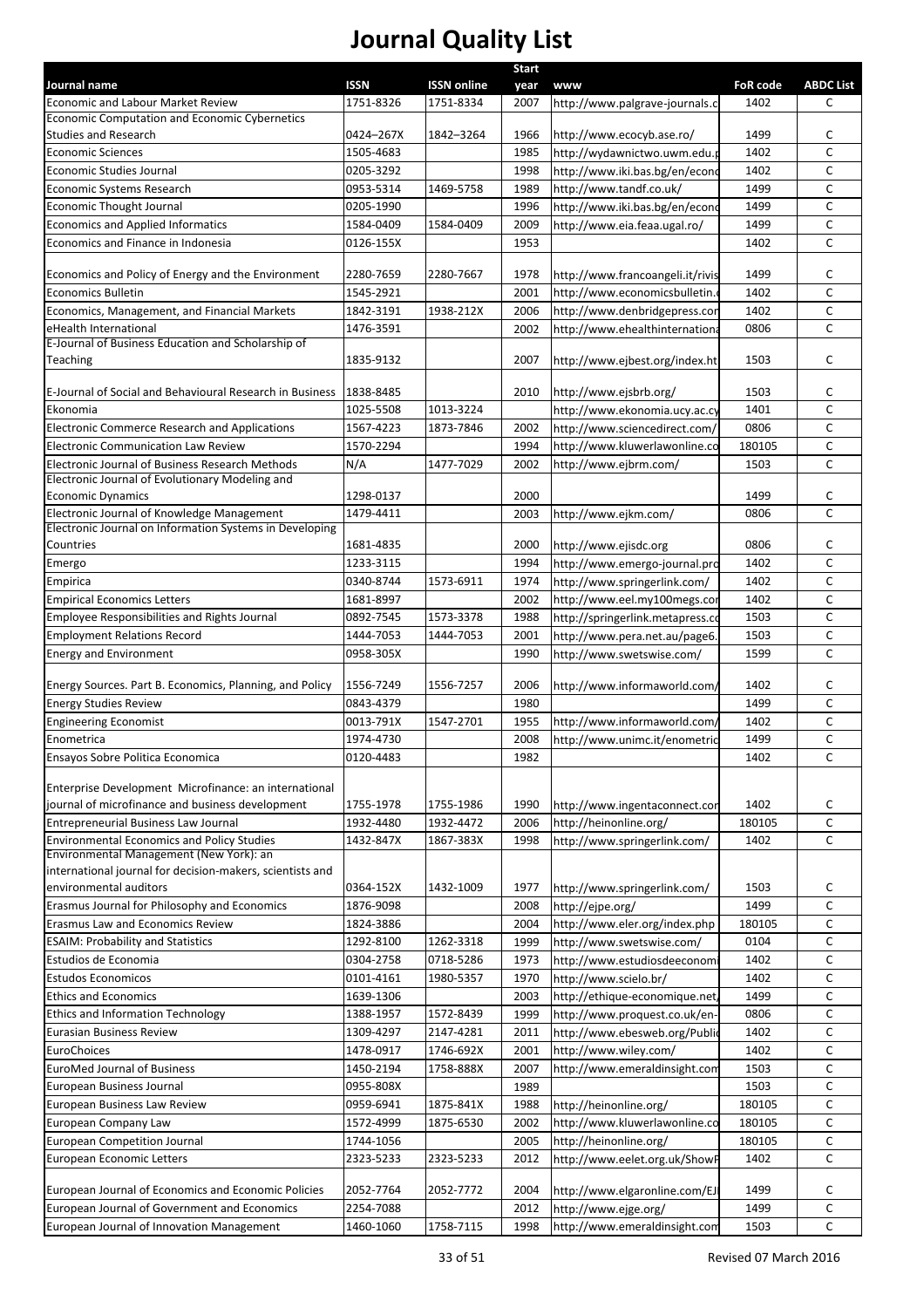|                                                                           |                        |                    | <b>Start</b> |                                        |                 |                   |
|---------------------------------------------------------------------------|------------------------|--------------------|--------------|----------------------------------------|-----------------|-------------------|
| Journal name                                                              | <b>ISSN</b>            | <b>ISSN</b> online | year         | <b>www</b>                             | <b>FoR code</b> | <b>ABDC List</b>  |
| European Journal of International Management                              | 1751-6757              | 1751-6765          | 2007         | http://www.inderscience.com/b          | 1503            | C                 |
| <b>European Journal of Law and Economics</b>                              | 0929-1261              | 1572-9990          | 1993         | http://www.springerlink.com/           | 180105          | C<br>$\mathsf{C}$ |
| European Journal of Management                                            | 1555-4015              | 1555-4015          | 2006         | http://www.iabe.org/domains/i          | 1503            |                   |
| European Management Review                                                | 1740-4754              | 1740-4762          | 2004         | http://www.palgrave-journals.c         | 1503            | C<br>$\mathsf{C}$ |
| European Political Economy Review                                         | 1742-5697              |                    | 2003         | http://eper.htw-berlin.de/main         | 1499            | $\mathsf{C}$      |
| <b>European Quality</b>                                                   | 0969-059X              | 0969-059X          | 1958         | http://www.worldcat.org/title/e        | 1503            | $\mathsf{C}$      |
| European Spatial Research and Policy                                      | 1231-1952              | 1896-1525          | 1994         | http://nargeo.geo.uni.lodz.pl/~        | 1503            | $\mathsf{C}$      |
| European Transport - Trasporti Europei<br>European Transport Law          | 1825-3997<br>0014-3154 |                    | 1995         | http://www.istiee.org/te/              | 1507            | C                 |
|                                                                           |                        | 1465-3427          | 1966         | http://www.wijffels.com/en/            | 180105          | $\mathsf{C}$      |
| Europe-Asia Studies<br><b>Expert Review of Pharmacoeconomics Outcomes</b> | 0966-8136              |                    | 1949         | http://www.tandf.co.uk/                | 1599            |                   |
| Research                                                                  | 1473-7167              | 1744-8379          | 2001         | http://www.expert-reviews.com          | 1402            | c                 |
| <b>Expert Systems with Applications</b>                                   | 0957-4174              | 1873-6793          | 1990         | http://www.sciencedirect.com/          | 0806            | $\mathsf{C}$      |
| Farm and Business - The Journal of the Caribbean Agro-                    |                        |                    |              |                                        |                 |                   |
| <b>Economic Society</b>                                                   | 1019-035X              |                    | 1992         | http://ageconsearch.umn.edu/h          | 1499            | c                 |
| Finance                                                                   | 0752-6180              |                    | 1980         | http://www.pug.fr/numrevue6.           | 1502            | C                 |
| Finance India                                                             | 0970-3772              |                    | 1987         | http://www.financeindia.org/fi.        | 1502            | C                 |
| <b>Finance Letters</b>                                                    | 1740-6242              |                    | 2003         |                                        | 1502            | C                 |
| <b>Financial Counseling and Planning</b>                                  | 1052-3073              |                    | 1990         | http://www.afcpe.org/publicati         | 1502            | $\mathsf{C}$      |
| Financial Decisions (formerly the Journal of Financial and                |                        |                    |              |                                        |                 |                   |
| <b>Strategic Decisions)</b>                                               | 0267-4785              |                    |              |                                        | 1502            | c                 |
| Financial Reporting, Regulation Governance                                | 1449-2318              |                    | 2004         |                                        | 1501            | $\mathsf{C}$      |
| Financijska Teorija i Praksa                                              | 1332-3970              | 1333-9354          | 1977         | http://hrcak.srce.hr/                  | 1402            | C                 |
| FIU Hospitality Review                                                    | 0739-7011              |                    | 1983         | http://www.ebscohost.com/              | 1504            | C                 |
| Foresight: the international journal of applied                           |                        |                    |              |                                        |                 |                   |
| forecasting                                                               | 1555-9068              | 1559-9434          |              | 2005 http://forecasters.org/foresight, | 1503            | c                 |
| <b>Forest Policy and Economics</b>                                        | 1389-9341              | 1872-7050          | 2000         | http://www.elsevier.com/               | 1402            | C                 |
| Forum for Health Economics and Policy                                     | 1558-9544              |                    |              | 1998 http://www.bepress.com/fhep/      | 1499            | C                 |
| Forum for Social Economics                                                | 0736-0932              | 1874-6381          | 1975         | http://www.springerlink.com/           | 1402            | C                 |
| Foundations and Trends in Econometrics                                    | 1551-3076              | 1551-3084          | 2005         | http://www.nowpublishers.com           | 1403            | $\mathsf{C}$      |
| Foundations and Trends in Entrepreneurship                                | 1551-3114              | 1551-3122          | 2005         | http://www.nowpublishers.com           | 1503            | C                 |
| Foundations and Trends in Microeconomics                                  | 1547-9846              | 1547-9854          | 2005         | http://www.nowpublishers.com           | 1402            | C                 |
| Frontiers in Finance and Economics                                        | 1814-2044              |                    |              | 2004 https://ffejournal.wordpress.co   | 1502            | C                 |
| Frontiers of Economics in China: selected publications                    |                        |                    |              |                                        |                 |                   |
| from Chinese universities                                                 | 1673-3444              | 1673-3568          |              | 2006 http://www.springer.com/          | 1402            | C                 |
| Fuzzy Economic Review: review of the International                        |                        |                    |              |                                        |                 |                   |
| Association for Fuzzy-set Management and Economy                          | 1136-0593              |                    | 1995         | http://www.proquest.co.uk/en-          | 1402            | C                 |
| <b>Gambling Research</b>                                                  | 1832-4975              |                    |              | http://search.informit.com.au/         | 1504            | C                 |
| Gender in Management: an international journal                            | 1754-2413              | 1754-2421          |              | 1985 http://www.proquest.com/          | 1503            | C                 |
| German Journal of Agricultural Economics                                  | 0002-1121              |                    |              | 1952 http://www.gjae-online.de/        | 1499            | C                 |
| <b>Global Business and Finance Review</b>                                 | 1088-6931              | 1088-6931          |              |                                        |                 | C                 |
|                                                                           |                        |                    |              | 1996 http://www.montclair.edu/         | 1503            |                   |
| <b>Global Business Economics Review</b>                                   | 1097-4954              | 1745-1329          | 2005         | http://www.inderscience.com/           | 1402            | C                 |
| <b>Global Business Review</b>                                             | 0972-1509              | 1940-1558          |              | 2000 http://www.sagepub.com/           | 1503            | C                 |
| Global Economic Review                                                    | 1226-508X              | 1744-3873          | 1973         | http://www.informaworld.com,           | 1402            | c                 |
| Global Economy and Finance Journal                                        | 1834-5883              | 1834-5891          | 2008         | http://www.zantworldpress.             | 1502            | C                 |
| <b>Global Environmental Politics</b>                                      | 1526-3800              | 1536-0091          | 2000         | http://muse.jhu.edu/                   | 1599            | C                 |
| Global Journal of Business Research                                       | 1931-0277              | 2157-0191          | 2007         | www.theIBFR.com                        | 1503            | C                 |
| Global Perspectives on Accounting Education                               | 1543-2955              |                    | 2003         | http://digitalcommons.bryant.e         | 1501            | C                 |
| Global Review of Accounting and Finance                                   | 1838-1413              | 1838-5915          | 2010         | http://www.zantworldpress.             | 1501            | C                 |
| <b>Global Social Policy</b>                                               | 1468-0181              | 1741-2803          | 2001         | http://gsp.sagepub.com/                | 1503            | C                 |
| Gospodarka Narodowa                                                       | 0867-0005              |                    | 1946         |                                        | 1402            | C                 |
| Greek Economic Review                                                     | 1010-9994              |                    | 1979         |                                        | 1402            | C                 |
| Greener Management International                                          | 0966-9671              | 2051-3062          |              | 1993 http://www.greenleaf-publishin    | 1503            | C                 |
| Griffith Law Review                                                       | 1038-3441              |                    | 1992         | http://heinonline.org/                 | 180105          | C                 |
| Health Care Management Science                                            | 1386-9620              | 1572-9389          |              | 1998 http://www.springerlink.com/      | 1503            | C                 |
| <b>Health Economics Review</b>                                            | 2191-1991              | 2191-1991          | 2011         | http://www.healtheconomicsre           | 1402            | C                 |
| Health Informatics Journal                                                | 1460-4582              | 1741-2811          | 1992         | http://jhi.sagepub.com/                | 0806            | C                 |
|                                                                           |                        |                    |              |                                        |                 |                   |
| Health Services and Outcomes Research Methodology:                        |                        |                    |              |                                        |                 |                   |
| an international journal devoted to quantitative                          |                        |                    |              |                                        |                 |                   |
| methods for the study of the utilization, quality, cost and               |                        |                    |              |                                        |                 |                   |
| outcomes of health care                                                   | 1387-3741              | 1572-9400          |              | 1999 http://www.springerlink.com/      | 1503            | C                 |
| Health Services Management Research                                       | 0951-4848              | 1758-1044          |              | 1988 http://www.swetswise.com/         | 1503            | C                 |
| Higher Education, Skills and Work-based Learning                          | 2042-3896              | 2042-390X          |              | 2011 http://www.emeraldinsight.com     | 1503            | $\mathsf{C}$      |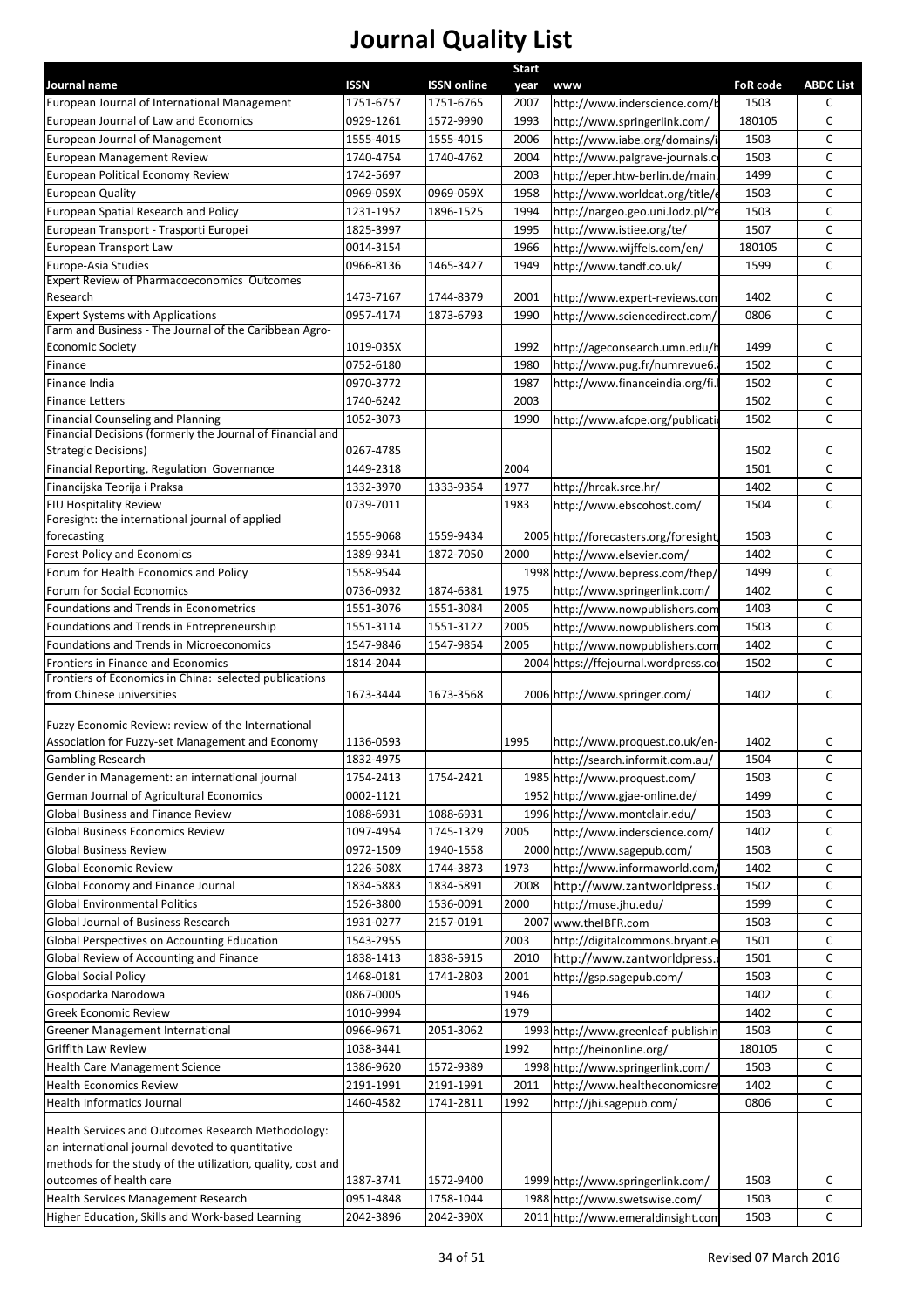|                                                                                                       |           |                    | Start    |                                       |                 |                  |
|-------------------------------------------------------------------------------------------------------|-----------|--------------------|----------|---------------------------------------|-----------------|------------------|
| Journal name                                                                                          | ISSN      | <b>ISSN online</b> | year www |                                       | <b>FoR code</b> | <b>ABDC List</b> |
|                                                                                                       |           |                    |          |                                       |                 |                  |
| Historical Materialism: research in critical Marxist theory 1465-4466                                 |           | 1569-206X          | 1997     | http://www.swetswise.com/             | 1401            | C                |
| Historical Studies in Industrial Relations                                                            | 1362-1572 | 2049-4459          |          | 1996 http://www.liverpooluniversityp  | 1503            | C                |
| History of Economic Thought and Policy                                                                | 2240-9971 | 2280-188X          |          | 2004 http://www.francoangeli.it/rivis | 1499            | C                |
| Homo Oeconomicus                                                                                      | 0943-0180 |                    | 1983     |                                       | 1402            | $\mathsf{C}$     |
| <b>Hospitality &amp; Society</b>                                                                      | 2042-7921 |                    | 2011     | http://www.intellectbooks.co.ul       | 1504            | $\mathsf{C}$     |
| Houston Business and Tax Law Journal                                                                  | 1543-2602 |                    | 2001     | http://heinonline.org/                | 180125          | C                |
| HRfocus: the hands-on tool for human resources                                                        |           |                    |          |                                       |                 |                  |
| professionals                                                                                         | 1059-6038 | 1945-5089          |          | 1919 http://www.ioma.com/issues/H     | 1503            | C                |
| Human Resource Management International Digest                                                        | 0967-0734 | 1758-7166          |          | 1993 http://www.emeraldinsight.con    | 1503            | $\mathsf{C}$     |
| Human Systems Management                                                                              | 0167-2533 | 1875-8703          |          | 1980 http://www.iospress.nl/          | 1503            | C                |
| Humanomics                                                                                            | 0828-8666 | 1758-7174          |          | 1984 http://www.emeraldinsight.con    | 1503            | C                |
| <b>IATSS Research</b>                                                                                 | 0386-1112 |                    | 1977     |                                       | 1507            | C                |
| ICSID Review: foreign investment law journal                                                          | 0258-3690 |                    | 1986     | http://www.press.jhu.edu/             | 180105          | C                |
| <b>IMA Educational Case Journal</b>                                                                   |           | 1940-204X          |          |                                       | 1501            | $\mathsf{C}$     |
| Impact Assessment and Project Appraisal                                                               | 1461-5517 | 1471-5465          |          | 1998 http://www.scipol.co.uk/iapaho   | 1503            | $\mathsf{C}$     |
| Indian Economic Journal                                                                               | 0019-4662 |                    | 1953     |                                       | 1402            | $\mathsf{C}$     |
| Indian Economic Review                                                                                |           |                    | 1952     |                                       |                 | $\mathsf{C}$     |
|                                                                                                       | 0019-4670 |                    |          |                                       | 1402            |                  |
| Indian Journal of Economics                                                                           | 0019-5170 |                    | 1916     | http://www.indianjournalofeco         | 1402            | $\mathsf{C}$     |
| Indian Journal of Economics and Business                                                              | 0972-5784 |                    | 2002     | http://ijeb.com/cms/                  | 1402            | $\mathsf{C}$     |
| Indian Journal of Gender Studies                                                                      | 0971-5215 | 1940-0306          |          | 1983 http://www.indiasage.com/        | 1503            | $\mathsf{C}$     |
| Indian Journal of Industrial Relations                                                                | 0019-5286 | 0019-5286          |          | 1964 http://srcirhr.com/ijir.htm      | 1503            | $\mathsf{C}$     |
| Indian Journal of Labour Economics                                                                    | 0019-5308 |                    | 1958     |                                       | 1402            | C                |
| Indonesian Management and Accounting Research                                                         | 1411-8858 |                    |          | http://www.sciencedirect.com/         | 1501            | $\mathsf{C}$     |
| Industry and Higher Education                                                                         | 0950-4222 | 2043-6858          | 1987     | http://www.ingentaconnect.co          | 1503            | C                |
| Industry and Innovation                                                                               | 1366-2716 | 1469-8390          | 1993     | http://www.tandf.co.uk/               | 1503            | $\mathsf{C}$     |
| Informatics for Health and Social Care                                                                | 1753-8157 | 1753-8165          |          |                                       | 0806            | $\mathsf{C}$     |
|                                                                                                       |           | 1875-8762          | 1999     |                                       | 0806            | C                |
| Information - Knowledge - Systems Management                                                          | 1389-1995 |                    |          | http://www.swetswise.com/             |                 |                  |
| Information and Communications Technology Law                                                         | 1360-0834 | 1469-8404          | 1992     | http://www.informaworld.com           | 0806            | C                |
| Information Management and Computer Security                                                          | 0968-5227 | 1758-5805          | 1992     | http://www.emeraldinsight.cor         | 0806            | $\mathsf{C}$     |
| <b>Information Processing Letters</b>                                                                 | 0020-0190 | 1872-6119          | 1971     | http://www.sciencedirect.com/         | 0806            | C                |
| Information Resources Management Journal                                                              | 1040-1628 | 1533-7979          | 1988     | nttp://www.proquest.co.uk/en          | 0806            | $\mathsf{C}$     |
| <b>Information Retrieval</b>                                                                          | 1386-4564 | 1573-7659          | 1998     | http://www.springerlink.com/          | 0806            | $\mathsf{C}$     |
| Information Technology and Libraries                                                                  | 0730-9295 |                    | 1968     | http://www.proquest.co.uk/en-         | 0806            | $\mathsf{C}$     |
| <b>Information Visualization</b>                                                                      | 1473-8716 | 1473-8724          |          |                                       | 0806            | C                |
|                                                                                                       |           |                    |          |                                       |                 |                  |
| Innovation: Management, Policy and Practice: the                                                      |           |                    |          |                                       |                 |                  |
| international journal for innovation research,                                                        |           |                    |          |                                       |                 |                  |
| commercialization, policy analysis and best practice                                                  | 1447-9338 | N/A                |          | 1998 http://www.innovation-enterpr    | 1503            | C                |
| Insolvency Law Bulletin                                                                               | 1443-9662 |                    |          | 2008 http://www.lexisnexis.com.au/    | 180105          | $\mathsf{C}$     |
|                                                                                                       | 1743-4009 |                    | 1996     |                                       | 180105          | $\mathsf{C}$     |
| Insurance and Reinsurance Law Briefing                                                                |           |                    |          | nttp://www.sweetandmaxwell.c          |                 |                  |
| Intellectual Property Law Bulletin                                                                    | 1554-9607 |                    | 1996     | http://www.heinonline.org/            | 180105          | $\mathsf{C}$     |
| Intellectual Property Quarterly                                                                       | 1364-906X |                    | 1997     | http://www.sweetandmaxwell.           | 180105          | $\mathsf{C}$     |
| Interacting with Computers                                                                            | 0953-5438 |                    | 1989     | /1ttp://www.sciencedirect.com         | 0806            | C                |
| Interdisciplinary Environmental Review                                                                | 1521-0227 |                    | 1999     |                                       | 1599            | C                |
|                                                                                                       |           |                    |          |                                       |                 |                  |
| Intereconomics: review of European economic policy                                                    | 0020-5346 | 1613-964X          | 1966     | http://www.springerlink.com/          | 1402            | C                |
| <b>Internal Auditing</b>                                                                              | 0897-0378 |                    |          | 1986 http://www.proquest.co.uk/en-    | 1501            | $\mathsf{C}$     |
| International Advances in Economic Research                                                           | 1083-0898 | 1573-966X          | 1995     | http://www.springerlink.com/          | 1402            | C                |
|                                                                                                       | 0309-7676 |                    | 1973     |                                       | 180105          | $\mathsf{C}$     |
| International Business Lawyer                                                                         |           |                    |          | http://www.heinonline.org/            |                 |                  |
| International Economic Journal                                                                        | 1016-8737 | 1743-517X          | 1987     | http://www.informaworld.com           | 1402            | C                |
| International Employment Relations Review                                                             | 1324-1125 | 1324-1125          |          | 1995 http://www.ugbs.org/weru/iera    | 1503            | $\mathsf{C}$     |
| International Entrepreneurship and Management                                                         |           |                    |          |                                       |                 |                  |
| Journal                                                                                               | 1554-7191 | 1555-1938          |          | http://www.springer.com/busir         | 1503            | C                |
| International Journal of Accounting and Finance                                                       | 1752-8224 | 1752-8232          |          | 2008 http://www.inderscience.com/     | 1501            | C                |
| International Journal of Accounting and Financial                                                     |           |                    |          |                                       |                 |                  |
| Reporting                                                                                             |           | 2162-3082          |          |                                       | 1501            | C                |
| International Journal of Accounting, Auditing and                                                     |           |                    |          |                                       |                 |                  |
| Performance Evaluation                                                                                | 1740-8008 | 1740-8016          | 2004     | http://www.inderscience.com/          | 1501            | C                |
| International Journal of Actor-Network Theory and                                                     |           |                    |          |                                       |                 |                  |
| Technological Innovation                                                                              | 1942-535X | 1942-5368          |          | 2009 http://eventseer.net/            | 0806            | C                |
|                                                                                                       |           |                    |          |                                       |                 |                  |
| International Journal of Agile Management Systems<br>International Journal of Agricultural Resources, | 1741-9174 | 1741-9182          |          | 2006 http://www.inderscience.com/     | 1503            | C                |
|                                                                                                       |           |                    |          |                                       |                 |                  |
| Governance and Ecology                                                                                | 1462-4605 | 1741-5004          |          |                                       | 1599            | $\mathsf{C}$     |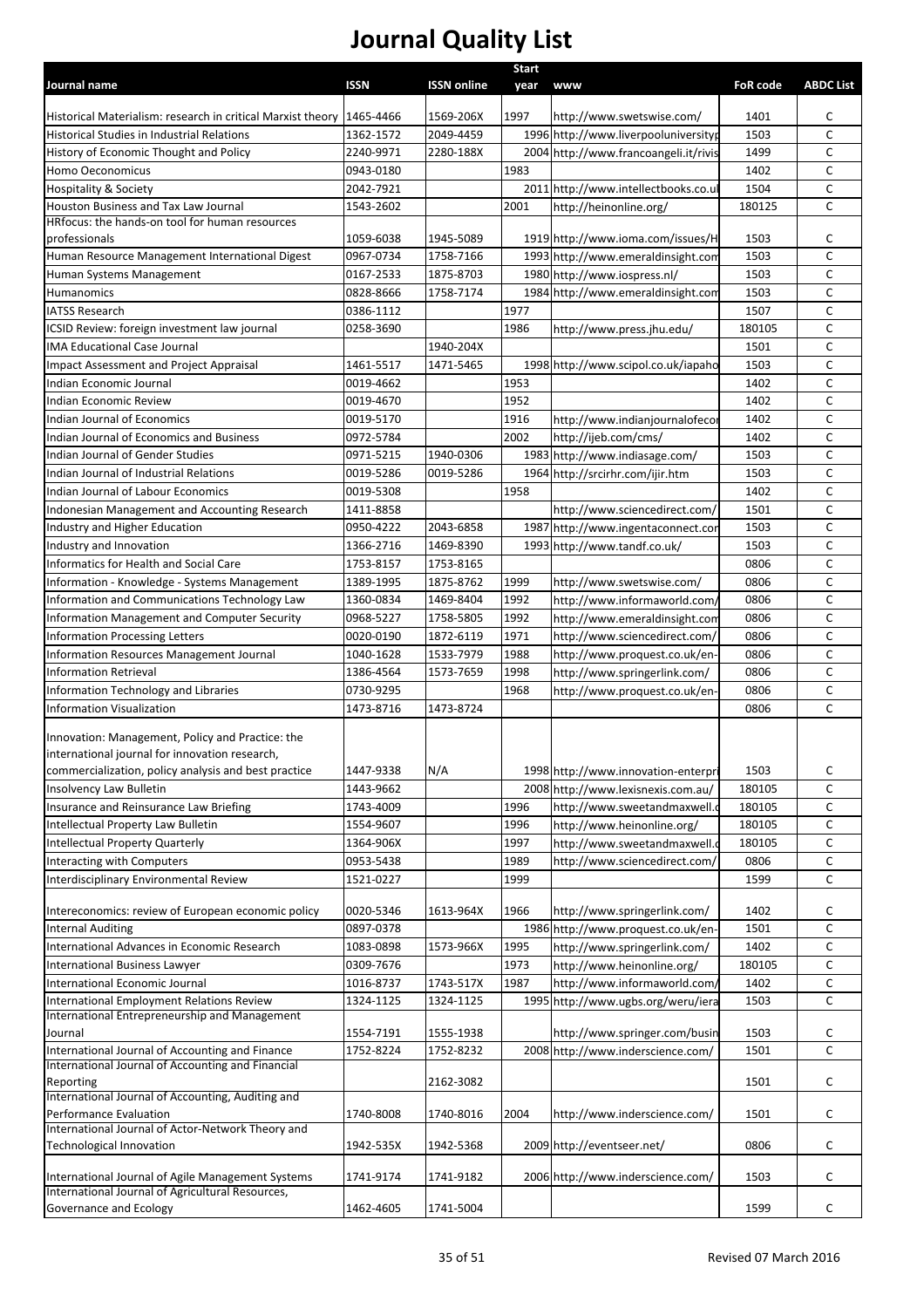| Journal name                                                                           | <b>ISSN</b> | <b>ISSN online</b> | <b>Start</b><br>year | <b>www</b>                           | <b>FoR code</b> | <b>ABDC List</b> |
|----------------------------------------------------------------------------------------|-------------|--------------------|----------------------|--------------------------------------|-----------------|------------------|
| International Journal of Applied Business and Economic                                 |             |                    |                      |                                      |                 |                  |
| Research                                                                               | 0972-7302   | N/A                |                      | 2002 http://www.serialspublications. | 1503            | C                |
| International Journal of Applied Economic Sciences                                     | 1791-5120   | 1791-3373          |                      | 2008 http://www.ijesar.org/          | 1402            | c                |
| International Journal of Applied Economics                                             | 1548-0003   |                    | 2004                 | http://www2.selu.edu/orgs/ijae       | 1402            | C                |
| International Journal of Applied Economics and                                         |             |                    |                      |                                      |                 |                  |
| Econometrics                                                                           | 1530-7247   |                    | 1991                 | http://www.ebscohost.com/            | 1403            | c                |
| International Journal of Applied HRM                                                   | 1742-2604   | 1742-2604          |                      | 2004 http://www.managementjourna     | 1503            | C                |
| International Journal of Applied Management and                                        |             |                    |                      |                                      |                 |                  |
| Technology                                                                             | 1544-4740   | 1544-4740          |                      | 1973 http://www.publishing.waldenu   | 1503            | C                |
| International Journal of Applied Management Science                                    | 1755-8913   | 1755-8921          |                      | 2008 http://www.inderscience.com/    | 1503            | c                |
| International Journal of Applied Quality Management                                    | 1742-2647   | 1742-2647          |                      | 2004 http://www.managementjourna     | 1503            | c                |
| International Journal of Applied Systemic Studies                                      | 1751-0589   | 1751-0597          |                      | 2007 http://www.inderscience.com/    | 1503            | C                |
| International Journal of Asian Management                                              | 1618-7504   | 1618-7512          |                      | 2001 http://www.springerlink.com/    | 1503            | c                |
| International Journal of Automation Technology                                         | 1881-7629   | 1883-8022          | 2007                 | http://www.fujipress.jp/IJAT/ind     | 1507            | C                |
| International Journal of Banking and Finance                                           | 1675-7227   |                    |                      | 2003 http://epublications.bond.edu.a | 1502            | c                |
|                                                                                        |             |                    |                      |                                      |                 |                  |
| International Journal of Banking, Accounting and Finance 1755-3830                     |             | 1755-3849          |                      | 2008 http://www.ingentaconnect.con   | 1502            | c                |
| International Journal of Behavioural Accounting and<br>Finance                         | 1753-1969   | 1753-1977          | 2008                 | http://www.ingentaconnect.con        | 1501            | c                |
| International Journal of Bonds and Currency Derivatives                                | 2050-2281   | 2050-229X          |                      |                                      | 1502            | C                |
| International Journal of Business                                                      | 1083-4346   | N/A                |                      | 1992 http://www.craig.csufresno.edu  | 1503            | C                |
|                                                                                        |             |                    |                      |                                      |                 |                  |
| International Journal of Business and Emerging Markets                                 | 1753-6219   | 1753-6227          |                      | 2008 http://www.ingentaconnect.con   | 1503            | C                |
| International Journal of Business and Globalisation                                    | 1753-3627   | 1753-3635          |                      | 2007 http://www.inderscience.com/    | 1503            | c                |
| International Journal of Business and Information                                      | 1728-8673   |                    | 2006                 | http://ijbi.org/                     | 1501            | C                |
| International Journal of Business and Management                                       | 1833-3850   | 1833-8119          |                      | 2006 http://www.ccsenet.org/journa   | 1505            | C                |
| International Journal of Business and Management                                       |             |                    |                      |                                      |                 |                  |
| Science                                                                                | 1837-6614   | 1985-692X          |                      | 2008 http://www.safaworld.org/ijbms  | 1503            | c                |
| International Journal of Business Environment                                          | 1740-0589   | 1740-0597          |                      | 2006 http://www.ingentaconnect.con   | 1503            | C                |
| International Journal of Business Excellence                                           | 1756-0047   | 1756-0055          |                      | 2008 http://www.inderscience.com/    | 1503            | c                |
| International Journal of Business Forecasting and Market<br>Intelligence               | 1744-6635   | 1744-6643          |                      | 2008 http://www.inderscience.com/    | 1503            | c                |
|                                                                                        |             |                    |                      |                                      |                 |                  |
| International Journal of Business Governance and Ethics                                | 1477-9048   | 1741-802X          |                      | 2003 http://www.inderscience.com/ij  | 1503            | c                |
| International Journal of Business Information Systems                                  | 1746-0972   | 1746-0980          |                      | 2005 http://www.inderscience.com/    | 0806            | С                |
| International Journal of Business Innovation and                                       |             |                    |                      |                                      |                 |                  |
| Research                                                                               | 1751-0252   | 1751-0260          |                      | 2006 http://www.inderscience.com/    | 1503            | c                |
| International Journal of Business Law<br>International Journal of Business Performance | 2329-261X   |                    |                      | 2013 http://www.journalofbusinessla  | 180105          | C                |
| Management                                                                             | 1368-4892   | 1741-5039          |                      | 1998 http://www.inderscience.com/    | 1503            | C                |
| International Journal of Business Process Integration and                              |             |                    |                      |                                      |                 |                  |
| Management                                                                             | 1741-8763   | 1741-8771          |                      | 2005 http://www.inderscience.com/    | 1503            | c                |
| International Journal of Business Research                                             | 1554-5466   | 1554-5571          |                      | 2004 http://www.iabe.eu/domains/ia   | 1503            | C                |
| International Journal of Business Strategy                                             | 1553-9563   | 1553-9563          |                      | 2004 http://www.iabe.org/            | 1503            | С                |
| International Journal of Business Studies (Aust)                                       | 1320-7156   | 1320-7156          |                      | 1993 http://www.business.ecu.edu.a   | 1503            | c                |
| International Journal of Business Studies (USA)                                        | 1555-7715   | 1555-7715          |                      | 2005 http://www.iabe.com/            | 1503            | С                |
| International Journal of Cases on Electronic Commerce                                  | 1548-0623   | 1548-0615          | 2005                 | http://www.igi-pub.com/              | 0806            | c                |
| International Journal of Central Banking                                               | 1815-4654   |                    |                      | 2005 http://www.ijcb.org/            | 1502            | C                |
| International Journal of Chinese Culture and                                           |             |                    |                      |                                      |                 |                  |
| Management                                                                             | 1752-1270   | 1752-1289          |                      | 2007 http://www.inderscience.com/    | 1503            | C                |
| Review of International Business and Strategy (Formerly                                |             |                    |                      |                                      |                 |                  |
| International Journal of Commerce and Management)                                      |             | 2059-6014          |                      | 1991 http://www.emeraldinsight.com   | 1503            | C                |
| International Journal of Computational Economics and                                   |             |                    |                      |                                      |                 |                  |
| Econometrics                                                                           | 1757-1170   | 1757-1189          |                      | 2009 www.inderscience.com/jhome.p    | 1403            | c                |
| International Journal of Critical Accounting                                           | 1757-9848   | 1757-9856          | 2009                 | http://www.inderscience.com/         | 1501            | C                |
| International Journal of Data Warehousing and Mining                                   | 1548-3924   | 1548-3932          | 2005                 | http://www.igi-pub.com/              | 0806            | c                |
| International Journal of Development Issues                                            | 1446-8956   |                    | 2002                 | http://www.emeraldinsight.com        | 1402            | C                |
| International Journal of Disclosure and Governance                                     | 1741-3591   | 1746-6539          | 2003                 | http://www.proquest.com/             | 180105          | С                |
| International Journal of e-Business Management                                         | 1835-5412   | 1835-5412          |                      | 2007 http://search.informit.com.au/  | 1503            | C                |
|                                                                                        |             |                    |                      |                                      |                 |                  |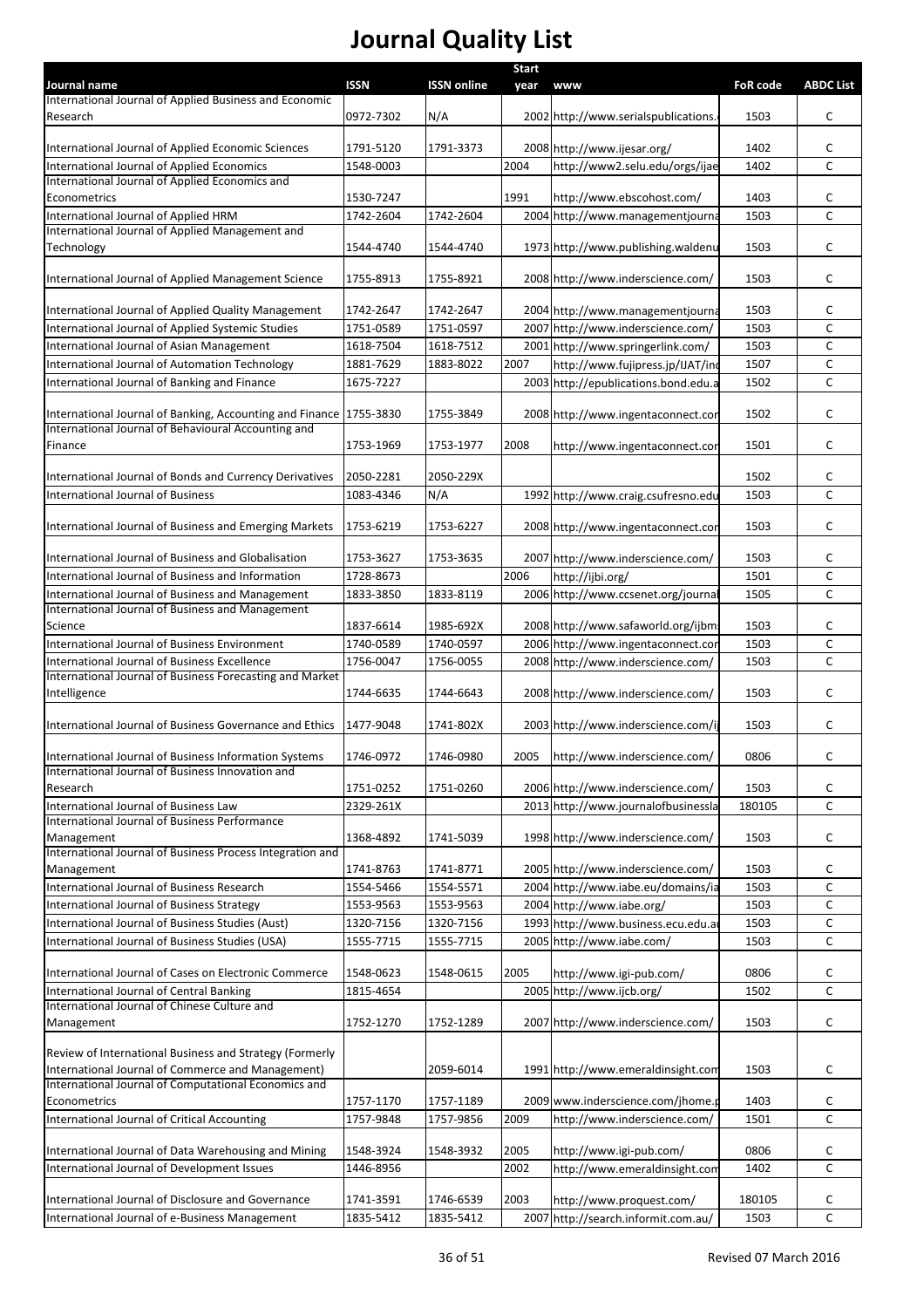|                                                                                                         |             |                    | <b>Start</b> |                                       |                 |                   |
|---------------------------------------------------------------------------------------------------------|-------------|--------------------|--------------|---------------------------------------|-----------------|-------------------|
| Journal name                                                                                            | <b>ISSN</b> | <b>ISSN online</b> | year         | <b>www</b>                            | <b>FoR code</b> | <b>ABDC List</b>  |
| International Journal of Ecological Economics and                                                       |             |                    |              |                                       |                 |                   |
| <b>Statistics</b>                                                                                       | 0973-1385   |                    | 2007         | 2003 http://ceser.res.in/ijees.html   | 1402            | c<br>$\mathsf{C}$ |
| International Journal of Economic Perspectives<br>International Journal of Economic Policy and Emerging | 1307-1637   |                    |              | http://www.proquest.co.uk/en-         | 1402            |                   |
| Economies                                                                                               | 1752-0452   | 1752-0460          |              | 2007 http://www.inderscience.com/     | 1402            | c                 |
|                                                                                                         |             |                    |              |                                       |                 |                   |
| International Journal of Economic Practices and Theories                                                |             | 2247-7225          | 2011         | http://www.ijept.org/                 | 1402            | C                 |
| International Journal of Economic Research                                                              | 0972-9380   |                    | 2004         |                                       | 1402            | C                 |
| International Journal of Economics and Accounting                                                       | 2041-868X   | 2041-8698          |              |                                       | 1501            | C                 |
| International Journal of Economics and Business                                                         |             |                    |              |                                       |                 |                   |
| Research                                                                                                | 1756-9850   | 1756-9869          |              | 2009 http://www.inderscience.com/j    | 1402            | c                 |
| International Journal of Economics and Finance                                                          | 1916-971X   | 1916-9728          | 2009         | http://ccsenet.org/                   | 1502            | C                 |
|                                                                                                         |             |                    |              |                                       |                 |                   |
| International Journal of Economics and Financial Issues                                                 | 2146-4138   |                    |              | 2011 http://www.econjournals.com/i    | 1499            | c                 |
| International Journal of Education and Development                                                      |             |                    |              |                                       |                 |                   |
| using Information and Communication Technology                                                          |             | 1814-0556          |              |                                       | 0806            | c                 |
| International Journal of Electronic Banking                                                             | 1753-5239   | 1753-5247          |              | 2008 http://www.inderscience.com/     | 1502            | C                 |
| International Journal of Electronic Business                                                            | 1470-6067   | 1741-5063          |              | 2002 http://www.inderscience.com/     | 1503            | C                 |
| International Journal of Electronic Customer                                                            |             |                    |              |                                       |                 |                   |
| <b>Relationship Management</b>                                                                          | 1750-0664   | 1750-0672          | 2007         | http://www.inderscience.com/          | 1505            | c                 |
| International Journal of Electronic Finance                                                             | 1746-0069   | 1746-0077          |              | 2006 http://www.inderscience.com/     | 1502            | C                 |
|                                                                                                         |             |                    |              |                                       |                 |                   |
| International Journal of Electronic Government Research                                                 | 1548-3886   | 1548-3894          | 2005         | http://www.ebscohost.com/             | 0806            | C                 |
| International Journal of Electronic Marketing and                                                       |             |                    |              |                                       |                 |                   |
| Retailing                                                                                               | 1741-1025   | 1741-1033          |              | 2006 http://www.inderscience.com/     | 1505            | c                 |
| International Journal of Emergency Management                                                           | 1471-4825   | 1741-5071          |              | 2001 http://www.inderscience.com/     | 1503            | $\mathsf{C}$      |
| International Journal of Emerging Markets                                                               | 1746-8809   | 1746-8817          | 2006         | http://www.proquest.co.uk/en-         | 1505            | C                 |
| International Journal of Emerging Technologies and                                                      |             |                    |              |                                       |                 |                   |
| Society (formerly Australian Journal of Emerging<br>Technologies and Society)                           | 1835-8780   |                    | 2003         |                                       | 0806            | c                 |
|                                                                                                         | 1039-6993   | 1039-6993          |              | http://www.swinburne.edu.au/          | 1503            | C                 |
| International Journal of Employment Studies                                                             |             |                    |              | 1993 http://iera.net.au/ijes_14.html  |                 |                   |
| International Journal of Energy Economics and Policy                                                    | 2146-4553   |                    |              | 2011 http://www.econjournals.com/i    | 1499            | C                 |
|                                                                                                         |             |                    |              |                                       |                 |                   |
| International Journal of Enterprise Information Systems                                                 | 1548-1115   | 1548-1123          | 2005         | http://www.swetswise.com/             | 0806            | c                 |
| International Journal of Entrepreneurship                                                               | 1099-9264   | 1939-4675          |              | 1997 http://www.proquest.com/         | 1503            | $\mathsf{C}$      |
| International Journal of Entrepreneurship and                                                           |             |                    |              |                                       |                 |                   |
| Innovation                                                                                              | 1465-7503   | 2043-6882          |              | 2000 http://www.ippublishing.com/e    | 1503            | c                 |
| International Journal of Entrepreneurship and                                                           |             |                    |              |                                       |                 |                   |
| <b>Innovation Management</b><br>International Journal of Entrepreneurship and Small                     | 1368-275X   | 1741-5098          |              | 2000 http://www.inderscience.com/     | 1503            | c                 |
| <b>Business</b>                                                                                         | 1476-1297   | 1741-8054          |              | 2004 http://www.inderscience.com/     | 1503            | C                 |
|                                                                                                         |             |                    |              |                                       |                 |                   |
| International Journal of Entrepreneurship Education                                                     | 1649-2269   | 1649-2269          |              | 2002 http://www.senatehall.com/ent    | 1503            | c                 |
| International Journal of Environment and Pollution                                                      | 0957-4352   | 1741-5101          | 1991         | http://www.inderscience.com/          | 1599            | $\mathsf{C}$      |
| International Journal of Environment, Workplace and                                                     |             |                    |              |                                       |                 |                   |
| Employment                                                                                              | 1741-8437   | 1741-8445          |              | 2004 http://www.inderscience.com/     | 1503            | C                 |
| International Journal of Environmental Technology and                                                   |             |                    |              |                                       |                 |                   |
| Management                                                                                              | 1466-2132   | 1741-511X          |              | 2001 http://www.inderscience.com/     | 1503            | c                 |
| International Journal of Finance                                                                        | 1041-2743   |                    | 1988         |                                       | 1502            | C                 |
| International Journal of Financial Markets and                                                          |             |                    |              |                                       |                 |                   |
| Derivatives                                                                                             | 1756-7130   | 1756-7149          |              |                                       | 1502            | c                 |
| International Journal of Financial Services Management                                                  | 1460-6712   | 1741-8062          |              | 2005 http://www.inderscience.com/     | 1502            | C                 |
|                                                                                                         |             |                    |              |                                       |                 |                   |
| International Journal of Flexible Manufacturing Systems                                                 | 0920-6299   | 1572-9370          |              | 1988 http://springerlink.metapress.co | 1503            | C                 |
|                                                                                                         |             |                    |              |                                       |                 |                   |
| International Journal of Foresight and Innovation Policy                                                | 1740-2816   | 1740-2824          |              | 2004 http://www.inderscience.com/     | 1503            | C                 |
|                                                                                                         |             |                    |              |                                       |                 |                   |
| International Journal of Gender and Entrepreneurship                                                    | 1756-6266   | 1756-6274          |              | 2009 http://www.emeraldinsight.com    | 1503            | C                 |
| International Journal of Global Business and                                                            |             |                    |              |                                       |                 |                   |
| Competitiveness                                                                                         | 0973-4619   | 0973-4619          |              | 2005 http://www.giftsociety.org/      | 1503            | c                 |
| International Journal of Global Energy Issues                                                           | 0954-7118   | 1741-5128          | 1989         | http://www.inderscience.com/          | 1499            | $\mathsf{C}$      |
|                                                                                                         |             |                    |              |                                       |                 |                   |
| International Journal of Globalisation and Small Business                                               | 1479-3059   | 1479-3067          |              | 2004 http://www.inderscience.com/     | 1503            | c                 |
| International Journal of Government Auditing                                                            | 0047-0724   |                    |              |                                       | 1501            | C                 |
| International Journal of Green Economics<br>International Journal of Healthcare Information Systems     | 1744-9928   | 1744-9936          | 2006         | http://www.inderscience.com/          | 1499            | C                 |
| and Informatics                                                                                         | 1555-3396   | 1555-340X          | 2006         | http://www.igi-pub.com/               | 0806            | C                 |
|                                                                                                         |             |                    |              |                                       |                 |                   |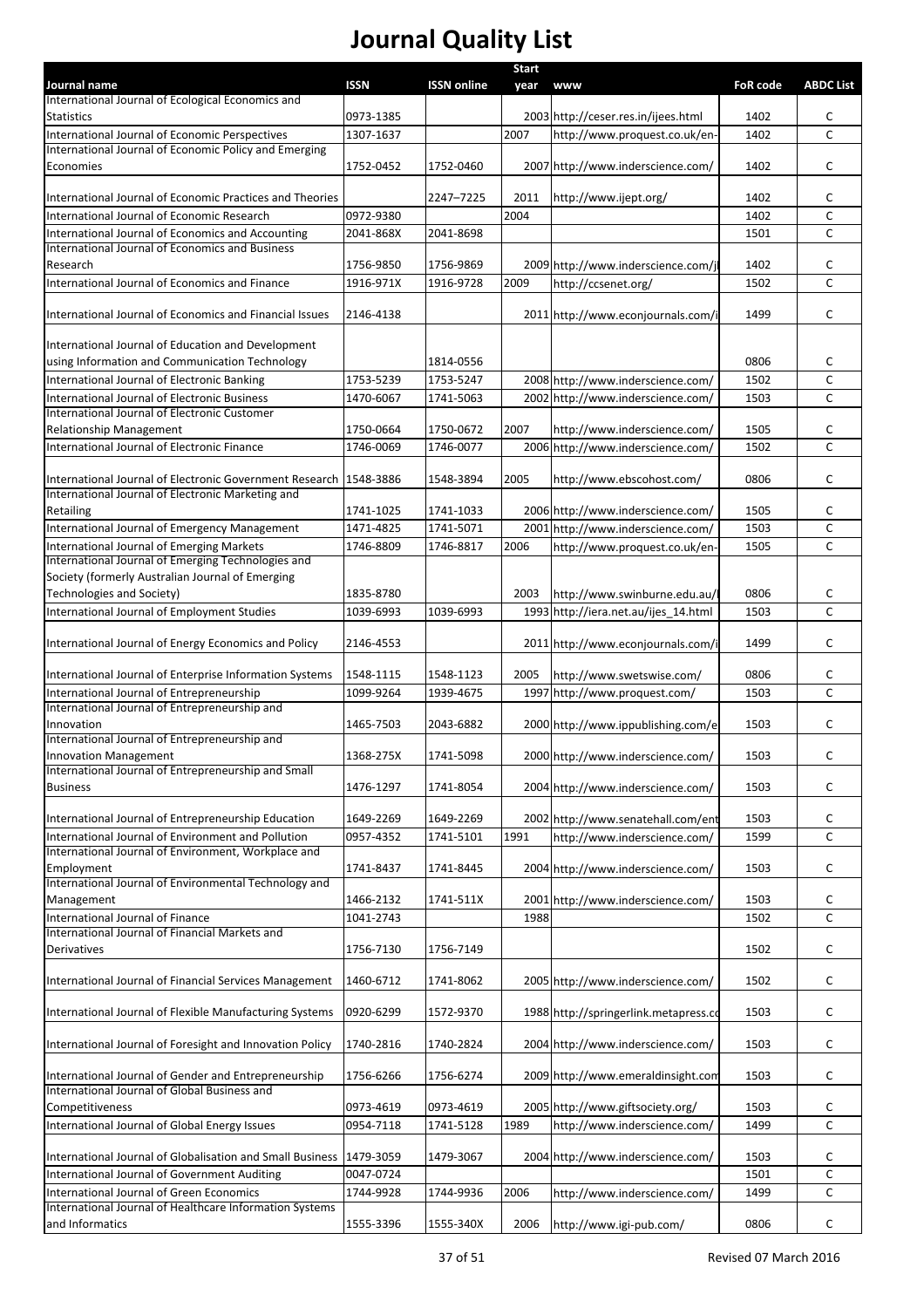|                                                                                                                      |             |                    | <b>Start</b> |                                     |                 |                  |
|----------------------------------------------------------------------------------------------------------------------|-------------|--------------------|--------------|-------------------------------------|-----------------|------------------|
| Journal name                                                                                                         | <b>ISSN</b> | <b>ISSN online</b> | year         | www                                 | <b>FoR code</b> | <b>ABDC List</b> |
| International Journal of Healthcare Technology and<br>Management                                                     | 1368-2156   | 1741-5144          |              | 1999 http://www.inderscience.com/   | 1503            | c                |
| International Journal of Home Economics                                                                              | 1999-561X   |                    |              | 2008 http://search.informit.com.au/ | 1499            | $\mathsf{C}$     |
| International Journal of Human Resources Development                                                                 |             |                    |              |                                     |                 |                  |
| and Management                                                                                                       | 1465-6612   | 1741-5160          |              | 2001 http://www.inderscience.com/   | 1503            | c                |
| International Journal of Indian Culture and Business                                                                 |             |                    |              |                                     |                 |                  |
| Management                                                                                                           | 1753-0806   | 1753-0814          |              | 2007 http://www.inderscience.com/   | 1503            | C                |
| International Journal of Information and Communication                                                               |             |                    |              |                                     |                 |                  |
| <b>Technology Education</b>                                                                                          | 1550-1876   | 1550-1337          |              |                                     | 0806            | C                |
|                                                                                                                      |             |                    |              |                                     |                 |                  |
| International Journal of Information Security and Privacy<br>International Journal of Information Systems and Change | 1930-1650   | 1930-1669          | 2007         | http://journals.igi-online.com/     | 0806            | c                |
| Management                                                                                                           | 1479-3121   | 1479-313X          | 2006         | http://www.swetswise.com/           | 0806            | C                |
| International Journal of Information Systems and Supply                                                              |             |                    |              |                                     |                 |                  |
| Chain Management                                                                                                     | 1935-5726   | 1935-5734          | 2008         | http://www.igi-global.com/          | 0806            | C                |
| International Journal of Information Technology and                                                                  |             |                    |              |                                     |                 |                  |
| <b>Decision Making</b>                                                                                               | 0219-6220   | 1793-6845          |              | 2002 http://www.worldscinet.com/iji | 0806            | c                |
| International Journal of Information Technology and                                                                  |             |                    |              |                                     |                 |                  |
| Web Engineering                                                                                                      | 1554-1045   | 1554-1053          |              |                                     | 0806            | c                |
| International Journal of Innovation and Learning                                                                     | 1471-8197   | 1741-8089          | 2001         | http://www.inderscience.com/        | 1503            | $\mathsf{C}$     |
| International Journal of Innovation and Technology                                                                   |             |                    |              |                                     |                 |                  |
| Management                                                                                                           | 0219-8770   | 1793-6950          | 2004         | http://www.worldscinet.com/iji      | 1503            | C                |
|                                                                                                                      |             |                    |              |                                     |                 |                  |
| International Journal of Integrated Supply Management                                                                | 1477-5360   | 1741-8097          | 2003         | http://www.inderscience.com/        | 1503            | C                |
| International Journal of Intellectual Property                                                                       |             |                    |              |                                     |                 |                  |
| Management                                                                                                           | 1478-9647   | 1478-9655          | 2006         | http://www.inderscience.com/        | 1402            | С                |
| International Journal of Intelligent Enterprise<br>International Journal of Intelligent Information                  | 1745-3232   | 1745-3240          | 2007         | http://www.inderscience.com/        | 1503            | $\mathsf{C}$     |
| Technologies                                                                                                         | 1548-3657   | 1548-3665          |              |                                     | 0806            | C                |
| International Journal of Intercultural Information                                                                   |             |                    |              |                                     |                 |                  |
| Management                                                                                                           | 1750-0028   | 1750-0036          | 2007         | http://www.inderscience.com/        | 1503            | C                |
| International Journal of Internet and Enterprise                                                                     |             |                    |              |                                     |                 |                  |
| Management                                                                                                           | 1476-1300   | 1741-5330          | 2003         | http://www.inderscience.com/        | 0806            | C                |
| International Journal of Internet Marketing and                                                                      |             |                    |              |                                     |                 |                  |
| Advertising                                                                                                          | 1477-5212   | 1741-8100          | 2003         | http://www.inderscience.com/        | 1505            | c                |
| International Journal of Internet Science                                                                            | 1662-5544   |                    |              |                                     | 0806            | C                |
| International Journal of Inventory Research                                                                          | 1746-6962   | 1746-6970          | 2008         | http://www.inderscience.com/        | 1503            | C                |
| International Journal of Islamic and Middle Eastern                                                                  |             |                    |              |                                     |                 |                  |
| Finance and Management                                                                                               | 1753-8394   | 1753-8408          |              |                                     | 1502            | c                |
| International Journal of Knowledge and Learning                                                                      | 1741-1009   | 1741-1017          |              |                                     | 0806            | C                |
|                                                                                                                      |             |                    | 2006         |                                     |                 |                  |
| International Journal of Knowledge Management Studies 1743-8268                                                      |             | 1743-8276          |              | http://www.inderscience.com/        | 0806            | с                |
| International Journal of Knowledge, Culture and Change                                                               |             |                    |              |                                     |                 |                  |
| Management                                                                                                           | 1447-9524   | 1447-9575          | 2003         | http://theorganisation.com/jour     | 1503            | c                |
| International Journal of Law and Management                                                                          | 1754-243X   | 1754-2448          | 1966         | http://www.emeraldinsight.com       | 1503            | c                |
| International Journal of Learning and Change                                                                         | 1740-2875   | 1740-2883          | 2005         | http://www.inderscience.com/        | 1503            | c                |
|                                                                                                                      |             |                    |              |                                     |                 |                  |
| International Journal of Learning and Intellectual Capital                                                           | 1479-4853   | 1479-4861          | 2004         | http://www.inderscience.com/        | 1503            | c                |
| International Journal of Logistics Economics and<br>Globalisation                                                    |             |                    |              |                                     | 1402            | c                |
| International Journal of Logistics Systems and                                                                       | 1741-5373   | 1741-5381          | 2007         | http://www.inderscience.com/        |                 |                  |
| Management                                                                                                           | 1742-7967   | 1742-7975          | 2004         | http://www.inderscience.com/        | 1503            | С                |
| International Journal of Management                                                                                  | 0813-0183   | 0813-0183          | 1984         | http://www.internationaljourna      | 1503            | c                |
| International Journal of Management and Decision                                                                     |             |                    |              |                                     |                 |                  |
| Making                                                                                                               | 1462-4621   | 1741-5187          | 2000         | http://www.inderscience.com/        | 1503            | c                |
| International Journal of Management and Enterprise                                                                   |             |                    |              |                                     |                 |                  |
| Development                                                                                                          | 1468-4330   | 1741-8127          | 2001         | http://www.inderscience.com/        | 1503            | c                |
| International Journal of Management and Marketing                                                                    |             |                    |              |                                     |                 |                  |
| Research                                                                                                             | 1933-3153   | 2157-0205          | 2008         | www.theIBFR.com                     | 1503            | c                |
| International Journal of Management and Network                                                                      |             |                    |              |                                     |                 |                  |
| Economics                                                                                                            | 1754-2316   | 1754-2324          | 2008         | http://www.inderscience.com/jl      | 1499            | c                |
| International Journal of Management and Systems                                                                      | 0970-7328   |                    | 1985         |                                     | 0806            | $\mathsf{C}$     |
| International Journal of Management Concepts and                                                                     |             |                    |              |                                     |                 |                  |
| Philosophy                                                                                                           | 1478-1484   | 1741-8135          | 2003         | http://www.inderscience.com/        | 1503            | с                |
| International Journal of Management Perspectives                                                                     | 1307-1629   | 1307-1629          | 2008         | http://www.ib-ts.org/journals.h     | 1503            | C                |
| International Journal of Management Practice                                                                         | 1477-9064   | 1741-8143          | 2004         | http://www.inderscience.com/ij      | 1503            | $\mathsf{C}$     |
| International Journal of Managerial and Financial                                                                    |             |                    |              |                                     |                 |                  |
| Accounting                                                                                                           | 1753-6715   | 1753-6723          | 2008         | http://www.inderscience.com/        | 1501            | c                |
|                                                                                                                      |             |                    |              |                                     |                 |                  |
| International Journal of Managing Projects in Business                                                               | 1753-8378   | 1753-8386          | 2008         | http://info.emeraldinsight.com/     | 1503            | C                |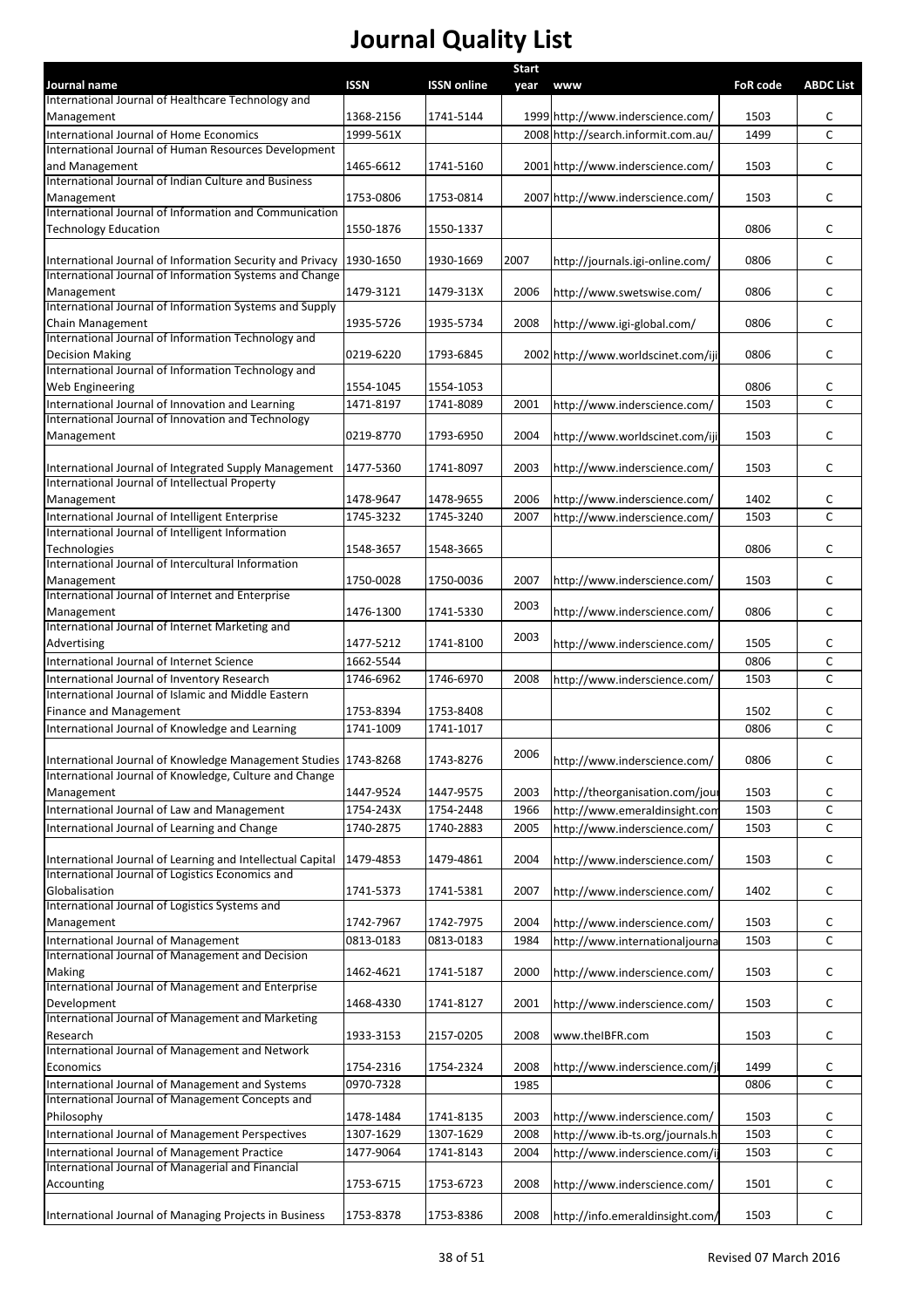| Journal name                                                                                             | <b>ISSN</b>            | <b>ISSN online</b>     | <b>Start</b><br>year | www                                                          | <b>FoR code</b> | <b>ABDC List</b> |
|----------------------------------------------------------------------------------------------------------|------------------------|------------------------|----------------------|--------------------------------------------------------------|-----------------|------------------|
| International Journal of Manufacturing System Design                                                     | 0218-3382              | 0218-3382              | 1994                 | http://journalseek.net/cgi-bin/jo                            | 1503            | C                |
| International Journal of Manufacturing Technology and                                                    |                        |                        |                      |                                                              |                 |                  |
| Management                                                                                               | 1368-2148              | 1741-5195              | 1998                 | http://www.inderscience.com/                                 | 1503            | c                |
| International Journal of Monetary Economics and                                                          |                        |                        |                      |                                                              |                 |                  |
| Finance<br>International Journal of Networking and Virtual                                               | 1752-0479              | 1752-0487              | 2007                 | http://www.inderscience.com/                                 | 1402            | c                |
| Organisations                                                                                            | 1470-9503              | 1741-5225              | 2001                 | http://www.inderscience.com/                                 | 1503            | С                |
| International Journal of Operational Research                                                            | 1745-7645              | 1745-7653              | 2005                 | http://www.inderscience.com/                                 | 1503            | C                |
| International Journal of Operations and Quantitative                                                     |                        |                        |                      |                                                              |                 |                  |
| Management                                                                                               | 1082-1910              | N/A                    | 1995                 | http://www.ijoqm.org/                                        | 1503            | c                |
| International Journal of Organisational Behaviour                                                        | 1440-5377              | 1440-5377              | 1998                 | http://www.usq.edu.au/busines                                | 1503            | C                |
| International Journal of Organizational Innovation<br>International Journal of Organizational Theory and | 1943-1813              | 1943-1813              | 2008                 | http://ijoi.fp.expressacademic.o                             | 1503            | C                |
| Behavior                                                                                                 | 1093-4537              | 1532-4273              | 1998                 | http://www.pracademicspress.c                                | 1503            | c                |
| International Journal of Political Economy: a journal of                                                 |                        |                        |                      |                                                              |                 |                  |
| translations                                                                                             | 0891-1916              | 1558-0970              | 1971                 | http://www.ebscohost.com/                                    | 1402            | С                |
| International Journal of Process Management and                                                          |                        |                        |                      |                                                              |                 |                  |
| Benchmarking                                                                                             | 1460-6739              | 1741-816X              | 2000                 | http://www.inderscience.com/                                 | 1503            | c                |
| International Journal of Procurement Management<br>International Journal of Product Development          | 1753-8432<br>1477-9056 | 1753-8440<br>1741-8178 | 2007<br>2004         | http://www.inderscience.com/<br>http://www.inderscience.com/ | 1503<br>1503    | C<br>C           |
|                                                                                                          |                        |                        |                      |                                                              |                 |                  |
| International Journal of Product Lifecycle Management                                                    | 1743-5110              | 1743-5129              | 2005                 | http://www.inderscience.com/                                 | 1503            | c                |
| International Journal of Productivity and Quality                                                        |                        |                        |                      |                                                              |                 |                  |
| Management<br>International Journal of Project Organisation and                                          | 1746-6474              | 1746-6482              | 2006                 | http://www.inderscience.com/                                 | 1503            | С                |
| Management                                                                                               | 1740-2891              | 1740-2905              | 2008                 | http://www.inderscience.com/                                 | 1503            | C                |
| International Journal of Public Sector Performance                                                       |                        |                        |                      |                                                              |                 |                  |
| Management                                                                                               | 1741-1041              | 1741-105X              | 2007                 | http://www.inderscience.com/                                 | 1503            | c                |
|                                                                                                          |                        |                        |                      |                                                              |                 |                  |
| International Journal of Quality and Services Science                                                    | 1756-669X              |                        |                      |                                                              | 1505            | c                |
| International Journal of Revenue Management<br>International Journal of Risk Assessment and              | 1474-7332              | 1741-8186              | 2006                 | http://www.inderscience.com/                                 | 1502            | C                |
| Management                                                                                               | 1466-8297              | 1741-5241              |                      |                                                              | 1502            | c                |
| International Journal of Services and Operations                                                         |                        |                        |                      |                                                              |                 |                  |
| Management                                                                                               | 1744-2370              | 1744-2389              | 2004                 | http://www.inderscience.com/                                 | 1503            | C                |
| International Journal of Services Operations and                                                         |                        |                        |                      |                                                              |                 |                  |
| <b>Informatics</b>                                                                                       | 1741-539X              | 1741-5403              | 2006                 | http://www.inderscience.com/                                 | 1503            | c                |
| International Journal of Services Science<br>International Journal of Services Technology and            | 1753-1446              | 1753-1454              | 2008                 | http://www.ingentaconnect.con                                | 1503            | $\mathsf{C}$     |
| Management                                                                                               | 1460-6720              | 1741-525X              | 1998                 | http://www.inderscience.com/ij                               | 1503            | c                |
| International Journal of Services, Economics and                                                         |                        |                        |                      |                                                              |                 |                  |
| Management                                                                                               | 1753-0822              | 1753-0830              | 2007                 | http://www.inderscience.com/                                 | 1503            | C                |
| International Journal of Simulation and Process<br>Modelling                                             | 1740-2123              | 1740-2131              | 2005                 |                                                              | 1503            | C                |
| International Journal of Six Sigma and Competitive                                                       |                        |                        |                      | http://www.inderscience.com/ij                               |                 |                  |
| Advantage                                                                                                | 1479-2494              | 1479-2753              | 2004                 | http://www.inderscience.com/ij                               | 1503            | c                |
|                                                                                                          |                        |                        | 2008                 |                                                              |                 |                  |
| International Journal of Social Humanistic Computing                                                     | 1752-6124              | 1752-6132              |                      | http://www.inderscience.com/                                 | 0806            | С                |
| International Journal of Sport Finance                                                                   | 1558-6235              | 1930-076X              | 2006                 | http://www.proquest.com/                                     | 1504            | C                |
| International Journal of Sport Policy and Politics                                                       | 1940-6940              | 1940-6959              |                      |                                                              | 1504            | С                |
| International Journal of Statistics and Economics                                                        | 0973-7022              |                        | 2007                 | http://ceser.res.in/bse.html                                 | 1403            | C                |
| International Journal of Strategic Business Alliances                                                    | 1756-6444              | 1756-6452              | 2009                 | http://www.inderscience.com/                                 | 1503            | C                |
|                                                                                                          |                        |                        |                      |                                                              |                 |                  |
| International Journal of Strategic Change Management                                                     | 1740-2859              | 1740-2867              | 2006                 | http://www.inderscience.com/                                 | 1503            | c                |
| International Journal of Strategic Management                                                            | 1555-2411              | 1555-2411              | 2004                 | http://www.iabe.org/domains/i                                | 1503            | C                |
| International Journal of Sustainable Design                                                              | 1743-8284              | 1743-8292              | 2008                 | http://www.inderscience.com/                                 | 1505            | с                |
| International Journal of Sustainable Development                                                         | 0960-1406              | 1741-5268              | 1998                 | http://www.inderscience.com/                                 | 1503            | С                |
| International Journal of Sustainable Economy                                                             | 1756-5804              | 1756-5812              | 2008                 | http://www.inderscience.com/                                 | 1402            | C                |
| International Journal of Sustainable Strategic                                                           |                        |                        |                      |                                                              |                 |                  |
| Management<br>International Journal of Technoentrepreneurship                                            | 1753-3600<br>1746-5370 | 1753-3619<br>1746-5389 | 2008                 | http://www.inderscience.com/                                 | 1503            | c<br>С           |
|                                                                                                          |                        |                        | 2007                 | http://www.inderscience.com/                                 | 1503            |                  |
| International Journal of Technology and Globalization                                                    | 1476-5667              | 1741-8194              | 2004                 | http://www.inderscience.com/                                 | 1503            | C                |
| International Journal of Technology and Human                                                            |                        |                        | 2005                 |                                                              |                 |                  |
| Interaction                                                                                              | 1548-3908              | 1548-3916              |                      | http://www.ebscohost.com/                                    | 0806            | C                |
| International Journal of Technology Intelligence and<br>Planning                                         | 1740-2832              | 1740-2840              | 2004                 | http://www.inderscience.com/                                 | 1503            | C                |
|                                                                                                          |                        |                        |                      |                                                              |                 |                  |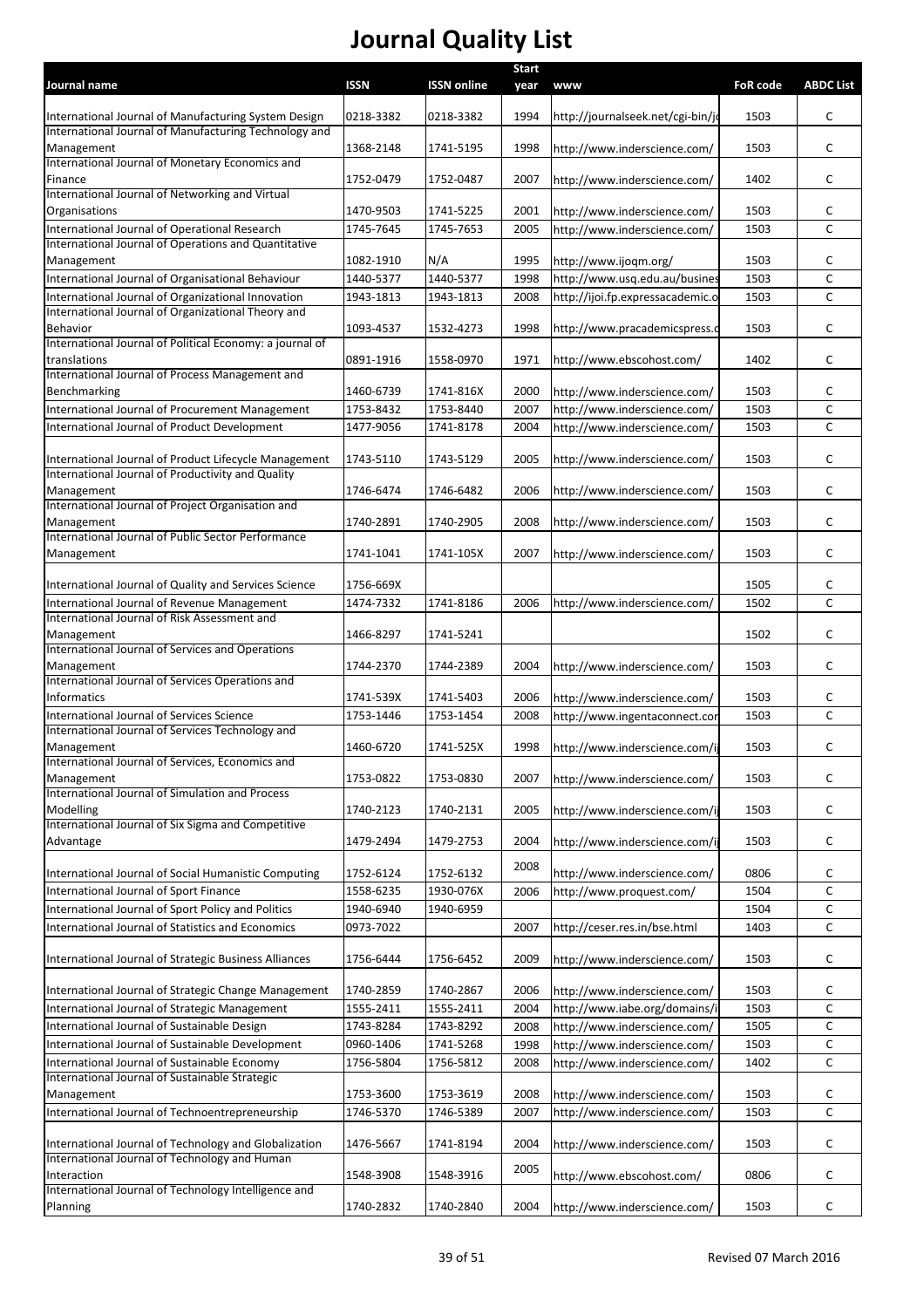|                                                                              |             |                    | <b>Start</b> |                                 |                 |                  |
|------------------------------------------------------------------------------|-------------|--------------------|--------------|---------------------------------|-----------------|------------------|
| Journal name<br>International Journal of Technology Management and           | <b>ISSN</b> | <b>ISSN online</b> | year         | <b>www</b>                      | <b>FoR code</b> | <b>ABDC List</b> |
| Sustainable Development                                                      | 1474-2748   | 2040-0551          | 2002         | http://www.intellectbooks.co.ul | 1505            | C                |
| International Journal of Technology Marketing                                | 1741-878X   | 1741-8798          | 2007         | http://www.inderscience.com/    | 1505            | $\mathsf{C}$     |
| International Journal of Technology Policy and                               |             |                    |              |                                 |                 |                  |
| Management                                                                   | 1468-4322   | 1741-5292          | 2001         | http://www.inderscience.com/ij  | 1503            | c                |
| International Journal of Technology Transfer and                             |             |                    |              |                                 |                 |                  |
| Commercialisation                                                            | 1470-6075   | 1741-5284          | 2001         | http://www.inderscience.com/    | 1503            | C                |
| International Journal of Technology, Knowledge and<br>Society                | 1832-3669   |                    |              |                                 | 0806            | С                |
| International Journal of Tourism Policy                                      | 1750-4090   | 1750-4104          | 2007         | http://www.inderscience.com/    | 1506            | C                |
| International Journal of Trade and Global Markets                            | 1742-7541   | 1742-755X          | 2007         | http://www.inderscience.com/    | 1505            | C                |
| International Journal of Training and Development                            | 1360-3736   | 1468-2419          | 1996         | http://www.wiley.com/           | 1503            | C                |
| International Journal of Transport Economics                                 | 0303-5247   | 1724-2185          | 1974         |                                 | 1507            | C                |
| International Journal of Value Chain Management                              | 1741-5357   | 1741-5365          | 2006         | http://www.inderscience.com/ij  | 1503            | C                |
| International Journal of Volunteer Administration                            | 1942-728X   | 1942-728X          | 1967         | http://www.ijova.org/           | 1503            | C                |
| International Papers in Political Economy                                    | 1353-1158   |                    |              |                                 | 1402            | C                |
| International Public Management Journal                                      | 1096-7494   | 1559-3169          | 1998         | http://www.informaworld.com/    | 1503            | С                |
| International Real Estate Review                                             | 1029-6131   |                    |              |                                 | 1504            | C                |
|                                                                              |             |                    |              |                                 |                 |                  |
| International Research Journal of Finance and Economics                      | 1450-2887   |                    | 2006         |                                 | 1402            | C                |
| International Review of Administrative Sciences: an                          |             |                    |              |                                 |                 |                  |
| international journal of comparative public                                  |             |                    | 1953         |                                 |                 |                  |
| administration                                                               | 0020-8523   | 1461-7226          |              | http://ras.sagepub.com/         | 1503            | с                |
| International Review of Business Research Papers                             | 1837-5685   | 1832-9543          | 2005         | http://www.zantworldpress.      | 1503            | C                |
| International Review of Economics                                            | 1865-1704   | 1863-4613          | 1954         |                                 | 1402            | C                |
| International Review of Economics Education                                  | 1477-3880   |                    | 2001         | http://www.economicsnetwork     | 1402            | C                |
| International Review of Industrial and Organizational<br>Psychology          | 0886-1528   | 0886-1528          | 1986         | http://au.wiley.com/            | 1503            | С                |
| International Review of Information Ethics                                   | 1614-1687   |                    | 2004         | http://www.i-r-i-e.net/         | 0806            | C                |
| International Review of Women and Leadership                                 | 1323-1685   | 1323-1685          | 1995         | http://www.worldcat.org/title/i | 1503            | $\mathsf{C}$     |
|                                                                              |             |                    |              |                                 |                 |                  |
| International Review on Public and Nonprofit Marketing                       | 1865-1984   | 1865-1992          | 2004         | http://www.springerlink.com/    | 1505            | C                |
| International Tax Journal                                                    | 0097-7314   |                    | 1974         | http://onlinestore.cch.com/     | 180125          | C                |
| <b>International Tax Review</b>                                              | 0958-7594   |                    | 1989         | http://www.internationaltaxrev  | 180125          | C                |
| International Technology Management Review                                   | 2213-7149   | 1835-5269          | 2007         | http://www.atlantis-press.com/  | 1503            | C                |
| International Transfer Pricing Journal                                       | 1385-3074   |                    | 1993         | http://www.ibfd.org/            | 180125          | C                |
| Intertax: International Tax Review                                           | 0165-2826   | 1875-8347          | 1971         | http://www.kluwerlawonline.co   | 180125          | C                |
| <b>INTERVENTION: European Journal of Economics and</b>                       |             |                    |              |                                 |                 |                  |
| <b>Economics Policies</b>                                                    | 1613-0960   |                    | 2004         | http://www.metropolis-publish   | 1402            | с                |
|                                                                              |             |                    |              |                                 |                 |                  |
| Investment Management and Financial Innovations                              | 1810-4967   | 1812-9358          | 2004         |                                 | 1502            | С                |
| <b>Investment Policy</b>                                                     | 1096-3375   |                    | 1997         |                                 | 1502            | C                |
| Irish Accounting Review                                                      | 0791-9638   |                    | 1994         | http://www.iafa.ie/irish_accoun | 1501            | C                |
| <b>Irish Banking Review</b>                                                  | 0021-1060   |                    | 1957         |                                 | 1502            | C                |
| Irish Journal of Management                                                  | 1649-248X   | 1649-248X          | 1979         | http://iamireland.ie/journal    | 1503            | С                |
| <b>Irish Marketing Review</b>                                                | 0790-7362   |                    | 1986         |                                 | 1505            | С                |
| <b>ISEAS Current Economic Affairs Series</b>                                 | 0218-2114   |                    | 1991         |                                 | 1402            | C                |
| Islamic Economic Studies<br>Issues in Social and Environmental Accounting an | 1319-1616   |                    |              |                                 | 1499            | C                |
| international journal                                                        |             | 1978-0591          |              |                                 | 1501            | с                |
| IT and Society: An Online Journal                                            |             |                    |              |                                 | 0806            | C                |
| Italian Journal of Regional Science                                          | 1720-3929   |                    | 2002         |                                 | 1503            | C                |
| <b>ITE Journal</b>                                                           | 0162-8178   |                    |              | http://www.proquest.com/        | 1507            | C                |
| IZA Journals                                                                 |             |                    |              |                                 | 1402            | С                |
| Jahrbuch fuer Wirtschaftswissenschaften: review of                           |             |                    |              |                                 |                 |                  |
| economics                                                                    | 0948-5139   |                    | 1950         | http://www.proquest.co.uk/en-   | 1402            | С                |
| Japan Labor Review                                                           | 1348-9364   |                    | 2004         | http://www.jil.go.jp/           | 1503            | C                |
|                                                                              |             |                    |              |                                 |                 |                  |
| Journal for Advancement of Marketing Education (JAME) 2326-3296              |             | 1537-5137          | 2001         | www.mmaglobal.org/publicatio    | 1505            | с                |
| Journal for Global Business Advancement                                      | 1746-966X   | 1746-9678          | 2007         | http://www.inderscience.com/    | 1503            | $\mathsf{C}$     |
| Journal for International Business and Entrepreneurship                      |             |                    |              |                                 |                 |                  |
| Development                                                                  | 1549-9324   | 1747-6763          | 2003         | http://www.inderscience.com/    | 1503            | С                |
| Journal for Quality and Participation                                        | 1040-9602   | 1931-4019          | 1978         | http://www.asq.org/pub/jqp/     | 1503            | C                |
| Journal of Aboriginal Economic Development                                   | 1481-9112   | 1481-9120          | 1999         |                                 | 1402            | С                |
| Journal of Academy of Business and Economics                                 | 1542-8710   |                    | 2003         |                                 | 1402            | C                |
| Journal of Accountancy                                                       | 0021-8448   | 1945-0729          | 1905         | http://www.journalofaccountar   | 1501            | $\mathsf C$      |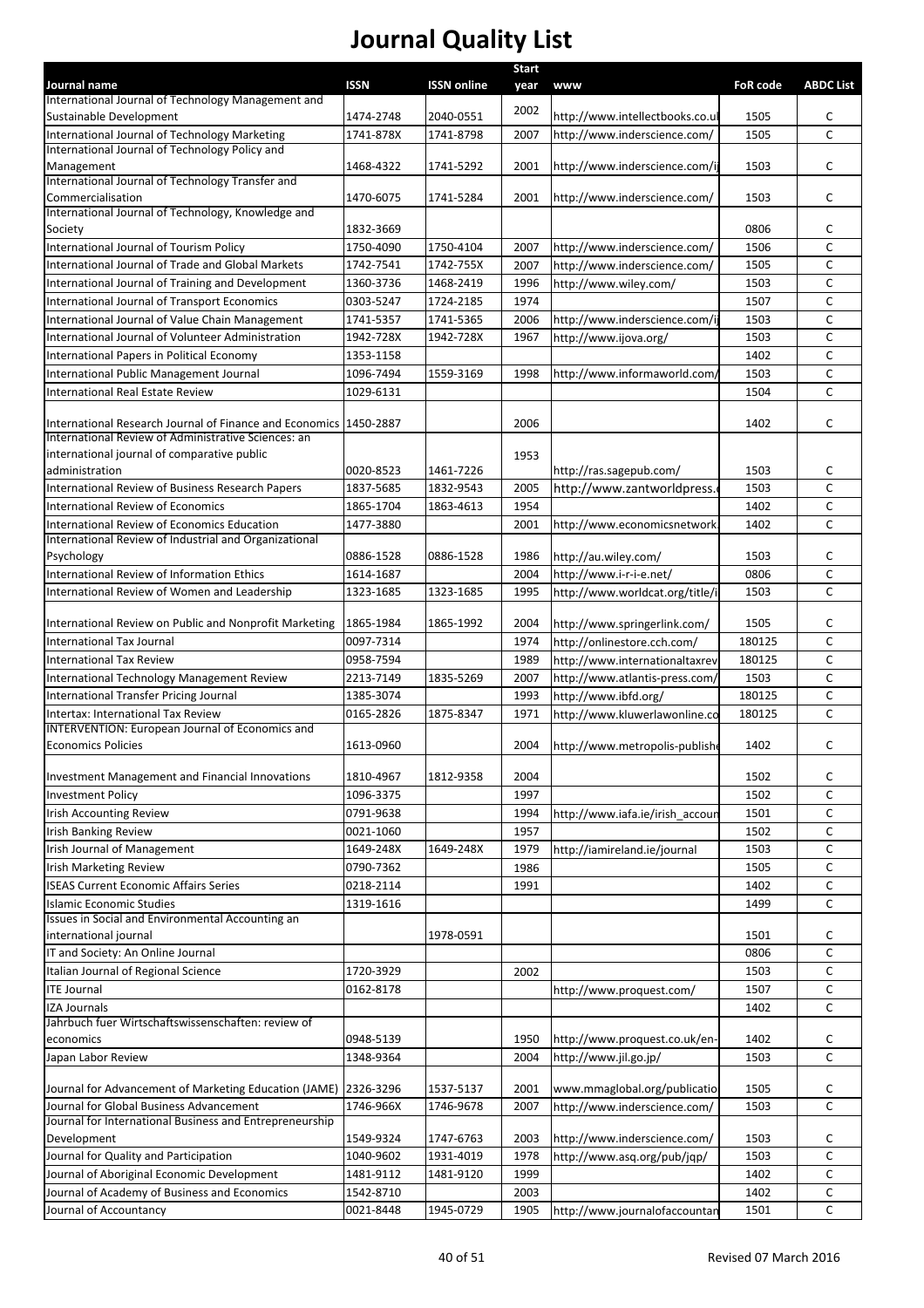|                                                                  |             |                    | <b>Start</b> |                                 |                 |                  |
|------------------------------------------------------------------|-------------|--------------------|--------------|---------------------------------|-----------------|------------------|
| Journal name<br>Journal of Accounting and Management Information | <b>ISSN</b> | <b>ISSN online</b> | year         | <b>www</b>                      | <b>FoR code</b> | <b>ABDC List</b> |
| Systems (JAMIS)                                                  | 1583-4387   |                    | 2002         | http://www.revistacig.ase.ro    | 1501            | C                |
| Journal of Accounting in Emerging Economies                      | 2042-1168   |                    | 2011         | http://www.emeraldinsight.com   | 1501            | $\mathsf{C}$     |
| Journal of Accounting, Business and Management                   | 0216-423X   |                    | 1994         | www.stie-mce.ac.id/jabm         | 1501            | c                |
| Journal of Accounting, Ethics and Public Policy                  | 1089-652X   |                    | 1999         |                                 | 1501            | C                |
| Journal of Actuarial Practice                                    | 1064-6647   |                    | 1993         |                                 | 1502            | C                |
| Journal of Administration and Governance                         | 1834-352X   | 1834-3511          | 2006         | http://www.joaag.com/           | 1503            | C                |
| Journal of Advertising Education                                 | 1098-0482   | 1098-0482          |              |                                 | 1505            | c                |
| Journal of African Business                                      | 1522-8916   | 1522-9076          | 1999         | http://www.tandf.co.uk/         | 1503            | $\mathsf{C}$     |
| Journal of African Development                                   | 1060-6076   |                    | 1992         | http://www.afea-jad.com/        | 1402            | $\mathsf{C}$     |
| Journal of Agribusiness in Developing and Emerging               |             |                    |              |                                 |                 |                  |
| Economies                                                        | 2044-0839   |                    | 2011         | http://www.emeraldinsight.com   | 1499            | C                |
| Journal of Agricultural and Applied Economics                    | 1074-0708   |                    | 1969         | http://www.proquest.co.uk/en-   | 1402            | C                |
| Journal of Agricultural and Food Industrial Organization         | 1542-0485   |                    | 2002         | http://www.bepress.com/jafio/   | 1402            | C                |
| Journal of American Academy of Business, Cambridge               | 1540-7780   | 1540-7780          | 2001         | http://www.jaabc.com/journal.l  | 1503            | C                |
| Journal of Applied Accounting Research                           | 0967-5426   | 1758-8855          | 1992         | http://www.emeraldinsight.com   | 1501            | $\mathsf C$      |
| Journal of Applied Business and Economics                        | 1499-691X   |                    | 2003         | http://www.proquest.co.uk/en-   | 1402            | C                |
| Journal of Applied Economic Sciences                             | 1843-6110   |                    | 2006         | http://www.jaes.reprograph.ro/  | 1402            | $\mathsf{C}$     |
|                                                                  |             |                    |              |                                 |                 |                  |
| Journal of Applied Finance: theory, practice, education          | 1534-6668   |                    | 1991         | http://www.fma.org/             | 1502            | C                |
| Journal of Applied Law and Policy                                | 1836-6953   |                    | 2008         | http://www.business.curtin.edu  | 180105          | C                |
|                                                                  |             |                    |              |                                 |                 |                  |
| Journal of Applied Management Accounting Research                | 1443-9905   | 1443-9913          | 2002         | http://www.cmawebline.org/jar   | 1501            | c                |
| Journal of Applied Management and Entrepreneurship               | 1077-1158   | 1077-1158          | 1994         | http://www.huizenga.nova.edu,   | 1503            | C                |
| Journal of Applied Research in Accounting and Finance            | 1834-2582   | 1834-2590          | 2006         | http://www.econ.usyd.edu.au/r   | 1501            | c                |
| Journal of Applied Statistical Science                           | 1067-5817   |                    | 1993         | https://www.novapublishers.co   | 0104            | C                |
| Journal of Arts Management Law and Society                       | 1063-2921   | 1930-7799          |              |                                 | 1504            | С                |
| Journal of Asia Business Studies                                 | 1558-7894   | 1559-2243          | 2006         | http://www.thejabs.org/         | 1503            | C                |
|                                                                  |             |                    |              |                                 |                 |                  |
| Journal of Asia Entrepreneurship and Sustainability              | 1176-8592   | 1176-8592          | 2005         | http://www.asiaentrepreneursh   | 1503            | C                |
| Journal of Asia Pacific Business                                 | 1059-9231   | 1528-6940          | 1993         | http://www.informaworld.com/    | 1503            | C                |
| Journal of Asian Business                                        | 1068-0055   | 1068-0055          | 1983         | http://www.umich.edu/~cibe/fa   | 1503            | C                |
| Journal of Banking Regulation                                    | 1745-6452   | 1750-2071          | 1999         | http://www.ebscohost.com/       | 180105          | С                |
| Journal of Bankruptcy Law and Practice                           | 1059-048X   |                    | 1991         | http://au.westlaw.com/          | 180105          | C                |
| Journal of Benefit-Cost Analysis                                 | 2152-2812   |                    | 2010         | http://www.degruyter.com/viev   | 1499            | C                |
| Journal of Bioeconomics                                          | 1387-6996   | 1573-6989          | 1999         | http://www.springerlink.com/    | 1499            | C                |
| Journal of Biopharmaceutical Statistics                          | 1054-3406   | 1520-5711          | 1991         | http://www.informaworld.com/    | 0104            | C                |
| Journal of Business and Economic Perspectives                    | 1528-5014   |                    | 1975         |                                 | 1402            | c                |
| Journal of Business and Economic Studies                         | 1063-343X   |                    | 1974         |                                 | 1402            | $\mathsf C$      |
| Journal of Business and Economics Research                       | 1542-4448   |                    | 2003         |                                 | 1402            | C                |
| Journal of Business and Leadership                               | 1559-3355   | 1559-3355          | 2006         | http://www.fhsu.edu/            | 1503            | $\mathsf{C}$     |
| Journal of Business and Management                               | 1535-668X   | 1535-668X          | 1993         | http://www.chapman.edu/argyi    | 1503            | C                |
| Journal of Business and Policy Research                          | 1449-387X   | 1838-3742          | 2005         | http://www.zantworldpress.      | 1503            | $\mathsf{C}$     |
| Journal of Business and Public Affairs (Murray)                  | 1522-8398   | 1943-4626          | 1975         | http://www.murraystate.edu/pr   | 1503            | $\mathsf{C}$     |
| Journal of Business and Technical Communication                  | 1050-6519   | 1552-4574          | 1987         | http://www.sagepub.com/         | 1503            | C                |
| Journal of Business Chemistry                                    | 1613-9615   | 1613-9623          | 2004         | http://www.businesschemistry.   | 1503            | C                |
| Journal of Business Communication                                | 0021-9436   | 1552-4582          | 1963         | http://www.sagepub.com/         | 1503            | $\mathsf{C}$     |
| Journal of Business Systems, Governance and Ethics               | 1833-4318   | 1833-4318          | 2006         | http://www.jbsge.vu.edu.au/     | 1503            | C                |
| Journal of Cases on Information Technology                       | 1548-7717   | 1548-7725          | 1999         | http://www.ebscohost.com/       | 0806            | C                |
| Journal of Change Management                                     | 1469-7017   | 1479-1811          | 2000         | http://www.informaworld.com/    | 1503            | $\mathsf{C}$     |
| Journal of Chinese Economic and Foreign Trade Studies            | 1754-4408   |                    | 2008         | http://www.emeraldinsight.com   | 1499            | C                |
|                                                                  |             |                    |              |                                 |                 |                  |
| Journal of Chinese Economics and Business Studies                | 1476-5284   | 1476-5292          | 2003         | http://www.informaworld.com/    | 1402            | C                |
| Journal of Chinese Tax and Policy                                | 1839-065X   |                    | 2011         | http://sydney.edu.au/business/  | 180125          | $\mathsf{C}$     |
| Journal of Choice Modelling                                      | 1755-5345   |                    | 2008         | http://www.journals.elsevier.co | 1401            | C                |
| Journal of Collective Negotiations                               | 0047-2301   | 1541-4175          | 1972         | http://www.baywood.com/         | 1503            | $\mathsf{C}$     |
| Journal of Comparative International Management                  | 1481-0468   |                    | 1998         | http://www.managementfuture     | 1503            | C                |
| Journal of Computational Finance                                 | 1460-1559   | 1755-2850          | 1997         | http://www.journalofcomputati   | 1502            | C                |
| Journal of Computer and System Sciences                          | 0022-0000   | 1090-2724          |              |                                 | 0806            | C                |
| Journal of Computing and Information Technology                  |             | 2161-7112          |              |                                 | 0806            | $\mathsf{C}$     |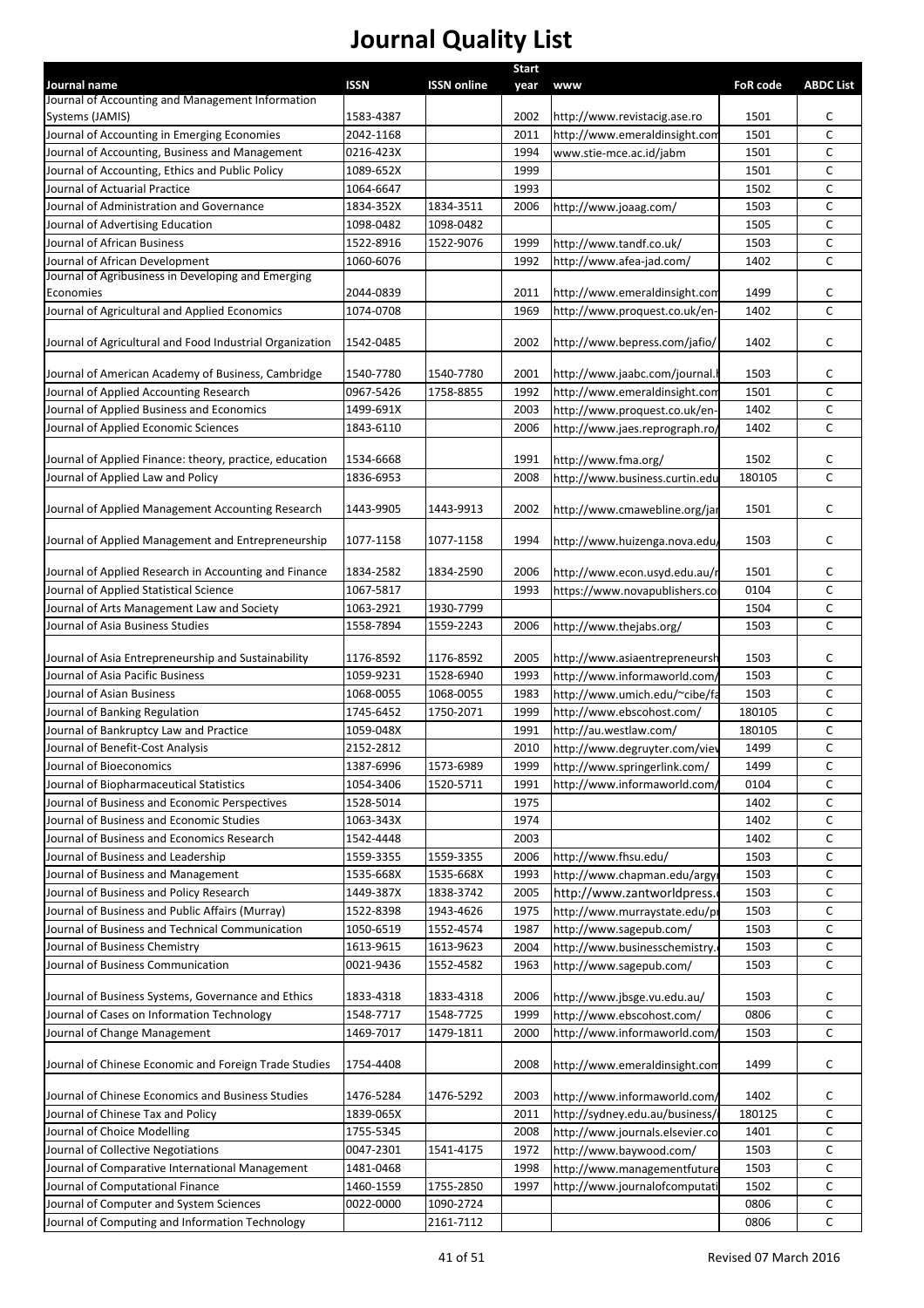|                                                                                         |                        |                    | <b>Start</b> |                                  |                 |                  |
|-----------------------------------------------------------------------------------------|------------------------|--------------------|--------------|----------------------------------|-----------------|------------------|
| Journal name                                                                            | <b>ISSN</b>            | <b>ISSN online</b> | year         | <b>WWW</b>                       | <b>FoR code</b> | <b>ABDC List</b> |
| Journal of Construction Accounting and Taxation                                         | 1054-3007              |                    | 1991         | http://www.proquest.com/         | 180125          | С                |
| Journal of Construction Procurement                                                     | 1358-9180              |                    | 1995         |                                  | 1507            | C                |
| Journal of Construction Research<br>Journal of Consumer Policy: consumer issues in law, | 1609-9451              | 1793-687X          | 2002         | http://www.ebscohost.com/        | 1504            | C                |
| economics and behavioral sciences                                                       | 0168-7034              | 1573-0700          | 1977         | http://www.springerlink.com/     | 1402            | С                |
| Journal of Contemporary Business Issues                                                 | 1553-5347              | 1553-5347          | 1992         | http://www.worldcat.org/title/j  | 1503            | C                |
| Journal of Contemporary Issues in Business and                                          |                        |                    |              |                                  |                 |                  |
| Government                                                                              | 1323-6903              | 1323-6903          | 1995         | http://www.business.curtin.edu   | 1503            | с                |
| Journal of Co-operative Studies                                                         | 0961-5784              |                    | 1987         | http://www.ingentaconnect.cor    | 1503            | C                |
| Journal of Corporate Accounting and Finance                                             | 1044-8136              | 1097-0053          | 1979         | http://www.wiley.com/            | 1501            | C                |
| Journal of Corporate Citizenship                                                        | 1470-5001              | 2051-4700          | 2001         | http://www.greenleaf-publishin   | 1503            | C                |
| Journal of Corporate Real Estate                                                        | 1463-001X              | 1479-1048          | 1998         | http://www.emeraldinsight.com    | 1504            | C                |
| Journal of Corporate Treasury Management                                                | 1753-2574              | 1753-2582          | 2007         | http://www.henrystewart.com/     | 1502            | C                |
| Journal of Credit Risk                                                                  | 1744-6619              | 1755-9723          | 2004         | http://www.journalofcreditrisk.  | 1502            | C                |
| Journal of Culinary Science and Technology                                              | 1542-8052              | 1542-8044          | 1994         | http://www.ebscohost.com/        | 1504            | C                |
|                                                                                         |                        |                    | 1978         |                                  |                 |                  |
| Journal of Current Issues and Research in Advertising                                   | 1064-1734              |                    |              | http://www.ebscohost.com/        | 1505            | С<br>C           |
| Journal of Customer Behavior<br>Journal of Database Marketing & Customer Strategy       | 1475-3928              | 1477-6421          | 2002         | http://www.westburnpublishers    | 1505            |                  |
| Management                                                                              | 1741-2439              | 1741-2447          |              |                                  | 1505            | с                |
| Journal of Derivatives and Hedge Funds                                                  | 1753-9641              | 1753-965X          | 1994         | http://www.proquest.com/         | 1502            | C                |
| Journal of Developmental Entrepreneurship                                               | 1084-9467              | 1793-706X          | 1996         | http://www.worldscinet.com/jd    | 1503            | C                |
| Journal of Digital and Social Media Marketing                                           | 2050-0076              | 2050-0084          |              |                                  | 1505            | C                |
| Journal of East European Management Studies                                             | 0949-6181              | 1862-0019          | 1996         | http://www.hampp-verlag.de/h     | 1503            | C                |
| Journal of Eastern Asia Society for Transportation                                      |                        |                    |              |                                  |                 |                  |
| <b>Studies</b>                                                                          | 1881-1124              |                    | 2005         | http://www.easts.info/           | 1507            | с                |
| Journal of East-West Business                                                           | 1066-9868              | 1528-6959          | 1993         | http://www.informaworld.com/     | 1503            | C                |
| Journal of Econometric Methods                                                          | 2194-6345              | 2156-6674          |              |                                  | 1403            | C                |
| Journal of Economic and Administrative Sciences                                         | 1026-4116              |                    | 1985         | http://www.emeraldinsight.com    | 1499            | C                |
| Journal of Economic and Social Measurement                                              | 0747-9662              | 1875-8932          | 1974         | http://www.swetswise.com/        | 1403            | C                |
| Journal of Economic and Social Policy                                                   | 1325-2224              |                    | 1995         | http://search.informit.com.au/   | 1402            | C                |
| Journal of Economic Development                                                         | 0254-8372              |                    | 1976         | www.jed.or.kr                    | 1402            | C                |
| Journal of Economic Integration                                                         | 1225-651X              | 1976-5525          | 1986         | http://sejong.metapress.com/     | 1402            | C                |
| Journal of Economic Interaction and Coordination                                        | 1860-711X              | 1860-7128          | 2006         | http://www.springer.com/         | 1402            | C                |
| Journal of Economics and Finance Education                                              | 1543-0464              |                    | 2002         |                                  | 1499            | C                |
| Journal of Education Finance                                                            | 0098-9495              | 1944-6470          | 1975         | http://www.press.uillinois.edu/j | 1502            | C                |
| Journal of Education for Business                                                       | 0883-2323              | 1940-3356          | 1924         | http://www.ebscohost.com/        | 1503            | С                |
| Journal of Educational and Behavioral Statistics                                        | 1076-9986              | 1935-1054          | 1976         | http://jeb.sagepub.com/          | 1503            | C                |
| Journal of Emerging Technologies in Accounting                                          | 1554-1908              | 1558-7940          | 2004         | http://aaapubs.aip.org/jeta/     | 1501            | с                |
| Journal of Empirical Generalisations in Marketing<br>Science                            | 1326-4443              |                    | 1996         | http://www.empgens.com/          | 1505            | с                |
| Journal of Energy and Development                                                       | 0361-4476              |                    | 1975         | http://www.iceed.org/            | 1599            | С                |
| Journal of Engineering, Design and Technology                                           | 1726-0531              | 1758-8901          | 2002         | http://www.emeraldinsight.com    | 1503            | C                |
| Journal of Enterprising Communities: people and places                                  |                        |                    |              |                                  |                 |                  |
| of global economy                                                                       | 1750-6204              | 1750-6212          | 2007         | http://www.emeraldinsight.com    | 1402            | с                |
| Journal of Enterprising Culture                                                         | 0218-4958              | 1793-6330          | 1993         | http://www.worldscinet.com/je    | 1503            | C                |
| Journal of Entrepreneurship                                                             | 0971-3557              | 1940-0292          | 1992         | http://www.uk.sagepub.com/       | 1503            | C                |
| Journal of Environmental Assessment Policy and                                          |                        |                    |              |                                  |                 |                  |
| Management                                                                              | 1464-3332              | 1757-5605          | 1999         | http://www.ebscohost.com/        | 1503            | с                |
| Journal of Euromarketing                                                                | 1049-6483              | 1528-6967          | 1991         | http://www.tandfonline.com/lo    | 1505            | С                |
| Journal of European Business Education                                                  | 0968-0543              |                    |              | http://www.abe.pl/               | 1503            | C                |
| Journal of European Industrial Training                                                 | 0309-0590              | 1758-7425          | 1977         | http://www.emeraldinsight.com    | 1503            | с                |
| Journal of European Real Estate Research                                                | 1753-9269              |                    | 2008         | http://www.emeraldinsight.com    | 1504            | C                |
| Journal of Facilities Management                                                        | 1472-5967              | 1741-0983          | 2002         | http://www.emeraldinsight.com    | 1504            | C                |
| Journal of Family Business Strategy                                                     | 1877-8585              | 1877-8593          | 2010         | http://www.elsevier.com/         | 1503            | C                |
| Journal of Finance and Financial Services                                               |                        |                    |              |                                  | 1502            | C                |
| Journal of Finance and Management in Public Services                                    |                        |                    | 2001         |                                  |                 | с                |
| Journal of Finance Case Research                                                        | 1475-1283<br>1527-5426 |                    | 1999         |                                  | 1502<br>1502    | C                |
| Journal of Financial and Economic Practice                                              | 1937-6820              |                    |              |                                  | 1502            | C                |
| Journal of Financial Crime                                                              | 1359-0790              | 1758-7239          |              |                                  |                 | С                |
| Journal of Financial Management and Analysis                                            | 0970-4205              |                    | 1993<br>1988 | http://www.emeraldinsight.com    | 180105<br>1502  | $\mathsf C$      |
| Journal of Financial Management of Property and                                         |                        |                    |              |                                  |                 |                  |
| Construction                                                                            | 1363-2175              |                    | 1996         | http://www.emeraldinsight.com    | 1504            | с                |
| Journal of Financial Management, Markets and                                            |                        | 978-88-15-         |              |                                  |                 |                  |
| Institutions                                                                            |                        | 02000              |              |                                  | 1502            | C                |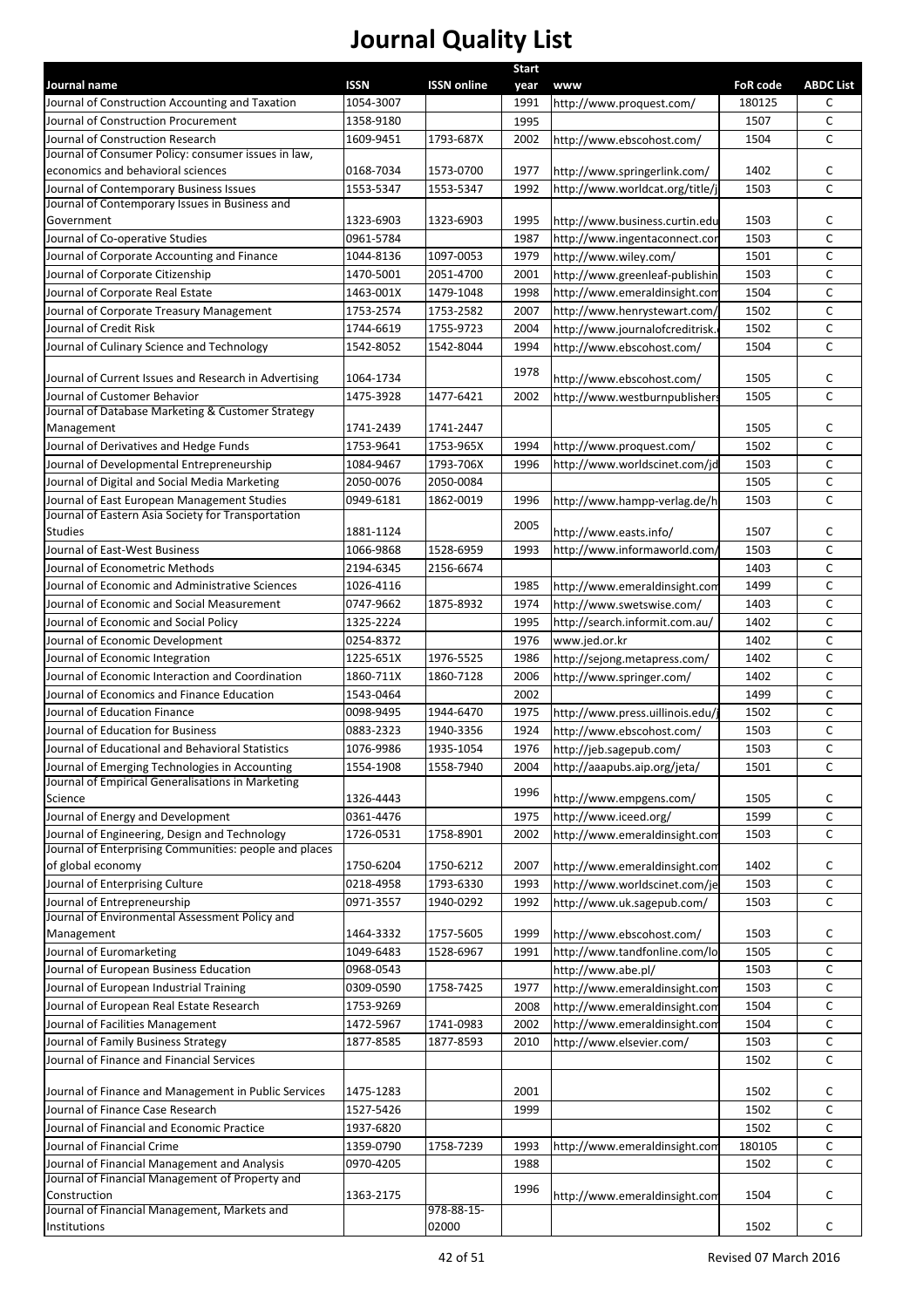| Journal name                                                        | <b>ISSN</b> | <b>ISSN online</b> | Start        |                                      | <b>FoR code</b> | <b>ABDC List</b> |
|---------------------------------------------------------------------|-------------|--------------------|--------------|--------------------------------------|-----------------|------------------|
| Journal of Financial Regulation and Compliance                      | 1358-1988   | 1740-0279          | year<br>1992 | www<br>http://www.emeraldinsight.com | 180105          | С                |
| Journal of Financial Reporting and Accounting                       | 1985-2517   |                    | 2002         | http://www.emeraldinsight.com        | 1501            | C                |
| Journal of Food Distribution Research                               | 0047-245X   |                    |              |                                      | 1505            | C                |
| Journal of Food Products Marketing                                  | 1045-4446   | 1540-4102          | 1992         | http://www.informaworld.com/         | 1505            | C                |
| Journal of Foodservice                                              | 1745-4506   | 1748-0140          | 2006         | http://www3.interscience.wiley       | 1504            | C                |
| Journal of Foodservice Business Research                            | 1537-8020   | 1537-8039          | 1994         | http://www.ebscohost.com/            | 1504            | C                |
| Journal of Forensic & Investigative Accounting                      |             | 2165-3755          |              |                                      | 1501            | C                |
|                                                                     |             |                    |              |                                      |                 |                  |
| Journal of Forensic Accounting: auditing, fraud risk                | 1524-5586   |                    | 2000         | http://edwardspub.com/journal        | 1501            | с                |
| Journal of Forensic Economics                                       | 0898-5510   |                    | 1988         | http://www.nafe.net/Journal.as       | 1499            | C                |
| Journal of Further and Higher Education                             | 0309-877X   | 1469-9486          | 1943         | http://www.informaworld.com/         | 1503            | C                |
| Journal of Futures Studies                                          | 1027-6084   | 1027-6084          | 1996         | http://www.airiti.com/               | 1503            | C                |
| Journal of Global Business                                          | 1053-7287   | 1053-7287          | 1990         | http://www.jmu.edu/forlang/ag        | 1503            | C                |
| Journal of Global Business and Economics                            | 2180-3625   |                    | 2010         | http://www.globalresearch.com        | 1499            | C                |
| Journal of Global Business Issues                                   | 1931-311X   | 1931-311X          | 2007         | http://www.jgbi.org/                 | 1503            | C                |
| Journal of Global Business Management                               | 1817-3179   | 1817-3179          | 2005         | http://www.jgbm.org/                 | 1503            | C                |
| Journal of Global Fashion Marketing                                 | 2093-2685   | 2325-4483          |              |                                      | 1505            | C                |
| Journal of Global Marketing                                         | 0891-1762   | 1528-6975          | 1987         | http://www.informaworld.com/         | 1505            | C                |
| Journal of Global Responsibility                                    | 2041-2568   | 2041-2576          | 2010         | http://www.emeraldinsight.com        | 1503            | C                |
| Journal of Global Scholars of Marketing Science                     | 2163-9159   | 2163-9167          |              |                                      | 1505            | C                |
| Journal of Health Services Research and Policy                      | 1355-8196   | 1758-1060          | 1996         | http://www.swetswise.com/            | 1503            | C                |
| Journal of Historical Research in Marketing                         | 1755-750X   |                    | 2009         | http://www.emeraldinsight.com        | 1505            | C                |
| Journal of Hospitality Application and Research                     | 0973-4538   |                    | 2006         | http://www.bitmesra.ac.in/           | 1505            | C                |
|                                                                     |             |                    | 2002         |                                      |                 |                  |
| Journal of Hospitality, Leisure, Sports Tourism Education 1473-8376 |             |                    |              | http://www.heacademy.ac.uk/          | 1506            | c                |
| Journal of Human Resource Costing and Accounting                    | 1401-338X   | 1758-745X          | 1996         | http://www.emeraldinsight.com        | 1501            | с                |
| Journal of Human Resources and Adult Learning                       | 1817-2105   | 1817-2105          | 2005         | http://www.hraljournal.com/          | 1503            | $\mathsf{C}$     |
| Journal of Humanitarian Logistics and Supply Chain                  |             |                    |              |                                      |                 |                  |
| Management                                                          | 2042-6747   | 2042-6755          |              |                                      | 1507            | c                |
| Journal of Indian Business Research                                 | 1755-4195   | 1755-4209          | 2009         | http://info.emeraldinsight.com/      | 1503            | $\mathsf{C}$     |
| Journal of Industry, Competition and Trade: from theory             |             |                    |              |                                      |                 |                  |
| to policy                                                           | 1566-1679   | 1573-7012          | 2001         | http://www.springerlink.com/         | 1402            | с                |
| Journal of Informatics Education and Research                       | 1526-4726   |                    | 1993         | http://www.jier.org/                 | 0806            | C                |
|                                                                     |             |                    | 2003         |                                      |                 |                  |
| Journal of Information and Knowledge Management                     | 0219-6492   | 1793-6926          |              | http://www.worldscinet.com/          | 0806            | С                |
| Journal of Information and Optimization Sciences                    | 0252-2667   | 2169-0103          |              |                                      | 0806            | $\mathsf{C}$     |
| Journal of Information Systems and Technology                       | 1807-1775   |                    | 2004         |                                      | 0806            | C                |
| Management<br>Journal of Information Systems Security               | 1551-0123   | 1551-0808          |              | http://www.jistem.fea.usp.br/        | 0806            | $\mathsf{C}$     |
| Journal of Information Technology Case and Application              |             |                    |              |                                      |                 |                  |
| Research                                                            | 1522-8053   |                    | 1999         | http://www.proquest.co.uk/en-        | 0806            | с                |
| Journal of Information Technology Education                         | 1547-9714   |                    |              |                                      | 0806            | C                |
| Journal of Innovation Economics                                     | 2032-5355   |                    | 2008         | http://www.cairn.info/               | 1402            | C                |
| Journal of Institutional Research                                   | 1443-2110   | 1443-2110          | 1991         | http://www.aair.org.au/jir/Inder     | 1503            | C                |
| Journal of Institutional Research (South East Asia)                 | N/A         | 1675-6061          | 2002         | http://www.seaair.info/page.as       | 1503            | C                |
| Journal of Interdisciplinary Economics                              | 0260-1079   |                    | 1984         | http://www.jie.org.uk/               | 1402            | C                |
| Journal of Interdisciplinary History                                | 0022-1953   | 1530-9169          | 1969         | http://www.mitpressjournals.or       | 1599            | C                |
| Journal of International Agricultural Trade and                     |             |                    |              |                                      |                 |                  |
| Development                                                         | 1556-8520   |                    | 2005         | https://www.novapublishers.co        | 1402            | с                |
|                                                                     |             |                    | 1986         |                                      |                 |                  |
| Journal of International Banking Law and Regulation                 | 1742-6812   |                    |              | http://www.sweetandmaxwell.c         | 1502            | С                |
| Journal of International Business and Economics                     | 1544-8037   | 1544-8037          | 2004         | http://www.iabe.org/                 | 1503            | С                |
| Journal of International Business and Economy                       | 1527-8603   |                    | 2000         |                                      | 1402            | С                |
| Journal of International Business Strategy                          | 1552-2903   | 1552-2903          | 2004         | http://www.aibe.org/                 | 1503            | C                |
| Journal of International Commercial Law                             | 1476-7546   |                    | 2002         | http://www.georgemasonjicl.or        | 180105          | C                |
| Journal of International Commercial Law and Technology              | 1901-8401   |                    | 2006         | http://www.jiclt.com/                | 180105          | с                |
| Journal of International Consumer Marketing                         | 0896-1530   | 1528-7068          | 1988         | http://www.informaworld.com/         | 1505            | С                |
| Journal of International Economic Studies                           | 0911-1247   |                    | 1985         | http://www.hosei.ac.jp/hikaku2       | 1402            | C                |
| Journal of International Education in Business                      | 2046-469X   | 1836-3261          | 2008         | http://www.ojs.unisa.edu.au/         | 1503            | С                |
| Journal of International Finance and Economics                      | 1555-6336   |                    | 2006         |                                      | 1402            | C                |
| Journal of International Food and Agribusiness<br>Marketing         | 0897-4438   | 1528-6983          | 1989         | http://www.tandf.co.uk/              | 1505            | c                |
| Journal of International Management Studies                         | 1993-1034   | 1993-1034          | 2006         | http://www.jimsjournal.org/          | 1503            | C                |
| Journal of International Marketing and Exporting                    | 1324-5864   | 1832-2174          | 1996         |                                      | 1505            | C                |
|                                                                     |             |                    |              |                                      |                 |                  |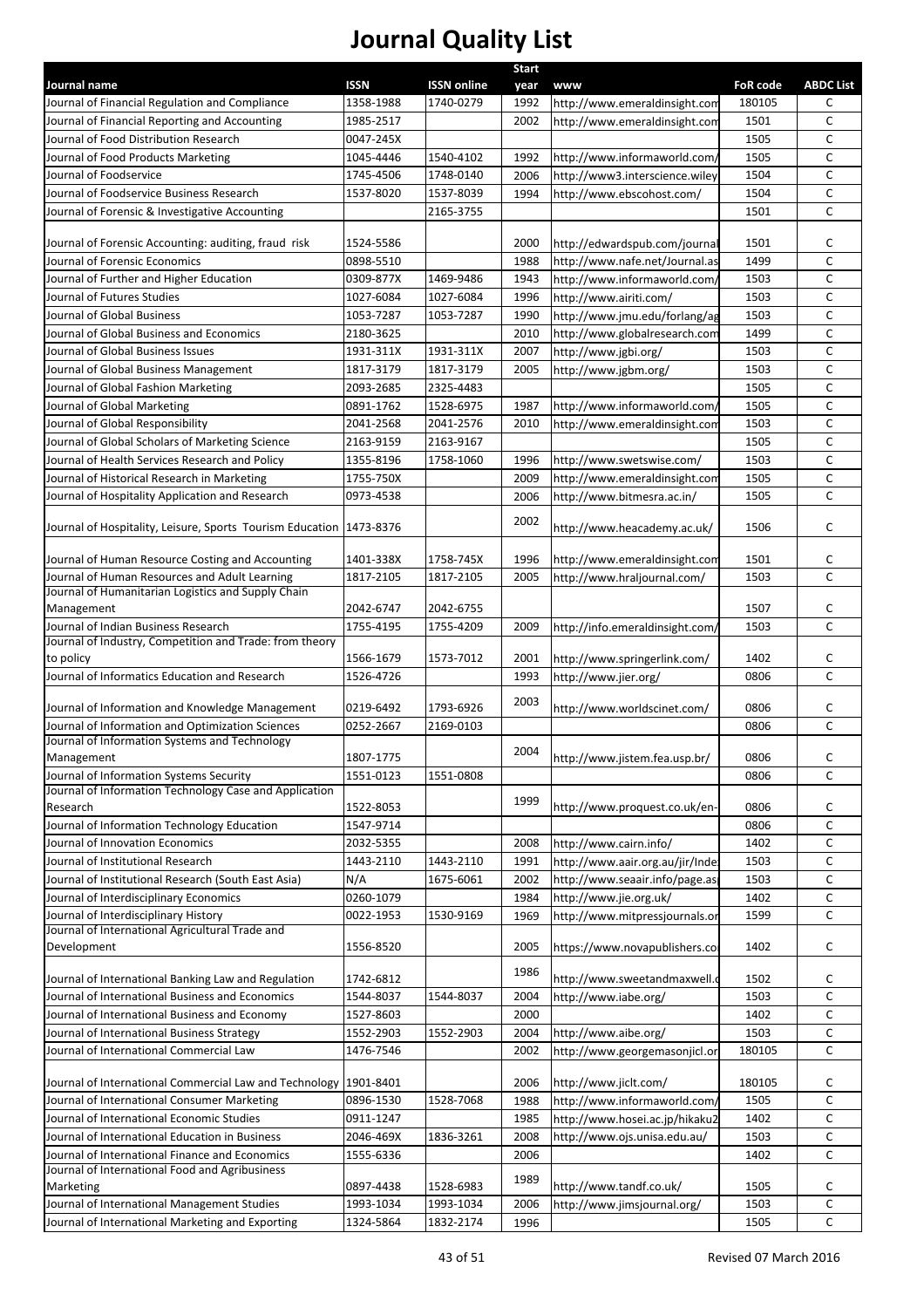|                                                                                                        |                        |                    | <b>Start</b> |                                  |                 |                   |
|--------------------------------------------------------------------------------------------------------|------------------------|--------------------|--------------|----------------------------------|-----------------|-------------------|
| Journal name<br>Journal of International Marketing and Marketing                                       | <b>ISSN</b>            | <b>ISSN online</b> | year         | <b>www</b>                       | <b>FoR code</b> | <b>ABDC List</b>  |
| Research                                                                                               | 1010-7347              |                    | 1976         |                                  | 1505            | c                 |
| Journal of International Migration and Integration                                                     | 1488-3473              | 1874-6365          | 2000         | http://www.springerlink.com/     | 1503            | $\mathsf{C}$      |
|                                                                                                        |                        |                    |              |                                  |                 |                   |
| Journal of International Relations and Development                                                     | 1408-6980              | 1581-1980          | 1985         | http://www.proquest.co.uk/en-    | 1599            | С                 |
| Journal of International Taxation                                                                      | 1049-6378              |                    | 1990         | http://ria.thomsonreuters.com/   | 180125          | C                 |
| Journal of International Technology and Information                                                    |                        |                    | 1992         |                                  |                 |                   |
| Management                                                                                             | 1543-5962              | 1941-6679          |              | http://www.iima.org/             | 0806            | С                 |
| Journal of Internet Banking and Commerce                                                               |                        | 1204-5357          | 1997         | http://www.arraydev.com/com      | 1502            | С                 |
| <b>Journal of Internet Business</b>                                                                    | 1832-1151              | 1832-1151          | 2004         | http://jib.debii.curtin.edu.au/  | 1503            | C                 |
| Journal of Investment Compliance                                                                       | 1528-5812              | 1758-7476          | 2000         | http://www.emeraldinsight.com    | 1502            | C                 |
| Journal of Investment Consulting                                                                       | 1524-6035              |                    |              |                                  | 1502<br>1502    | C<br>C            |
| Journal of Investment Management                                                                       | 1545-9144              | 1545-9152          | 2003         | http://www.joim.com/             |                 |                   |
| Journal of Islamic Accounting and Business Research                                                    | 1759-0817              |                    | 2010         | http://www.emeraldinsight.com    | 1501            | с                 |
| Journal of Islamic Economics, Banking and Finance                                                      | 2070-4658              | 2070-4666          | 2005         | http://www.ibtra.com/journal     | 1502            | С                 |
| Journal of Islamic Marketing                                                                           | 1759-0833              | 1759-0841          |              |                                  | 1505            | С                 |
| Journal of Korea Trade                                                                                 | 1229-828X              |                    | 1997         | http://ktra.ccpshost.com/eng/m   | 1402            | С                 |
| Journal of Law and Financial Management                                                                | 1446-6899              |                    |              | http://www.austlii.edu.au/au/jc  | 180105          | C                 |
| Journal of Leadership and Organizational Studies                                                       | 1548-0518              | 1939-7089          | 1993         | http://jlo.sagepub.com           | 1503            | C                 |
| Journal of Legal Aspects of Sport                                                                      | 1072-0316              |                    | 1991         | http://www.heinonline.org/       | 1504            | C                 |
| Journal of Legal Studies in Business (Athens)                                                          | 1078-3873              |                    | 1992         | http://www.sealsb.org/           | 180105          | C                 |
| Journal of Legal Technology Risk Management                                                            | 1932-5584              | 1932-5592          | 2006         | http://www.ltrm.org/             | 180105          | C                 |
| Journal of Malaysian and Comparative Law                                                               | 0126-6322              |                    | 1974         | http://www.law.um.edu.my         | 180105          | $\mathsf{C}$      |
| Journal of Management and Governance                                                                   | 1385-3457              | 1572-963X          | 1997         | http://springerlink.metapress.co | 1503            | C                 |
|                                                                                                        |                        |                    | 2007         |                                  |                 |                   |
| Journal of Management and Marketing in Healthcare                                                      | 1753-3031              | 1753-304X          |              |                                  | 1505            | c                 |
| Journal of Management Development                                                                      | 0262-1711              | 1758-7492          | 1982         | http://www.emeraldinsight.com    | 1503            | C                 |
| Journal of Management Research                                                                         | 0972-5814              | 0972-5814          | 2001         | http://www.indianjournals.com    | 1503            | C                 |
| Journal of Management Systems                                                                          | 1041-2808              |                    |              |                                  | 0806            | C                 |
| Journal of Managerial Issues                                                                           | 1045-3695              | 2328-7470          | 1989         | http://www.pittstate.edu/bu      | 1503            | C                 |
| Journal of Managerial Psychology                                                                       | 0268-3946              | 1758-7778          | 1986         | http://www.emeraldinsight.com    | 1503            | $\mathsf{C}$      |
| Journal of Marketing Channels                                                                          | 1046-669X              | 1540-7039          | 1991         | http://www.informaworld.com/     | 1505            | C                 |
| Journal of Marketing for Higher Education                                                              | 0884-1241              | 1540-7144          | 1988         | http://www.informaworld.com/     | 1505            | C                 |
| Journal of Medical Economics                                                                           | 1369-6998              | 1941-837X          | 1991         | http://informahealthcare.com/l   | 1402            | C                 |
| Journal of Medical Marketing                                                                           | 1745-7904              | 1745-7912          | 2000         | http://www.ebscohost.com/        | 1505            | C                 |
| Journal of Modelling in Management                                                                     | 1746-5664              | 1746-5672          | 2005         | http://www.emeraldinsight.com    | 1503            | С                 |
| Journal of Modern Accounting and Auditing                                                              | 1548-6583              | 1935-9683          | 2005         | http://www.accountant.org.cn/    | 1501            | C                 |
| Journal of Money Laundering Control                                                                    | 1368-5201              | 1758-7808          | 1997         | http://www.emeraldinsight.com    | 180105          | C                 |
| Journal of Money, Investment and Banking                                                               | 1450-288X              |                    | 2008         | http://www.eurojournals.com/J    | 1502            | C                 |
| Journal of New Business Ideas and Trends                                                               | 1446-8719              | 1447-9184          | 2003         | http://jnbit.org/Aims.html       | 1503            | C                 |
| Journal of Operational Risk<br>Journal of Organisational Transformation and Social                     | 1744-6740              | 1755-2710          |              |                                  | 1502            | C                 |
| Change                                                                                                 | 1477-9633              | 2040-056X          | 2004         | http://www.intellectbooks.co.ul  | 1503            | C                 |
| Journal of Organizational Behavior Education                                                           | 1649-7627              | 2047-9999          | 2005         | http://www.neilsonjournals.con   | 1503            | $\mathsf{C}$      |
| Journal of Performance Management                                                                      | 1949-971X              |                    |              |                                  | 1502            | C                 |
| Journal of Performance of Constructed Facilities                                                       | 0887-3828              | 1943-5509          | 1987         |                                  | 1504            | $\mathsf{C}$      |
|                                                                                                        |                        |                    |              |                                  |                 |                   |
| Journal of Pharmaceutical Finance, Economics and Policy   1538-5396                                    |                        |                    | 2003         |                                  | 1402            | C                 |
| Journal of Place Management and Development                                                            | 1753-8335              |                    | 2008         | http://www.emeraldinsight.com    | 1504            | $\mathsf{C}$      |
| Journal of Political Marketing                                                                         | 1537-7857              | 1537-7865          |              |                                  | 1505            | $\mathsf{C}$      |
| Journal of Power                                                                                       | 1754-0291              | 1754-0305          | 2008         | http://www.tandf.co.uk/          | 1503            | $\mathsf{C}$      |
|                                                                                                        |                        |                    |              |                                  |                 |                   |
| Journal of Property Management: the official publication<br>of the Institute of Real Estate Management |                        |                    | 1934         |                                  |                 |                   |
|                                                                                                        | 0022-3905              |                    | 1983         | http://www.irem.org/sechome.     | 1504            | C<br>$\mathsf{C}$ |
| Journal of Public Finance<br>Journal of Real Estate Literature                                         | 1120-7019<br>0927-7544 | 1573-8809          |              |                                  | 1499<br>1504    | $\mathsf{C}$      |
| Journal of Real Estate Practice and Education                                                          | 1521-4842              | 1930-8914          | 1993<br>1998 | http://www.springerlink.com/     | 1504            | C                 |
| Journal of Relationship Marketing                                                                      | 1533-2667              | 1533-2675          | 1995         | http://www.informaworld.com/     | 1505            | $\mathsf{C}$      |
| Journal of Research and Practice in Information                                                        |                        |                    |              |                                  |                 |                   |
| Technology                                                                                             | 1443-458X              | 0004-8917          | 1967         | http://www.acs.org.au/jrpit/ind  | 0806            | c                 |
| Journal of Research for Consumers                                                                      | 1444-6359              |                    | 2001         | http://www.jrconsumers.com/      | 1505            | $\mathsf{C}$      |
| Journal of Research in Interactive Marketing                                                           | 2040-7122              | 2040-7130          |              |                                  | 1505            | $\mathsf{C}$      |
|                                                                                                        |                        |                    |              |                                  |                 |                   |
| Journal of Research in Marketing and Entrepreneurship                                                  | 1471-5201              | 1471-521X          | 1999         | http://emeraldinsight.com/       | 1505            | C                 |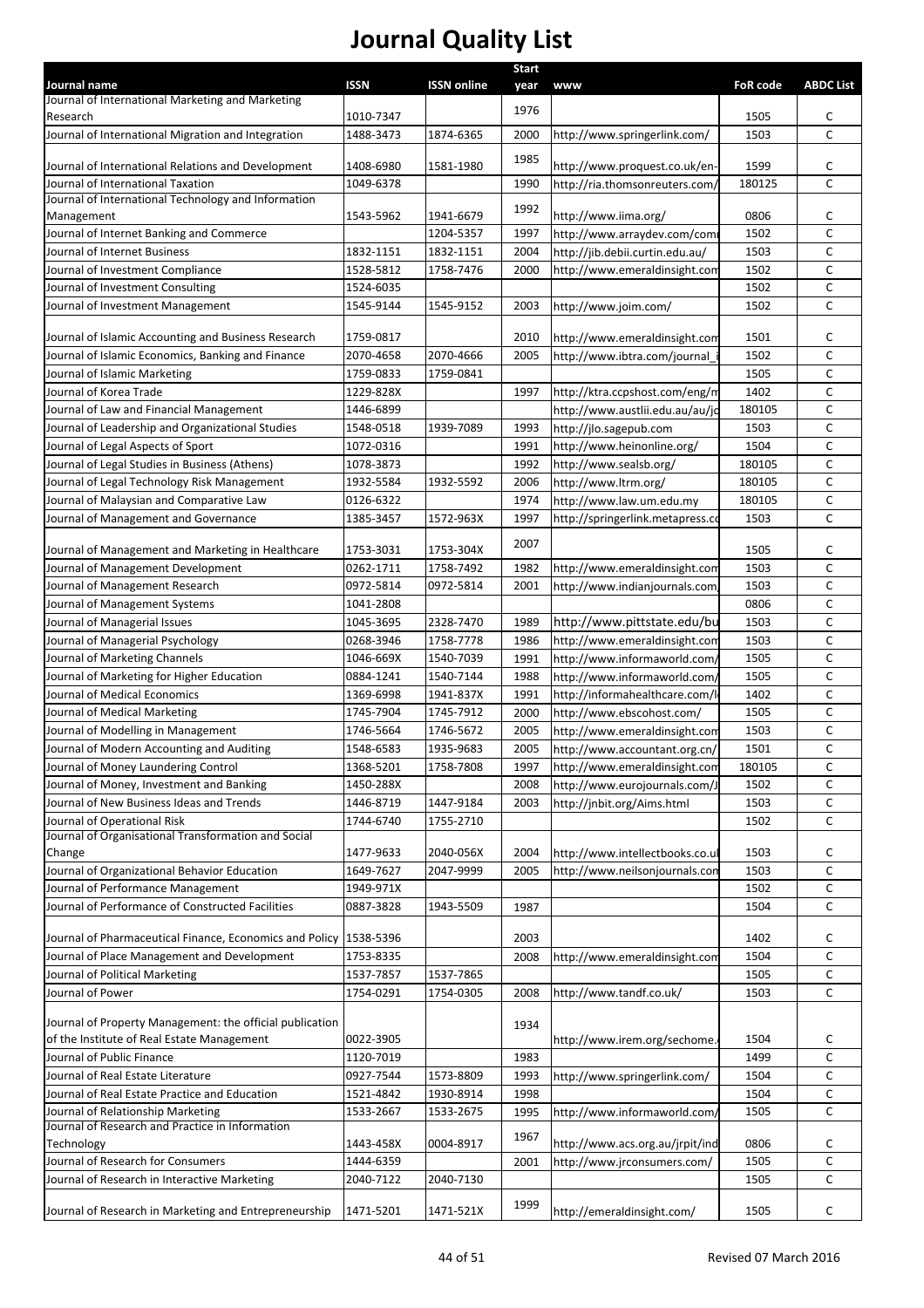| Journal name                                                                         | <b>ISSN</b>            | <b>ISSN online</b>     | Start<br>year | <b>www</b>                                                | <b>FoR code</b> | <b>ABDC List</b> |
|--------------------------------------------------------------------------------------|------------------------|------------------------|---------------|-----------------------------------------------------------|-----------------|------------------|
|                                                                                      |                        |                        |               |                                                           |                 |                  |
| Research in Transportation Business & Management                                     |                        |                        |               |                                                           | 1507            | с                |
| Journal of Research on Technology in Education                                       | 1539-1523              | 1945-0818              |               |                                                           | 0806            | C                |
| Journal of Research Practice                                                         | N/A                    | 1712-851X              | 2005          | http://jrp.icaap.org/                                     | 1503            | C                |
|                                                                                      |                        |                        |               |                                                           |                 | C                |
| Journal of Risk Management in Financial Institutions<br>Journal of Risk Research     | 1752-8887<br>1366-9877 | 1752-8895<br>1466-4461 | 1998          | http://www.tandf.co.uk/                                   | 1502<br>1502    | C                |
| Journal of Selling and Major Account Management                                      | 1463-1431              |                        |               | http://www.cob.niu.edu/jsmam                              | 1505            | C                |
| Journal of Services Research                                                         | 0972-4702              |                        | 2001          | http://www.jsr-iimt.in/                                   | 1505            | C                |
|                                                                                      |                        |                        |               |                                                           |                 |                  |
| Journal of Small Business and Enterprise Development                                 | 1462-6004              | 1758-7840              | 1991          | http://www.emeraldinsight.com                             | 1503            | с                |
| Journal of Small Business and Entrepreneurship                                       | 0827-6331              | 2169-2610              | 1983          | http://www.ccsbe.org/jsbe                                 | 1503            | C                |
| Journal of Small Business Strategy                                                   | 1081-8510              | 1081-8510              | 1990          | http://www.proquest.co.uk/en-                             | 1503            | C                |
| Journal of Social and Economic Development                                           | 0972-5792              |                        | 1998          | http://www.isec.ac.in/journal.h                           | 1402            | C                |
| Journal of Social, Political and Economic Studies                                    | 0278-839X              |                        | 1976          | http://www.proquest.co.uk/en-                             | 1402            | C                |
| Journal of Software Maintenance and Evolution                                        | 1532-060X              | 1532-0618              | 1989          | http://www3.interscience.wiley                            | 0806            | C                |
| Journal of South Asian Development                                                   | 0973-1741              | 0973-1733              | 2006          | http://sad.sagepub.com/                                   | 1402            | C                |
| Journal of Southeast Asian Economies                                                 | 0217-4472              | 1793-2831              | 1984          | http://muse.jhu.edu/                                      | 1402            | C                |
| Journal of Southeast Asian Studies                                                   | 0022-4634              | 1474-0680              | 1960          | http://www.jstor.org/                                     | 1503            | C                |
| Journal of Sponsorship                                                               | 1754-1360              | 1754-1379              | 2007          |                                                           | 1505            | C                |
| Journal of Sport History                                                             | 0094-1700              |                        | 1974          | http://www.la84foundation.org                             | 1504            | C                |
| Journal of State Taxation                                                            | 0744-6713              |                        | 1982          | http://www.ebscohost.com/                                 | 180125          | C                |
| Journal of Statistical Computation and Simulation<br>Journal of Statistical Research | 0094-9655<br>0256-422X | 1563-5163              | 1972          | http://www.informaworld.com/                              | 0104<br>0104    | C<br>C           |
| Journal of Statistical Software                                                      | N/A                    | 1548-7660              | 1970          |                                                           | 0104            | c                |
| Journal of Statistical Theory and Applications                                       | 1538-7887              |                        | 1996<br>2002  | http://www.jstatsoft.org/<br>http://www.mscs.mu.edu/~jsta | 0104            | C                |
| Journal of Statistics and Management Systems                                         | 0972-0510              |                        | 1998          |                                                           | 0104            | c                |
| Journal of Stock and Forex Trading                                                   |                        | 2168-9458              |               |                                                           | 1502            | C                |
| Journal of Strategy and Management                                                   | 1755-425X              | 1755-425X              | 2008          | http://www.emeraldinsight.com                             | 1503            | C                |
| Journal of Systems and Information Technology                                        | 1328-7265              | 1758-8847              | 1997          | http://www.emeraldinsight.com                             | 0806            | C                |
| Journal of Targeting, Measurement and Analysis for                                   |                        |                        |               |                                                           |                 |                  |
| Marketing                                                                            | 0967-3237              |                        | 1992          | http://www.ebscohost.com/                                 | 1505            | c                |
| Journal of Taxation of Investments                                                   | 0747-9115              | 1933-933X              | 1983          | http://www.civicresearchinstitu                           | 180125          | C                |
| Journal of Teaching in International Business                                        | 0897-5930              | 1528-6991              | 1989          | http://www.informaworld.com/                              | 1503            | C                |
| Journal of Teaching in Travel and Tourism                                            | 1531-3220              | 1531-3239              | 2001          | http://www.ebscohost.com/                                 | 1506            | c                |
| Journal of Technology Management and Innovation                                      | N/A                    | 0718-2724              | 2005          | http://www.jotmi.org/                                     | 1503            | C                |
| Journal of Technology Management in China                                            | 1746-8779              | 1746-8787              | 2006          | http://www.emeraldinsight.com                             | 1503            | С                |
| Journal of Technology Transfer                                                       | 0892-9912              | 1573-7047              | 1976          | http://springerlink.metapress.co                          | 1503            | C                |
| Journal of the ACM<br>Journal of the Asia Pacific Centre for Environmental           | 0004-5411              | 1557-735X              | 1954          | http://jacm.acm.org/                                      | 0806            | C                |
| Accountability                                                                       | 1448-6679              |                        | 1996          | http://www.unisa.edu.au/cags/                             | 1501            | C                |
| Journal of the International Academy of Hospitality                                  |                        |                        |               |                                                           |                 |                  |
| Research                                                                             | 1052-6099              |                        | 1990          | http://scholar.lib.vt.edu/                                | 1504            | c                |
| Journal of the Japan Statistical Society of Computational                            |                        |                        | 1971          |                                                           |                 |                  |
| <b>Statistics</b>                                                                    | 0389-5602              | 1348-6365              |               | http://www.journalarchive.jst.g                           | 0104            | c                |
| Journal of the Knowledge Economy<br>Journal of the Korean Economy                    | 1868-7865<br>1598-2750 | 1868-7873              | 2010          | http://www.springer.com/econ                              | 1499<br>1402    | с                |
| Journal of the New Economic Association                                              |                        |                        | 2000<br>2009  | http://www.econorus.org/enjou                             | 1499            | С<br>C           |
| Journal of the Statistical and Social Inquiry Society of                             |                        |                        |               |                                                           |                 |                  |
| Ireland                                                                              | 0081-4776              |                        | 1846          |                                                           | 0104            | c                |
| Journal of the Transportation Research Forum                                         | 1046-1469              |                        | 1971          | http://www.trforum.org/                                   | 1507            | C                |
|                                                                                      |                        |                        |               |                                                           |                 |                  |
| Journal of the UK Association of Christian Economists                                | 0956-3067              |                        | 1985          | http://www.christian-economist                            | 1402            | c                |
| Journal of Theoretical Probability                                                   | 0894-9840              | 1572-9230              | 1988          | http://www.springerlink.com/                              | 0104            | C                |
| Journal of Tourism and Cultural Change                                               | 1476-6825              | 1747-7654              | 2003          | http://www.swetswise.com/                                 | 1506            | С                |
| Journal of Tourism Challenges and Trends                                             | 1844-9743              |                        | 2008          | http://journaltct.wordpress.com                           | 1506            | С                |
| Journal of Tourism History                                                           | 1755-182X<br>1547-5778 | 1755-1838              | 2009          | http://www.informaworld.com/                              | 1506<br>1503    | C                |
| Journal of Transnational Management<br>Journal of Transport History                  | 0022-5266              | 1547-5786              | 1994<br>1953  | http://www.tandf.co.uk/<br>http://www.ingentaconnect.con  | 1507            | С<br>С           |
| Journal of Transportation and Statistics                                             | 1094-8848              |                        | 1998          | http://www.bts.gov/                                       | 1507            | С                |
| Journal of Transportation Law, Logistics and Policy                                  | 1078-5906              |                        | 1994          | http://www.proquest.com/                                  | 1507            | с                |
| Journal of Travel and Tourism Research                                               | 1302-8545              |                        | 2006          | http://www.ebscohost.com/                                 | 1506            | С                |
| Journal of Wine Economics                                                            | 1931-4361              | 1931-437X              | 2006          | http://www.wine-economics.or                              | 1402            | c                |
| Journal of Workplace Learning: employee counselling                                  |                        |                        |               |                                                           |                 |                  |
| today                                                                                | 1366-5626              | 1758-7859              | 1989          | http://www.emeraldinsight.com                             | 1503            | c                |
| ACM Transactions on Computing Education                                              |                        | 1531-4278              | 2009          |                                                           | 0806            | C                |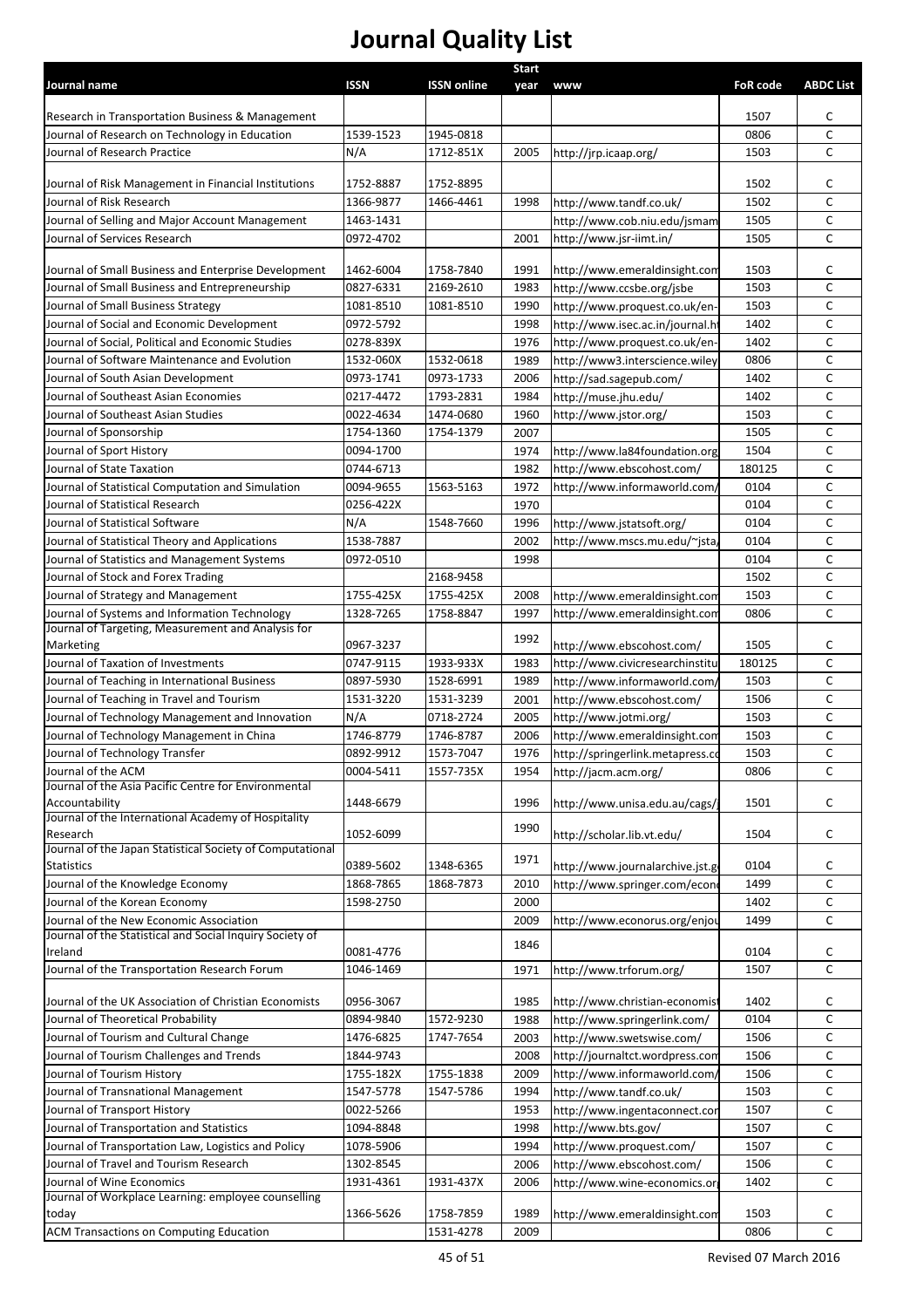|                                                        |             |                    | <b>Start</b> |                                  |                 |                  |
|--------------------------------------------------------|-------------|--------------------|--------------|----------------------------------|-----------------|------------------|
| Journal name                                           | <b>ISSN</b> | <b>ISSN online</b> | year         | www                              | <b>FoR code</b> | <b>ABDC List</b> |
| Journal on Information Technology in Healthcare        |             | 1479-649X          |              |                                  | 0806            | с                |
| <b>Keeping Good Companies</b>                          | 1444-7614   | 1444-7614          | 1948         | http://search.informit.com.au/   | 1503            | с                |
| Keio Economic Studies                                  | 0022-9709   |                    | 1963         |                                  | 1402            | C                |
| Keizai Kagaku                                          | 0022-9725   |                    | 1951         | http://www.soec.nagoya-u.ac.jp   | 1402            | c                |
| Kerala: an economic review                             | 0453-7440   |                    | 1959         |                                  | 1402            | C                |
| Knowledge and Information Systems                      | 0219-1377   | 0219-3116          | 1999         | http://www.springerlink.com/     | 0806            | C                |
| Kobe Economic and Business Review                      | 0075-6407   | 2185-5021          | 1953         | http://www.rieb.kobe-u.ac.jp/a   | 1402            | C                |
| Kobe University Economic Review                        | 0454-1111   |                    | 1955         |                                  | 1402            | с                |
| Korea Review of International Studies                  | 1226-4741   |                    |              |                                  | 1599            | C                |
| Kredit und Kapital                                     | 0023-4591   | 0720-6801          | 1968         | http://www.kredit-und-kapital.c  | 1401            | C                |
| Kyoto Economic Review                                  | 1349-6786   | 1349-6778          | 1926         | http://www.jstage.jst.go.jp/bro  | 1402            | C                |
| Labour and Management in Development                   | 1443-6698   |                    | 2000         | http://catalogue.nla.gov.au/Rec  | 1503            | с                |
| Labour Law Journal                                     | 0023-6977   |                    | 1949         | http://hr.cch.com/               | 180125          | c                |
| Lahore Journal of Economics                            | 1811-5438   |                    | 1997         | http://www.lahoreschoolofecor    | 1499            | c                |
| Latin American Journal of Economics                    | 0716-0046   | 0717-6821          | 1963         | http://www.laje-ce.org/en/hom    | 1499            | C                |
| Leadership in Health Services                          | 1751-1879   | 1751-1887          | 1997         | http://www.proquest.co.uk/en-    | 1503            | C                |
| egal Education Review                                  | 1033-2839   |                    | 1989         | http://heinonline.org/           | 180125          | с                |
| Legal Issues in Business                               | 1442-911X   |                    | 1999         | http://www.business.curtin.edu   | 180125          | с                |
| Les Cahiers Scientifiques du Transport                 | 1150-8809   |                    | 1979         |                                  | 1507            | c                |
| Local Economy                                          | 0269-0942   | 1470-9325          | 1986         | http://www.informaworld.com/     | 1402            | C                |
| Macquarie Journal of Business Law                      | 1449-0269   |                    | 2004         | http://www.heinonline.org/       | 180125          | C                |
|                                                        |             |                    |              |                                  |                 | C                |
| Macquarie Law Journal                                  | 1445-386X   |                    | 2001         | http://www.heinonline.org/       | 180125          |                  |
| Malayan Law Journal                                    | 0025-1283   | 0217-4189          | 1932         | http://www.lexisnexis.com.my/    | 180125          | C                |
| <b>Malaysian Accounting Review</b>                     | 1675-4077   |                    | 2002         | http://digital.ptar.uitm.edu.my/ | 1501            | C                |
| Malaysian Journal of Economic Studies                  | 0126-5350   |                    | 1964         | http://www.proquest.co.uk/en-    | 1402            | с                |
| Management                                             | 1331-0194   | N/A                | 1996         | http://www.efst.hr/managemer     | 1503            | C                |
| <b>Management Accounting Quarterly</b>                 | 1528-5359   | 0025-1690          | 1999         | http://www.ebscohost.com/        | 1501            | C                |
| Management Case Study Journal                          | 1445-033X   | 1445-033X          | 2001         | http://search.informit.com.au/   | 1503            | C                |
| <b>Management Dynamics</b>                             | 1019-567X   | 1019-567X          | 1992         | http://www.journals.co.za/ej/ej  | 1503            | c                |
| Management Organizational History                      | 1744-9359   | 1744-9367          | 2005         | http://moh.sagepub.com/          | 1503            | C                |
| Management Quarterly                                   | 0025-1860   | 1930-5494          | 1960         | http://www.nreca.org/            | 1503            | c                |
| <b>Management Research News</b>                        | 0140-9174   | 1758-6135          | 1978         | http://www.emeraldinsight.com    | 1503            | C                |
| Management Research Review                             | 2040-8277   | 2040-8269          | 1978         | http://www.emeraldinsight.com    | 1503            | С                |
| <b>Management Review</b>                               | 0025-1895   | 0025-1895          | 1923         | http://www.amanet.org/           | 1503            | С                |
| Manager: the British journal of administrative         |             |                    |              |                                  |                 |                  |
| management                                             | 1746-1278   | N/A                | 1964         | http://www.instam.org/shop       | 1503            | с                |
| Manchester Journal of International Economic Law       | N/A         | 1742-3945          | 2004         | https://www.electronicpublicati  | 180125          | C                |
| Margin (New Delhi): the journal of applied economic    |             |                    |              |                                  |                 |                  |
| research                                               | 0973-8010   | 0973-8029          | 2007         | http://mar.sagepub.com/          | 1402            | C                |
| Journal of Marketing & Social Research formerly Market |             |                    |              |                                  |                 |                  |
| and Social Research (AMSRS Journal)                    |             |                    |              | http://www.asmmr.com/journa      | 1505            | c                |
| <b>Marketing Bulletin</b>                              |             | 1176-645X          | 1990         | http://www.ebscohost.com/        | 1505            | С                |
| <b>Marketing Education Review</b>                      | 1052-8008   |                    | 1992         | http://www.ebscohost.com/        | 1505            | с                |
| <b>Marketing Health Services</b>                       | 1094-1304   |                    | 1981         | http://www.ebscohost.com/        | 1505            | c                |
| Mathematical Methods in Economics and Finance          | 1971-6419   | 1971-3878          | 1969         | http://sunshine.dma.unive.it/    | 1502            | C                |
| Mathematics and Financial Economics                    | 1862-9679   | 1862-9660          | 2007         | http://www.springerlink.com/     | 1402            | C                |
| Media and Arts Law Review                              | 1325-1570   |                    | 1992         | http://www.law.unimelb.edu.au    | 180125          | C                |
| Medical Law International                              | 0968-5332   |                    | 1993         | http://www.mli.sagepub.com/      | 180125          | C                |
| Meditari Accountancy Research                          | 2049-372X   |                    | 1993         | www.meditari.org.za              | 1501            | C                |
| Metron: international journal of statistics            | 0026-1424   |                    | 1920         |                                  | 0104            | C                |
| Middle East Business and Economic Review               | 1035-3704   |                    | 1989         | http://www.proquest.co.uk/en-    | 1402            | C                |
| Middle East Development Journal                        | 1793-8120   | 1793-8171          | 2009         | http://www.worldscientific.com   | 1499            | C                |
| Mind and Society                                       | 1593-7879   | 1860-1839          | 2000         | http://www.springerlink.com/     | 1503            | C                |
| <b>Mineral Economics</b>                               | 2191-2203   | 2191-2211          | 2011         | http://link.springer.com/journa  | 1499            | C                |
| Model Assisted Statistics and Applications: an         |             |                    |              |                                  |                 |                  |
| international journal                                  | 1574-1699   | 1875-9068          | 2005         | http://www.swetswise.com/        | 0104            | С                |
| <b>Monash Business Review</b>                          | 1832-8490   | 1833-4091          | 2005         | http://publications.epress.mona  | 1503            | C                |
| Monetary and Economic Studies                          | 0288-8432   | 1348-7787          | 1983         | http://www.imes.boj.or.jp/       | 1402            | C                |
| <b>Money Affairs</b>                                   | 0187-7615   | 0187-7615          | 1988         | http://www.cemla.org/old/mon     | 1402            | C                |
| Monte Carlo Methods and Applications                   | 0929-9629   | 1569-3961          | 1995         | http://www.swetswise.com/        | 0104            | C                |
| Mt Eliza Business Review                               |             |                    |              |                                  |                 | C                |
|                                                        | 1444-2558   | 1444-2558          | 1980         | http://www.mbs.edu/go/news-      | 1503            |                  |
| Multinational Business Review                          | 1525-383X   | 2054-1686          | 1993         | http://www.emeraldinsight.       | 1503            | C                |
| Mustang Journal of Accounting and Finance              | 1949-1794   | 1949-1786          |              |                                  | 1501            | с                |
| Negotiation and Conflict Management Research           | 1750-4708   | 1750-4716          | 2008         | http://www.wiley.com/            | 1503            | $\mathsf{C}$     |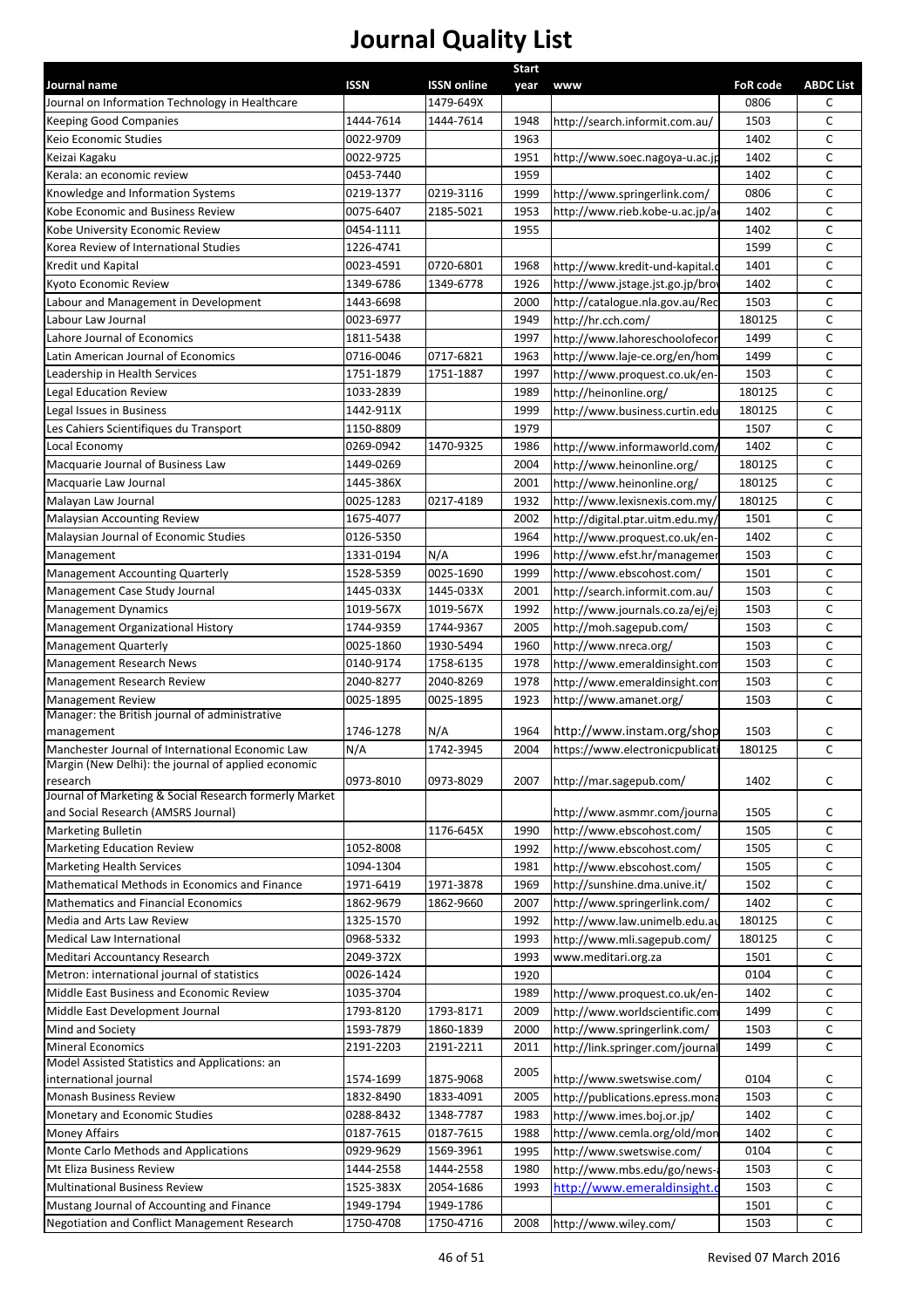|                                                            |           |                    | Start |                                  |                 |                  |
|------------------------------------------------------------|-----------|--------------------|-------|----------------------------------|-----------------|------------------|
| Journal name                                               | ISSN      | <b>ISSN online</b> | year  | <b>www</b>                       | <b>FoR code</b> | <b>ABDC List</b> |
| Netnomics                                                  | 1385-9587 | 1573-7071          | 1999  | http://www.springerlink.com/     | 1499            | C                |
| <b>Networks and Spatial Economics</b>                      | 1566-113X | 1572-9427          | 2001  | http://www.springerlink.com/     | 1402            | $\mathsf{C}$     |
| New Economy                                                | 1070-3535 | 1468-0041          |       |                                  | 1499            | $\mathsf{C}$     |
| New England Journal of Entrepreneurship                    | 1550-333X | 1550-333X          | 2002  | http://www.sacredheart.edu/ac    | 1503            | $\mathsf{C}$     |
| New Law Journal                                            | 0306-6479 |                    | 1980  | http://www.newlawjournal.co.u    | 180125          | $\mathsf{C}$     |
| New Perspectives on Political Economy                      | 1801-0938 |                    | 2005  | http://pcpe.libinst.cz/nppe/     | 1402            | $\mathsf{C}$     |
| New York Economic Review                                   | 1090-5693 |                    | 1971  |                                  | 1402            | $\mathsf{C}$     |
| New Zealand Journal of Applied Business Research           | 1175-8007 | 1175-8007          | 2002  | http://nzjabr.manukau.ac.nz/     | 1503            | $\mathsf{C}$     |
| New Zealand Journal of Human Resources Management          | 1175-5407 | 1175-5407          | 2001  | http://www.nzjhrm.co.nz          | 1503            | C                |
| New Zealand Population Review                              | 0111-199X |                    | 1980  | http://www.ebscohost.com/        | 1503            | $\mathsf{C}$     |
| Nordic Journal of Commercial Law                           | 1459-9686 |                    | 2003  | http://www.njcl.utu.fi/          | 180125          | $\mathsf{C}$     |
| Nordic Journal of Political Economy                        | 0805-7508 |                    | 1974  | http://www.samfunnsforskning.    | 1402            | $\mathsf{C}$     |
| North South Business Review (NSBR)                         | 1991-4938 | 1991-4938          | 1993  | http://www.northsouth.edu/       | 1503            | $\mathsf{C}$     |
| Northeastern Journal of Agricultural and Resource          |           |                    |       |                                  |                 |                  |
| Economics                                                  | 0899-367X |                    | 1972  | http://ageconsearch.umn.edu/l    | 1499            | C                |
| Northern Economic Review                                   | 0262-0383 |                    | 1981  |                                  | 1402            | $\mathsf{C}$     |
| Nova Economia: the journal of the economics                |           |                    |       |                                  |                 |                  |
| department at UFMG                                         | 0103-6351 |                    | 1990  | http://www.face.ufmg.br/novae    | 1402            | C                |
| NYU Journal of Law and Business                            | 1558-5778 |                    | 2004  | http://heinonline.org/           | 180125          | $\mathsf{C}$     |
| O P E C Energy Review: energy economics and related        |           |                    |       |                                  |                 |                  |
| issues                                                     | 1753-0229 | 1753-0237          | 1976  | http://www3.interscience.wiley   | 1402            | C                |
| Observatoire Francais des Conjonctures Economiques.        |           |                    |       |                                  |                 |                  |
| Revue: observations et diagnostics economiques             | 1265-9576 | 1777-5647          | 1982  |                                  | 1402            | C                |
| Oil, Gas and Energy Quarterly                              | 1096-9195 |                    | 1951  | http://www.bus.lsu.edu/          | 180125          | $\mathsf{C}$     |
| Operational Research: an international journal             | 1109-2858 | 1866-1505          | 2001  | http://www.springerlink.com/     | 1503            | $\mathsf{C}$     |
| Operations and Supply Chain Management                     | 1979-3561 | 1979-3871          | 2008  | http://journal.oscm-forum.org    | 1507            | $\mathsf{C}$     |
| <b>Operations Management Research</b>                      | 1936-9735 | 1936-9743          | 2008  | http://www.springerlink.com/     | 1503            | $\mathsf{C}$     |
| Opsearch: journal of the operational research society of   |           |                    |       |                                  |                 |                  |
| India                                                      | 0030-3887 | 0975-0320          | 1964  | http://www.springerlink.com/     | 1503            | C                |
| OR Insight                                                 | 0953-5543 | 1759-0477          | 1987  | http://www.palgrave-journals.c   | 1503            | $\mathsf{C}$     |
| Organization Development Journal                           | 0889-6402 | N/A                | 1983  | http://www.theisod.org/index.p   | 1503            | $\mathsf{C}$     |
| Organization Management Journal                            | N/A       | 1541-6518          | 2004  | http://www.tandfonline.com       | 1503            | $\mathsf{C}$     |
| Otago Law Review                                           | 0078-6918 |                    | 1965  | http://heinonline.org.ezproxy/   | 180125          | $\mathsf{C}$     |
| Oxford Journal                                             | 1551-4498 | 1551-4498          | 2005  | http://www.facultyforum.com/     | 1503            | $\mathsf{C}$     |
| Pacific Economic Bulletin                                  | 0817-8038 |                    | 1986  |                                  | 1402            | C                |
| Pacific Rim Property Research Journal                      | 1444-5921 |                    |       |                                  | 1504            | $\mathsf C$      |
| Pakistan Development Review                                | 0030-9729 |                    | 1961  |                                  | 1402            | C                |
| Pakistan Economic and Social Review                        | 1011-002X |                    | 1952  |                                  | 1402            | $\mathsf{C}$     |
| Pakistan Journal of Applied Economics                      | 0254-9204 |                    | 1982  |                                  | 1402            | C                |
| Pakistan Journal of Statistics                             | 1012-9367 |                    | 1985  |                                  | 0104            | $\mathsf C$      |
| Pasos                                                      | 1695-7121 |                    | 2003  | http://www.pasosonline.org/      | 1506            | $\mathsf C$      |
| Peace Economics, Peace Science, and Public Policy          | 1079-2457 |                    | 1993  | http://degruyter.com/view/j/pe   | 1499            | $\mathsf C$      |
| Pennsylvania Economic Review                               | 1531-0949 |                    | 1991  |                                  | 1402            | C                |
| Pensions: an international journal                         | 1478-5315 | 1750-208X          | 1995  | http://www.palgrave-journals.c   | 1502            | $\mathsf{C}$     |
| People Management                                          | 1358-6297 | 1358-6297          | 1995  | http://www.ebscohost.com/        | 1503            | C                |
|                                                            |           |                    |       |                                  |                 |                  |
| Pepperdine Law Review                                      | 0092-430X |                    | 1973  | http://www.heinonline.org/       | 180125          | $\mathsf C$      |
| Perceptual and Motor Skills                                | 0031-5125 | 1558-688X          | 1949  |                                  | 1503            | $\mathsf{C}$     |
| Performance Measurement and Metrics: the                   |           |                    |       |                                  |                 |                  |
| international journal for library and information services | 1467-8047 | 1758-6925          | 2000  | http://www.emeraldinsight.com    | 1503            | C                |
|                                                            |           |                    |       |                                  |                 |                  |
| Perspectives of Innovation in Economics and Business       | 1804-0519 |                    | 2009  | http://ageconsearch.umn.edu/h    | 1499            | C                |
| Perspectives on Work                                       | 1534-9276 | 1534-9276          | 1997  | http://www.press.uillinois.edu/j | 1503            | $\mathsf{C}$     |
| Petroleum Accounting and Financial Management              |           |                    |       |                                  |                 |                  |
| Journal                                                    | 1554-2904 |                    | 1982  | http://web.lib.hse.fi/           | 1501            | C                |
|                                                            |           |                    |       |                                  |                 |                  |
| Philippine Journal of Labor and Industrial Relations       | 0115-6373 | 0115-6373          | 1978  | http://journalseeker.researchbil | 1503            | C                |
| Philippine Review of Economics                             | 1655-1516 |                    | 1964  | http://pre.econ.upd.edu.ph/ind   | 1499            | $\mathsf{C}$     |
| Philosophy of Management                                   | 1740-3812 | 2052-9597          | 2001  | http://www.managementphilos      | 1503            | $\mathsf C$      |
| Pittsburgh Tax Review                                      | 1932-1821 |                    | 2003  | http://www.heinonline.org/       | 180125          | $\mathsf C$      |
| <b>Population Trends</b>                                   | 0307-4463 | 2040-1590          | 1975  | http://www.statistics.gov.uk/    | 1503            | $\mathsf C$      |
| Population, Space and Place                                | 1544-8444 | 1544-8452          | 1995  | http://www3.interscience.wiley   | 1503            | $\mathsf{C}$     |
| Portuguese Economic Journal                                | 1617-982X | 1617-9838          | 2002  | http://www.springerlink.com/     | 1402            | $\mathsf C$      |
| Poznan University of Economics Review                      | 1643-5877 |                    | 2001  |                                  | 1402            | $\mathsf{C}$     |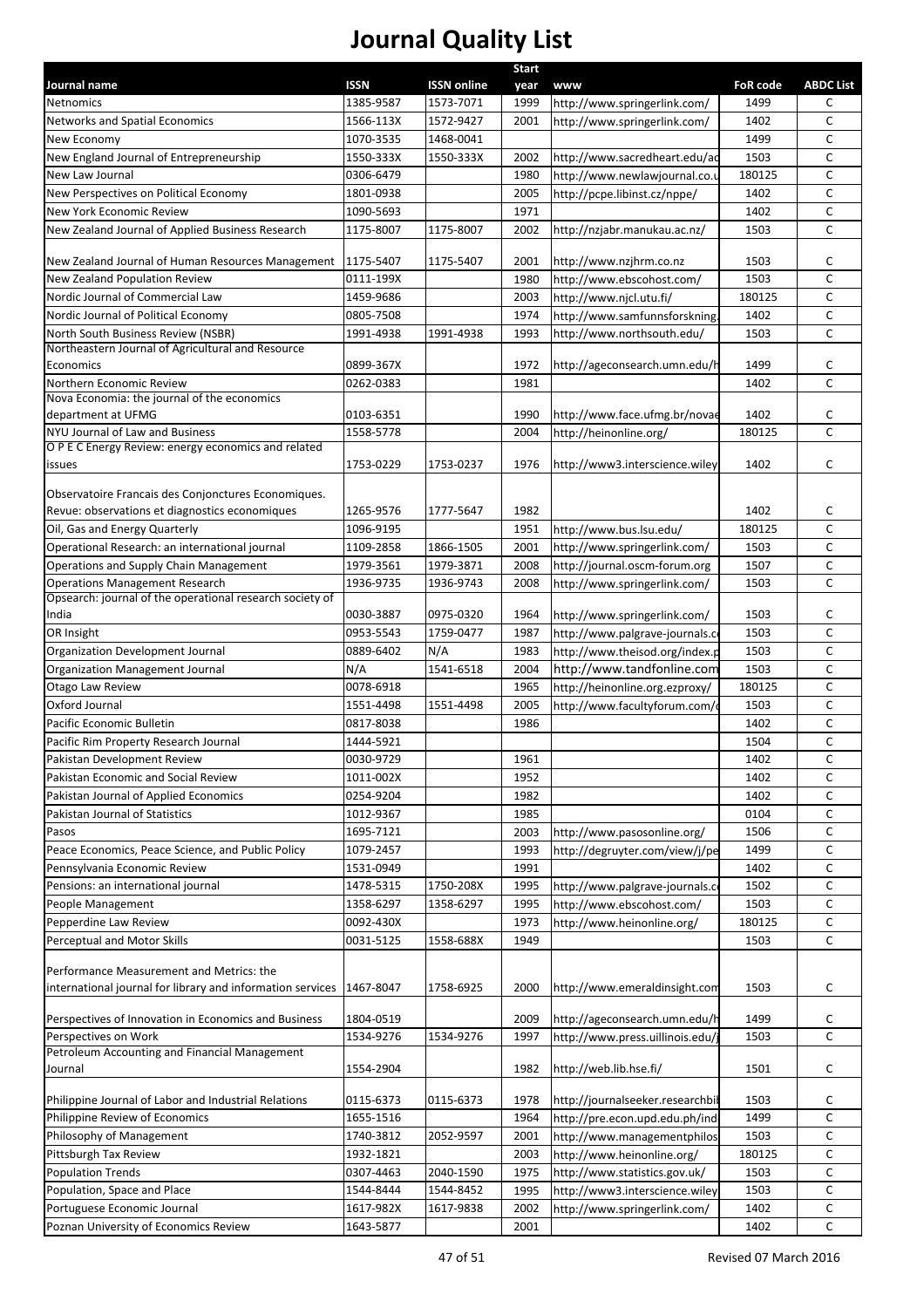|                                                                       |             |                    | <b>Start</b> |                                  |                 |                  |
|-----------------------------------------------------------------------|-------------|--------------------|--------------|----------------------------------|-----------------|------------------|
| Journal name<br>Prague Economic Papers: quarterly journal of economic | <b>ISSN</b> | <b>ISSN online</b> | year         | <b>www</b>                       | <b>FoR code</b> | <b>ABDC List</b> |
| theory and policy                                                     | 1210-0455   |                    | 1959         |                                  | 1402            | c                |
| Problemas del Desarrollo: revista latinoamericana de                  |             |                    |              |                                  |                 |                  |
| economia                                                              | 0301-7036   |                    | 1969         | http://www.probdes.iiec.unam.    | 1402            | c                |
| Problems and Perspectives in Management                               | 1727-7051   | 1810-5467          | 2003         | http://businessperspectives.org  | 1503            | $\mathsf{C}$     |
| Progress in Development Studies                                       | 1464-9934   | 1477-027X          | 2001         | http://pdj.sagepub.com/          | 1402            | C                |
| Public Budgeting and Finance                                          | 0275-1100   | 1540-5850          | 1981         | http://www3.interscience.wiley   | 1402            | C                |
| <b>Public Manager</b>                                                 | 1061-7639   | 1061-7639          | 1972         | http://www.thepublicmanager.     | 1503            | C                |
| Public Personnel Management                                           | 0091-0260   | 1945-7421          | 1972         | http://www.ipma-hr.org/          | 1503            | $\mathsf C$      |
| Public Relations Inquiry                                              | 2046-147X   | 2046-1488          |              |                                  | 1505            | C                |
| Publishing Research Quarterly                                         | 1053-8801   | 1936-4792          | 1986         | http://www.springer.com/social   | 1503            | C                |
| Qualitative Research in Financial Markets                             | 1755-4179   |                    |              |                                  | 1502            | C                |
| Quality in Higher Education                                           | 1353-8322   | 1470-1081          | 1995         | http://www.informaworld.com/     | 1503            | C                |
| Quarterly Journal of Electronic Commerce                              | 1528-3526   | 1528-3526          | 2000         | http://www.gjec.org/             | 0806            | C                |
| Quarterly Journal of Finance                                          | 2010-1392   | 2010-1406          |              |                                  | 1502            | C                |
| Queensland Review                                                     | 1321-8166   |                    | 1994         | http://search.informit.com.au/   | 1503            | C                |
| Queensland University of Technology Law and Justice                   |             |                    |              |                                  |                 |                  |
| Journal                                                               | 1445-6230   | 1445-6249          | 1985         | http://search.informit.com.au/   | 180125          | c                |
| Quest                                                                 | 0033-6297   | 1543-2750          | 1949         | http://hk.humankinetics.com/     | 1504            | C                |
| Reading in Political Economy                                          | 0305-814X   |                    | 1967         |                                  | 1402            | C                |
| Real Estate Law Journal                                               | 0048-6868   |                    | 1972         | http://legalsolutions.thomsonre  | 180125          | C                |
| Real Estate Taxation                                                  | 1538-3792   |                    | 1973         | http://www.proquest.com/         | 180125          | C                |
| Real Property, Trust and Estate Law Journal                           | 0034-0855   | 1540-8469          | 1966         | http://www.heinonline.org/       | 180125          | C                |
| Reflets et Perspectives de la Vie Economique                          | 0034-2971   | 1782-1509          | 1961         | http://universite.deboeck.com/   | 1402            | C                |
|                                                                       |             |                    |              |                                  |                 |                  |
| Research and Practice in Human Resource Management                    | 0218-5180   | N/A                | 1993         | http://rphrm.curtin.edu.au/      | 1503            | c                |
| <b>Research Evaluation</b>                                            | 0958-2029   | 1471-5449          | 1991         | http://www.swetswise.com/        | 1503            | C                |
| Research in Accounting in Emerging Economies                          | 1479-3563   |                    | 2003         | http://books.emeraldinsight.cor  | 1501            | C                |
| Research in Consumer Behavior: a research annual                      | 0885-2111   |                    | 1985         |                                  | 1505            | C                |
| Research in Finance                                                   | 0196-3821   | 0882-3138          | 1979         | http://www.elsevier.com/         | 1502            | C                |
| Research in Financial Services                                        | 1052-7788   |                    | 1989         | http://www.elsevier.com/         | 1502            | $\mathsf{C}$     |
| Research in the History of Economic Thought and                       |             |                    |              |                                  |                 |                  |
| Methodology                                                           | 0743-4154   |                    | 1983         | http://www.emeraldinsight.con    | 1402            | С                |
| <b>Rethinking Marxism</b>                                             | 0893-5696   | 1475-8059          | 1988         | http://www.informaworld.com/     | 1499            | C                |
| Review of Accounting and Finance                                      | 1475-7702   | 1758-7700          | 2001         | http://www.emeraldinsight.com    | 1501            | C                |
| Review of African Political Economy                                   | 0305-6244   | 1740-1720          | 1973         | http://www.informaworld.com,     | 1402            | C                |
| Review of Applied Economics                                           | 0973-1687   |                    |              |                                  | 1402            | С                |
| Review of Business and Economics                                      | 0772-7674   |                    | 1956         | http://econ.kuleuven.be/rebel/\  | 1499            | C                |
| Review of Business Information Systems                                | 1534-665X   |                    | 1997         |                                  | 0806            | c                |
| Review of Business Research                                           | 1546-2609   | 1546-2609          | 2003         | http://www.iabe.org/domains/i    | 1503            | C                |
| Review of Economic and Business Studies                               | 1843-763X   | 2068-7249          | 2008         | http://www.rebs.ro/about.html    | 1402            | С                |
| Review of International Organizations                                 | 1559-7431   | 1559-744X          | 2006         | http://www.springerlink.com/co   | 1503            | c                |
| Review of Islamic Economics                                           | 0962-2055   |                    | 1991         |                                  | 1402            | c                |
| Review of Keynesian Economics                                         | 2049-5323   | 2049-5331          |              |                                  | 1402            | c                |
| Review of Marketing and Agricultural Economics                        | 0034-6616   | 0034-3409          | 1933         | http://ageconsearch.umn.edu/h    | 1499            | C                |
| <b>Review of Marketing Science</b>                                    | 1546-5616   |                    | 2003         | http://www.bepress.com/          | 1505            | С                |
|                                                                       |             |                    |              |                                  |                 |                  |
| Review of Middle East Economics and Finance (Print)                   | 1475-3685   | 1475-3693          | 2003         | http://www.bepress.com/rmeef     | 1402            | c                |
| Review of Public Personnel Administration                             | 0734-371X   | 1552-759X          | 1980         | http://www.sagepub.com/          | 1503            | C                |
| Review of Regional Studies: the official journal of the               |             |                    | 1970         |                                  |                 |                  |
| Southern Regional Science Association                                 | 0048-749X   | 1553-0892          |              | http://www.ebscohost.com/        | 1503            | С                |
| Review on Economic Cycles                                             | 1578-8091   |                    | 2000         | http://www.usc.es/economet/c     | 1402            | С                |
| Revista de Economia                                                   | 0556-5782   |                    | 1960         | http://www.ser.ufpr.br/          | 1401            | C                |
| Revista Portuguesa de Marketing                                       | 0873-2949   |                    | 1995         | http://www.rpm.pt/               | 1505            | С                |
| Richmond Journal of Global Law and Business                           | 1933-7000   |                    | 1998         | http://heinonline.org/           | 180125          | C                |
| Rikkyo Economic Review                                                | 0035-5356   |                    | 1938         |                                  | 1402            | C                |
| Risk Management and Insurance Review                                  | 1098-1616   | 1540-6296          | 1997         | http://www.wiley.com/            | 1502            | C                |
| Risk Management: an international journal                             | 1460-3799   | 1743-4637          | 1999         | http://www.palgrave-journals.co  | 1503            | С                |
| Romanian Economic Business Review                                     | 1842-2497   |                    | 2006         | http://www.rebe.rau.ro/about.l   | 1499            | c                |
| Romanian Journal of Economic Forecasting                              | 1582-6163   |                    | 2000         | http://www.ipe.ro/rjef.htm       | 1403            | C                |
| <b>SAM Advanced Management Journal</b>                                | 0749-7075   | 0567-977X          | 1935         | http://www.ebscohost.com/        | 1503            | c                |
| Scandinavian Economic History Review                                  | 0358-5522   |                    | 1953         | http://www.informaworld.com/     | 1402            | C                |
| Science and Public Policy                                             | 0302-3427   | 1471-5430          | 1967         | http://www.swetswise.com/        | 1599            | c                |
| Selection and Development Review                                      | 0963-2638   | 0963-2638          | 1984         | http://journalseeker.researchbil | 1503            | $\mathsf C$      |
| Seoul Journal of Business                                             | 1226-9816   | 1226-9816          | 1995         | http://cba.snu.ac.kr:8099/sjb/m  | 1503            | C                |
|                                                                       |             |                    |              |                                  |                 |                  |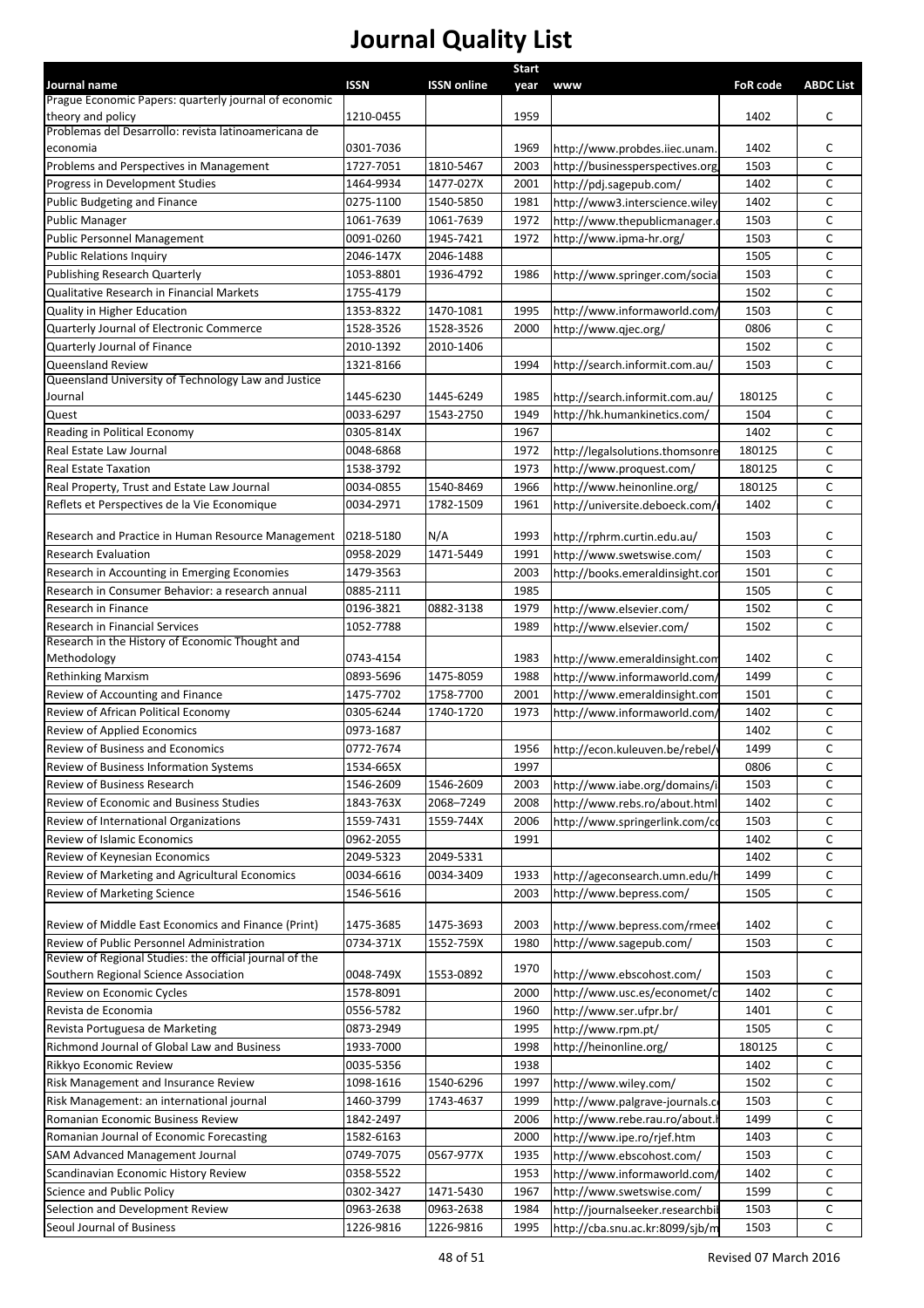|                                                                                                                     |             |                    | <b>Start</b> |                                  |                                              |                  |
|---------------------------------------------------------------------------------------------------------------------|-------------|--------------------|--------------|----------------------------------|----------------------------------------------|------------------|
| Journal name                                                                                                        | <b>ISSN</b> | <b>ISSN online</b> | year         | <b>www</b>                       | <b>FoR code</b>                              | <b>ABDC List</b> |
| Shidler Journal of Law, Commerce Technology                                                                         | 1547-0695   |                    | 2004         | http://www.lctjournal.washingt   | 180125                                       | C                |
| <b>SIAM Journal on Computing</b>                                                                                    | 0097-5397   | 1095-7111          |              |                                  | 0806                                         | C                |
| Singapore Academy of Law Journal                                                                                    | 0218-2009   |                    | 1989         | http://search.informit.com.au/   | 180125                                       | $\mathsf{C}$     |
| Singapore Management Review                                                                                         | 0129-5977   | N/A                | 1979         | http://m360.sim.edu.sg/Publ      | 1503                                         | $\mathsf{C}$     |
| Small Enterprise Research: The Journal of SEAANZ                                                                    | 1321-5906   | 1321-5906          | 2006         | http://ser.e-contentmanagemer    | 1503                                         | $\mathsf{C}$     |
| <b>SMART Journal of Business Management Studies</b>                                                                 | 0973-1598   | 2321-2012          | 2005         | http://www.smartjournalbms.o     | 1503                                         | $\mathsf{C}$     |
| Soccer & Society                                                                                                    | 1466-0970   | 1743-9590          |              |                                  | 1504                                         | $\mathsf{C}$     |
| Social and Economic Studies                                                                                         | 0037-7651   |                    | 1953         | http://www.proquest.co.uk/en-    | 1402                                         | C                |
| Social Enterprise Journal                                                                                           | 1750-8614   | 1750-8533          | 2005         | http://www.emeraldinsight.com    | 1503                                         | $\mathsf{C}$     |
| Social Marketing Quarterly                                                                                          | 1524-5004   | 1539-4093          | 1994         | http://www.informaworld.com,     | 1505                                         | $\mathsf{C}$     |
| Social Policy Journal of New Zealand: te puna whakaaro<br>Social Research: an international quarterly of the social | 1172-4382   | 1177-9837          | 1993         | http://www.ebscohost.com/        | 1503                                         | C                |
| sciences                                                                                                            | 0037-783X   | 1944-768X          | 1934         | http://www.ebscohost.com/        | 1503                                         | C                |
| Social Science Information: information sur les sciences                                                            |             |                    |              |                                  |                                              |                  |
| sociales                                                                                                            | 0539-0184   | 1461-7412          | 1954         | http://ssi.sagepub.com/          | 1503                                         | C                |
| Social Science Japan Journal                                                                                        | 1369-1465   | 1468-2680          |              |                                  | 1503                                         | $\mathsf{C}$     |
| Society and Economy                                                                                                 | 1588-9726   | 1588-970X          | 1979         | http://www.swetswise.com/        | 1402                                         | $\mathsf{C}$     |
| Socio-Economic Planning Sciences                                                                                    | 0038-0121   |                    | 1967         | http://www.journals.elsevier.co  | 1499                                         | $\mathsf{C}$     |
| South African Journal of Business Management                                                                        | 2078-5585   | 2078-5976          | 1970         | http://www.ebscohost.com/        | 1503                                         | $\mathsf{C}$     |
| South African Journal of Economic and Management                                                                    |             |                    |              |                                  |                                              |                  |
| Sciences                                                                                                            | 1015-8812   |                    | 1988         | http://www.journals.co.za/ej/ej  | 1402                                         | C                |
| South African Journal of Economic History                                                                           | 1011-3436   |                    | 1982         |                                  | 1402                                         | $\mathsf{C}$     |
| South Asia Economic Journal                                                                                         | 1391-5614   | 1940-1566          | 2000         | http://sae.sagepub.com/          | 1402                                         | $\mathsf{C}$     |
| South Asian Journal of Global Business Research                                                                     | 2045-4457   | 2045-4465          | 2012         | http://www.emeraldinsight.com    | C<br>1503                                    |                  |
| South Asian Journal of Management                                                                                   | 0971-5428   | 0971-5428          | 1994         | http://www.amdisa.org/publica    | 1503                                         | $\mathsf{C}$     |
|                                                                                                                     |             |                    |              |                                  |                                              |                  |
| South Carolina Journal of International Law and Business   1936-4334                                                |             |                    | 2006         | http://heinonline.org/           | 180125                                       | C                |
| Southern Business and Economic Journal                                                                              | 0735-2476   |                    | 1977         |                                  | 1402                                         | C                |
| Southern Business Review                                                                                            | 0884-1373   | 0884-1373          | 1975         | http://coba.georgiasouthern.ed   | $\mathsf{C}$<br>1503<br>$\mathsf{C}$<br>1499 |                  |
| Southern Journal of Agricultural Economics                                                                          | 0081-3052   |                    | 1969         | http://ageconsearch.umn.edu/h    |                                              |                  |
| Spanish Review of Financial Economics                                                                               | 2173-1268   |                    |              |                                  | 1502                                         | $\mathsf{C}$     |
| Sport Management Education Journal                                                                                  | 1938-6974   | 2163-2367          |              |                                  | 1504                                         | C                |
| Sport, Business and Management                                                                                      | 2042-678X   | 2042-6798          |              |                                  | 1504                                         | $\mathsf{C}$     |
| <b>Sporting Traditions</b>                                                                                          | 0813-2577   |                    | 1984         | http://www.la84foundation.org    | 1504                                         | $\mathsf{C}$     |
| Sri Lanka Economic Journal                                                                                          | 1391-5894   |                    | 1986         |                                  | 1402                                         | $\mathsf{C}$     |
| Sri Lankan Journal of Agricultural Economics                                                                        | 1391-7358   |                    | 1993         | http://www.slageconr.net/sjae/   | 1402                                         | $\mathsf{C}$     |
| Statistical Inference for Stochastic Processes: an                                                                  |             |                    |              |                                  |                                              |                  |
| international journal devoted to time series analysis and<br>the statistics of continuous time processes and        |             |                    | 1998         |                                  |                                              |                  |
| dynamical systems                                                                                                   | 1387-0874   | 1572-9311          |              | http://www.springerlink.com/     | 0104                                         | c                |
| Statistical Journal of the IAOS                                                                                     | 1874-7655   | 1875-9254          | 1982         | http://www.swetswise.com/        | 0104                                         | $\mathsf{C}$     |
| Statistical Methodology                                                                                             | 1572-3127   |                    | 2004         | http://www.sciencedirect.com/    | 0104                                         | $\mathsf C$      |
| <b>Statistical Methods and Applications</b>                                                                         | 1618-2510   | 1613-981X          | 1992         | http://www.springerlink.com/     | 0104                                         | $\mathsf{C}$     |
| Statistics and Decisions: an international mathematical<br>journal for stochastic methods and models                | 0721-2631   |                    | 1982         | http://www.oldenbourg-wissens    | 0104                                         | C                |
| Stochastics: an international journal of probability and                                                            |             |                    |              |                                  |                                              |                  |
| stochastic processes                                                                                                | 1744-2508   | 1744-2516          | 1973         | http://www.informaworld.com/     | 0104                                         | C                |
| <b>Strategic Direction</b>                                                                                          | 0258-0543   | 1758-8588          | 1984         | http://www.emeraldinsight.com    | 1503                                         | $\mathsf{C}$     |
| Strategy and Leadership                                                                                             | 1087-8572   | 1758-9568          | 1972         | http://info.emeraldinsight.com/  | 1503                                         | $\mathsf{C}$     |
| Studi Economici e Sociali: rivista di vita economica                                                                | 0391-8750   |                    | 1966         |                                  | 1402                                         | $\mathsf{C}$     |
| Studies in Agricultural Economics                                                                                   | 1418-2106   |                    |              | https://www.aki.gov.hu/studies   | 1499                                         | $\mathsf{C}$     |
| Studies in Business and Economics                                                                                   | 1842-4120   |                    | 2006         | http://eccsf.ulbsibiu.ro/        | 1402                                         | $\mathsf{C}$     |
| Studies in Political Economy: a socialist review                                                                    | 0707-8552   |                    | 1979         | http://www.carleton.ca/spe/      | 1402                                         | $\mathsf{C}$     |
| Sustainable Development                                                                                             | 0968-0802   | 1099-1719          | 1993         | http://onlinelibrary.wiley.com/j | 1499                                         | $\mathsf C$      |
| Swedish Economic Policy Review                                                                                      | 1400-1829   |                    | 1989         |                                  | 1402                                         | $\mathsf{C}$     |
| Syracuse Journal of International Law and Commerce                                                                  | 0093-0709   |                    | 1972         | http://www.heinonline.org/       | 180125                                       | C                |
| Tarsadalom es Gazdasag                                                                                              | 1588-9734   | 1589-021X          | 1994         | http://www.akademiai.com/con     | 1402                                         | $\mathsf{C}$     |
| Tax Notes                                                                                                           | 0270-5494   |                    | 1972         | http://www.taxanalysts.com/      | 180125                                       | C                |
|                                                                                                                     |             | 1528-767X          |              |                                  |                                              | $\mathsf{C}$     |
| Tax Notes International<br>Tax policy journal : an annual summary of tax policy                                     | 1048-3306   |                    | 1979         | http://www.taxanalysts.com/      | 180125                                       |                  |
| issues                                                                                                              | 1833-1726   |                    | 2005         | http://www.taxpayer.com.au/P     | 180125                                       | C                |
| <b>Taxation in Australia</b>                                                                                        | 0494-8343   |                    | 1963         | http://www.taxinstitute.com.au   | 180125                                       | C                |
| <b>Teaching Business and Economics</b>                                                                              | 1367-3289   |                    | 1949         | http://www.ebea.org.uk/          | 1402                                         | $\mathsf{C}$     |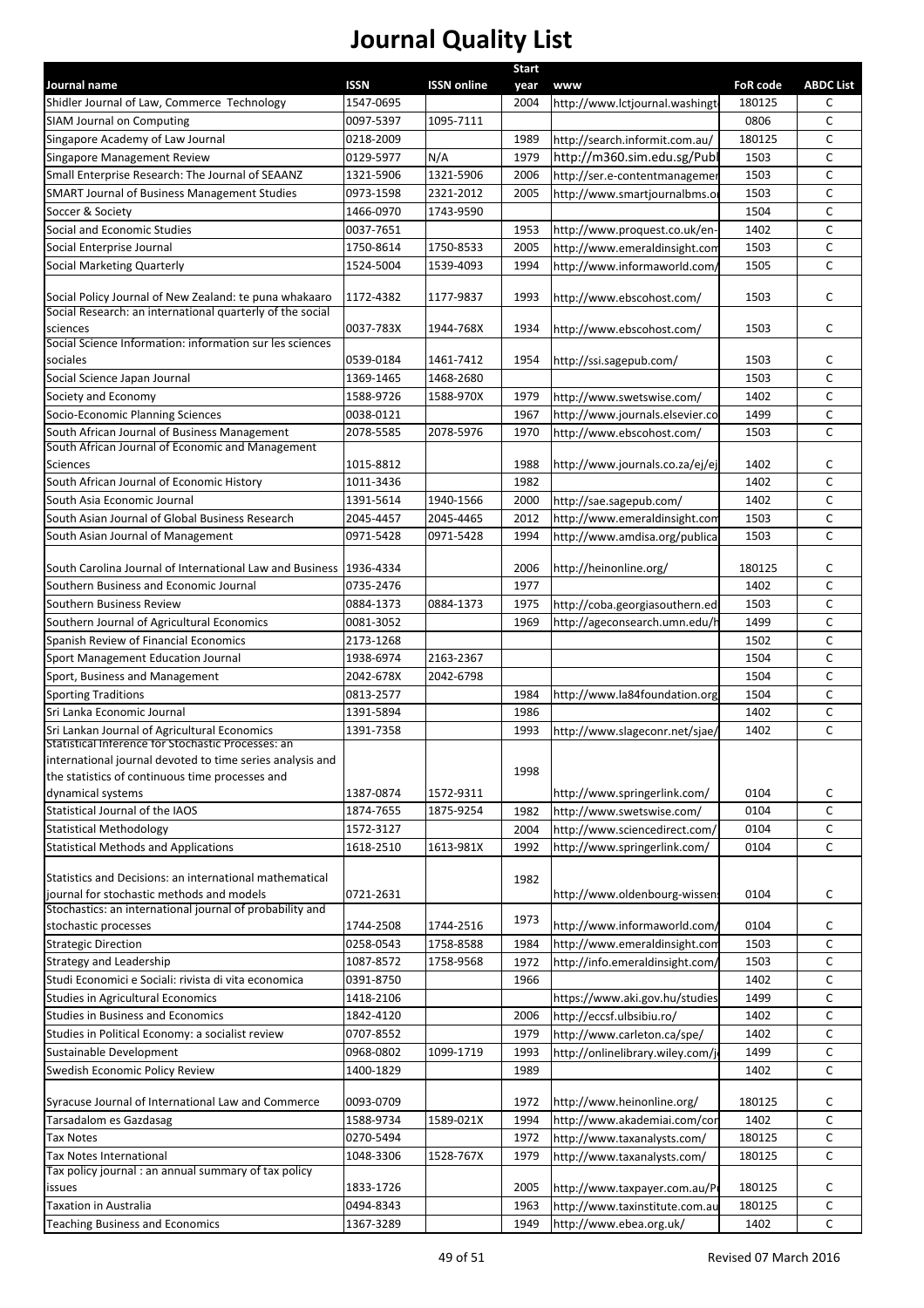|                                                                                              |             |                    | <b>Start</b> |                                  |                 |                  |
|----------------------------------------------------------------------------------------------|-------------|--------------------|--------------|----------------------------------|-----------------|------------------|
| Journal name                                                                                 | <b>ISSN</b> | <b>ISSN online</b> | year         | <b>www</b>                       | <b>FoR code</b> | <b>ABDC List</b> |
| Teaching in Higher Education                                                                 | 1356-2517   | 1470-1294          | 1996         | http://www.informaworld.com/     | 1503            | с                |
| Team Performance Management                                                                  | 1352-7592   | 1758-6860          | 1995         | http://info.emeraldinsight.com/  | 1503            | С                |
| Technology in Society                                                                        | 0160-791X   | 1879-3274          | 1979         | http://www.sciencedirect.com/    | 0806            | C                |
| <b>Telematics and Informatics</b>                                                            | 0736-5853   | 1879-324X          | 1984         | http://www.sciencedirect.com/    | 0806            | C                |
| Teoros: revue de recherche en tourisme                                                       | 0712-8657   |                    | 1982         | http://www.teoros.ugam.ca/       | 1506            | C                |
| The Baltic Journal of Road and Bridge Engineering                                            | 1822-427X   | 1822-4288          | 2006         | http://journalseek.net/          | 1507            | C                |
| The Brooklyn Journal of Corporate, Financial and                                             |             |                    |              |                                  |                 |                  |
| Commercial Law                                                                               | 1934-2497   |                    | 2006         | http://heinonline.org/           | 180125          | С                |
| The Business Review, Cambridge                                                               | 1553-5827   | 1553-5827          | 2003         | http://www.jaabc.com/brc.htm     | 1503            | C                |
| The China Review: an interdisciplinary journal on greater                                    |             |                    | 1990         |                                  |                 |                  |
| China                                                                                        | 1680-2012   | 1015-6607          |              | http://www.chineseupress.com,    | 1503            | С                |
| The Computer Journal                                                                         | 0010-4620   | 1460-2067          |              |                                  | 0806            | C                |
| The Consortium Journal of Hospitality and Tourism                                            | 1535-0568   |                    | 2005         | http://www.ebscohost.com/        | 1506            | C                |
| The Corporate Board                                                                          | 0746-8652   |                    | 1980         | http://www.ebscohost.com/        | 180125          | C                |
| The Corporate Governance Law Review                                                          | 1449-9029   |                    | 2005         | http://heinonline.org/           | 180125          | C                |
| The European Journal of Economics, Finance and                                               |             |                    |              |                                  |                 |                  |
| <b>Administrative Sciences</b>                                                               | 1450-2275   |                    | 2004         | http://eurojournals.com/EJEFA.   | 1402            | с                |
| The Independent Review: a journal of political economy                                       | 1086-1653   |                    | 1996         | http://www.independent.org/pi    | 1402            | С                |
|                                                                                              |             |                    |              |                                  |                 |                  |
| The International Journal of Business Finance Research                                       | 1931-0269   |                    | 2007         | http://www.theIBFR.com           | 1502            | C                |
|                                                                                              |             |                    |              |                                  |                 |                  |
| The International Journal of Digital Accounting Research                                     | 1577-8517   |                    | 2001         | http://www.uhu.es/ijdar/         | 1501            | C                |
| The International Journal of Environmental, Cultural,                                        |             |                    |              |                                  |                 |                  |
| <b>Economic and Social Sustainability</b>                                                    | 1832-2077   | N/A                | 2004         | http://onsustainability.com/jour | 1503            | c                |
|                                                                                              |             |                    |              |                                  |                 |                  |
| The International Journal of Management Education                                            | 1472-8117   | 2352-3565          | 2000         | http://www.journals.elsevier     | 1503            | С                |
| The IUP Journal of Agricultural Economics                                                    | 0973-2276   |                    | 2004         | http://www.iupindia.in/Agricult  | 1499            | C                |
|                                                                                              |             |                    |              |                                  |                 |                  |
| The IUP Journal of Applied Economics (previously ICFAI)                                      | 0972-6861   |                    | 2002         | http://www.iupindia.in/Applied   | 1402            | с                |
| The IUP Journal of Managerial Economics<br>The IUP Journal of Monetary Economics (previously | 0972-9305   |                    | 2003         | http://www.iupindia.in/Manage    | 1499            | C                |
| ICFAI)                                                                                       | 0972-9291   |                    | 2003         |                                  | 1402            | С                |
| The IUP Journal of Public Finance                                                            |             |                    |              | http://www.iupindia.in/moneta    |                 |                  |
|                                                                                              | 0972-9356   |                    | 2003         | http://www.iupindia.in/208/ijpf  | 1402            | С                |
| The Journal of Accounting Case Research *                                                    | 1192-2621   |                    | 1992         |                                  | 1501            | С                |
| The Journal of Cost Analysis and Management                                                  | 1541-1656   |                    | 1984         | http://sceaonline.org/           | 1501            | C                |
| The Journal of Current Research in Global Business                                           | 2167-5694   | 2167-5694          | 1990         | http://www.jmu.edu/forlang/ag    | 1503            | С                |
| The Journal of Development Effectiveness                                                     | 1943-9342   | 1943-9407          | 2009         | http://www.tandfonline.com/to    | 1402            | C                |
| The Journal of Econometric Study of Northeast Asia                                           |             |                    |              |                                  |                 |                  |
| (JESNA)                                                                                      | 1880-6988   |                    | 1995         |                                  | 1403            | C                |
| The Journal of High Technology Management Research                                           | 1047-8310   | 1879-1638          | 1990         | http://www.elsevier.com/         | 1503            | С                |
| The Journal of Hospitality Financial Management                                              | 1091-3211   |                    | 1991         | http://intra.som.umass.edu/      | 1504            | C                |
| The Journal of International Maritime Law                                                    | 1478-8586   |                    | 1994         | http://www.lawtext.com/          | 180125          | C                |
| The Journal of Pacific Studies                                                               | 1011-3029   |                    |              |                                  | 1499            | C                |
|                                                                                              |             |                    | 1978         | http://www.usp.ac.fj/index.php   |                 |                  |
| The Journal of Private Equity                                                                | 1096-5572   |                    | 1997         | http://www.ebscohost.com/        | 1502            | С                |
| The Journal of Risk Finance                                                                  | 1526-5943   |                    | 2000         | http://www.emeraldinsight.com    | 1502            | C                |
| The Journal of Risk Model Validation                                                         | 1753-9579   | 1753-9587          |              |                                  | 1502            | C                |
| The Journal of Structured Finance                                                            | 1551-9783   | 1551-9783          | 1995         | http://www.ebscohost.com/        | 1502            | C                |
| The Journal of Theoretical Accounting Research                                               | 1556-5106   |                    | 2005         |                                  | 1501            | С                |
| The Journal of Trading                                                                       | 1559-3967   |                    | 2006         | http://www.iijournals.com/JOT/   | 1502            | C                |
|                                                                                              |             |                    |              |                                  |                 |                  |
| The Learning Organization: the international journal of                                      |             |                    |              |                                  |                 |                  |
| knowledge and organizational learning management                                             | 0969-6474   | 1758-7905          | 1994         | http://www.emeraldinsight.com    | 1503            | С                |
| The Marketing Review                                                                         | 1469-347X   | 1472-1384          | 2000         | http://www.ebscohost.com/        | 1505            | С                |
| The Quarterly Journal of Austrian Economics                                                  | 1098-3708   | 1936-4806          | 1987         | http://www.springerlink.com/     | 1402            | С                |
| The Review of Austrian Economics                                                             | 0889-3047   | 1573-7128          | 1986         | http://www.springerlink.com/     | 1402            | C                |
| The Review of Black Political Economy                                                        | 0034-6446   | 1936-4814          | 1970         | http://www.ingentaconnect.con    | 1402            | С                |
| The Rutgers Business Law Journal                                                             | 1937-0563   | 1937-0571          | 2006         | http://heinonline.org/           | 180125          | C                |
| The Social Science Journal                                                                   | 0362-3319   | 1873-5355          | 1963         | http://www.sciencedirect.com/    | 1503            | C                |
| The State and Local Tax Lawyer                                                               | 1093-6785   |                    | 1996         | http://www.americanbar.org/      | 180125          | $\mathsf{C}$     |
| The UNE Law Journal                                                                          | 1449-2199   |                    | 2004         | http://tlc.une.edu.au/lawjourna  | 180125          | C                |
| Theoretical and Applied Economics                                                            | 1841-8678   | 1844-0029          | 1994         | http://www.ectap.ro/             | 1401            | $\mathsf{C}$     |
|                                                                                              |             |                    |              |                                  |                 |                  |
| <b>Total Quality Management and Business Excellence</b>                                      | 1478-3363   | 1478-3371          | 1996         | http://www.informaworld.com/     | 1503            | С                |
| Tourism                                                                                      | 1332-7461   |                    | 2000         | http://www.ebscohost.com/        | 1506            | С                |
| Tourism in Marine Environments                                                               | 1544-273X   |                    | 2004         | http://www.ingentaconnect.con    | 1506            | $\mathsf{C}$     |
|                                                                                              |             |                    |              |                                  |                 |                  |